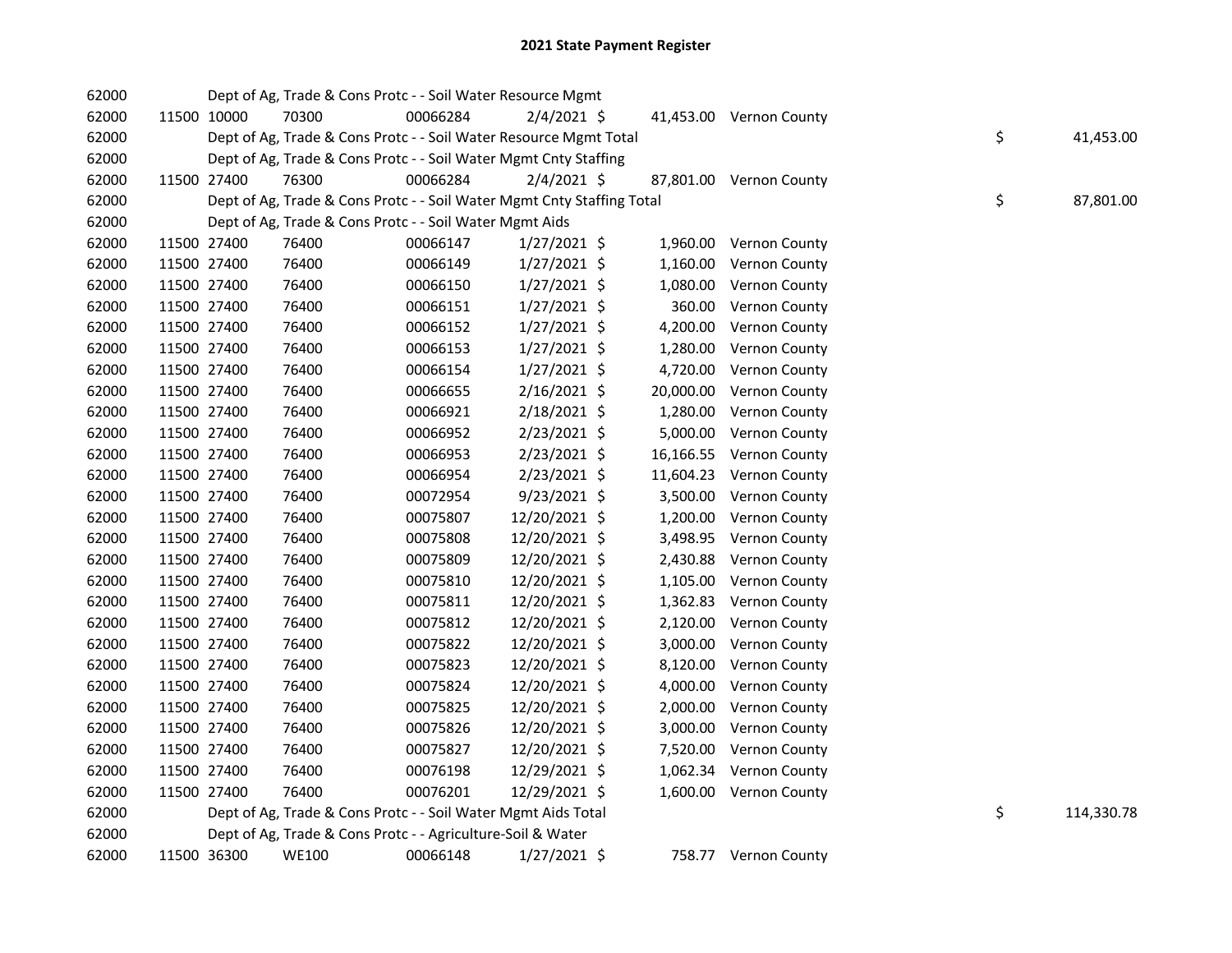| 62000 | 11500 36300 | <b>WE100</b> | 00075813                                                          | 12/20/2021 \$  |           | 1,073.10 Vernon County  |    |           |
|-------|-------------|--------------|-------------------------------------------------------------------|----------------|-----------|-------------------------|----|-----------|
| 62000 | 11500 36300 | <b>WE100</b> | 00075814                                                          | 12/20/2021 \$  |           | 2,809.24 Vernon County  |    |           |
| 62000 | 11500 36300 | <b>WE100</b> | 00075815                                                          | 12/20/2021 \$  |           | 1,832.10 Vernon County  |    |           |
| 62000 | 11500 36300 | <b>WE100</b> | 00075816                                                          | 12/20/2021 \$  | 1,078.00  | Vernon County           |    |           |
| 62000 | 11500 36300 | <b>WE100</b> | 00075817                                                          | 12/20/2021 \$  | 10,855.00 | Vernon County           |    |           |
| 62000 | 11500 36300 | <b>WE100</b> | 00075818                                                          | 12/20/2021 \$  | 1,280.00  | Vernon County           |    |           |
| 62000 | 11500 36300 | <b>WE100</b> | 00075819                                                          | 12/20/2021 \$  | 5,894.17  | Vernon County           |    |           |
| 62000 | 11500 36300 | <b>WE100</b> | 00075820                                                          | 12/20/2021 \$  | 9,100.00  | Vernon County           |    |           |
| 62000 | 11500 36300 | <b>WE100</b> | 00075821                                                          | 12/20/2021 \$  | 826.00    | Vernon County           |    |           |
| 62000 | 11500 36300 | <b>WE100</b> | 00076199                                                          | 12/29/2021 \$  | 30,586.50 | Vernon County           |    |           |
| 62000 | 11500 36300 | <b>WE100</b> | 00076200                                                          | 12/29/2021 \$  |           | 406.00 Vernon County    |    |           |
| 62000 |             |              | Dept of Ag, Trade & Cons Protc - - Agriculture-Soil & Water Total |                |           |                         | \$ | 66,498.88 |
| 62000 |             |              | Dept of Natural Resources - - Gen Program Ops-State Funds         |                |           |                         |    |           |
| 62000 | 37000 21200 | 16100        | 00461456                                                          | $2/4/2021$ \$  | 78.00     | Vernon County           |    |           |
| 62000 | 37000 21200 | 16100        | 00464608                                                          | 2/22/2021 \$   | 3.00      | Vernon County           |    |           |
| 62000 | 37000 21200 | 16100        | 00471058                                                          | 3/30/2021 \$   | 481.80    | Vernon County           |    |           |
| 62000 | 37000 21200 | 16100        | 00471322                                                          | $4/1/2021$ \$  | 2,934.00  | Vernon County           |    |           |
| 62000 | 37000 21200 | 16100        | 00471325                                                          | $4/1/2021$ \$  | 4,292.40  | Vernon County           |    |           |
| 62000 | 37000 21200 | 16100        | 00471330                                                          | $4/1/2021$ \$  | 1,648.20  | Vernon County           |    |           |
| 62000 | 37000 21200 | 16100        | 00471338                                                          | 4/28/2021 \$   | 16.80     | Vernon County           |    |           |
| 62000 | 37000 21200 | 16100        | 00471603                                                          | 4/30/2021 \$   | 1,303.60  | Vernon County           |    |           |
| 62000 | 37000 21200 | 16100        | 00481510                                                          | 5/18/2021 \$   | 437.00    | Vernon County           |    |           |
| 62000 | 37000 21200 | 16100        | 00482733                                                          | 5/25/2021 \$   | 336.77    | Vernon County           |    |           |
| 62000 | 37000 21200 | 16100        | 00496471                                                          | 7/9/2021 \$    | 28.00     | Vernon County           |    |           |
| 62000 | 37000 21200 | 16100        | 00522876                                                          | 12/22/2021 \$  | 40.00     | Vernon County           |    |           |
| 62000 | 37000 21200 | 16100        | 00522879                                                          | 12/23/2021 \$  | 31.00     | Vernon County           |    |           |
| 62000 | 37000 21200 | 16100        | 00524209                                                          | 12/30/2021 \$  |           | 4.00 Vernon County      |    |           |
| 62000 |             |              | Dept of Natural Resources - - Gen Program Ops-State Funds Total   |                |           |                         | \$ | 11,634.57 |
| 62000 |             |              | Dept of Natural Resources - - Venison Processing                  |                |           |                         |    |           |
| 62000 | 37000 21200 | 54900        | 00468675                                                          | 3/18/2021 \$   |           | 1,680.00 Vernon County  |    |           |
| 62000 |             |              | Dept of Natural Resources - - Venison Processing Total            |                |           |                         | \$ | 1,680.00  |
| 62000 |             |              | Dept of Natural Resources - - Wildlife Damage Claims & Abat       |                |           |                         |    |           |
| 62000 | 37000 21200 | 55300        | 00468675                                                          | $3/18/2021$ \$ |           | 47,410.08 Vernon County |    |           |
| 62000 |             |              | Dept of Natural Resources - - Wildlife Damage Claims & Abat Total |                |           |                         | \$ | 47,410.08 |
| 62000 |             |              | Dept of Natural Resources - - Ra- Fish, WI & Forestry             |                |           |                         |    |           |
| 62000 | 37000 21200 | 56400        | 00469787                                                          | $3/25/2021$ \$ |           | 90.70 Vernon County     |    |           |
| 62000 |             |              | Dept of Natural Resources - - Ra- Fish, WI & Forestry Total       |                |           |                         | \$ | 90.70     |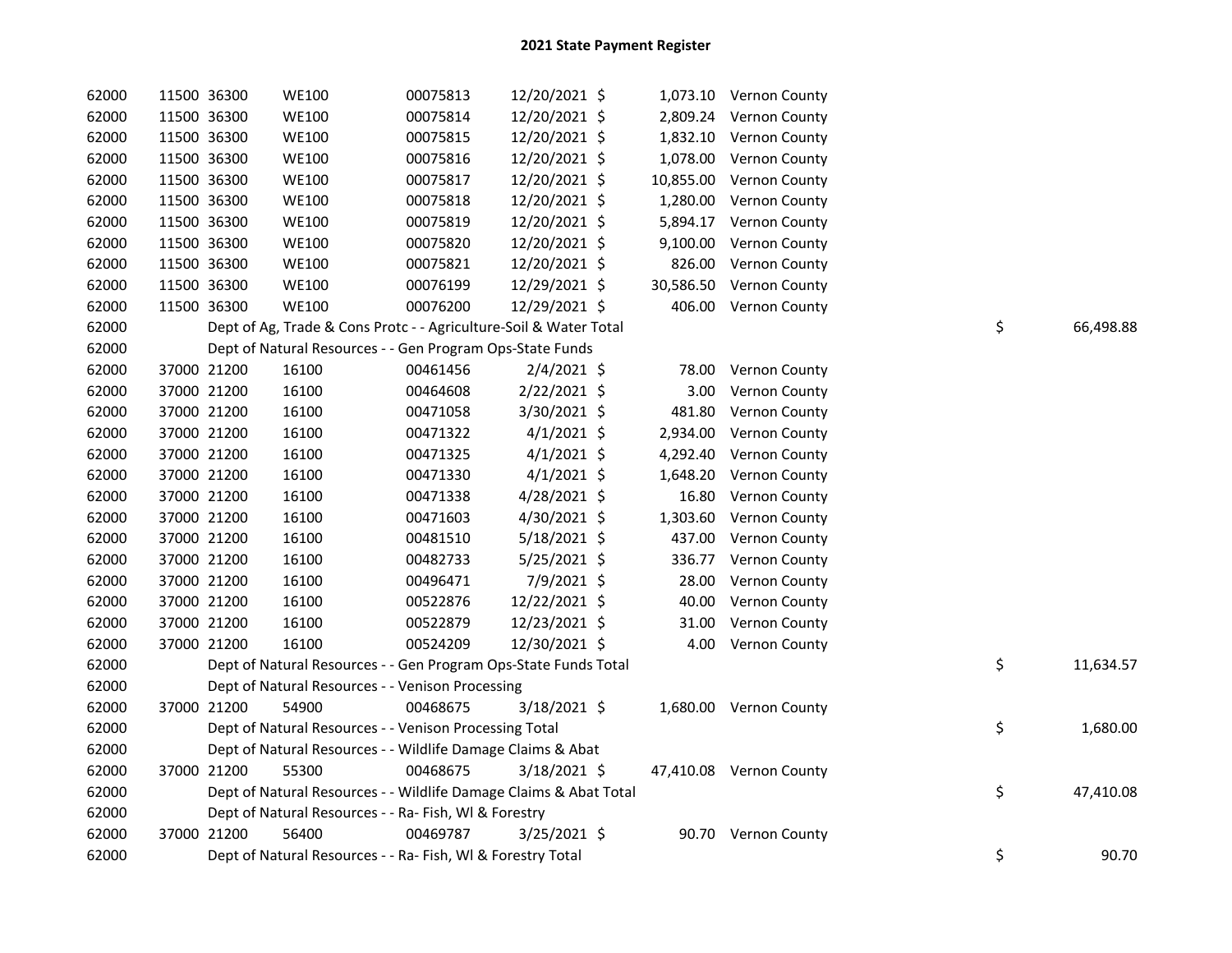| 62000 |             |              | Dept of Natural Resources - - Resaids - Forest CropInd & Mfl       |                |                          |    |            |
|-------|-------------|--------------|--------------------------------------------------------------------|----------------|--------------------------|----|------------|
| 62000 | 37000 21200 | 56600        | 00509489                                                           | $9/17/2021$ \$ | 28,118.29 Vernon County  |    |            |
| 62000 |             |              | Dept of Natural Resources - - Resaids - Forest CropInd & Mfl Total |                |                          | \$ | 28,118.29  |
| 62000 |             |              | Dept of Natural Resources - - Resaids - Cnty Forst & Admin         |                |                          |    |            |
| 62000 | 37000 21200 | 57200        | 00458614                                                           | $1/26/2021$ \$ | 9,382.00 Vernon County   |    |            |
| 62000 | 37000 21200 | 57200        | 00462967                                                           | 2/18/2021 \$   | 31,857.48 Vernon County  |    |            |
| 62000 |             |              | Dept of Natural Resources - - Resaids - Cnty Forst & Admin Total   |                |                          | \$ | 41,239.48  |
| 62000 |             |              | Dept of Natural Resources - - Ra- Cnty Snow Trail & Area Aid       |                |                          |    |            |
| 62000 | 37000 21200 | 57400        | 00490290                                                           | $6/17/2021$ \$ | 32,540.29 Vernon County  |    |            |
| 62000 |             |              | Dept of Natural Resources - - Ra- Cnty Snow Trail & Area Aid Total |                |                          | \$ | 32,540.29  |
| 62000 |             |              | Dept of Natural Resources - - Ra- Snowmobile Trail Areas           |                |                          |    |            |
| 62000 | 37000 21200 | 57500        | 00511492                                                           | 9/29/2021 \$   | 36,975.00 Vernon County  |    |            |
| 62000 |             |              | Dept of Natural Resources - - Ra- Snowmobile Trail Areas Total     |                |                          | \$ | 36,975.00  |
| 62000 |             |              | Dept of Natural Resources - - Resaids - Pymt In Lieu Tax Fed       |                |                          |    |            |
| 62000 | 37000 21200 | 58400        | 00510772                                                           | $9/28/2021$ \$ | 17,764.00 Vernon County  |    |            |
| 62000 |             |              | Dept of Natural Resources - - Resaids - Pymt In Lieu Tax Fed Total |                |                          | \$ | 17,764.00  |
| 62000 |             |              | Dept of Natural Resources - - GPO--State Funds                     |                |                          |    |            |
| 62000 | 37000 21200 | 86100        | 00453958                                                           | $1/15/2021$ \$ | 2.00 Vernon County       |    |            |
| 62000 |             |              | Dept of Natural Resources - - GPO--State Funds Total               |                |                          | \$ | 2.00       |
| 62000 |             |              | Dept of Natural Resources - - GPO-Environmental Fund               |                |                          |    |            |
| 62000 | 37000 27400 | 46100        | 00457873                                                           | $1/21/2021$ \$ | 30.00 Vernon County      |    |            |
| 62000 |             |              | Dept of Natural Resources - - GPO-Environmental Fund Total         |                |                          | \$ | 30.00      |
| 62000 |             |              | Dept of Natural Resources - - Fin Asst For Responsible Units       |                |                          |    |            |
| 62000 | 37000 27400 | 67000        | 00483668                                                           | $5/21/2021$ \$ | 135,351.67 Vernon County |    |            |
| 62000 |             |              | Dept of Natural Resources - - Fin Asst For Responsible Units Total |                |                          | \$ | 135,351.67 |
| 62000 |             |              | Dept of Natural Resources - - Recycling Consolidation Grants       |                |                          |    |            |
| 62000 | 37000 27400 | 67300        | 00483668                                                           | $5/21/2021$ \$ | 7,916.01 Vernon County   |    |            |
| 62000 |             |              | Dept of Natural Resources - - Recycling Consolidation Grants Total |                |                          | \$ | 7,916.01   |
| 62000 |             |              | Dept of Natural Resources - - Dnr-Nonpoint Source                  |                |                          |    |            |
| 62000 | 37000 36300 | <b>TF100</b> | 00482420                                                           | $5/19/2021$ \$ | 308,490.00 Vernon County |    |            |
| 62000 |             |              | Dept of Natural Resources - - Dnr-Nonpoint Source Total            |                |                          | \$ | 308,490.00 |
| 62000 |             |              | Dept of Natural Resources - - Dnr-Dam Safety Projects              |                |                          |    |            |
| 62000 | 37000 36300 | <b>TX100</b> | 00473590                                                           | $4/15/2021$ \$ | 41,605.84 Vernon County  |    |            |
| 62000 |             |              | Dept of Natural Resources - - Dnr-Dam Safety Projects Total        |                |                          | \$ | 41,605.84  |
| 62000 |             |              | Dept of Natural Resources - - GPO - Sd Water Loan Prog, Fed        |                |                          |    |            |
| 62000 | 37000 57300 | 48200        | 00462725                                                           | 2/18/2021 \$   | 2,550.00 Vernon County   |    |            |
| 62000 | 37000 57300 | 48200        | 00468736                                                           | 3/31/2021 \$   | 1,900.50 Vernon County   |    |            |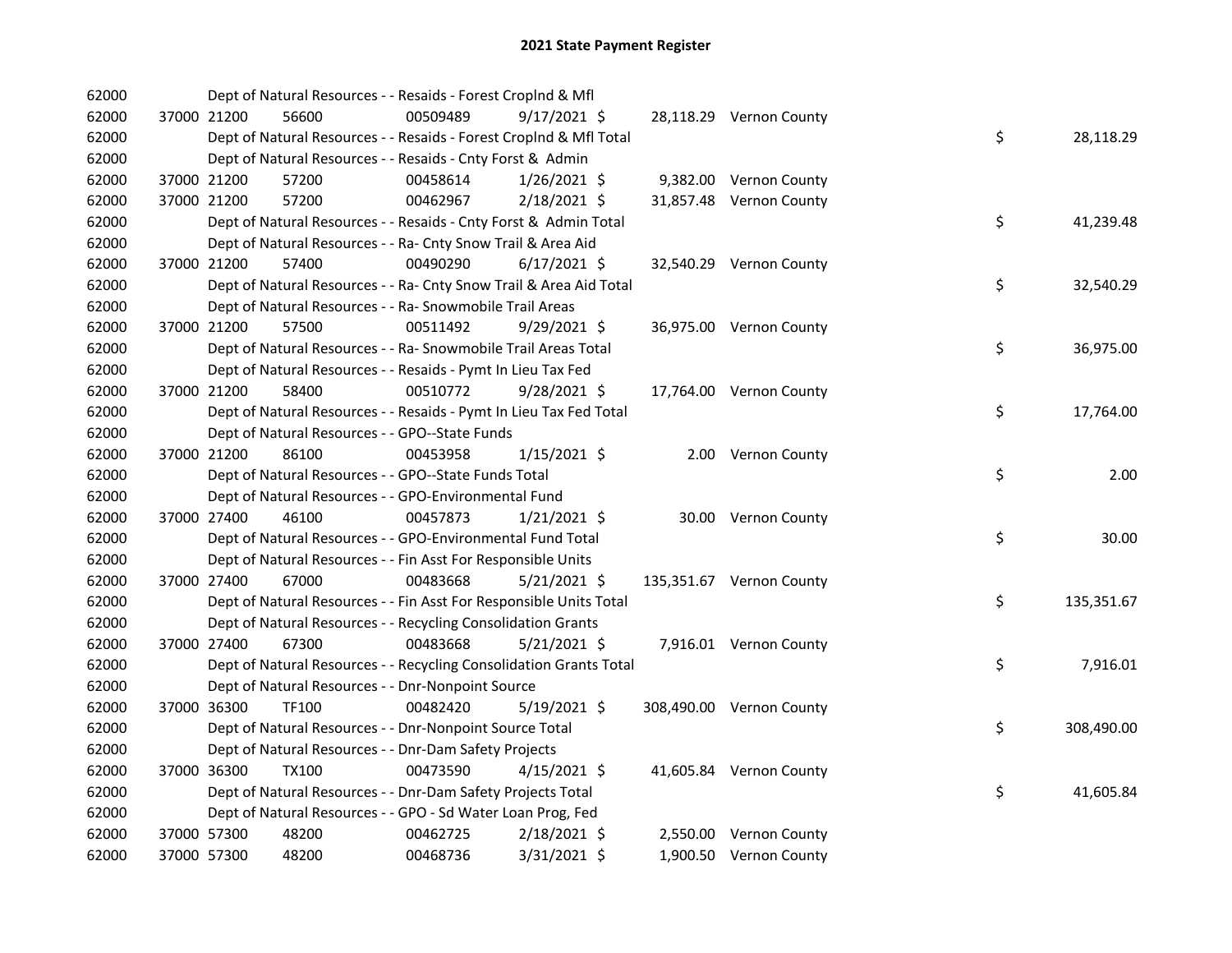| 62000 | 37000 57300 |             | 48200                                                                | 00491987 | 7/16/2021 \$   |  | 1,900.50 Vernon County   |    |            |
|-------|-------------|-------------|----------------------------------------------------------------------|----------|----------------|--|--------------------------|----|------------|
| 62000 |             | 37000 57300 | 48200                                                                | 00515605 | 11/12/2021 \$  |  | 1,900.50 Vernon County   |    |            |
| 62000 |             |             | Dept of Natural Resources - - GPO - Sd Water Loan Prog, Fed Total    |          |                |  |                          | \$ | 8,251.50   |
| 62000 |             |             | Kickapoo Reserve Mgmt Board - - Kickapoo Reserve Management Bo       |          |                |  |                          |    |            |
| 62000 |             | 38500 10000 | 12100                                                                | 00003804 | 7/14/2021 \$   |  | 22.20 Vernon County      |    |            |
| 62000 |             |             | Kickapoo Reserve Mgmt Board - - Kickapoo Reserve Management Bo Total |          |                |  |                          | \$ | 22.20      |
| 62000 |             |             | WI Dept of Transportation - - Eldly&Disa Co/Aid Sf                   |          |                |  |                          |    |            |
| 62000 |             | 39500 21100 | 16800                                                                | 00650594 | $2/8/2021$ \$  |  | 86,166.00 Vernon County  |    |            |
| 62000 |             |             | WI Dept of Transportation - - Eldly&Disa Co/Aid Sf Total             |          |                |  |                          | \$ | 86,166.00  |
| 62000 |             |             | WI Dept of Transportation - - Eldly&Disa Aid Fd Fd                   |          |                |  |                          |    |            |
| 62000 |             | 39500 21100 | 18300                                                                | 00657299 | 2/23/2021 \$   |  | 12,117.79 Vernon County  |    |            |
| 62000 |             | 39500 21100 | 18300                                                                | 00657300 | $2/23/2021$ \$ |  | 1,666.23 Vernon County   |    |            |
| 62000 |             | 39500 21100 | 18300                                                                | 00743748 | $9/7/2021$ \$  |  | 2,708.92 Vernon County   |    |            |
| 62000 |             | 39500 21100 | 18300                                                                | 00744321 | 9/9/2021 \$    |  | 4,703.87 Vernon County   |    |            |
| 62000 |             | 39500 21100 | 18300                                                                | 00778259 | 11/26/2021 \$  |  | 5,035.67 Vernon County   |    |            |
| 62000 |             |             | WI Dept of Transportation - - Eldly&Disa Aid Fd Fd Total             |          |                |  |                          | \$ | 26,232.48  |
| 62000 |             |             | WI Dept of Transportation - - Trans Aids To Co.-Sf                   |          |                |  |                          |    |            |
| 62000 |             | 39500 21100 | 19000                                                                | 00631661 | $1/4/2021$ \$  |  | 221,251.40 Vernon County |    |            |
| 62000 |             | 39500 21100 | 19000                                                                | 00710756 | 7/6/2021 \$    |  | 442,502.80 Vernon County |    |            |
| 62000 |             | 39500 21100 | 19000                                                                | 00751315 | 10/4/2021 \$   |  | 221,251.43 Vernon County |    |            |
| 62000 |             |             | WI Dept of Transportation - - Trans Aids To Co.-Sf Total             |          |                |  |                          | \$ | 885,005.63 |
| 62000 |             |             | WI Dept of Transportation - - Loc Trns Facl Implfd                   |          |                |  |                          |    |            |
| 62000 | 39500 21100 |             | 27600                                                                | 00644742 | 1/26/2021 \$   |  | 3,170.99 Vernon County   |    |            |
| 62000 |             |             | WI Dept of Transportation - - Loc Trns Facl Implfd Total             |          |                |  |                          | \$ | 3,170.99   |
| 62000 |             |             | WI Dept of Transportation - - Loc Rd Imp Prg St Fd                   |          |                |  |                          |    |            |
| 62000 |             | 39500 21100 | 27800                                                                | 00777379 | 12/1/2021 \$   |  | 5,236.37 Vernon County   |    |            |
| 62000 |             |             | WI Dept of Transportation - - Loc Rd Imp Prg St Fd Total             |          |                |  |                          | \$ | 5,236.37   |
| 62000 |             |             | WI Dept of Transportation - - Loc Trns Facl Impffd                   |          |                |  |                          |    |            |
| 62000 |             | 39500 21100 | 28600                                                                | 00644067 | $1/25/2021$ \$ |  | 5,750.09 Vernon County   |    |            |
| 62000 |             | 39500 21100 | 28600                                                                | 00644068 | 1/25/2021 \$   |  | 9,331.85 Vernon County   |    |            |
| 62000 |             | 39500 21100 | 28600                                                                | 00644737 | $1/26/2021$ \$ |  | 5,480.74 Vernon County   |    |            |
| 62000 |             | 39500 21100 | 28600                                                                | 00644742 | $1/26/2021$ \$ |  | 39,479.48 Vernon County  |    |            |
| 62000 |             |             | WI Dept of Transportation - - Loc Trns Facl Impffd Total             |          |                |  |                          | \$ | 60,042.16  |
| 62000 |             |             | WI Dept of Transportation - - St Hwy Rehab, Sf                       |          |                |  |                          |    |            |
| 62000 |             | 39500 21100 | 36300                                                                | 00687616 | 5/26/2021 \$   |  | 125.00 Vernon County     |    |            |
| 62000 | 39500 21100 |             | 36300                                                                | 00687617 | 5/7/2021 \$    |  | 125.00 Vernon County     |    |            |
| 62000 |             |             | WI Dept of Transportation - - St Hwy Rehab, Sf Total                 |          |                |  |                          | \$ | 250.00     |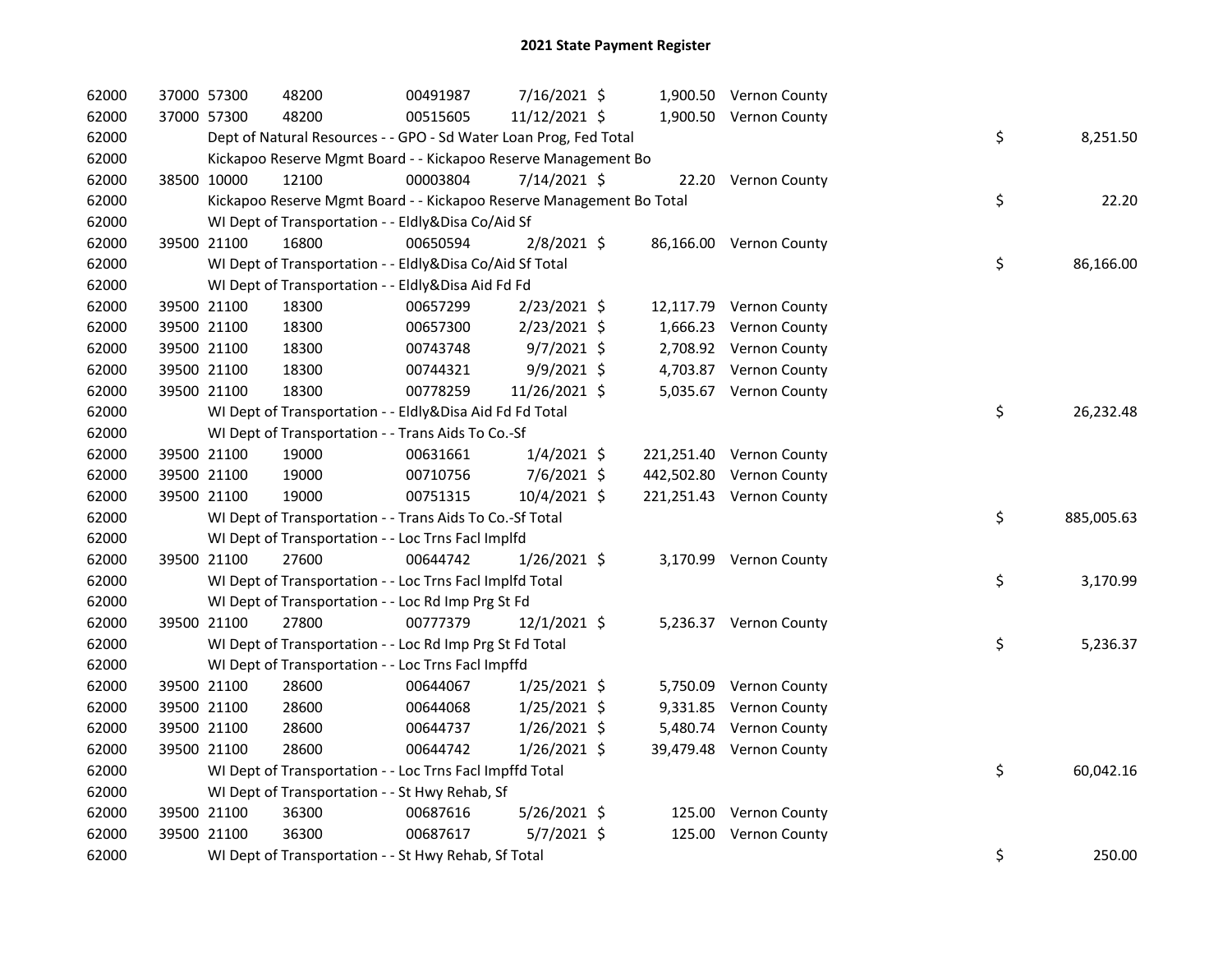| 62000 |             | WI Dept of Transportation - - Hwy Mgmt & Opers Sf       |          |                |        |                          |    |          |
|-------|-------------|---------------------------------------------------------|----------|----------------|--------|--------------------------|----|----------|
| 62000 | 39500 21100 | 36500                                                   | 00701163 | $6/1/2021$ \$  |        | 324.00 Vernon County     |    |          |
| 62000 | 39500 21100 | 36500                                                   | 00708821 | $6/18/2021$ \$ | 324.00 | <b>Vernon County</b>     |    |          |
| 62000 | 39500 21100 | 36500                                                   | 00735261 | 8/16/2021 \$   | 324.00 | Vernon County            |    |          |
| 62000 | 39500 21100 | 36500                                                   | 00747687 | 9/20/2021 \$   | 324.00 | <b>Vernon County</b>     |    |          |
| 62000 | 39500 21100 | 36500                                                   | 00758906 | 10/7/2021 \$   |        | 324.00 Vernon County     |    |          |
| 62000 | 39500 21100 | 36500                                                   | 00773263 | 11/12/2021 \$  |        | 324.00 Vernon County     |    |          |
| 62000 | 39500 21100 | 36500                                                   | 00780294 | 12/3/2021 \$   |        | 351.00 Vernon County     |    |          |
| 62000 | 39500 21100 | 36500                                                   | 00791433 | 12/27/2021 \$  |        | 351.00 Vernon County     |    |          |
| 62000 |             | WI Dept of Transportation - - Hwy Mgmt & Opers Sf Total |          |                |        |                          | \$ | 2,646.00 |
| 62000 |             | WI Dept of Transportation - - Routine Maint Sf          |          |                |        |                          |    |          |
| 62000 | 39500 21100 | 36800                                                   | 00638488 | $1/12/2021$ \$ |        | 45,578.37 Vernon County  |    |          |
| 62000 | 39500 21100 | 36800                                                   | 00641604 | 1/19/2021 \$   |        | 58,898.97 Vernon County  |    |          |
| 62000 | 39500 21100 | 36800                                                   | 00641605 | $1/20/2021$ \$ |        | 20,513.87 Vernon County  |    |          |
| 62000 | 39500 21100 | 36800                                                   | 00641606 | $1/20/2021$ \$ |        | 4,008.86 Vernon County   |    |          |
| 62000 | 39500 21100 | 36800                                                   | 00641607 | $1/19/2021$ \$ |        | 3,725.12 Vernon County   |    |          |
| 62000 | 39500 21100 | 36800                                                   | 00646257 | $1/29/2021$ \$ |        | 1,949.66 Vernon County   |    |          |
| 62000 | 39500 21100 | 36800                                                   | 00646931 | 1/29/2021 \$   |        | 160,946.19 Vernon County |    |          |
| 62000 | 39500 21100 | 36800                                                   | 00647590 | $2/2/2021$ \$  |        | 35,281.75 Vernon County  |    |          |
| 62000 | 39500 21100 | 36800                                                   | 00654749 | 2/17/2021 \$   |        | 5,174.88 Vernon County   |    |          |
| 62000 | 39500 21100 | 36800                                                   | 00660815 | $3/2/2021$ \$  |        | 218,892.68 Vernon County |    |          |
| 62000 | 39500 21100 | 36800                                                   | 00674548 | $4/5/2021$ \$  |        | 212,761.75 Vernon County |    |          |
| 62000 | 39500 21100 | 36800                                                   | 00685116 | 4/27/2021 \$   |        | 2,926.81 Vernon County   |    |          |
| 62000 | 39500 21100 | 36800                                                   | 00686422 | 4/30/2021 \$   |        | 170,956.25 Vernon County |    |          |
| 62000 | 39500 21100 | 36800                                                   | 00695720 | 5/20/2021 \$   |        | 336.43 Vernon County     |    |          |
| 62000 | 39500 21100 | 36800                                                   | 00698195 | 5/24/2021 \$   |        | 56,651.52 Vernon County  |    |          |
| 62000 | 39500 21100 | 36800                                                   | 00698203 | 5/24/2021 \$   |        | 92,911.26 Vernon County  |    |          |
| 62000 | 39500 21100 | 36800                                                   | 00701163 | $6/1/2021$ \$  |        | 6,505.49 Vernon County   |    |          |
| 62000 | 39500 21100 | 36800                                                   | 00706249 | $6/15/2021$ \$ |        | 12,059.02 Vernon County  |    |          |
| 62000 | 39500 21100 | 36800                                                   | 00708821 | $6/18/2021$ \$ |        | 1,107.78 Vernon County   |    |          |
| 62000 | 39500 21100 | 36800                                                   | 00714218 | $6/29/2021$ \$ |        | 38,489.93 Vernon County  |    |          |
| 62000 | 39500 21100 | 36800                                                   | 00719013 | 7/12/2021 \$   |        | 42,078.09 Vernon County  |    |          |
| 62000 | 39500 21100 | 36800                                                   | 00721275 | 7/15/2021 \$   |        | 199,706.33 Vernon County |    |          |
| 62000 | 39500 21100 | 36800                                                   | 00726317 | 7/28/2021 \$   |        | 91,123.45 Vernon County  |    |          |
| 62000 | 39500 21100 | 36800                                                   | 00734087 | 8/13/2021 \$   |        | 104,690.98 Vernon County |    |          |
| 62000 | 39500 21100 | 36800                                                   | 00735261 | 8/16/2021 \$   |        | 5,019.57 Vernon County   |    |          |
| 62000 | 39500 21100 | 36800                                                   | 00739467 | 8/27/2021 \$   |        | 21,548.89 Vernon County  |    |          |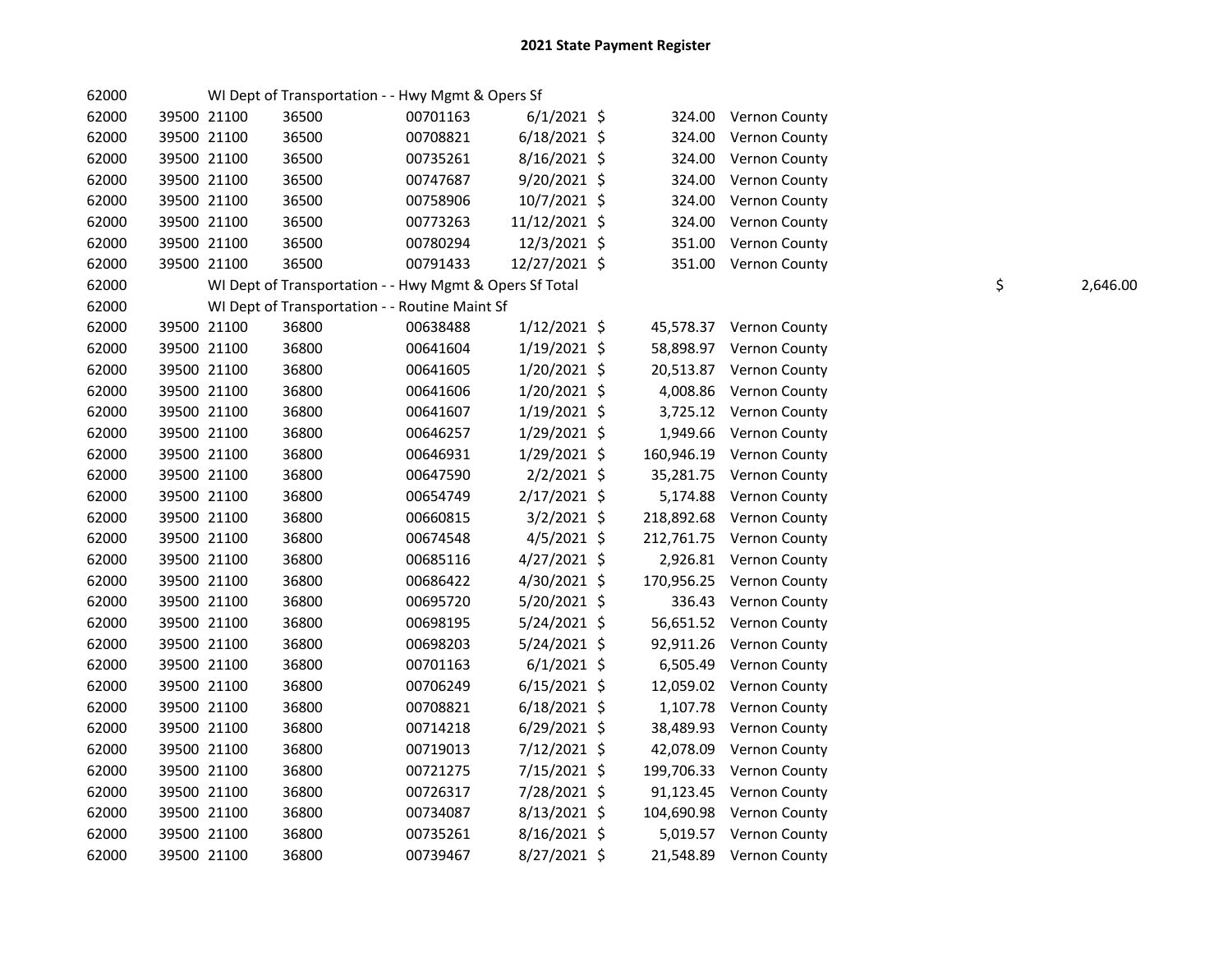| 62000 |             | 39500 21100 | 36800                                                        | 00740999 | 8/31/2021 \$   |          | 42,203.50 Vernon County  |    |              |
|-------|-------------|-------------|--------------------------------------------------------------|----------|----------------|----------|--------------------------|----|--------------|
| 62000 |             | 39500 21100 | 36800                                                        | 00746600 | $9/15/2021$ \$ |          | 23,429.73 Vernon County  |    |              |
| 62000 |             | 39500 21100 | 36800                                                        | 00747687 | 9/20/2021 \$   |          | 981.09 Vernon County     |    |              |
| 62000 |             | 39500 21100 | 36800                                                        | 00755510 | 9/30/2021 \$   |          | 2,950.17 Vernon County   |    |              |
| 62000 |             | 39500 21100 | 36800                                                        | 00758906 | 10/7/2021 \$   |          | 439.42 Vernon County     |    |              |
| 62000 |             | 39500 21100 | 36800                                                        | 00761515 | 10/13/2021 \$  |          | 175,977.50 Vernon County |    |              |
| 62000 |             | 39500 21100 | 36800                                                        | 00768908 | $11/2/2021$ \$ |          | 16,043.25 Vernon County  |    |              |
| 62000 |             | 39500 21100 | 36800                                                        | 00773263 | 11/12/2021 \$  | 1,056.64 | Vernon County            |    |              |
| 62000 |             | 39500 21100 | 36800                                                        | 00779051 | 12/1/2021 \$   | 1,020.23 | <b>Vernon County</b>     |    |              |
| 62000 |             | 39500 21100 | 36800                                                        | 00779052 | $12/1/2021$ \$ |          | 15,460.10 Vernon County  |    |              |
| 62000 |             | 39500 21100 | 36800                                                        | 00779055 | $12/1/2021$ \$ |          | 106,867.91 Vernon County |    |              |
| 62000 |             | 39500 21100 | 36800                                                        | 00780294 | 12/3/2021 \$   |          | 3,399.79 Vernon County   |    |              |
| 62000 |             | 39500 21100 | 36800                                                        | 00782433 | 12/10/2021 \$  |          | 86,120.46 Vernon County  |    |              |
| 62000 |             | 39500 21100 | 36800                                                        | 00783400 | 12/14/2021 \$  |          | 23,936.76 Vernon County  |    |              |
| 62000 |             | 39500 21100 | 36800                                                        | 00785481 | 12/20/2021 \$  |          | 1,314.00 Vernon County   |    |              |
| 62000 |             | 39500 21100 | 36800                                                        | 00789097 | 12/23/2021 \$  |          | 110,191.49 Vernon County |    |              |
| 62000 |             | 39500 21100 | 36800                                                        | 00791433 | 12/27/2021 \$  |          | 2,742.00 Vernon County   |    |              |
| 62000 |             |             | WI Dept of Transportation - - Routine Maint Sf Total         |          |                |          |                          | \$ | 2,227,977.94 |
| 62000 |             |             | WI Dept of Transportation - - Hwy Mgmt & Opers Lf            |          |                |          |                          |    |              |
| 62000 |             | 39500 21100 | 37500                                                        | 00747687 | 9/20/2021 \$   |          | 293.35 Vernon County     |    |              |
| 62000 |             | 39500 21100 | 37500                                                        | 00758906 | $10/7/2021$ \$ |          | 378.26 Vernon County     |    |              |
| 62000 |             | 39500 21100 | 37500                                                        | 00780294 | 12/3/2021 \$   |          | 87.69 Vernon County      |    |              |
| 62000 |             |             | WI Dept of Transportation - - Hwy Mgmt & Opers Lf Total      |          |                |          |                          | \$ | 759.30       |
| 62000 |             |             | Department of Corrections - - Corrections Contracts And Agre |          |                |          |                          |    |              |
| 62000 |             | 41000 10000 | 11400                                                        | 00405477 | $1/21/2021$ \$ |          | 16,878.88 Vernon County  |    |              |
| 62000 |             | 41000 10000 | 11400                                                        | 00406484 | $1/26/2021$ \$ |          | 68,338.88 Vernon County  |    |              |
| 62000 |             | 41000 10000 | 11400                                                        | 00410452 | 2/17/2021 \$   |          | 15,798.22 Vernon County  |    |              |
| 62000 |             | 41000 10000 | 11400                                                        | 00411443 | 2/23/2021 \$   |          | 72,352.76 Vernon County  |    |              |
| 62000 |             | 41000 10000 | 11400                                                        | 00416129 | 3/17/2021 \$   |          | 11,372.66 Vernon County  |    |              |
| 62000 |             | 41000 10000 | 11400                                                        | 00417114 | $3/23/2021$ \$ |          | 64,273.54 Vernon County  |    |              |
| 62000 |             | 41000 10000 | 11400                                                        | 00421659 | $4/23/2021$ \$ |          | 70,551.66 Vernon County  |    |              |
| 62000 |             | 41000 10000 | 11400                                                        | 00422481 | $4/23/2021$ \$ |          | 20,378.16 Vernon County  |    |              |
| 62000 |             | 41000 10000 | 11400                                                        | 00427321 | $5/21/2021$ \$ |          | 66,846.54 Vernon County  |    |              |
| 62000 |             | 41000 10000 | 11400                                                        | 00427347 | $5/20/2021$ \$ |          | 16,261.36 Vernon County  |    |              |
| 62000 |             | 41000 10000 | 11400                                                        | 00430372 | $6/4/2021$ \$  |          | 102.92 Vernon County     |    |              |
| 62000 |             | 41000 10000 | 11400                                                        | 00433012 | $6/17/2021$ \$ |          | 10,446.38 Vernon County  |    |              |
| 62000 | 41000 10000 |             | 11400                                                        | 00433189 | $6/17/2021$ \$ |          | 1,440.88 Vernon County   |    |              |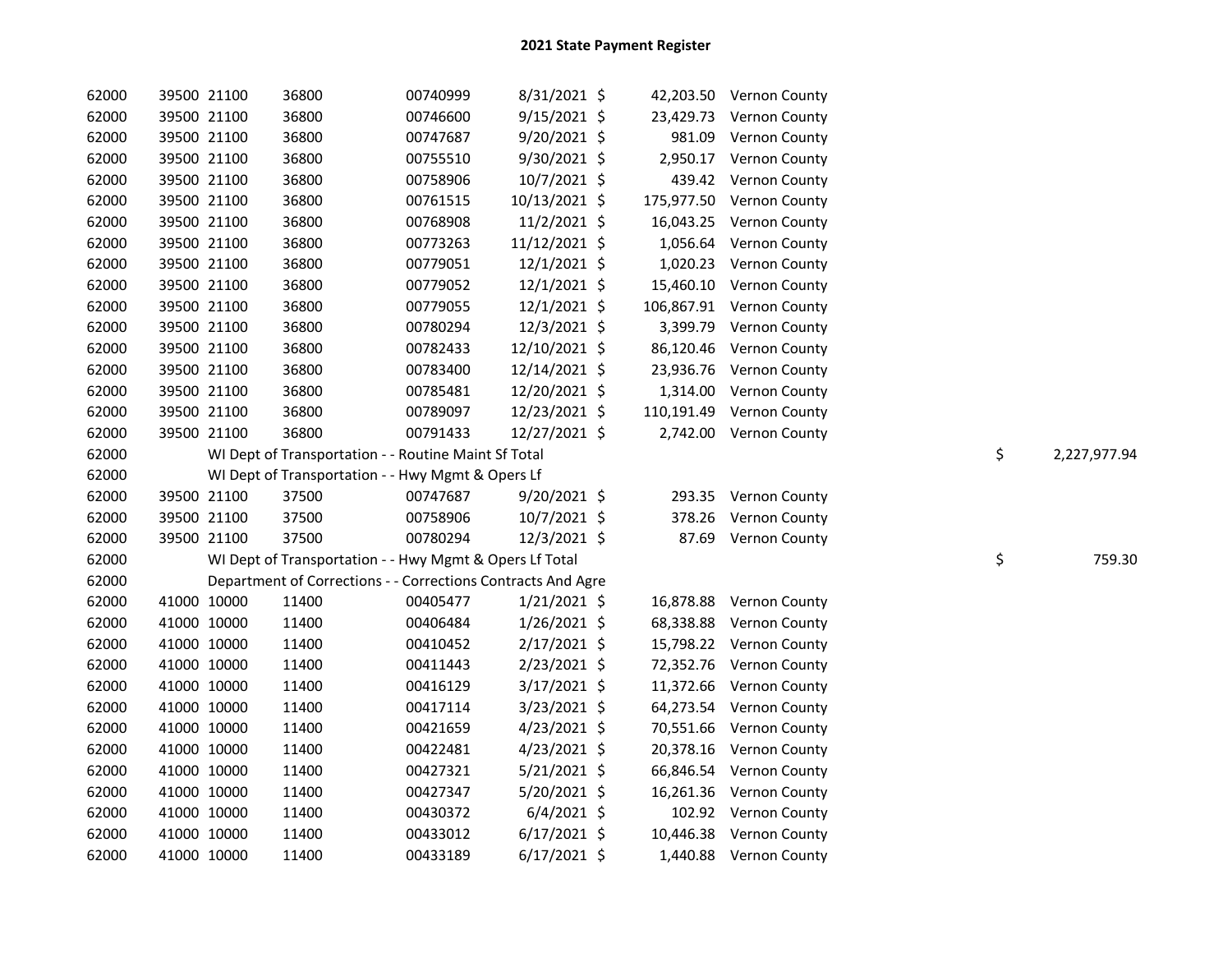| 62000 | 41000 10000 | 11400                                                              | 00434086 | $6/22/2021$ \$ |            | 4,579.94 Vernon County                                                                                        |                    |
|-------|-------------|--------------------------------------------------------------------|----------|----------------|------------|---------------------------------------------------------------------------------------------------------------|--------------------|
| 62000 | 41000 10000 | 11400                                                              | 00434089 | $6/23/2021$ \$ |            | 71,426.48 Vernon County                                                                                       |                    |
| 62000 | 41000 10000 | 11400                                                              | 00438679 | 7/15/2021 \$   |            | 14,254.42 Vernon County                                                                                       |                    |
| 62000 | 41000 10000 | 11400                                                              | 00438791 | 7/15/2021 \$   |            | 68,853.48 Vernon County                                                                                       |                    |
| 62000 | 41000 10000 | 11400                                                              | 00444102 | 8/23/2021 \$   |            | 71,477.94 Vernon County                                                                                       |                    |
| 62000 | 41000 10000 | 11400                                                              | 00446575 | 8/26/2021 \$   |            | 20,841.30 Vernon County                                                                                       |                    |
| 62000 | 41000 10000 | 11400                                                              | 00449663 | $9/23/2021$ \$ |            | 54,187.38 Vernon County                                                                                       |                    |
| 62000 | 41000 10000 | 11400                                                              | 00451847 | $9/22/2021$ \$ |            | 22,076.34 Vernon County                                                                                       |                    |
| 62000 | 41000 10000 | 11400                                                              | 00455906 | 10/22/2021 \$  |            | 30,001.18 Vernon County                                                                                       |                    |
| 62000 | 41000 10000 | 11400                                                              | 00456272 | 10/14/2021 \$  |            | 15,849.68 Vernon County                                                                                       |                    |
| 62000 | 41000 10000 | 11400                                                              | 00462648 | 11/17/2021 \$  |            | 11,578.50 Vernon County                                                                                       |                    |
| 62000 | 41000 10000 | 11400                                                              | 00466249 | 12/6/2021 \$   |            | 5,094.54 Vernon County                                                                                        |                    |
| 62000 | 41000 10000 | 11400                                                              | 00468424 | 12/20/2021 \$  |            | 13,894.20 Vernon County                                                                                       |                    |
| 62000 |             | Department of Corrections - - Corrections Contracts And Agre Total |          |                |            |                                                                                                               | \$<br>839,158.22   |
| 62000 |             |                                                                    |          |                |            | Department of Corrections - - Reimbursing Counties For Probation, Extended Supervision And Parole Holds       |                    |
| 62000 | 41000 10000 | 11600                                                              | 00459695 | 10/29/2021 \$  |            | 3,520.00 Vernon County                                                                                        |                    |
| 62000 |             |                                                                    |          |                |            | Department of Corrections - - Reimbursing Counties For Probation, Extended Supervision And Parole Holds Total | \$<br>3,520.00     |
| 62000 |             | Department of Health Services - - State/Federal Aids               |          |                |            |                                                                                                               |                    |
| 62000 | 43500 10000 | 00000                                                              | 92106    | $1/4/2021$ \$  |            | 74,410.00 Vernon County                                                                                       |                    |
| 62000 | 43500 10000 | 00000                                                              | 92107    | $2/1/2021$ \$  |            | 123,741.00 Vernon County                                                                                      |                    |
| 62000 | 43500 10000 | 00000                                                              | 92108    | $3/1/2021$ \$  |            | 80,484.00 Vernon County                                                                                       |                    |
| 62000 | 43500 10000 | 00000                                                              | 92109    | $4/1/2021$ \$  |            | 203,966.00 Vernon County                                                                                      |                    |
| 62000 | 43500 10000 | 00000                                                              | 92110    | $5/3/2021$ \$  |            | 202,841.00 Vernon County                                                                                      |                    |
| 62000 | 43500 10000 | 00000                                                              | 92111    | $6/1/2021$ \$  |            | 77,547.00 Vernon County                                                                                       |                    |
| 62000 | 43500 10000 | 00000                                                              | 92112    | $6/16/2021$ \$ |            | 12,373.00 Vernon County                                                                                       |                    |
| 62000 | 43500 10000 | 00000                                                              | 92200    | $7/1/2021$ \$  |            | 128,472.00 Vernon County                                                                                      |                    |
| 62000 | 43500 10000 | 00000                                                              | 92201    | 8/2/2021 \$    | 844,264.00 | <b>Vernon County</b>                                                                                          |                    |
| 62000 | 43500 10000 | 00000                                                              | 92202    | $9/1/2021$ \$  |            | 199,337.00 Vernon County                                                                                      |                    |
| 62000 | 43500 10000 | 00000                                                              | 92204    | $10/1/2021$ \$ | 63,525.00  | <b>Vernon County</b>                                                                                          |                    |
| 62000 | 43500 10000 | 00000                                                              | 92206    | $11/1/2021$ \$ |            | 81,892.00 Vernon County                                                                                       |                    |
| 62000 | 43500 10000 | 00000                                                              | 92207    | $12/1/2021$ \$ |            | 68,965.00 Vernon County                                                                                       |                    |
| 62000 |             | Department of Health Services - - State/Federal Aids Total         |          |                |            |                                                                                                               | \$<br>2,161,817.00 |
| 62000 |             | Department of Health Services - - General Program Operations       |          |                |            |                                                                                                               |                    |
| 62000 | 43500 10000 | 40100                                                              | 00404955 | $1/20/2021$ \$ |            | 1.50 Vernon County                                                                                            |                    |
| 62000 | 43500 10000 | 40100                                                              | 00408030 | $2/3/2021$ \$  | 1.50       | Vernon County                                                                                                 |                    |
| 62000 | 43500 10000 | 40100                                                              | 00421236 | $4/13/2021$ \$ | 1.50       | Vernon County                                                                                                 |                    |
| 62000 | 43500 10000 | 40100                                                              | 00424947 | $5/4/2021$ \$  |            | 1.50 Vernon County                                                                                            |                    |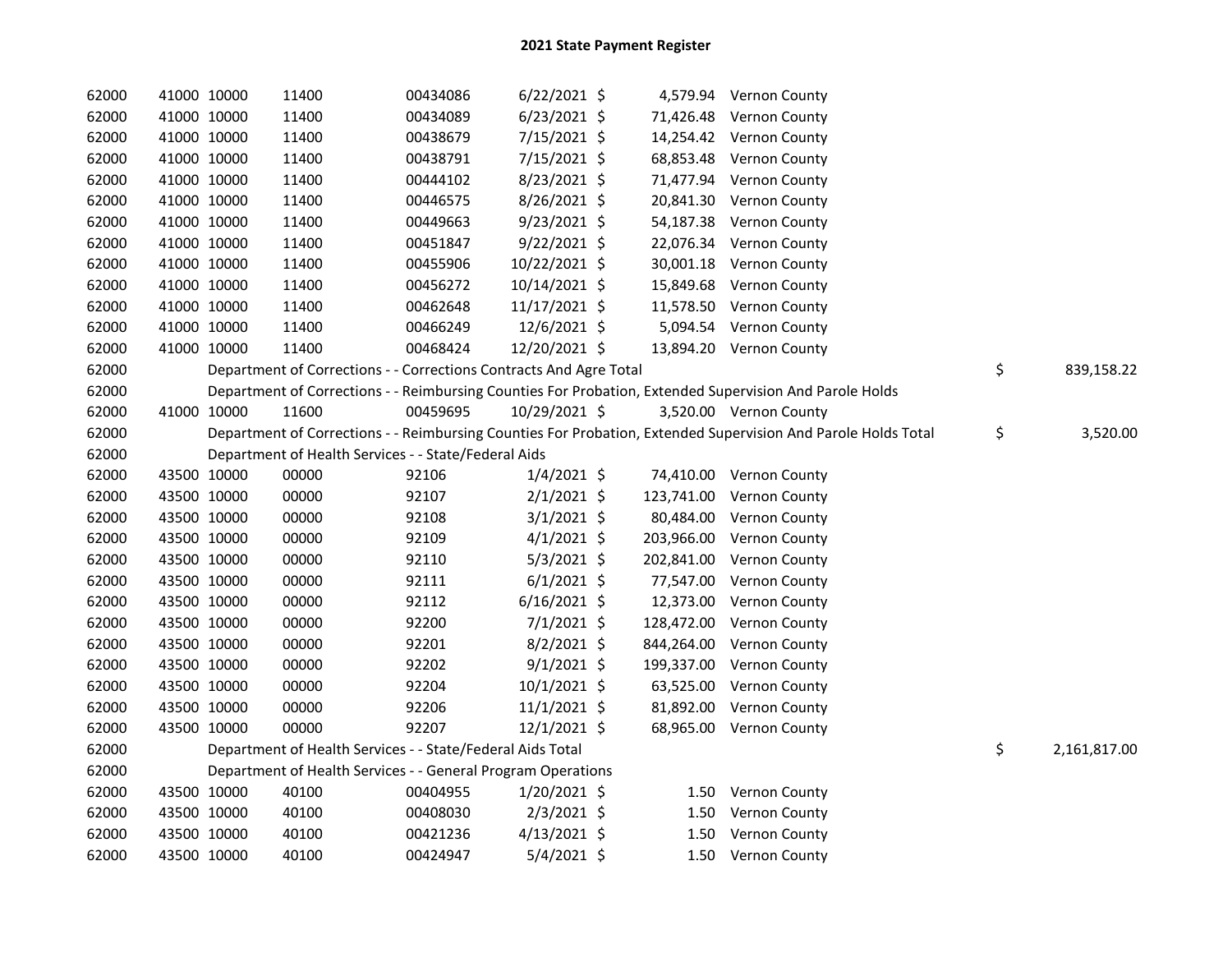| 62000 | 43500 10000 | 40100 | 00434657                                                               | $6/23/2021$ \$ |            | 1.50 Vernon County      |    |       |
|-------|-------------|-------|------------------------------------------------------------------------|----------------|------------|-------------------------|----|-------|
| 62000 | 43500 10000 | 40100 | 00434671                                                               | $6/23/2021$ \$ | 1.00       | Vernon County           |    |       |
| 62000 | 43500 10000 | 40100 | 00468379                                                               | 12/16/2021 \$  |            | 1.50 Vernon County      |    |       |
| 62000 |             |       | Department of Health Services - - General Program Operations Total     |                |            |                         | \$ | 10.00 |
| 62000 |             |       | Department of Health Services - - Medical Assistance State Admin       |                |            |                         |    |       |
| 62000 | 43500 10000 | 44000 | 00404955                                                               | 1/20/2021 \$   | 1.50       | Vernon County           |    |       |
| 62000 | 43500 10000 | 44000 | 00408030                                                               | $2/3/2021$ \$  | 1.50       | Vernon County           |    |       |
| 62000 | 43500 10000 | 44000 | 00421236                                                               | $4/13/2021$ \$ | 1.50       | Vernon County           |    |       |
| 62000 | 43500 10000 | 44000 | 00424947                                                               | $5/4/2021$ \$  | 1.50       | Vernon County           |    |       |
| 62000 | 43500 10000 | 44000 | 00434657                                                               | $6/23/2021$ \$ | 1.50       | Vernon County           |    |       |
| 62000 | 43500 10000 | 44000 | 00434671                                                               | $6/23/2021$ \$ | 1.00       | Vernon County           |    |       |
| 62000 | 43500 10000 | 44000 | 00468379                                                               | 12/16/2021 \$  |            | 1.50 Vernon County      |    |       |
| 62000 |             |       | Department of Health Services - - Medical Assistance State Admin Total |                |            |                         | \$ | 10.00 |
| 62000 |             |       | Dept of Children and Families - - Fees For Administrative Servic       |                |            |                         |    |       |
| 62000 | 43700 10000 | 23100 | 00083457                                                               | 4/20/2021 \$   | 30.00      | Vernon County           |    |       |
| 62000 | 43700 10000 | 23100 | 00087340                                                               | 7/23/2021 \$   | 35.00      | Vernon County           |    |       |
| 62000 | 43700 10000 | 23100 | 00090955                                                               | 11/2/2021 \$   |            | 5.00 Vernon County      |    |       |
| 62000 |             |       | Dept of Children and Families - - Fees For Administrative Servic Total |                |            |                         | \$ | 70.00 |
| 62000 |             |       | Dept of Children and Families - - General Aids                         |                |            |                         |    |       |
| 62000 | 43700 10000 | 99000 | 00079035                                                               | $1/5/2021$ \$  |            | 4,907.50 Vernon County  |    |       |
| 62000 | 43700 10000 | 99000 | 00079800                                                               | 1/28/2021 \$   | 5,349.73   | Vernon County           |    |       |
| 62000 | 43700 10000 | 99000 | 00079801                                                               | 1/29/2021 \$   |            | 36,435.22 Vernon County |    |       |
| 62000 | 43700 10000 | 99000 | 00079802                                                               | 1/29/2021 \$   |            | 10,275.11 Vernon County |    |       |
| 62000 | 43700 10000 | 99000 | 00080191                                                               | $2/5/2021$ \$  | 757.48     | Vernon County           |    |       |
| 62000 | 43700 10000 | 99000 | 00081262                                                               | $3/5/2021$ \$  | 116,072.00 | Vernon County           |    |       |
| 62000 | 43700 10000 | 99000 | 00081345                                                               | $3/5/2021$ \$  | 461.79     | Vernon County           |    |       |
| 62000 | 43700 10000 | 99000 | 00081425                                                               | 3/8/2021 \$    | 2,340.00   | Vernon County           |    |       |
| 62000 | 43700 10000 | 99000 | 00082025                                                               | 3/23/2021 \$   | 4,525.97   | Vernon County           |    |       |
| 62000 | 43700 10000 | 99000 | 00082587                                                               | $4/5/2021$ \$  | 8,463.00   | Vernon County           |    |       |
| 62000 | 43700 10000 | 99000 | 00082685                                                               | $4/5/2021$ \$  | 133,469.87 | Vernon County           |    |       |
| 62000 | 43700 10000 | 99000 | 00082686                                                               | $4/5/2021$ \$  | 6,923.79   | Vernon County           |    |       |
| 62000 | 43700 10000 | 99000 | 00083923                                                               | 4/30/2021 \$   | 42,124.16  | Vernon County           |    |       |
| 62000 | 43700 10000 | 99000 | 00084062                                                               | $5/3/2021$ \$  | 10,314.15  | <b>Vernon County</b>    |    |       |
| 62000 | 43700 10000 | 99000 | 00084139                                                               | $5/5/2021$ \$  | 3,516.75   | Vernon County           |    |       |
| 62000 | 43700 10000 | 99000 | 00084251                                                               | $5/6/2021$ \$  | 48,685.00  | Vernon County           |    |       |
| 62000 | 43700 10000 | 99000 | 00085563                                                               | $6/4/2021$ \$  | 29,683.00  | <b>Vernon County</b>    |    |       |
| 62000 | 43700 10000 | 99000 | 00085652                                                               | $6/7/2021$ \$  |            | 13,969.22 Vernon County |    |       |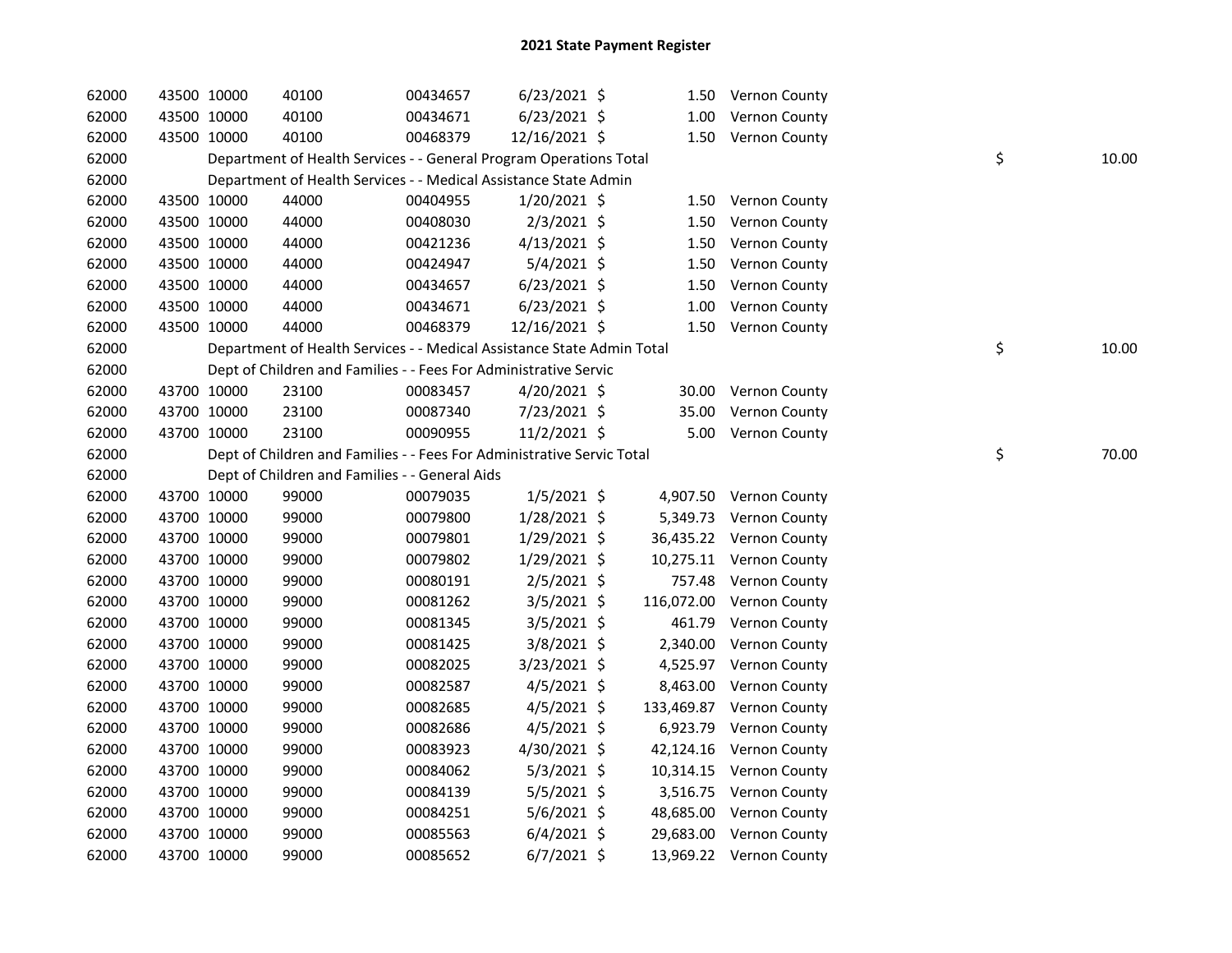| 62000 | 43700 10000 | 99000                                                           | 00086113 | $6/24/2021$ \$ |            | 5,202.24 Vernon County |    |              |
|-------|-------------|-----------------------------------------------------------------|----------|----------------|------------|------------------------|----|--------------|
| 62000 | 43700 10000 | 99000                                                           | 00086583 | $7/1/2021$ \$  |            | 3,353.00 Vernon County |    |              |
| 62000 | 43700 10000 | 99000                                                           | 00086711 | 7/8/2021 \$    | 13,218.04  | Vernon County          |    |              |
| 62000 | 43700 10000 | 99000                                                           | 00087074 | 7/16/2021 \$   | 333.00     | <b>Vernon County</b>   |    |              |
| 62000 | 43700 10000 | 99000                                                           | 00087587 | 7/30/2021 \$   | 31,737.27  | Vernon County          |    |              |
| 62000 | 43700 10000 | 99000                                                           | 00087723 | 7/30/2021 \$   | 12,557.00  | Vernon County          |    |              |
| 62000 | 43700 10000 | 99000                                                           | 00087992 | $8/6/2021$ \$  | 13,967.08  | Vernon County          |    |              |
| 62000 | 43700 10000 | 99000                                                           | 00088821 | $9/1/2021$ \$  | 6,718.69   | Vernon County          |    |              |
| 62000 | 43700 10000 | 99000                                                           | 00088960 | 9/7/2021 \$    | 607,640.85 | Vernon County          |    |              |
| 62000 | 43700 10000 | 99000                                                           | 00089140 | $9/10/2021$ \$ | 13,230.00  | Vernon County          |    |              |
| 62000 | 43700 10000 | 99000                                                           | 00089932 | 10/5/2021 \$   | 962.86     | Vernon County          |    |              |
| 62000 | 43700 10000 | 99000                                                           | 00089985 | 10/5/2021 \$   | 8,837.00   | Vernon County          |    |              |
| 62000 | 43700 10000 | 99000                                                           | 00090052 | 10/8/2021 \$   | 710.63     | Vernon County          |    |              |
| 62000 | 43700 10000 | 99000                                                           | 00090780 | 10/29/2021 \$  | 34,458.33  | Vernon County          |    |              |
| 62000 | 43700 10000 | 99000                                                           | 00091049 | 11/5/2021 \$   | 18,563.63  | <b>Vernon County</b>   |    |              |
| 62000 | 43700 10000 | 99000                                                           | 00091990 | 12/2/2021 \$   | 23,960.30  | <b>Vernon County</b>   |    |              |
| 62000 | 43700 10000 | 99000                                                           | 00092135 | 12/3/2021 \$   |            | 6,369.00 Vernon County |    |              |
| 62000 | 43700 10000 | 99000                                                           | 00092242 | 12/6/2021 \$   |            | 6,643.32 Vernon County |    |              |
| 62000 | 43700 10000 | 99000                                                           | 00094632 | 12/21/2021 \$  |            | 382.00 Vernon County   |    |              |
| 62000 |             | Dept of Children and Families - - General Aids Total            |          |                |            |                        | \$ | 1,287,117.98 |
| 62000 |             | Dept of Workforce Development - - Auxiliary Services            |          |                |            |                        |    |              |
| 62000 | 44500 10000 | 13000                                                           | 00310377 | $1/4/2021$ \$  | 25.00      | <b>Vernon County</b>   |    |              |
| 62000 | 44500 10000 | 13000                                                           | 00313467 | $2/2/2021$ \$  | 20.00      | Vernon County          |    |              |
| 62000 | 44500 10000 | 13000                                                           | 00317097 | $3/2/2021$ \$  | 10.00      | Vernon County          |    |              |
| 62000 | 44500 10000 | 13000                                                           | 00320905 | $4/2/2021$ \$  | 20.00      | Vernon County          |    |              |
| 62000 | 44500 10000 | 13000                                                           | 00324450 | $5/4/2021$ \$  | 20.00      | Vernon County          |    |              |
| 62000 | 44500 10000 | 13000                                                           | 00327643 | $6/2/2021$ \$  | 30.00      | Vernon County          |    |              |
| 62000 | 44500 10000 | 13000                                                           | 00331427 | $7/2/2021$ \$  | 10.00      | Vernon County          |    |              |
| 62000 | 44500 10000 | 13000                                                           | 00335325 | $8/3/2021$ \$  | 10.00      | Vernon County          |    |              |
| 62000 | 44500 10000 | 13000                                                           | 00339119 | $9/2/2021$ \$  | 10.00      | Vernon County          |    |              |
| 62000 | 44500 10000 | 13000                                                           | 00343106 | 10/4/2021 \$   | 25.00      | Vernon County          |    |              |
| 62000 | 44500 10000 | 13000                                                           | 00347146 | 11/2/2021 \$   | 30.00      | Vernon County          |    |              |
| 62000 | 44500 10000 | 13000                                                           | 00350792 | 12/2/2021 \$   | 20.00      | <b>Vernon County</b>   |    |              |
| 62000 |             | Dept of Workforce Development - - Auxiliary Services Total      |          |                |            |                        | \$ | 230.00       |
| 62000 |             | Dept of Workforce Development - - Wc Ops Uninsured Emplyr Admin |          |                |            |                        |    |              |
| 62000 | 44500 22700 | 17700                                                           | 00315921 | $2/23/2021$ \$ | 20.00      | Vernon County          |    |              |
| 62000 | 44500 22700 | 17700                                                           | 00315922 | 2/23/2021 \$   |            | 5.00 Vernon County     |    |              |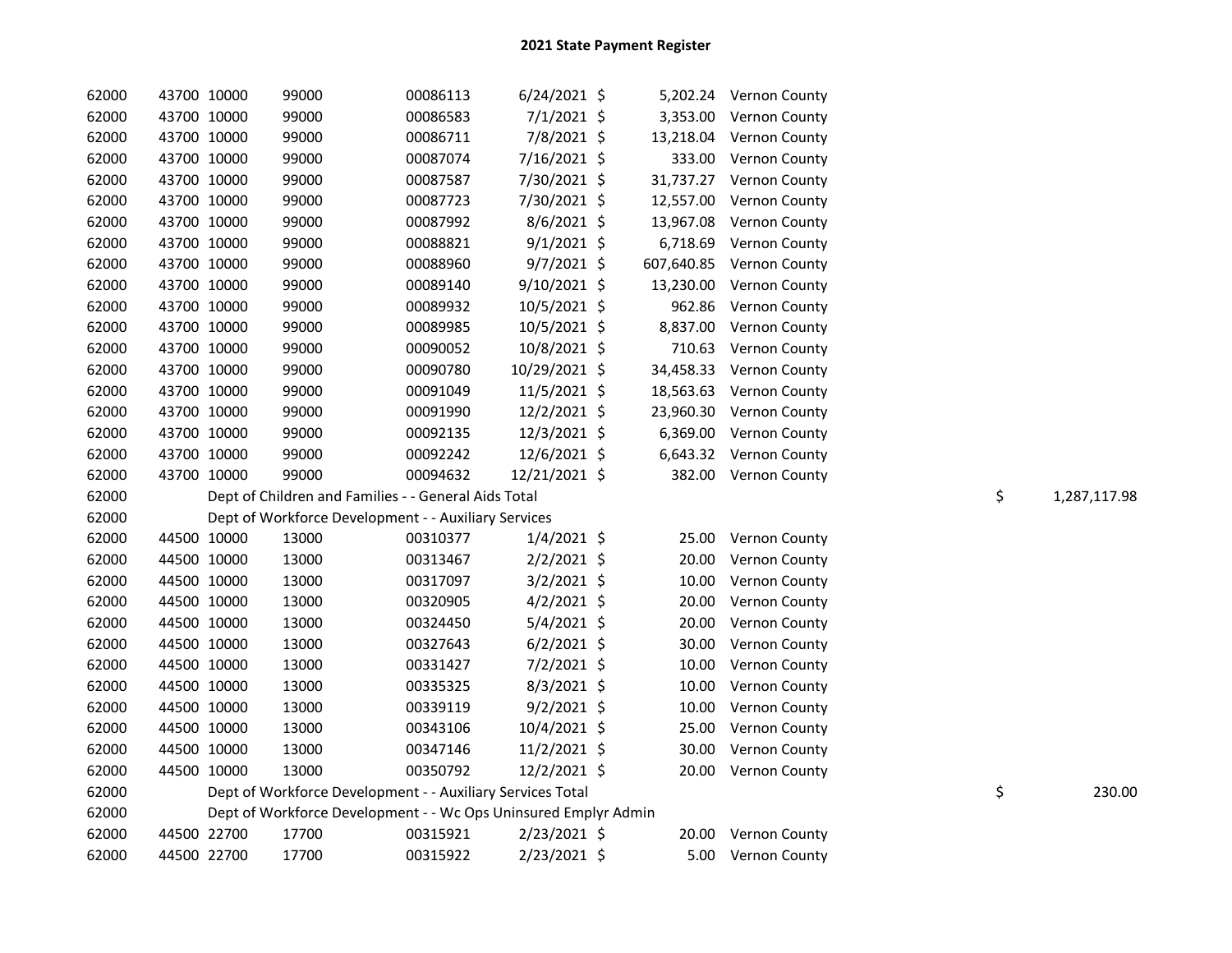| 62000 | 44500 22700 | 17700                                                                   | 00336246 | $8/13/2021$ \$ |  | 10.00 Vernon County     |    |           |
|-------|-------------|-------------------------------------------------------------------------|----------|----------------|--|-------------------------|----|-----------|
| 62000 |             | Dept of Workforce Development - - Wc Ops Uninsured Emplyr Admin Total   |          |                |  |                         | \$ | 35.00     |
| 62000 |             | Department of Justice - - Officer training reimbursement                |          |                |  |                         |    |           |
| 62000 | 45500 10000 | 21400                                                                   | 00106064 | 11/30/2021 \$  |  | 7,040.00 Vernon County  |    |           |
| 62000 |             | Department of Justice - - Officer training reimbursement Total          |          |                |  |                         | \$ | 7,040.00  |
| 62000 |             | Department of Justice - - Crime Laboratories, Dna                       |          |                |  |                         |    |           |
| 62000 | 45500 10000 | 22100                                                                   | 00100382 | 7/14/2021 \$   |  | 170.00 Vernon County    |    |           |
| 62000 |             | Department of Justice - - Crime Laboratories, Dna Total                 |          |                |  |                         | \$ | 170.00    |
| 62000 |             | Department of Justice - - Law Enforcement Train, Local                  |          |                |  |                         |    |           |
| 62000 | 45500 10000 | 23100                                                                   | 00095620 | $3/12/2021$ \$ |  | 519.33 Vernon County    |    |           |
| 62000 | 45500 10000 | 23100                                                                   | 00100991 | $8/3/2021$ \$  |  | 1,006.83 Vernon County  |    |           |
| 62000 | 45500 10000 | 23100                                                                   | 00101398 | 8/25/2021 \$   |  | 475.96 Vernon County    |    |           |
| 62000 |             | Department of Justice - - Law Enforcement Train, Local Total            |          |                |  |                         | \$ | 2,002.12  |
| 62000 |             | Department of Justice - - Crime Victim Witness Assist                   |          |                |  |                         |    |           |
| 62000 | 45500 10000 | 53200                                                                   | 00095476 | $3/5/2021$ \$  |  | 12,202.99 Vernon County |    |           |
| 62000 | 45500 10000 | 53200                                                                   | 00100570 | 7/15/2021 \$   |  | 11,830.47 Vernon County |    |           |
| 62000 |             | Department of Justice - - Crime Victim Witness Assist Total             |          |                |  |                         | \$ | 24,033.46 |
| 62000 |             | Department of Justice - - Federal Aid, Victim Assistance                |          |                |  |                         |    |           |
| 62000 | 45500 10000 | 54200                                                                   | 00093680 | $1/26/2021$ \$ |  | 347.00 Vernon County    |    |           |
| 62000 | 45500 10000 | 54200                                                                   | 00100182 | 7/8/2021 \$    |  | 517.00 Vernon County    |    |           |
| 62000 | 45500 10000 | 54200                                                                   | 00106161 | 12/1/2021 \$   |  | 1,378.00 Vernon County  |    |           |
| 62000 |             | Department of Justice - - Federal Aid, Victim Assistance Total          |          |                |  |                         | \$ | 2,242.00  |
| 62000 |             | Department of Military Affairs - - Disaster Recovery Aid                |          |                |  |                         |    |           |
| 62000 | 46500 10000 | 30500                                                                   | 00087458 | $1/7/2021$ \$  |  | 40,615.70 Vernon County |    |           |
| 62000 | 46500 10000 | 30500                                                                   | 00088277 | $1/21/2021$ \$ |  | 17,936.71 Vernon County |    |           |
| 62000 | 46500 10000 | 30500                                                                   | 00103650 | 12/10/2021 \$  |  | 20,862.60 Vernon County |    |           |
| 62000 |             | Department of Military Affairs - - Disaster Recovery Aid Total          |          |                |  |                         | \$ | 79,415.01 |
| 62000 |             | Department of Military Affairs - - Regional Emergency Response Tm       |          |                |  |                         |    |           |
| 62000 | 46500 10000 | 30600                                                                   | 00088880 | 1/28/2021 \$   |  | 3,953.23 Vernon County  |    |           |
| 62000 | 46500 10000 | 30600                                                                   | 00094082 | $5/14/2021$ \$ |  | 3,953.23 Vernon County  |    |           |
| 62000 | 46500 10000 | 30600                                                                   | 00097565 | 7/15/2021 \$   |  | 3,953.23 Vernon County  |    |           |
| 62000 | 46500 10000 | 30600                                                                   | 00101881 | 10/25/2021 \$  |  | 3,953.23 Vernon County  |    |           |
| 62000 |             | Department of Military Affairs - - Regional Emergency Response Tm Total |          |                |  |                         | \$ | 15,812.92 |
| 62000 |             | Department of Military Affairs - - Emergency Response Training          |          |                |  |                         |    |           |
| 62000 | 46500 10000 | 31000                                                                   | 00095344 | $6/11/2021$ \$ |  | 2,000.00 Vernon County  |    |           |
| 62000 |             | Department of Military Affairs - - Emergency Response Training Total    |          |                |  |                         | \$ | 2,000.00  |
| 62000 |             | Department of Military Affairs - - Federal Aid, Local Assistance        |          |                |  |                         |    |           |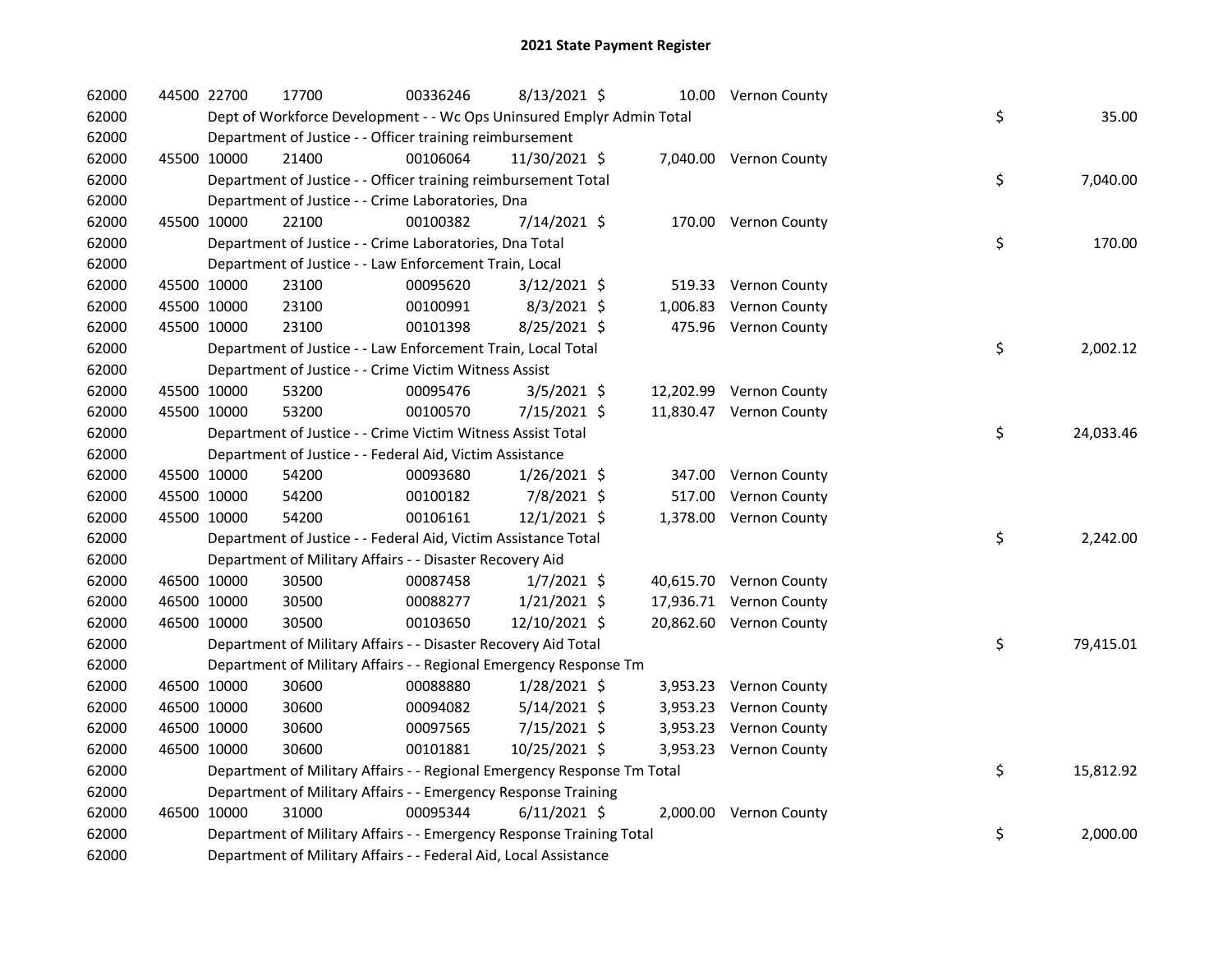| 62000 | 46500 10000 | 34200                                                                  | 00087458 | $1/7/2021$ \$  |  | 248,466.30 Vernon County   |    |              |
|-------|-------------|------------------------------------------------------------------------|----------|----------------|--|----------------------------|----|--------------|
| 62000 | 46500 10000 | 34200                                                                  | 00088277 | $1/21/2021$ \$ |  | 107,620.27 Vernon County   |    |              |
| 62000 | 46500 10000 | 34200                                                                  | 00090168 | $2/22/2021$ \$ |  | 36,697.06 Vernon County    |    |              |
| 62000 | 46500 10000 | 34200                                                                  | 00103650 | 12/10/2021 \$  |  | 37,342.39 Vernon County    |    |              |
| 62000 |             | Department of Military Affairs - - Federal Aid, Local Assistance Total |          |                |  |                            | \$ | 430,126.02   |
| 62000 |             | Department of Veterans Affairs - - County Grants                       |          |                |  |                            |    |              |
| 62000 | 48500 58200 | 26700                                                                  | 00091466 | $3/12/2021$ \$ |  | 10,000.00 Vernon County    |    |              |
| 62000 |             | Department of Veterans Affairs - - County Grants Total                 |          |                |  |                            | \$ | 10,000.00    |
| 62000 |             | Department of Administration - - Federal Aid, Local Assistance         |          |                |  |                            |    |              |
| 62000 | 50500 10000 | 74300                                                                  | 00141252 | $3/3/2021$ \$  |  | 46,167.53 Vernon County    |    |              |
| 62000 | 50500 10000 | 74300                                                                  | 00142046 | 3/18/2021 \$   |  | 1,169,835.76 Vernon County |    |              |
| 62000 | 50500 10000 | 74300                                                                  | 00151647 | $9/16/2021$ \$ |  | 32,036.88 Vernon County    |    |              |
| 62000 | 50500 10000 | 74300                                                                  | 00155271 | $12/1/2021$ \$ |  | 578,125.68 Vernon County   |    |              |
| 62000 | 50500 10000 | 74300                                                                  | 00156652 | 12/20/2021 \$  |  | 149,293.27 Vernon County   |    |              |
| 62000 |             | Department of Administration - - Federal Aid, Local Assistance Total   |          |                |  |                            | \$ | 1,975,459.12 |
| 62000 |             | Department of Administration - - Low-Income Assistance Grants          |          |                |  |                            |    |              |
| 62000 | 50500 23500 | 37100                                                                  | 00140948 | $2/17/2021$ \$ |  | 9,513.09 Vernon County     |    |              |
| 62000 | 50500 23500 | 37100                                                                  | 00142341 | $3/16/2021$ \$ |  | 6,058.10 Vernon County     |    |              |
| 62000 | 50500 23500 | 37100                                                                  | 00143195 | 3/30/2021 \$   |  | 5,565.03 Vernon County     |    |              |
| 62000 | 50500 23500 | 37100                                                                  | 00145762 | 5/17/2021 \$   |  | 5,085.33 Vernon County     |    |              |
| 62000 | 50500 23500 | 37100                                                                  | 00146457 | $6/1/2021$ \$  |  | 5,337.88 Vernon County     |    |              |
| 62000 | 50500 23500 | 37100                                                                  | 00147845 | $6/29/2021$ \$ |  | 5,458.58 Vernon County     |    |              |
| 62000 | 50500 23500 | 37100                                                                  | 00149880 | 8/5/2021 \$    |  | 4,554.82 Vernon County     |    |              |
| 62000 | 50500 23500 | 37100                                                                  | 00151231 | 8/31/2021 \$   |  | 3,413.73 Vernon County     |    |              |
| 62000 | 50500 23500 | 37100                                                                  | 00156521 | 12/15/2021 \$  |  | 2,004.58 Vernon County     |    |              |
| 62000 | 50500 23500 | 37100                                                                  | 00157311 | 12/29/2021 \$  |  | 4,121.87 Vernon County     |    |              |
| 62000 |             | Department of Administration - - Low-Income Assistance Grants Total    |          |                |  |                            | \$ | 51,113.01    |
| 62000 |             | Department of Administration - - Land Information Program; Loca        |          |                |  |                            |    |              |
| 62000 | 50500 26900 | 17300                                                                  | 00139223 | $1/29/2021$ \$ |  | 1,000.00 Vernon County     |    |              |
| 62000 | 50500 26900 | 17300                                                                  | 00139625 | $4/6/2021$ \$  |  | 51,936.00 Vernon County    |    |              |
| 62000 | 50500 26900 | 17300                                                                  | 00144739 | $4/27/2021$ \$ |  | 25,000.00 Vernon County    |    |              |
| 62000 | 50500 26900 | 17300                                                                  | 00149505 | 7/29/2021 \$   |  | 25,000.00 Vernon County    |    |              |
| 62000 | 50500 26900 | 17300                                                                  | 00149506 | $8/25/2021$ \$ |  | 20,000.00 Vernon County    |    |              |
| 62000 | 50500 26900 | 17300                                                                  | 00149510 | 7/29/2021 \$   |  | 25,000.00 Vernon County    |    |              |
| 62000 |             | Department of Administration - - Land Information Program; Loca Total  |          |                |  |                            | \$ | 147,936.00   |
| 62000 |             | Commissioners of Public Lands - - Federal Aid -- Flood Control         |          |                |  |                            |    |              |
| 62000 | 50700 10000 | 13000                                                                  | 00003844 | 10/1/2021 \$   |  | 26,840.14 Vernon County    |    |              |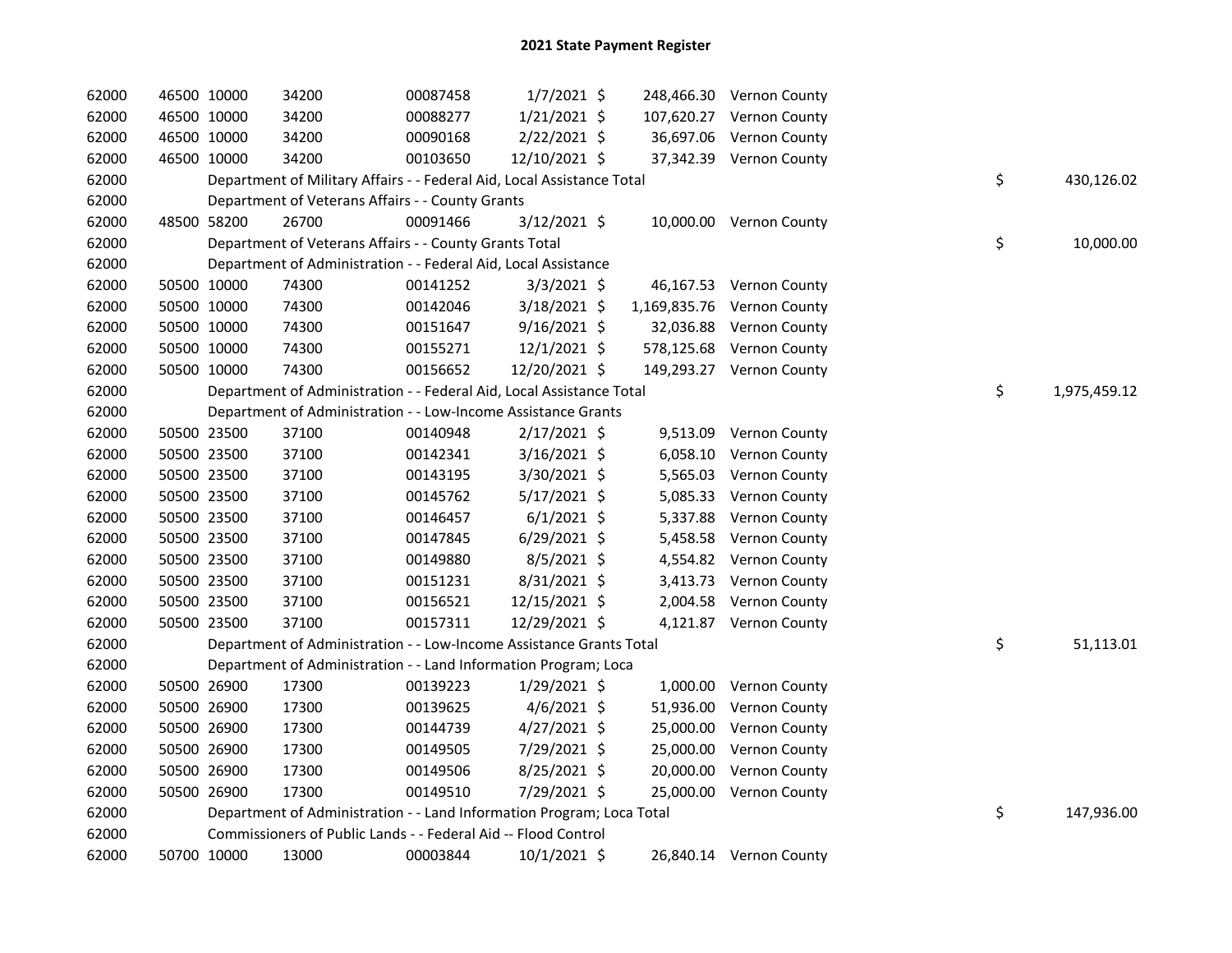| 62000 |             | Commissioners of Public Lands - - Federal Aid -- Flood Control Total                              |          |                | \$<br>26,840.14 |                                                                                                         |                |
|-------|-------------|---------------------------------------------------------------------------------------------------|----------|----------------|-----------------|---------------------------------------------------------------------------------------------------------|----------------|
| 62000 |             | Public Defender Board - - Appellate Representation                                                |          |                |                 |                                                                                                         |                |
| 62000 | 55000 10000 | 10200                                                                                             | 00290154 | 5/21/2021 \$   |                 | 18.75 Vernon County                                                                                     |                |
| 62000 |             | Public Defender Board - - Appellate Representation Total                                          |          |                |                 |                                                                                                         | \$<br>18.75    |
| 62000 |             | Public Defender Board - - Transcript, Discovery and Records Provided to the Public Defender Board |          |                |                 |                                                                                                         |                |
| 62000 | 55000 10000 | 10600                                                                                             | 00282125 | 3/22/2021 \$   |                 | 5.00 Vernon County                                                                                      |                |
| 62000 | 55000 10000 | 10600                                                                                             | 00287787 | 4/30/2021 \$   | 1.20            | Vernon County                                                                                           |                |
| 62000 | 55000 10000 | 10600                                                                                             | 00287788 | 4/30/2021 \$   | 7.60            | Vernon County                                                                                           |                |
| 62000 | 55000 10000 | 10600                                                                                             | 00291073 | $5/19/2021$ \$ | 575.00          | Vernon County                                                                                           |                |
| 62000 | 55000 10000 | 10600                                                                                             | 00291074 | $5/19/2021$ \$ |                 | 391.34 Vernon County                                                                                    |                |
| 62000 | 55000 10000 | 10600                                                                                             | 00291075 | $5/19/2021$ \$ |                 | 325.00 Vernon County                                                                                    |                |
| 62000 | 55000 10000 | 10600                                                                                             | 00291076 | $5/19/2021$ \$ |                 | 465.00 Vernon County                                                                                    |                |
| 62000 | 55000 10000 | 10600                                                                                             | 00291105 | 5/19/2021 \$   |                 | 372.90 Vernon County                                                                                    |                |
| 62000 |             |                                                                                                   |          |                |                 | Public Defender Board - - Transcript, Discovery and Records Provided to the Public Defender Board Total | \$<br>2,143.04 |
| 62000 |             | Department of Revenue - - GPR Earned                                                              |          |                |                 |                                                                                                         |                |
| 62000 | 56600 10000 | 100GE                                                                                             | 00201809 | 5/6/2021 \$    |                 | 3.00 Vernon County                                                                                      |                |
| 62000 | 56600 10000 | 100GE                                                                                             | 00208250 | $6/25/2021$ \$ |                 | 3.00 Vernon County                                                                                      |                |
| 62000 |             | Department of Revenue - - GPR Earned Total                                                        |          |                |                 |                                                                                                         | \$<br>6.00     |
| 62000 |             | Department of Revenue - - Warrants and Satisfactions                                              |          |                |                 |                                                                                                         |                |
| 62000 | 56600 10000 | 10100                                                                                             | 00189903 | 1/22/2021 \$   |                 | 685.00 Vernon County                                                                                    |                |
| 62000 | 56600 10000 | 10100                                                                                             | 00202569 | $5/21/2021$ \$ |                 | 345.00 Vernon County                                                                                    |                |
| 62000 | 56600 10000 | 10100                                                                                             | 00219749 | 11/19/2021 \$  |                 | 370.00 Vernon County                                                                                    |                |
| 62000 |             | Department of Revenue - - Warrants and Satisfactions Total                                        |          |                |                 |                                                                                                         | \$<br>1,400.00 |
| 62000 |             | Department of Revenue - - Misc Revenue Holding Clearing                                           |          |                |                 |                                                                                                         |                |
| 62000 | 56600 10000 | 99500                                                                                             | 00192968 | $3/1/2021$ \$  |                 | 50.00 Vernon County                                                                                     |                |
| 62000 | 56600 10000 | 99500                                                                                             | 00192969 | $3/1/2021$ \$  |                 | 2,828.73 Vernon County                                                                                  |                |
| 62000 | 56600 10000 | 99500                                                                                             | 00194341 | $3/8/2021$ \$  |                 | 191.07 Vernon County                                                                                    |                |
| 62000 | 56600 10000 | 99500                                                                                             | 00194342 | 3/8/2021 \$    |                 | 470.00 Vernon County                                                                                    |                |
| 62000 | 56600 10000 | 99500                                                                                             | 00196002 | 3/22/2021 \$   |                 | 754.14 Vernon County                                                                                    |                |
| 62000 | 56600 10000 | 99500                                                                                             | 00196671 | $3/29/2021$ \$ |                 | 56.00 Vernon County                                                                                     |                |
| 62000 | 56600 10000 | 99500                                                                                             | 00196672 | 3/29/2021 \$   |                 | 143.10 Vernon County                                                                                    |                |
| 62000 | 56600 10000 | 99500                                                                                             | 00197420 | $4/5/2021$ \$  |                 | 25.81 Vernon County                                                                                     |                |
| 62000 | 56600 10000 | 99500                                                                                             | 00198600 | $4/12/2021$ \$ |                 | 88.04 Vernon County                                                                                     |                |
| 62000 | 56600 10000 | 99500                                                                                             | 00201754 | 5/10/2021 \$   |                 | 757.01 Vernon County                                                                                    |                |
| 62000 | 56600 10000 | 99500                                                                                             | 00202407 | $5/17/2021$ \$ |                 | 214.00 Vernon County                                                                                    |                |
| 62000 | 56600 10000 | 99500                                                                                             | 00203831 | $6/1/2021$ \$  |                 | 539.00 Vernon County                                                                                    |                |
| 62000 |             | Department of Revenue - - Misc Revenue Holding Clearing Total                                     |          |                |                 |                                                                                                         | \$<br>6,116.90 |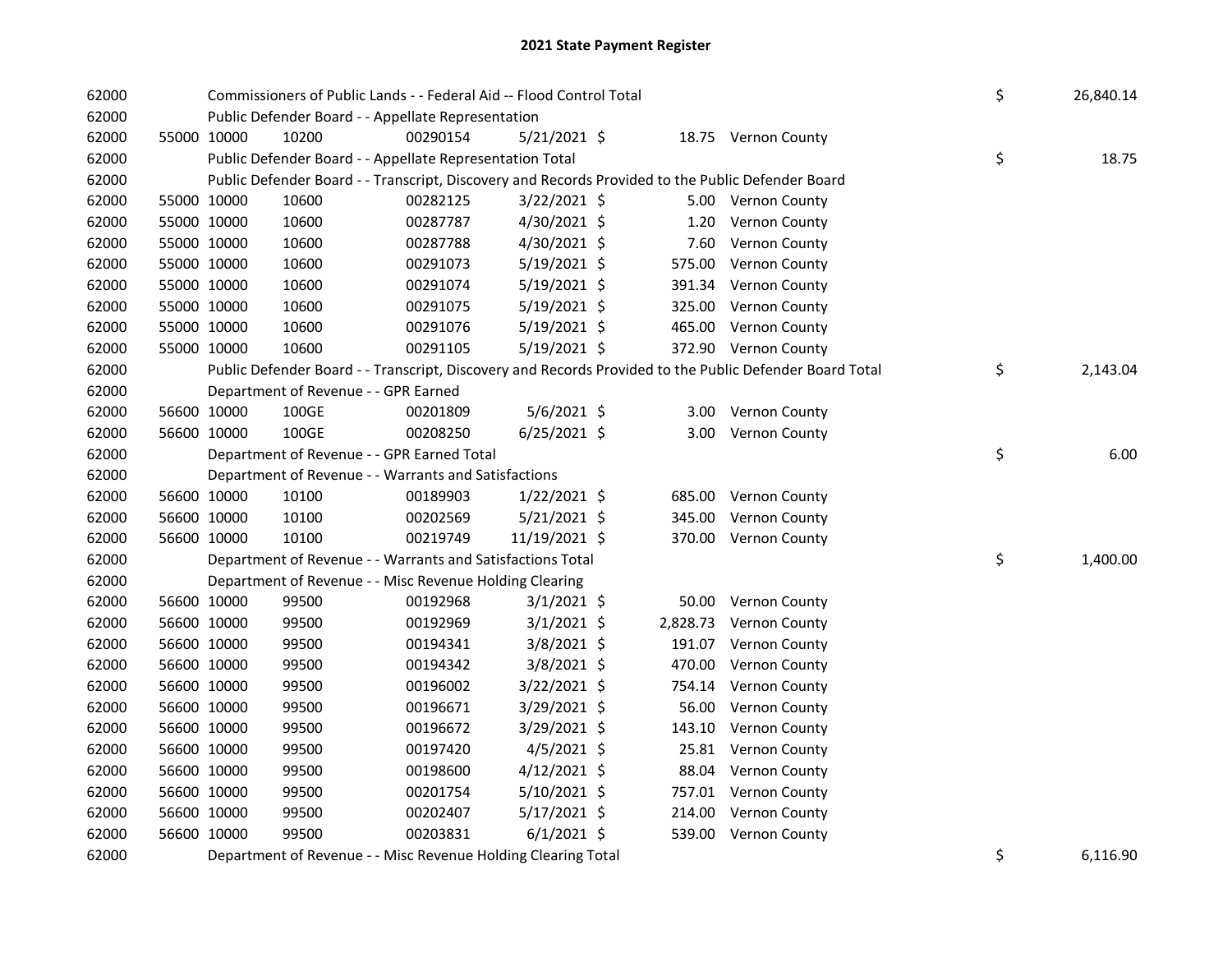|  | 10500                                                                                                                                                                                                                                                                                                                                  | 00002139 |                                                                                                                                         |                                                                                                                                                                         |                                                                                                                                                                                                                                                                                                                                                                                                                                                                                                                                                                                                                                                                                                              |                                                                                                                                                                                                                   |                                                                                                                                                                                                                                                                                                                                                                                                                                                                                                                                                                                                                                   |                    |
|--|----------------------------------------------------------------------------------------------------------------------------------------------------------------------------------------------------------------------------------------------------------------------------------------------------------------------------------------|----------|-----------------------------------------------------------------------------------------------------------------------------------------|-------------------------------------------------------------------------------------------------------------------------------------------------------------------------|--------------------------------------------------------------------------------------------------------------------------------------------------------------------------------------------------------------------------------------------------------------------------------------------------------------------------------------------------------------------------------------------------------------------------------------------------------------------------------------------------------------------------------------------------------------------------------------------------------------------------------------------------------------------------------------------------------------|-------------------------------------------------------------------------------------------------------------------------------------------------------------------------------------------------------------------|-----------------------------------------------------------------------------------------------------------------------------------------------------------------------------------------------------------------------------------------------------------------------------------------------------------------------------------------------------------------------------------------------------------------------------------------------------------------------------------------------------------------------------------------------------------------------------------------------------------------------------------|--------------------|
|  | 10500                                                                                                                                                                                                                                                                                                                                  | 00002272 |                                                                                                                                         |                                                                                                                                                                         |                                                                                                                                                                                                                                                                                                                                                                                                                                                                                                                                                                                                                                                                                                              |                                                                                                                                                                                                                   |                                                                                                                                                                                                                                                                                                                                                                                                                                                                                                                                                                                                                                   |                    |
|  |                                                                                                                                                                                                                                                                                                                                        |          |                                                                                                                                         |                                                                                                                                                                         |                                                                                                                                                                                                                                                                                                                                                                                                                                                                                                                                                                                                                                                                                                              |                                                                                                                                                                                                                   |                                                                                                                                                                                                                                                                                                                                                                                                                                                                                                                                                                                                                                   | \$<br>78,548.00    |
|  |                                                                                                                                                                                                                                                                                                                                        |          |                                                                                                                                         |                                                                                                                                                                         |                                                                                                                                                                                                                                                                                                                                                                                                                                                                                                                                                                                                                                                                                                              |                                                                                                                                                                                                                   |                                                                                                                                                                                                                                                                                                                                                                                                                                                                                                                                                                                                                                   |                    |
|  | 10500                                                                                                                                                                                                                                                                                                                                  | 00082377 |                                                                                                                                         |                                                                                                                                                                         |                                                                                                                                                                                                                                                                                                                                                                                                                                                                                                                                                                                                                                                                                                              |                                                                                                                                                                                                                   |                                                                                                                                                                                                                                                                                                                                                                                                                                                                                                                                                                                                                                   |                    |
|  | 10500                                                                                                                                                                                                                                                                                                                                  | 00089480 |                                                                                                                                         |                                                                                                                                                                         |                                                                                                                                                                                                                                                                                                                                                                                                                                                                                                                                                                                                                                                                                                              |                                                                                                                                                                                                                   |                                                                                                                                                                                                                                                                                                                                                                                                                                                                                                                                                                                                                                   |                    |
|  |                                                                                                                                                                                                                                                                                                                                        |          |                                                                                                                                         |                                                                                                                                                                         |                                                                                                                                                                                                                                                                                                                                                                                                                                                                                                                                                                                                                                                                                                              |                                                                                                                                                                                                                   |                                                                                                                                                                                                                                                                                                                                                                                                                                                                                                                                                                                                                                   | \$<br>709,669.94   |
|  |                                                                                                                                                                                                                                                                                                                                        |          |                                                                                                                                         |                                                                                                                                                                         |                                                                                                                                                                                                                                                                                                                                                                                                                                                                                                                                                                                                                                                                                                              |                                                                                                                                                                                                                   |                                                                                                                                                                                                                                                                                                                                                                                                                                                                                                                                                                                                                                   |                    |
|  | 10900                                                                                                                                                                                                                                                                                                                                  | 00083376 |                                                                                                                                         |                                                                                                                                                                         |                                                                                                                                                                                                                                                                                                                                                                                                                                                                                                                                                                                                                                                                                                              |                                                                                                                                                                                                                   |                                                                                                                                                                                                                                                                                                                                                                                                                                                                                                                                                                                                                                   |                    |
|  |                                                                                                                                                                                                                                                                                                                                        |          |                                                                                                                                         |                                                                                                                                                                         |                                                                                                                                                                                                                                                                                                                                                                                                                                                                                                                                                                                                                                                                                                              |                                                                                                                                                                                                                   |                                                                                                                                                                                                                                                                                                                                                                                                                                                                                                                                                                                                                                   | \$<br>11,426.62    |
|  |                                                                                                                                                                                                                                                                                                                                        |          |                                                                                                                                         |                                                                                                                                                                         |                                                                                                                                                                                                                                                                                                                                                                                                                                                                                                                                                                                                                                                                                                              |                                                                                                                                                                                                                   |                                                                                                                                                                                                                                                                                                                                                                                                                                                                                                                                                                                                                                   |                    |
|  | 11000                                                                                                                                                                                                                                                                                                                                  | 00082377 |                                                                                                                                         |                                                                                                                                                                         |                                                                                                                                                                                                                                                                                                                                                                                                                                                                                                                                                                                                                                                                                                              |                                                                                                                                                                                                                   |                                                                                                                                                                                                                                                                                                                                                                                                                                                                                                                                                                                                                                   |                    |
|  | 11000                                                                                                                                                                                                                                                                                                                                  | 00089480 |                                                                                                                                         |                                                                                                                                                                         |                                                                                                                                                                                                                                                                                                                                                                                                                                                                                                                                                                                                                                                                                                              |                                                                                                                                                                                                                   |                                                                                                                                                                                                                                                                                                                                                                                                                                                                                                                                                                                                                                   |                    |
|  |                                                                                                                                                                                                                                                                                                                                        |          |                                                                                                                                         |                                                                                                                                                                         |                                                                                                                                                                                                                                                                                                                                                                                                                                                                                                                                                                                                                                                                                                              |                                                                                                                                                                                                                   |                                                                                                                                                                                                                                                                                                                                                                                                                                                                                                                                                                                                                                   | \$<br>607,526.37   |
|  |                                                                                                                                                                                                                                                                                                                                        |          |                                                                                                                                         |                                                                                                                                                                         |                                                                                                                                                                                                                                                                                                                                                                                                                                                                                                                                                                                                                                                                                                              |                                                                                                                                                                                                                   |                                                                                                                                                                                                                                                                                                                                                                                                                                                                                                                                                                                                                                   |                    |
|  | 11100                                                                                                                                                                                                                                                                                                                                  | 00076562 |                                                                                                                                         |                                                                                                                                                                         |                                                                                                                                                                                                                                                                                                                                                                                                                                                                                                                                                                                                                                                                                                              |                                                                                                                                                                                                                   |                                                                                                                                                                                                                                                                                                                                                                                                                                                                                                                                                                                                                                   |                    |
|  |                                                                                                                                                                                                                                                                                                                                        |          |                                                                                                                                         |                                                                                                                                                                         |                                                                                                                                                                                                                                                                                                                                                                                                                                                                                                                                                                                                                                                                                                              |                                                                                                                                                                                                                   |                                                                                                                                                                                                                                                                                                                                                                                                                                                                                                                                                                                                                                   | \$<br>61,852.26    |
|  |                                                                                                                                                                                                                                                                                                                                        |          |                                                                                                                                         |                                                                                                                                                                         |                                                                                                                                                                                                                                                                                                                                                                                                                                                                                                                                                                                                                                                                                                              |                                                                                                                                                                                                                   |                                                                                                                                                                                                                                                                                                                                                                                                                                                                                                                                                                                                                                   |                    |
|  | 30200                                                                                                                                                                                                                                                                                                                                  | 00082752 |                                                                                                                                         |                                                                                                                                                                         |                                                                                                                                                                                                                                                                                                                                                                                                                                                                                                                                                                                                                                                                                                              |                                                                                                                                                                                                                   |                                                                                                                                                                                                                                                                                                                                                                                                                                                                                                                                                                                                                                   |                    |
|  | 30200                                                                                                                                                                                                                                                                                                                                  | 00086147 |                                                                                                                                         |                                                                                                                                                                         |                                                                                                                                                                                                                                                                                                                                                                                                                                                                                                                                                                                                                                                                                                              |                                                                                                                                                                                                                   |                                                                                                                                                                                                                                                                                                                                                                                                                                                                                                                                                                                                                                   |                    |
|  |                                                                                                                                                                                                                                                                                                                                        |          |                                                                                                                                         |                                                                                                                                                                         |                                                                                                                                                                                                                                                                                                                                                                                                                                                                                                                                                                                                                                                                                                              |                                                                                                                                                                                                                   |                                                                                                                                                                                                                                                                                                                                                                                                                                                                                                                                                                                                                                   | \$<br>4,429,005.60 |
|  |                                                                                                                                                                                                                                                                                                                                        |          |                                                                                                                                         |                                                                                                                                                                         |                                                                                                                                                                                                                                                                                                                                                                                                                                                                                                                                                                                                                                                                                                              |                                                                                                                                                                                                                   |                                                                                                                                                                                                                                                                                                                                                                                                                                                                                                                                                                                                                                   |                    |
|  | 43100                                                                                                                                                                                                                                                                                                                                  | 00073918 |                                                                                                                                         |                                                                                                                                                                         |                                                                                                                                                                                                                                                                                                                                                                                                                                                                                                                                                                                                                                                                                                              |                                                                                                                                                                                                                   |                                                                                                                                                                                                                                                                                                                                                                                                                                                                                                                                                                                                                                   |                    |
|  | 43100                                                                                                                                                                                                                                                                                                                                  | 00074006 |                                                                                                                                         |                                                                                                                                                                         |                                                                                                                                                                                                                                                                                                                                                                                                                                                                                                                                                                                                                                                                                                              |                                                                                                                                                                                                                   |                                                                                                                                                                                                                                                                                                                                                                                                                                                                                                                                                                                                                                   |                    |
|  | 43100                                                                                                                                                                                                                                                                                                                                  | 00074719 |                                                                                                                                         |                                                                                                                                                                         |                                                                                                                                                                                                                                                                                                                                                                                                                                                                                                                                                                                                                                                                                                              |                                                                                                                                                                                                                   |                                                                                                                                                                                                                                                                                                                                                                                                                                                                                                                                                                                                                                   |                    |
|  | 43100                                                                                                                                                                                                                                                                                                                                  | 00079162 |                                                                                                                                         |                                                                                                                                                                         |                                                                                                                                                                                                                                                                                                                                                                                                                                                                                                                                                                                                                                                                                                              |                                                                                                                                                                                                                   |                                                                                                                                                                                                                                                                                                                                                                                                                                                                                                                                                                                                                                   |                    |
|  | 43100                                                                                                                                                                                                                                                                                                                                  | 00079966 |                                                                                                                                         |                                                                                                                                                                         |                                                                                                                                                                                                                                                                                                                                                                                                                                                                                                                                                                                                                                                                                                              |                                                                                                                                                                                                                   |                                                                                                                                                                                                                                                                                                                                                                                                                                                                                                                                                                                                                                   |                    |
|  | 43100                                                                                                                                                                                                                                                                                                                                  | 00080697 |                                                                                                                                         |                                                                                                                                                                         |                                                                                                                                                                                                                                                                                                                                                                                                                                                                                                                                                                                                                                                                                                              |                                                                                                                                                                                                                   |                                                                                                                                                                                                                                                                                                                                                                                                                                                                                                                                                                                                                                   |                    |
|  | 43100                                                                                                                                                                                                                                                                                                                                  | 00086239 |                                                                                                                                         |                                                                                                                                                                         |                                                                                                                                                                                                                                                                                                                                                                                                                                                                                                                                                                                                                                                                                                              |                                                                                                                                                                                                                   |                                                                                                                                                                                                                                                                                                                                                                                                                                                                                                                                                                                                                                   |                    |
|  | 43100                                                                                                                                                                                                                                                                                                                                  | 00086802 |                                                                                                                                         |                                                                                                                                                                         |                                                                                                                                                                                                                                                                                                                                                                                                                                                                                                                                                                                                                                                                                                              |                                                                                                                                                                                                                   |                                                                                                                                                                                                                                                                                                                                                                                                                                                                                                                                                                                                                                   |                    |
|  | 43100                                                                                                                                                                                                                                                                                                                                  | 00087104 |                                                                                                                                         |                                                                                                                                                                         |                                                                                                                                                                                                                                                                                                                                                                                                                                                                                                                                                                                                                                                                                                              |                                                                                                                                                                                                                   |                                                                                                                                                                                                                                                                                                                                                                                                                                                                                                                                                                                                                                   |                    |
|  | 43100                                                                                                                                                                                                                                                                                                                                  | 00087793 |                                                                                                                                         |                                                                                                                                                                         |                                                                                                                                                                                                                                                                                                                                                                                                                                                                                                                                                                                                                                                                                                              |                                                                                                                                                                                                                   |                                                                                                                                                                                                                                                                                                                                                                                                                                                                                                                                                                                                                                   |                    |
|  | 43100                                                                                                                                                                                                                                                                                                                                  | 00089803 |                                                                                                                                         |                                                                                                                                                                         |                                                                                                                                                                                                                                                                                                                                                                                                                                                                                                                                                                                                                                                                                                              |                                                                                                                                                                                                                   |                                                                                                                                                                                                                                                                                                                                                                                                                                                                                                                                                                                                                                   |                    |
|  | 43100                                                                                                                                                                                                                                                                                                                                  | 00089887 |                                                                                                                                         |                                                                                                                                                                         |                                                                                                                                                                                                                                                                                                                                                                                                                                                                                                                                                                                                                                                                                                              |                                                                                                                                                                                                                   |                                                                                                                                                                                                                                                                                                                                                                                                                                                                                                                                                                                                                                   |                    |
|  |                                                                                                                                                                                                                                                                                                                                        |          |                                                                                                                                         |                                                                                                                                                                         |                                                                                                                                                                                                                                                                                                                                                                                                                                                                                                                                                                                                                                                                                                              |                                                                                                                                                                                                                   |                                                                                                                                                                                                                                                                                                                                                                                                                                                                                                                                                                                                                                   | \$<br>2,367,388.98 |
|  | 62500 10000<br>62500 10000<br>83500 10000<br>83500 10000<br>83500 10000<br>83500 10000<br>83500 10000<br>83500 10000<br>83500 10000<br>83500 10000<br>83500 10000<br>83500 10000<br>83500 10000<br>83500 10000<br>83500 10000<br>83500 10000<br>83500 10000<br>83500 10000<br>83500 10000<br>83500 10000<br>83500 10000<br>83500 10000 |          | Circuit Courts - - Circuit Court Costs<br>Circuit Courts - - Circuit Court Costs Total<br>Shared Revenue and Tax Relief - - Utility Aid | Shared Revenue and Tax Relief - - Exempt Computer Aid<br>Shared Revenue and Tax Relief - - Utility Aid Total<br>Shared Revenue and Tax Relief - - Personal Property Aid | $2/1/2021$ \$<br>7/26/2021 \$<br>Shared Revenue and Tax Relief - - County And Municipal Aid<br>7/26/2021 \$<br>11/15/2021 \$<br>7/26/2021 \$<br>Shared Revenue and Tax Relief - - Exempt Computer Aid Total<br>7/26/2021 \$<br>11/15/2021 \$<br>$5/3/2021$ \$<br>Shared Revenue and Tax Relief - - Personal Property Aid Total<br>Shared Revenue and Tax Relief - - School Lvy Tx/First Dollar Cr<br>7/26/2021 \$<br>7/26/2021 \$<br>Shared Revenue and Tax Relief - - County Sales Tax Reptd/Distd<br>1/29/2021 \$<br>2/26/2021 \$<br>$3/31/2021$ \$<br>4/30/2021 \$<br>5/28/2021 \$<br>$6/30/2021$ \$<br>7/30/2021 \$<br>$8/31/2021$ \$<br>9/30/2021 \$<br>10/29/2021 \$<br>11/30/2021 \$<br>12/30/2021 \$ | Shared Revenue and Tax Relief - - County And Municipal Aid Total<br>Shared Revenue and Tax Relief - - School Lvy Tx/First Dollar Cr Total<br>Shared Revenue and Tax Relief - - County Sales Tax Reptd/Distd Total | 28,549.00 Vernon County<br>49,999.00 Vernon County<br>106,450.49 Vernon County<br>603,219.45 Vernon County<br>11,426.62 Vernon County<br>89,383.27 Vernon County<br>518,143.10 Vernon County<br>61,852.26 Vernon County<br>3,502,082.00 Vernon County<br>926,923.60 Vernon County<br>173,932.15 Vernon County<br>173,945.01 Vernon County<br>141,391.40 Vernon County<br>179,644.57 Vernon County<br>204,117.05 Vernon County<br>227,756.74 Vernon County<br>217,621.99 Vernon County<br>208,026.37 Vernon County<br>226,863.68 Vernon County<br>205,884.31 Vernon County<br>194,000.54 Vernon County<br>214,205.17 Vernon County |                    |

62000 Shared Revenue and Tax Relief - - Lottery & Gaming Credit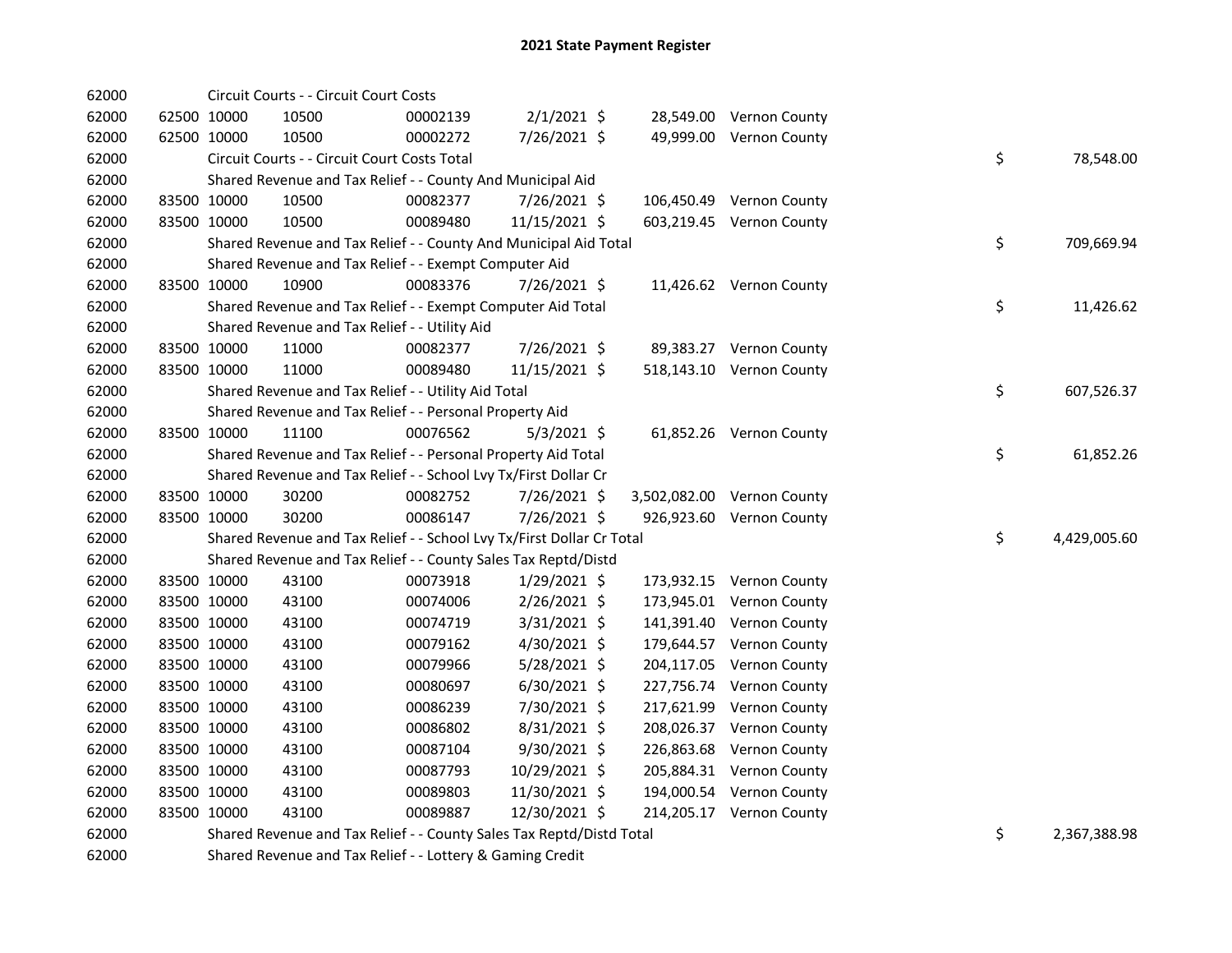| 62000       | 83500 52100 | 36300                                                           | 00074630 |  | 3/22/2021 \$ 1,338,169.62 Vernon County |  |               |
|-------------|-------------|-----------------------------------------------------------------|----------|--|-----------------------------------------|--|---------------|
| 62000       |             | Shared Revenue and Tax Relief - - Lottery & Gaming Credit Total |          |  |                                         |  | 1,338,169.62  |
| 62000 Total |             |                                                                 |          |  |                                         |  | 21.006.122.24 |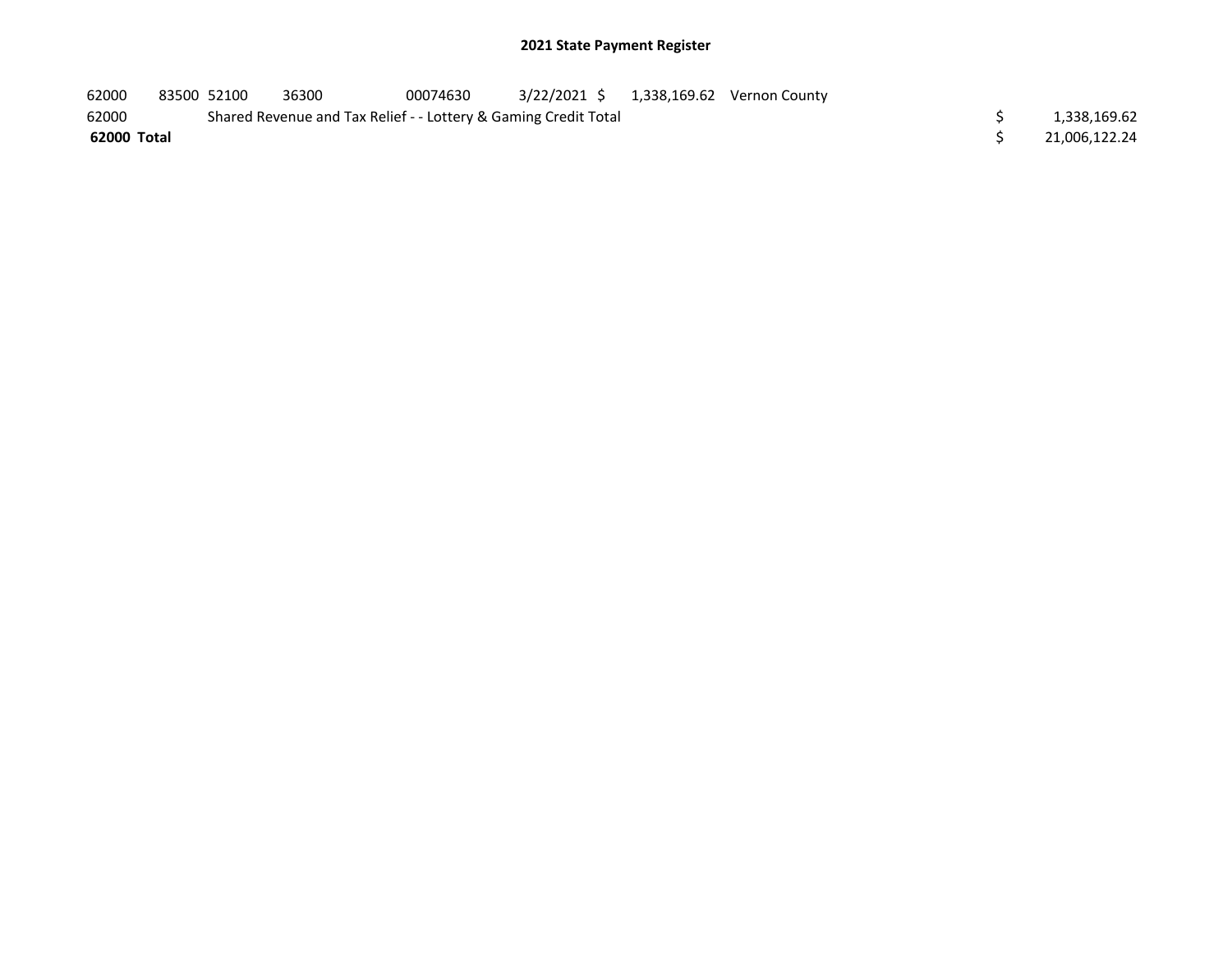| 62002       |             | Dept of Safety & Prof Services - - Fire Dues Distribution          |          |                |       |                          |    |            |
|-------------|-------------|--------------------------------------------------------------------|----------|----------------|-------|--------------------------|----|------------|
| 62002       | 16500 10000 | 22500                                                              | 00041790 | $7/16/2021$ \$ |       | 5,653.85 Town Of Bergen  |    |            |
| 62002       |             | Dept of Safety & Prof Services - - Fire Dues Distribution Total    |          |                |       |                          | \$ | 5,653.85   |
| 62002       |             | Dept of Natural Resources - - Aids In Lieu Of Taxes - Gener        |          |                |       |                          |    |            |
| 62002       | 37000 10000 | 50300                                                              | 00459657 | $1/28/2021$ \$ |       | 1,408.32 Town Of Bergen  |    |            |
| 62002       | 37000 10000 | 50300                                                              | 00476123 | $4/21/2021$ \$ |       | 108.44 Town Of Bergen    |    |            |
| 62002       |             | Dept of Natural Resources - - Aids In Lieu Of Taxes - Gener Total  |          |                |       |                          | \$ | 1,516.76   |
| 62002       |             | Dept of Natural Resources - - Resaids - Cnty Forst, Cl & Mfl       |          |                |       |                          |    |            |
| 62002       | 37000 21200 | 57100                                                              | 00488474 | $6/14/2021$ \$ |       | 608.66 Town Of Bergen    |    |            |
| 62002       |             | Dept of Natural Resources - - Resaids - Cnty Forst, Cl & Mfl Total |          |                |       |                          | \$ | 608.66     |
| 62002       |             | WI Dept of Transportation - - Trns Aids To Mnc.-Sf                 |          |                |       |                          |    |            |
| 62002       | 39500 21100 | 19100                                                              | 00633248 | $1/4/2021$ \$  |       | 29,427.03 Town Of Bergen |    |            |
| 62002       | 39500 21100 | 19100                                                              | 00668855 | $4/5/2021$ \$  |       | 29,427.03 Town Of Bergen |    |            |
| 62002       | 39500 21100 | 19100                                                              | 00712343 | 7/6/2021 \$    |       | 29,427.03 Town Of Bergen |    |            |
| 62002       | 39500 21100 | 19100                                                              | 00752902 | 10/4/2021 \$   |       | 29,427.03 Town Of Bergen |    |            |
| 62002       |             | WI Dept of Transportation - - Trns Aids To Mnc.-Sf Total           |          |                |       |                          | \$ | 117,708.12 |
| 62002       |             | Department of Revenue - - Gifts And Grants                         |          |                |       |                          |    |            |
| 62002       | 56600 10000 | 12100                                                              | 00207641 | $6/25/2021$ \$ |       | 71,697.96 Town Of Bergen |    |            |
| 62002       |             | Department of Revenue - - Gifts And Grants Total                   |          |                |       |                          | \$ | 71,697.96  |
| 62002       |             | Shared Revenue and Tax Relief - - County And Municipal Aid         |          |                |       |                          |    |            |
| 62002       | 83500 10000 | 10500                                                              | 00082345 | 7/26/2021 \$   |       | 6,111.89 Town Of Bergen  |    |            |
| 62002       | 83500 10000 | 10500                                                              | 00089448 | 11/15/2021 \$  |       | 34,634.07 Town Of Bergen |    |            |
| 62002       |             | Shared Revenue and Tax Relief - - County And Municipal Aid Total   |          |                |       |                          | \$ | 40,745.96  |
| 62002       |             | Shared Revenue and Tax Relief - - Exempt Computer Aid              |          |                |       |                          |    |            |
| 62002       | 83500 10000 | 10900                                                              | 00084858 | 7/26/2021 \$   |       | 8.32 Town Of Bergen      |    |            |
| 62002       |             | Shared Revenue and Tax Relief - - Exempt Computer Aid Total        |          |                |       |                          | \$ | 8.32       |
| 62002       |             | Shared Revenue and Tax Relief - - Utility Aid                      |          |                |       |                          |    |            |
| 62002       | 83500 10000 | 11000                                                              | 00082345 | 7/26/2021 \$   | 57.50 | Town Of Bergen           |    |            |
| 62002       | 83500 10000 | 11000                                                              | 00089448 | 11/15/2021 \$  |       | 390.56 Town Of Bergen    |    |            |
| 62002       |             | Shared Revenue and Tax Relief - - Utility Aid Total                |          |                |       |                          | \$ | 448.06     |
| 62002       |             | Shared Revenue and Tax Relief - - Personal Property Aid            |          |                |       |                          |    |            |
| 62002       | 83500 10000 | 11100                                                              | 00078044 | $5/3/2021$ \$  |       | 692.28 Town Of Bergen    |    |            |
| 62002       |             | Shared Revenue and Tax Relief - - Personal Property Aid Total      |          |                |       |                          | \$ | 692.28     |
| 62002 Total |             |                                                                    |          |                |       |                          | \$ | 239,079.97 |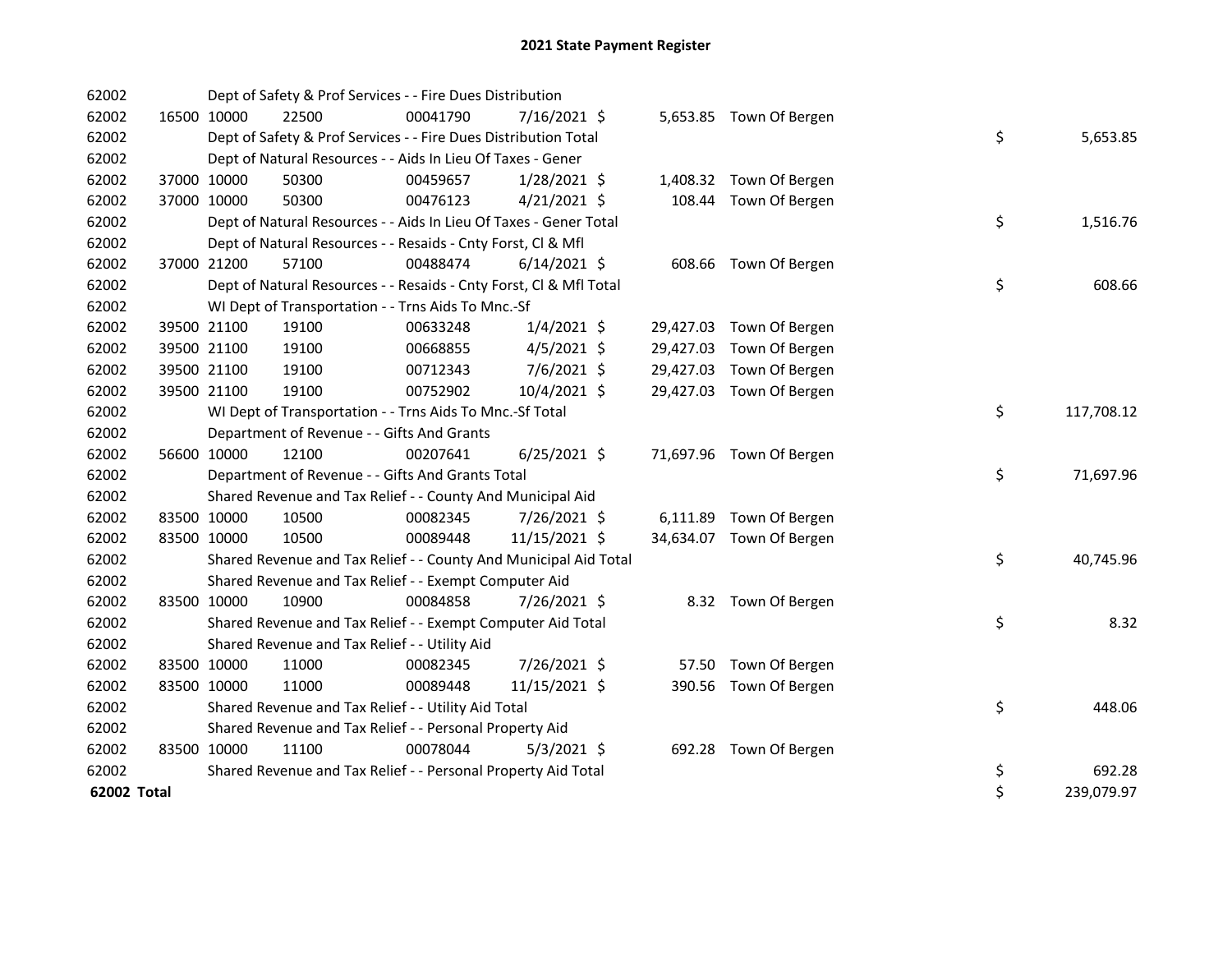| 62004       |             | Dept of Safety & Prof Services - - Fire Dues Distribution          |          |                |  |                              |    |            |
|-------------|-------------|--------------------------------------------------------------------|----------|----------------|--|------------------------------|----|------------|
| 62004       | 16500 10000 | 22500                                                              | 00041792 | 7/16/2021 \$   |  | 3,400.05 Town Of Christiana  |    |            |
| 62004       |             | Dept of Safety & Prof Services - - Fire Dues Distribution Total    |          |                |  |                              | \$ | 3,400.05   |
| 62004       |             | Dept of Natural Resources - - Aids In Lieu Of Taxes - Gener        |          |                |  |                              |    |            |
| 62004       | 37000 10000 | 50300                                                              | 00476146 | $4/21/2021$ \$ |  | 91.15 Town Of Christiana     |    |            |
| 62004       |             | Dept of Natural Resources - - Aids In Lieu Of Taxes - Gener Total  |          |                |  |                              | \$ | 91.15      |
| 62004       |             | Dept of Natural Resources - - Resaids - Cnty Forst, Cl & Mfl       |          |                |  |                              |    |            |
| 62004       | 37000 21200 | 57100                                                              | 00488475 | $6/14/2021$ \$ |  | 399.23 Town Of Christiana    |    |            |
| 62004       |             | Dept of Natural Resources - - Resaids - Cnty Forst, Cl & Mfl Total |          |                |  |                              | \$ | 399.23     |
| 62004       |             | WI Dept of Transportation - - Trns Aids To Mnc.-Sf                 |          |                |  |                              |    |            |
| 62004       | 39500 21100 | 19100                                                              | 00633249 | $1/4/2021$ \$  |  | 36,292.68 Town Of Christiana |    |            |
| 62004       | 39500 21100 | 19100                                                              | 00668856 | $4/5/2021$ \$  |  | 36,292.68 Town Of Christiana |    |            |
| 62004       | 39500 21100 | 19100                                                              | 00712344 | 7/6/2021 \$    |  | 36,292.68 Town Of Christiana |    |            |
| 62004       | 39500 21100 | 19100                                                              | 00752903 | 10/4/2021 \$   |  | 36,292.68 Town Of Christiana |    |            |
| 62004       |             | WI Dept of Transportation - - Trns Aids To Mnc.-Sf Total           |          |                |  |                              | \$ | 145,170.72 |
| 62004       |             | Department of Revenue - - Gifts And Grants                         |          |                |  |                              |    |            |
| 62004       | 56600 10000 | 12100                                                              | 00207642 | $6/25/2021$ \$ |  | 50,764.25 Town Of Christiana |    |            |
| 62004       |             | Department of Revenue - - Gifts And Grants Total                   |          |                |  |                              | \$ | 50,764.25  |
| 62004       |             | Shared Revenue and Tax Relief - - County And Municipal Aid         |          |                |  |                              |    |            |
| 62004       | 83500 10000 | 10500                                                              | 00082346 | 7/26/2021 \$   |  | 6,820.54 Town Of Christiana  |    |            |
| 62004       | 83500 10000 | 10500                                                              | 00089449 | 11/15/2021 \$  |  | 38,649.71 Town Of Christiana |    |            |
| 62004       |             | Shared Revenue and Tax Relief - - County And Municipal Aid Total   |          |                |  |                              | \$ | 45,470.25  |
| 62004       |             | Shared Revenue and Tax Relief - - Exempt Computer Aid              |          |                |  |                              |    |            |
| 62004       | 83500 10000 | 10900                                                              | 00084859 | 7/26/2021 \$   |  | 4.16 Town Of Christiana      |    |            |
| 62004       |             | Shared Revenue and Tax Relief - - Exempt Computer Aid Total        |          |                |  |                              | \$ | 4.16       |
| 62004       |             | Shared Revenue and Tax Relief - - Utility Aid                      |          |                |  |                              |    |            |
| 62004       | 83500 10000 | 11000                                                              | 00082346 | 7/26/2021 \$   |  | 35.05 Town Of Christiana     |    |            |
| 62004       | 83500 10000 | 11000                                                              | 00089449 | 11/15/2021 \$  |  | 189.94 Town Of Christiana    |    |            |
| 62004       |             | Shared Revenue and Tax Relief - - Utility Aid Total                |          |                |  |                              | \$ | 224.99     |
| 62004       |             | Shared Revenue and Tax Relief - - Personal Property Aid            |          |                |  |                              |    |            |
| 62004       | 83500 10000 | 11100                                                              | 00078045 | $5/3/2021$ \$  |  | 517.30 Town Of Christiana    |    |            |
| 62004       |             | Shared Revenue and Tax Relief - - Personal Property Aid Total      |          |                |  |                              | \$ | 517.30     |
| 62004 Total |             |                                                                    |          |                |  |                              | \$ | 246,042.10 |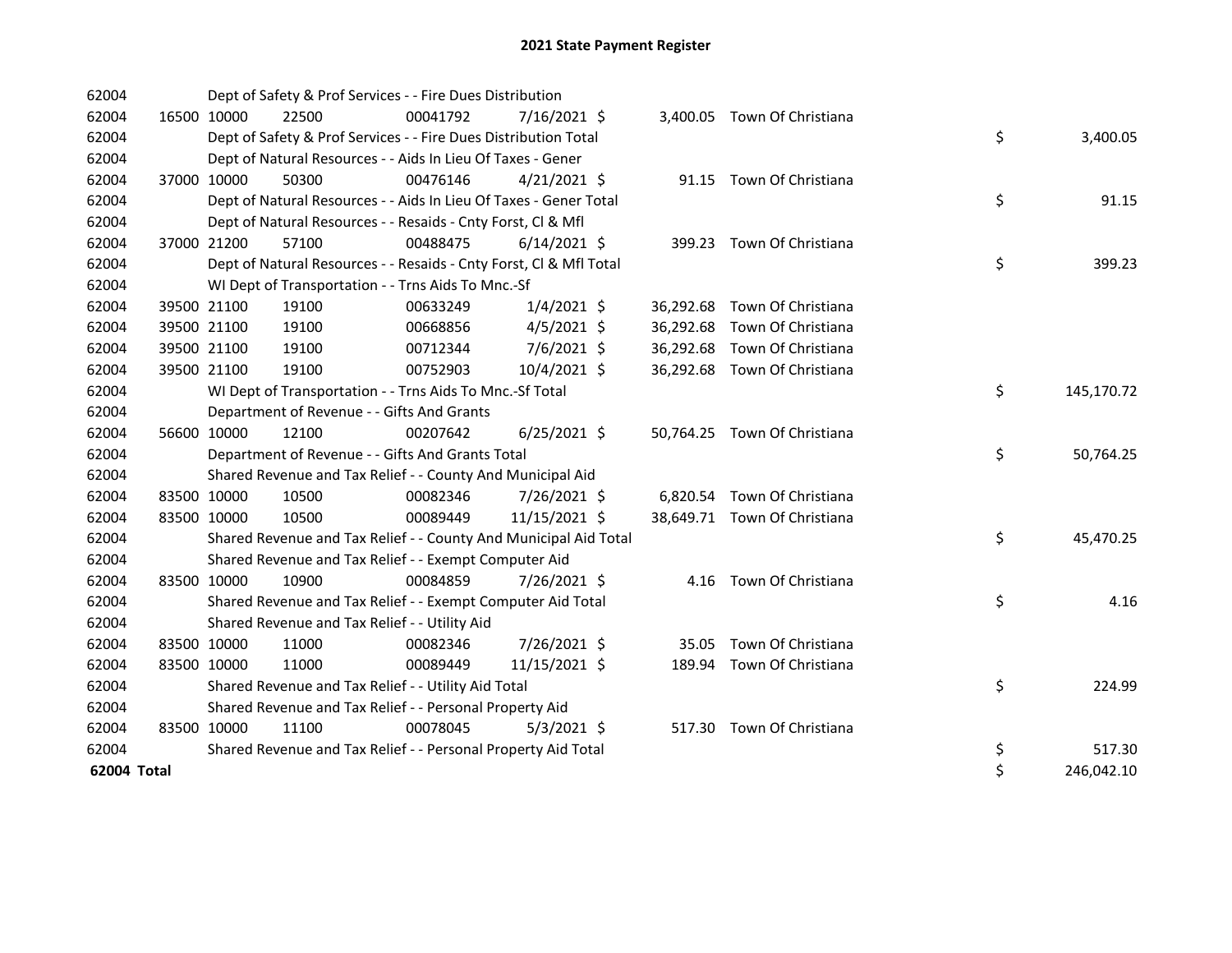| 62006       |             |             | Dept of Safety & Prof Services - - Fire Dues Distribution          |          |                |           |                            |    |            |
|-------------|-------------|-------------|--------------------------------------------------------------------|----------|----------------|-----------|----------------------------|----|------------|
| 62006       |             | 16500 10000 | 22500                                                              | 00041793 | $7/16/2021$ \$ |           | 2,221.16 Town Of Clinton   |    |            |
| 62006       |             |             | Dept of Safety & Prof Services - - Fire Dues Distribution Total    |          |                |           |                            | \$ | 2,221.16   |
| 62006       |             |             | Dept of Natural Resources - - Resaids - Cnty Forst, Cl & Mfl       |          |                |           |                            |    |            |
| 62006       |             | 37000 21200 | 57100                                                              | 00488476 | $6/14/2021$ \$ |           | 275.42 Town Of Clinton     |    |            |
| 62006       |             |             | Dept of Natural Resources - - Resaids - Cnty Forst, CI & Mfl Total |          |                |           |                            | \$ | 275.42     |
| 62006       |             |             | WI Dept of Transportation - - Trns Aids To Mnc.-Sf                 |          |                |           |                            |    |            |
| 62006       |             | 39500 21100 | 19100                                                              | 00633250 | $1/4/2021$ \$  |           | 36,739.44 Town Of Clinton  |    |            |
| 62006       |             | 39500 21100 | 19100                                                              | 00668857 | $4/5/2021$ \$  | 36,739.44 | Town Of Clinton            |    |            |
| 62006       |             | 39500 21100 | 19100                                                              | 00712345 | 7/6/2021 \$    |           | 36,739.44 Town Of Clinton  |    |            |
| 62006       |             | 39500 21100 | 19100                                                              | 00752904 | 10/4/2021 \$   |           | 36,739.44 Town Of Clinton  |    |            |
| 62006       |             |             | WI Dept of Transportation - - Trns Aids To Mnc.-Sf Total           |          |                |           |                            | \$ | 146,957.76 |
| 62006       |             |             | Department of Military Affairs - - Disaster Recovery Aid           |          |                |           |                            |    |            |
| 62006       | 46500 10000 |             | 30500                                                              | 00092066 | $4/2/2021$ \$  |           | 5,357.17 Town Of Clinton   |    |            |
| 62006       | 46500 10000 |             | 30500                                                              | 00101011 | 10/6/2021 \$   | 8,669.65  | Town Of Clinton            |    |            |
| 62006       |             |             | Department of Military Affairs - - Disaster Recovery Aid Total     |          |                |           |                            | \$ | 14,026.82  |
| 62006       |             |             | Department of Revenue - - Gifts And Grants                         |          |                |           |                            |    |            |
| 62006       |             | 56600 10000 | 12100                                                              | 00207643 | $6/25/2021$ \$ |           | 74,942.69 Town Of Clinton  |    |            |
| 62006       |             |             | Department of Revenue - - Gifts And Grants Total                   |          |                |           |                            | \$ | 74,942.69  |
| 62006       |             |             | Shared Revenue and Tax Relief - - County And Municipal Aid         |          |                |           |                            |    |            |
| 62006       | 83500 10000 |             | 10500                                                              | 00082347 | 7/26/2021 \$   |           | 23,236.76 Town Of Clinton  |    |            |
| 62006       | 83500 10000 |             | 10500                                                              | 00089450 | 11/15/2021 \$  |           | 131,674.94 Town Of Clinton |    |            |
| 62006       |             |             | Shared Revenue and Tax Relief - - County And Municipal Aid Total   |          |                |           |                            | \$ | 154,911.70 |
| 62006       |             |             | Shared Revenue and Tax Relief - - Exempt Computer Aid              |          |                |           |                            |    |            |
| 62006       | 83500 10000 |             | 10900                                                              | 00084860 | 7/26/2021 \$   |           | 8.32 Town Of Clinton       |    |            |
| 62006       |             |             | Shared Revenue and Tax Relief - - Exempt Computer Aid Total        |          |                |           |                            | \$ | 8.32       |
| 62006       |             |             | Shared Revenue and Tax Relief - - Personal Property Aid            |          |                |           |                            |    |            |
| 62006       | 83500 10000 |             | 11100                                                              | 00078046 | $5/3/2021$ \$  | 1,436.80  | Town Of Clinton            |    |            |
| 62006       |             |             | Shared Revenue and Tax Relief - - Personal Property Aid Total      |          |                |           |                            | \$ | 1,436.80   |
| 62006 Total |             |             |                                                                    |          |                |           |                            | \$ | 394,780.67 |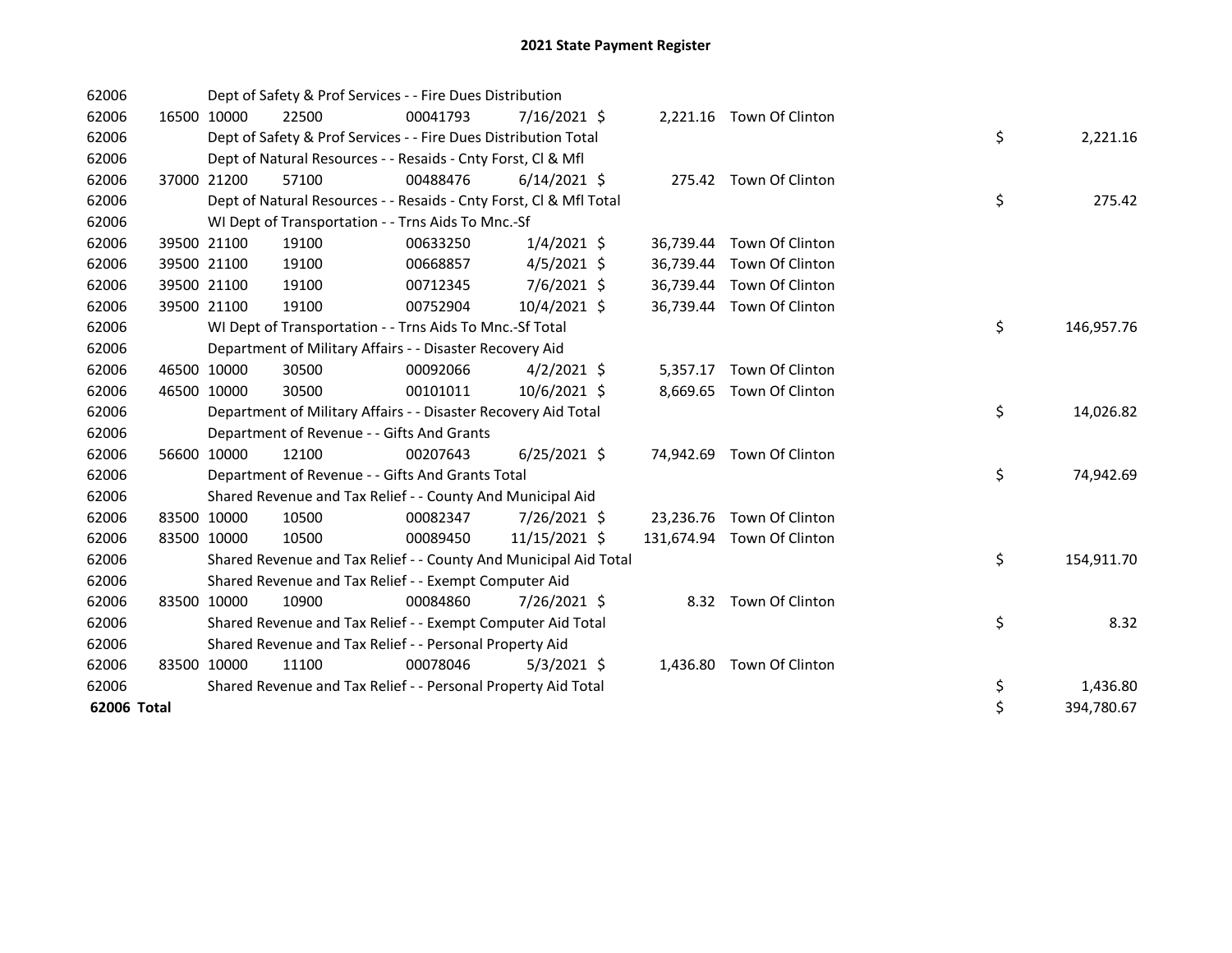| 62008       |             |             | Dept of Safety & Prof Services - - Fire Dues Distribution          |          |                |           |                        |    |            |
|-------------|-------------|-------------|--------------------------------------------------------------------|----------|----------------|-----------|------------------------|----|------------|
| 62008       |             | 16500 10000 | 22500                                                              | 00041794 | $7/15/2021$ \$ |           | 2,919.99 Town Of Coon  |    |            |
| 62008       |             |             | Dept of Safety & Prof Services - - Fire Dues Distribution Total    |          |                |           |                        | \$ | 2,919.99   |
| 62008       |             |             | Dept of Natural Resources - - Aids In Lieu Of Taxes - Gener        |          |                |           |                        |    |            |
| 62008       |             | 37000 10000 | 50300                                                              | 00459660 | $1/27/2021$ \$ | 795.92    | Town Of Coon           |    |            |
| 62008       |             | 37000 10000 | 50300                                                              | 00476157 | $4/21/2021$ \$ | 366.29    | Town Of Coon           |    |            |
| 62008       |             |             | Dept of Natural Resources - - Aids In Lieu Of Taxes - Gener Total  |          |                |           |                        | \$ | 1,162.21   |
| 62008       |             |             | Dept of Natural Resources - - Resaids - Cnty Forst, Cl & Mfl       |          |                |           |                        |    |            |
| 62008       |             | 37000 21200 | 57100                                                              | 00488477 | $6/14/2021$ \$ |           | 862.92 Town Of Coon    |    |            |
| 62008       |             |             | Dept of Natural Resources - - Resaids - Cnty Forst, Cl & Mfl Total |          |                |           |                        | \$ | 862.92     |
| 62008       |             |             | WI Dept of Transportation - - Trns Aids To Mnc.-Sf                 |          |                |           |                        |    |            |
| 62008       |             | 39500 21100 | 19100                                                              | 00633251 | $1/4/2021$ \$  | 37,081.08 | Town Of Coon           |    |            |
| 62008       |             | 39500 21100 | 19100                                                              | 00668858 | $4/5/2021$ \$  | 37,081.08 | Town Of Coon           |    |            |
| 62008       |             | 39500 21100 | 19100                                                              | 00712346 | $7/6/2021$ \$  | 37,081.08 | Town Of Coon           |    |            |
| 62008       |             | 39500 21100 | 19100                                                              | 00752905 | 10/4/2021 \$   | 37,081.08 | Town Of Coon           |    |            |
| 62008       |             |             | WI Dept of Transportation - - Trns Aids To Mnc.-Sf Total           |          |                |           |                        | \$ | 148,324.32 |
| 62008       |             |             | Department of Revenue - - Gifts And Grants                         |          |                |           |                        |    |            |
| 62008       |             | 56600 10000 | 12100                                                              | 00207644 | $6/25/2021$ \$ |           | 39,878.72 Town Of Coon |    |            |
| 62008       |             |             | Department of Revenue - - Gifts And Grants Total                   |          |                |           |                        | \$ | 39,878.72  |
| 62008       |             |             | Shared Revenue and Tax Relief - - County And Municipal Aid         |          |                |           |                        |    |            |
| 62008       | 83500 10000 |             | 10500                                                              | 00082348 | 7/26/2021 \$   |           | 8,490.07 Town Of Coon  |    |            |
| 62008       | 83500 10000 |             | 10500                                                              | 00089451 | 11/15/2021 \$  |           | 48,110.42 Town Of Coon |    |            |
| 62008       |             |             | Shared Revenue and Tax Relief - - County And Municipal Aid Total   |          |                |           |                        | \$ | 56,600.49  |
| 62008       |             |             | Shared Revenue and Tax Relief - - Exempt Computer Aid              |          |                |           |                        |    |            |
| 62008       | 83500 10000 |             | 10900                                                              | 00084861 | 7/26/2021 \$   |           | 17.67 Town Of Coon     |    |            |
| 62008       |             |             | Shared Revenue and Tax Relief - - Exempt Computer Aid Total        |          |                |           |                        | \$ | 17.67      |
| 62008       |             |             | Shared Revenue and Tax Relief - - Personal Property Aid            |          |                |           |                        |    |            |
| 62008       | 83500 10000 |             | 11100                                                              | 00078047 | $5/3/2021$ \$  |           | 2,599.54 Town Of Coon  |    |            |
| 62008       |             |             | Shared Revenue and Tax Relief - - Personal Property Aid Total      |          |                |           |                        | \$ | 2,599.54   |
| 62008 Total |             |             |                                                                    |          |                |           |                        | \$ | 252,365.86 |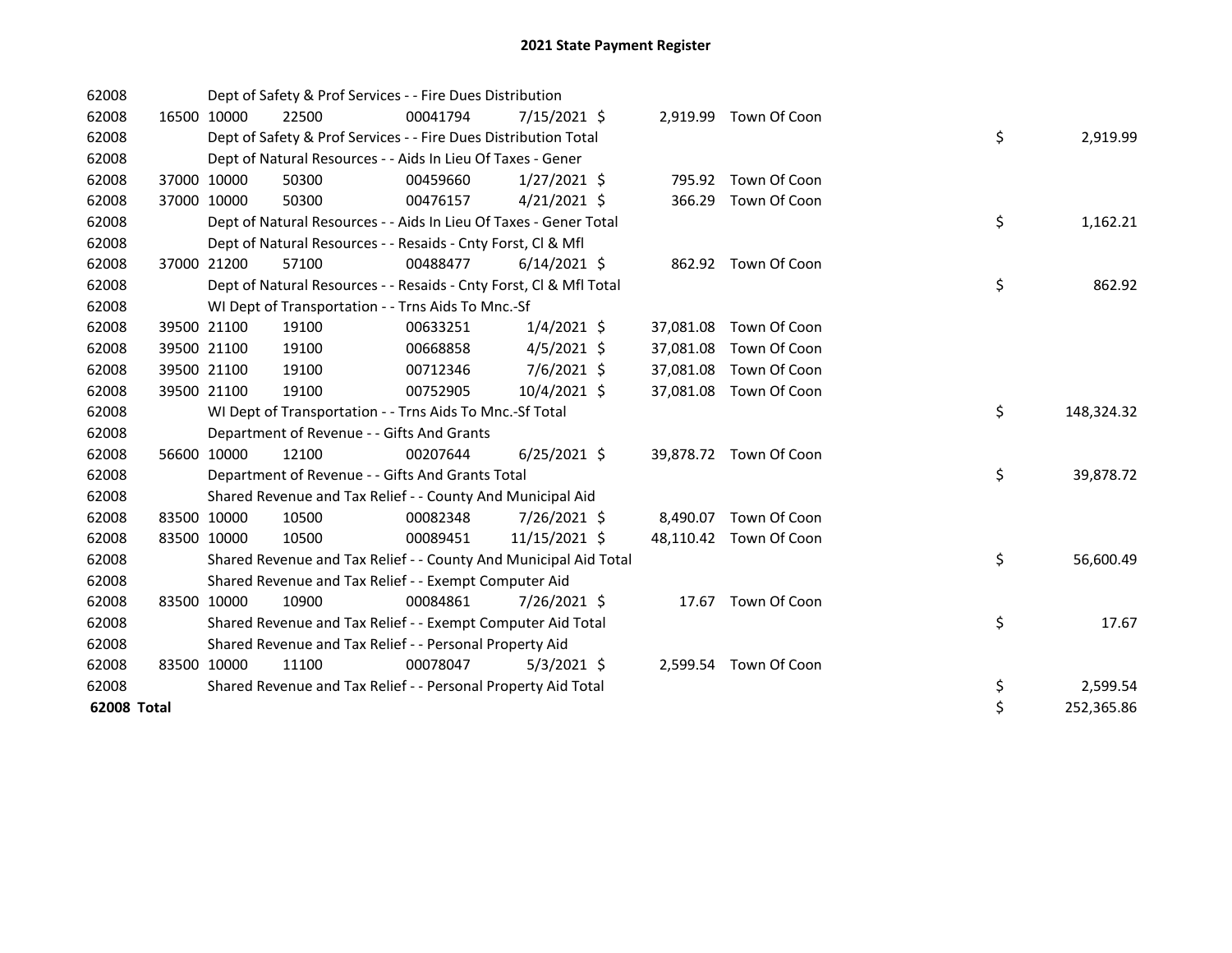| 62010 |             | Dept of Safety & Prof Services - - Fire Dues Distribution           |          |                |           |                          |    |            |
|-------|-------------|---------------------------------------------------------------------|----------|----------------|-----------|--------------------------|----|------------|
| 62010 | 16500 10000 | 22500                                                               | 00041795 | 7/16/2021 \$   |           | 1,333.97 Town Of Forest  |    |            |
| 62010 |             | Dept of Safety & Prof Services - - Fire Dues Distribution Total     |          |                |           |                          | \$ | 1,333.97   |
| 62010 |             | Dept of Natural Resources - - Aids In Lieu Of Taxes - Gener         |          |                |           |                          |    |            |
| 62010 | 37000 10000 | 50300                                                               | 00459668 | $1/28/2021$ \$ |           | 2,452.75 Town Of Forest  |    |            |
| 62010 | 37000 10000 | 50300                                                               | 00476233 | $4/21/2021$ \$ |           | 757.99 Town Of Forest    |    |            |
| 62010 |             | Dept of Natural Resources - - Aids In Lieu Of Taxes - Gener Total   |          |                |           |                          | \$ | 3,210.74   |
| 62010 |             | Dept of Natural Resources - - Resaids - Cnty Forst, Cl & Mfl        |          |                |           |                          |    |            |
| 62010 | 37000 21200 | 57100                                                               | 00488478 | $6/14/2021$ \$ |           | 458.68 Town Of Forest    |    |            |
| 62010 |             | Dept of Natural Resources - - Resaids - Cnty Forst, CI & Mfl Total  |          |                |           |                          | \$ | 458.68     |
| 62010 |             | Dept of Natural Resources - - Aids In Lieu Of Taxes - Sum S         |          |                |           |                          |    |            |
| 62010 | 37000 21200 | 57900                                                               | 00476232 | $4/21/2021$ \$ |           | 61.04 Town Of Forest     |    |            |
| 62010 |             | Dept of Natural Resources - - Aids In Lieu Of Taxes - Sum S Total   |          |                |           |                          | \$ | 61.04      |
| 62010 |             | Dept of Natural Resources - - Ea - Urban Nonpoint Source            |          |                |           |                          |    |            |
| 62010 | 37000 27400 | 65800                                                               | 00516835 | 10/27/2021 \$  |           | 700.50 Town Of Forest    |    |            |
| 62010 |             | Dept of Natural Resources - - Ea - Urban Nonpoint Source Total      |          |                |           |                          | \$ | 700.50     |
| 62010 |             | Dept of Natural Resources - - Urban Nonpoint Source Cost-Sha        |          |                |           |                          |    |            |
| 62010 | 37000 36300 | TH100                                                               | 00516839 | 10/26/2021 \$  |           | 67,796.64 Town Of Forest |    |            |
| 62010 |             | Dept of Natural Resources - - Urban Nonpoint Source Cost-Sha Total  |          |                |           |                          | \$ | 67,796.64  |
| 62010 |             | Kickapoo Reserve Mgmt Board - - Kickapoo Valley Reserve, Aids       |          |                |           |                          |    |            |
| 62010 | 38500 21200 | 16200                                                               | 00003622 | 2/10/2021 \$   |           | 148.15 Town Of Forest    |    |            |
| 62010 |             | Kickapoo Reserve Mgmt Board - - Kickapoo Valley Reserve, Aids Total |          |                |           |                          | \$ | 148.15     |
| 62010 |             | WI Dept of Transportation - - Trns Aids To Mnc.-Sf                  |          |                |           |                          |    |            |
| 62010 | 39500 21100 | 19100                                                               | 00633252 | $1/4/2021$ \$  |           | 27,009.27 Town Of Forest |    |            |
| 62010 | 39500 21100 | 19100                                                               | 00668859 | $4/5/2021$ \$  | 27,009.27 | Town Of Forest           |    |            |
| 62010 | 39500 21100 | 19100                                                               | 00712347 | 7/6/2021 \$    |           | 27,009.27 Town Of Forest |    |            |
| 62010 | 39500 21100 | 19100                                                               | 00752906 | 10/4/2021 \$   |           | 27,009.27 Town Of Forest |    |            |
| 62010 |             | WI Dept of Transportation - - Trns Aids To Mnc.-Sf Total            |          |                |           |                          | \$ | 108,037.08 |
| 62010 |             | WI Dept of Transportation - - Loc Rd Imp Prg St Fd                  |          |                |           |                          |    |            |
| 62010 | 39500 21100 | 27800                                                               | 00785427 | 12/20/2021 \$  |           | 17,284.79 Town Of Forest |    |            |
| 62010 |             | WI Dept of Transportation - - Loc Rd Imp Prg St Fd Total            |          |                |           |                          | \$ | 17,284.79  |
| 62010 |             | WI Dept of Transportation - - Hwy Mgmt & Opers Sf                   |          |                |           |                          |    |            |
| 62010 | 39500 21100 | 36500                                                               | 00642881 | $2/19/2021$ \$ |           | 500.00 Town Of Forest    |    |            |
| 62010 | 39500 21100 | 36500                                                               | 00664152 | $4/9/2021$ \$  |           | 416.98 Town Of Forest    |    |            |
| 62010 |             | WI Dept of Transportation - - Hwy Mgmt & Opers Sf Total             |          |                |           |                          | \$ | 916.98     |
| 62010 |             | Elections Commission - - General Program Ops, GPR                   |          |                |           |                          |    |            |
| 62010 | 51000 10000 | 10100                                                               | 00005106 | $1/8/2021$ \$  |           | 126.30 Town Of Forest    |    |            |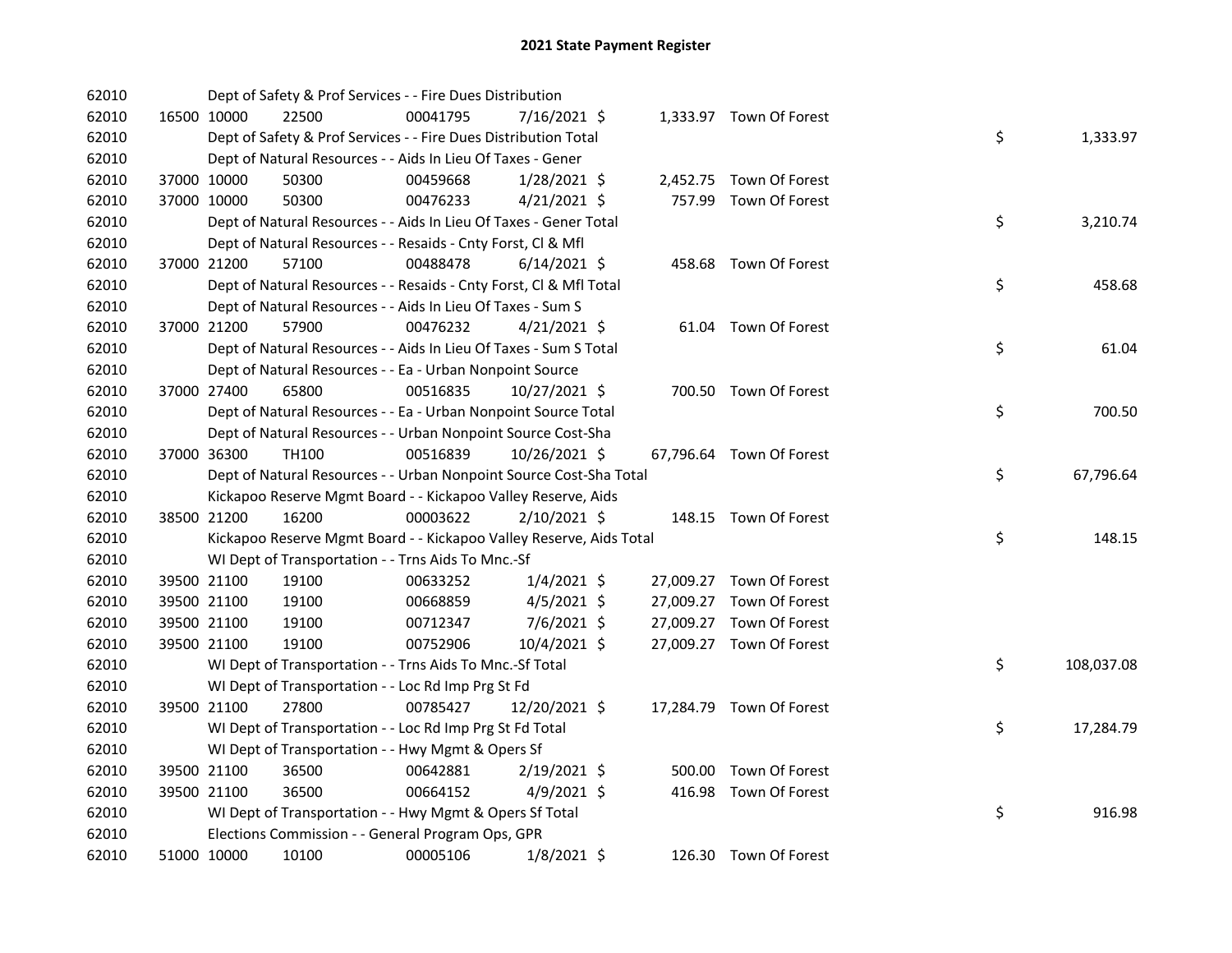| 62010       |             |       | Elections Commission - - General Program Ops, GPR Total                                                                   |          | \$             | 126.30    |           |                |  |    |            |
|-------------|-------------|-------|---------------------------------------------------------------------------------------------------------------------------|----------|----------------|-----------|-----------|----------------|--|----|------------|
| 62010       |             |       | Department of Revenue - - Gifts And Grants                                                                                |          |                |           |           |                |  |    |            |
| 62010       | 56600       | 10000 | 12100                                                                                                                     | 00207645 | $6/25/2021$ \$ |           | 32,970.59 | Town Of Forest |  |    |            |
| 62010       |             |       | Department of Revenue - - Gifts And Grants Total                                                                          |          |                |           |           |                |  | \$ | 32,970.59  |
| 62010       |             |       | Shared Revenue and Tax Relief - - County And Municipal Aid                                                                |          |                |           |           |                |  |    |            |
| 62010       | 83500 10000 |       | 10500                                                                                                                     | 00082349 | $7/26/2021$ \$ |           | 7,199.09  | Town Of Forest |  |    |            |
| 62010       | 83500 10000 |       | 10500                                                                                                                     | 00089452 | 11/15/2021 \$  |           | 40,794.82 | Town Of Forest |  |    |            |
| 62010       |             |       |                                                                                                                           |          | \$             | 47,993.91 |           |                |  |    |            |
| 62010       |             |       | Shared Revenue and Tax Relief - - County And Municipal Aid Total<br>Shared Revenue and Tax Relief - - Exempt Computer Aid |          |                |           |           |                |  |    |            |
| 62010       | 83500 10000 |       | 10900                                                                                                                     | 00084862 | 7/26/2021 \$   |           | 4.16      | Town Of Forest |  |    |            |
| 62010       |             |       | Shared Revenue and Tax Relief - - Exempt Computer Aid Total                                                               |          |                |           |           |                |  | \$ | 4.16       |
| 62010       |             |       | Shared Revenue and Tax Relief - - Utility Aid                                                                             |          |                |           |           |                |  |    |            |
| 62010       | 83500 10000 |       | 11000                                                                                                                     | 00082349 | $7/26/2021$ \$ |           | 999.81    | Town Of Forest |  |    |            |
| 62010       | 83500 10000 |       | 11000                                                                                                                     | 00089452 | 11/15/2021 \$  |           | 6,479.78  | Town Of Forest |  |    |            |
| 62010       |             |       | Shared Revenue and Tax Relief - - Utility Aid Total                                                                       |          |                |           |           |                |  | \$ | 7,479.59   |
| 62010       |             |       | Shared Revenue and Tax Relief - - Personal Property Aid                                                                   |          |                |           |           |                |  |    |            |
| 62010       | 83500       | 10000 | 11100                                                                                                                     | 00078048 | $5/3/2021$ \$  |           | 110.40    | Town Of Forest |  |    |            |
| 62010       |             |       | Shared Revenue and Tax Relief - - Personal Property Aid Total                                                             |          |                |           |           |                |  | \$ | 110.40     |
| 62010 Total |             |       |                                                                                                                           |          |                |           |           |                |  | \$ | 288,633.52 |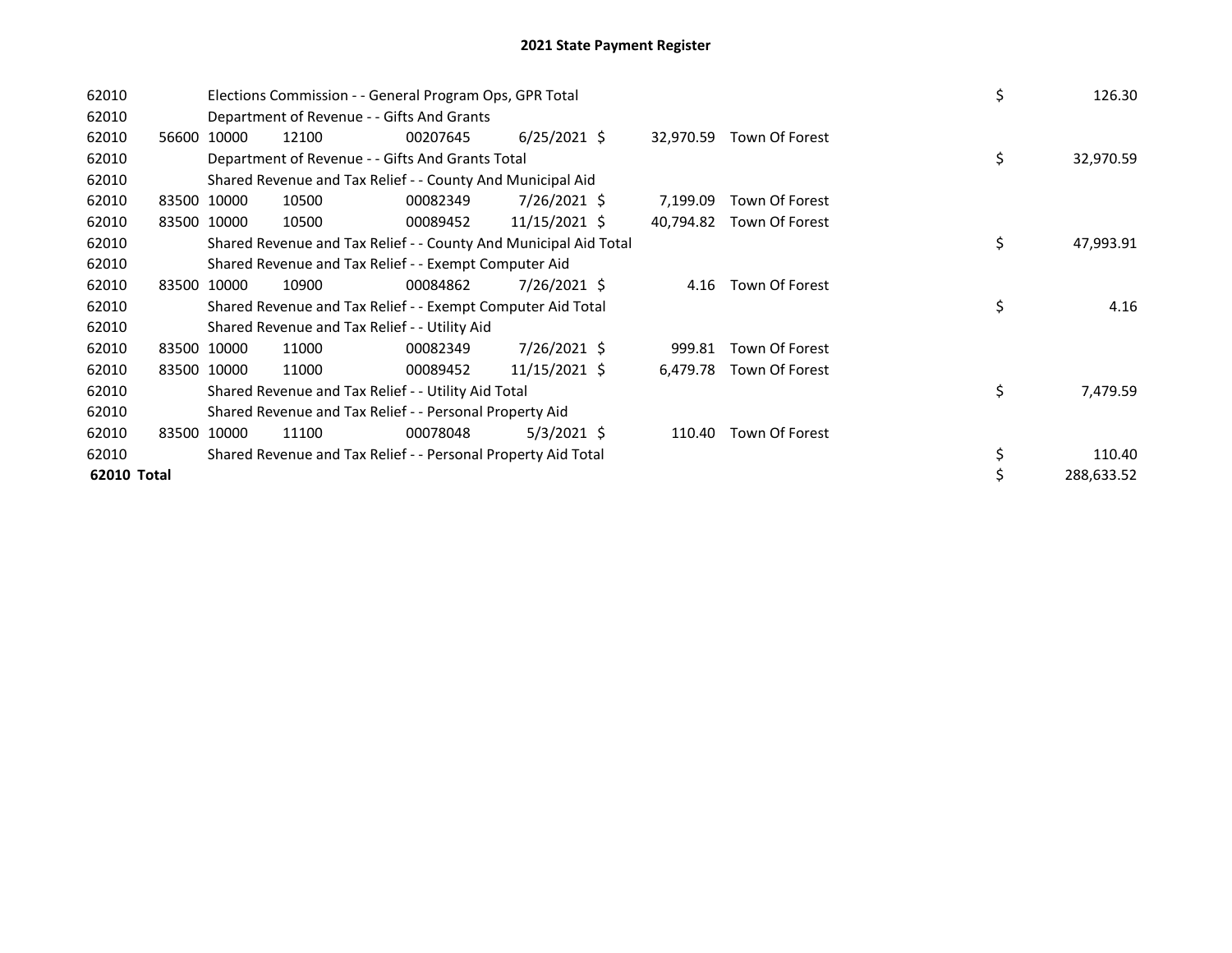| 62012 |             |             | Dept of Safety & Prof Services - - Fire Dues Distribution          |          |                |  |                            |    |            |
|-------|-------------|-------------|--------------------------------------------------------------------|----------|----------------|--|----------------------------|----|------------|
| 62012 |             | 16500 10000 | 22500                                                              | 00041796 | 7/16/2021 \$   |  | 3,363.58 Town of Franklin  |    |            |
| 62012 |             |             | Dept of Safety & Prof Services - - Fire Dues Distribution Total    |          |                |  |                            | \$ | 3,363.58   |
| 62012 |             |             | Dept of Natural Resources - - Aids In Lieu Of Taxes - Gener        |          |                |  |                            |    |            |
| 62012 |             | 37000 10000 | 50300                                                              | 00459669 | $1/28/2021$ \$ |  | 9,494.96 Town of Franklin  |    |            |
| 62012 |             | 37000 10000 | 50300                                                              | 00476234 | $4/21/2021$ \$ |  | 92.94 Town of Franklin     |    |            |
| 62012 |             |             | Dept of Natural Resources - - Aids In Lieu Of Taxes - Gener Total  |          |                |  |                            | \$ | 9,587.90   |
| 62012 |             |             | Dept of Natural Resources - - Resaids - Cnty Forst, Cl & Mfl       |          |                |  |                            |    |            |
| 62012 | 37000 21200 |             | 57100                                                              | 00488479 | $6/14/2021$ \$ |  | 351.07 Town of Franklin    |    |            |
| 62012 |             |             | Dept of Natural Resources - - Resaids - Cnty Forst, Cl & Mfl Total |          |                |  |                            | \$ | 351.07     |
| 62012 |             |             | WI Dept of Transportation - - Trns Aids To Mnc.-Sf                 |          |                |  |                            |    |            |
| 62012 |             | 39500 21100 | 19100                                                              | 00633253 | $1/4/2021$ \$  |  | 43,256.88 Town of Franklin |    |            |
| 62012 |             | 39500 21100 | 19100                                                              | 00668860 | $4/5/2021$ \$  |  | 43,256.88 Town of Franklin |    |            |
| 62012 |             | 39500 21100 | 19100                                                              | 00712348 | 7/6/2021 \$    |  | 43,256.88 Town of Franklin |    |            |
| 62012 |             | 39500 21100 | 19100                                                              | 00752907 | 10/4/2021 \$   |  | 43,256.88 Town of Franklin |    |            |
| 62012 |             |             | WI Dept of Transportation - - Trns Aids To Mnc.-Sf Total           |          |                |  |                            | \$ | 173,027.52 |
| 62012 |             |             | WI Dept of Transportation - - Loc Rd Imp Prg St Fd                 |          |                |  |                            |    |            |
| 62012 | 39500 21100 |             | 27800                                                              | 00785426 | 12/20/2021 \$  |  | 41,264.85 Town of Franklin |    |            |
| 62012 |             |             | WI Dept of Transportation - - Loc Rd Imp Prg St Fd Total           |          |                |  |                            | \$ | 41,264.85  |
| 62012 |             |             | Department of Revenue - - Gifts And Grants                         |          |                |  |                            |    |            |
| 62012 |             | 56600 10000 | 12100                                                              | 00207646 | $6/25/2021$ \$ |  | 62,173.12 Town of Franklin |    |            |
| 62012 |             |             | Department of Revenue - - Gifts And Grants Total                   |          |                |  |                            | \$ | 62,173.12  |
| 62012 |             |             | Shared Revenue and Tax Relief - - County And Municipal Aid         |          |                |  |                            |    |            |
| 62012 |             | 83500 10000 | 10500                                                              | 00082350 | 7/26/2021 \$   |  | 7,731.72 Town of Franklin  |    |            |
| 62012 |             | 83500 10000 | 10500                                                              | 00089453 | 11/15/2021 \$  |  | 43,813.10 Town of Franklin |    |            |
| 62012 |             |             | Shared Revenue and Tax Relief - - County And Municipal Aid Total   |          |                |  |                            | \$ | 51,544.82  |
| 62012 |             |             | Shared Revenue and Tax Relief - - Exempt Computer Aid              |          |                |  |                            |    |            |
| 62012 |             | 83500 10000 | 10900                                                              | 00084863 | 7/26/2021 \$   |  | 3.11 Town of Franklin      |    |            |
| 62012 |             |             | Shared Revenue and Tax Relief - - Exempt Computer Aid Total        |          |                |  |                            | \$ | 3.11       |
| 62012 |             |             | Shared Revenue and Tax Relief - - Utility Aid                      |          |                |  |                            |    |            |
| 62012 |             | 83500 10000 | 11000                                                              | 00082350 | 7/26/2021 \$   |  | 191.27 Town of Franklin    |    |            |
| 62012 |             | 83500 10000 | 11000                                                              | 00089453 | 11/15/2021 \$  |  | 1,224.18 Town of Franklin  |    |            |
| 62012 |             |             | Shared Revenue and Tax Relief - - Utility Aid Total                |          |                |  |                            | \$ | 1,415.45   |
| 62012 |             |             | Shared Revenue and Tax Relief - - Personal Property Aid            |          |                |  |                            |    |            |
| 62012 |             | 83500 10000 | 11100                                                              | 00078049 | $5/3/2021$ \$  |  | 532.25 Town of Franklin    |    |            |
| 62012 |             |             | Shared Revenue and Tax Relief - - Personal Property Aid Total      |          |                |  |                            | \$ | 532.25     |
| 62012 |             |             | Shared Revenue and Tax Relief - - Lottery & Gaming Credit          |          |                |  |                            |    |            |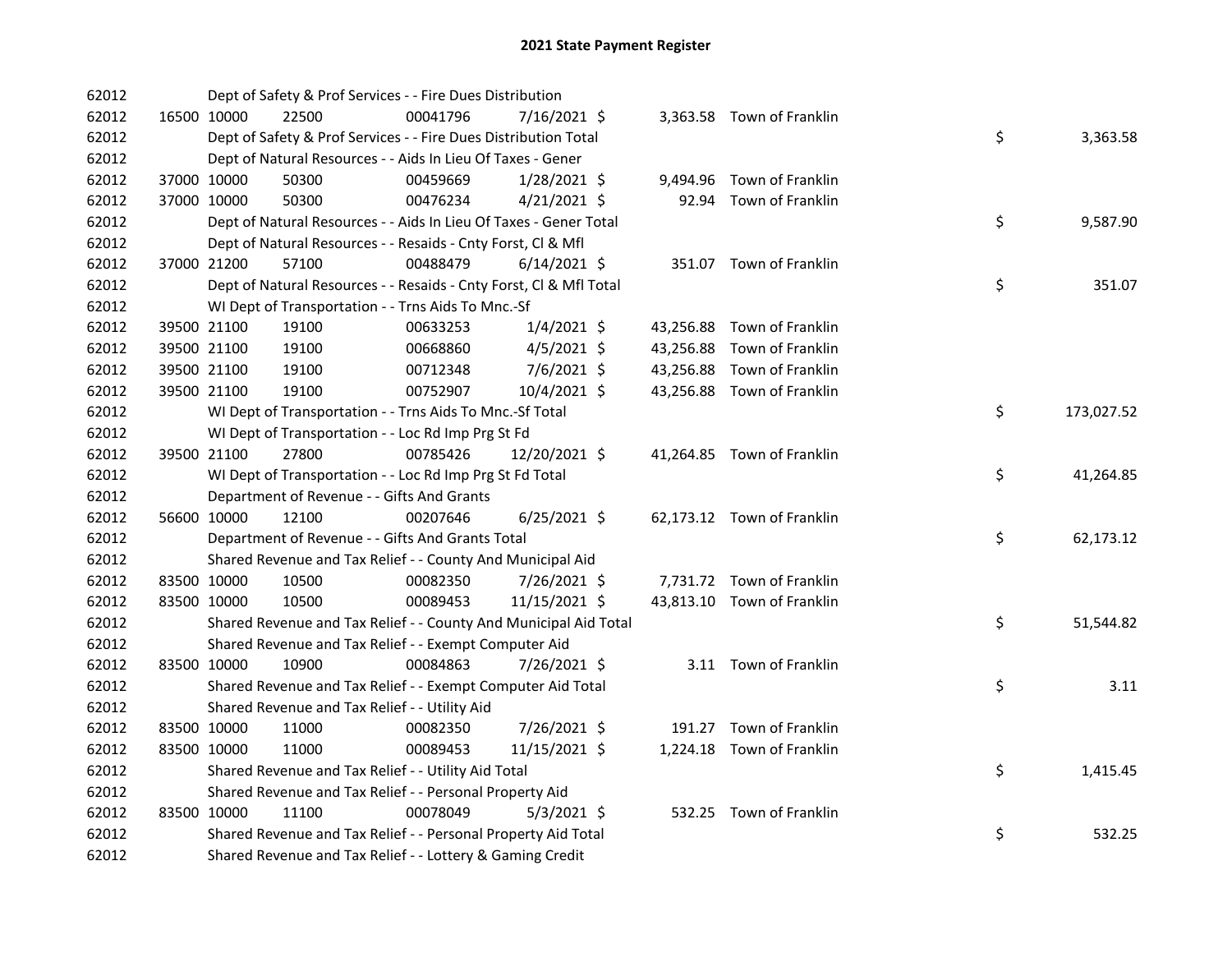| 62012       | 83500 52100 | 36300                                                           | 00074441 | 3/22/2021 \$ |  | 1,299.01 Town of Franklin |  |            |
|-------------|-------------|-----------------------------------------------------------------|----------|--------------|--|---------------------------|--|------------|
| 62012       |             | Shared Revenue and Tax Relief - - Lottery & Gaming Credit Total |          |              |  |                           |  | 1,299.01   |
| 62012 Total |             |                                                                 |          |              |  |                           |  | 344,562.68 |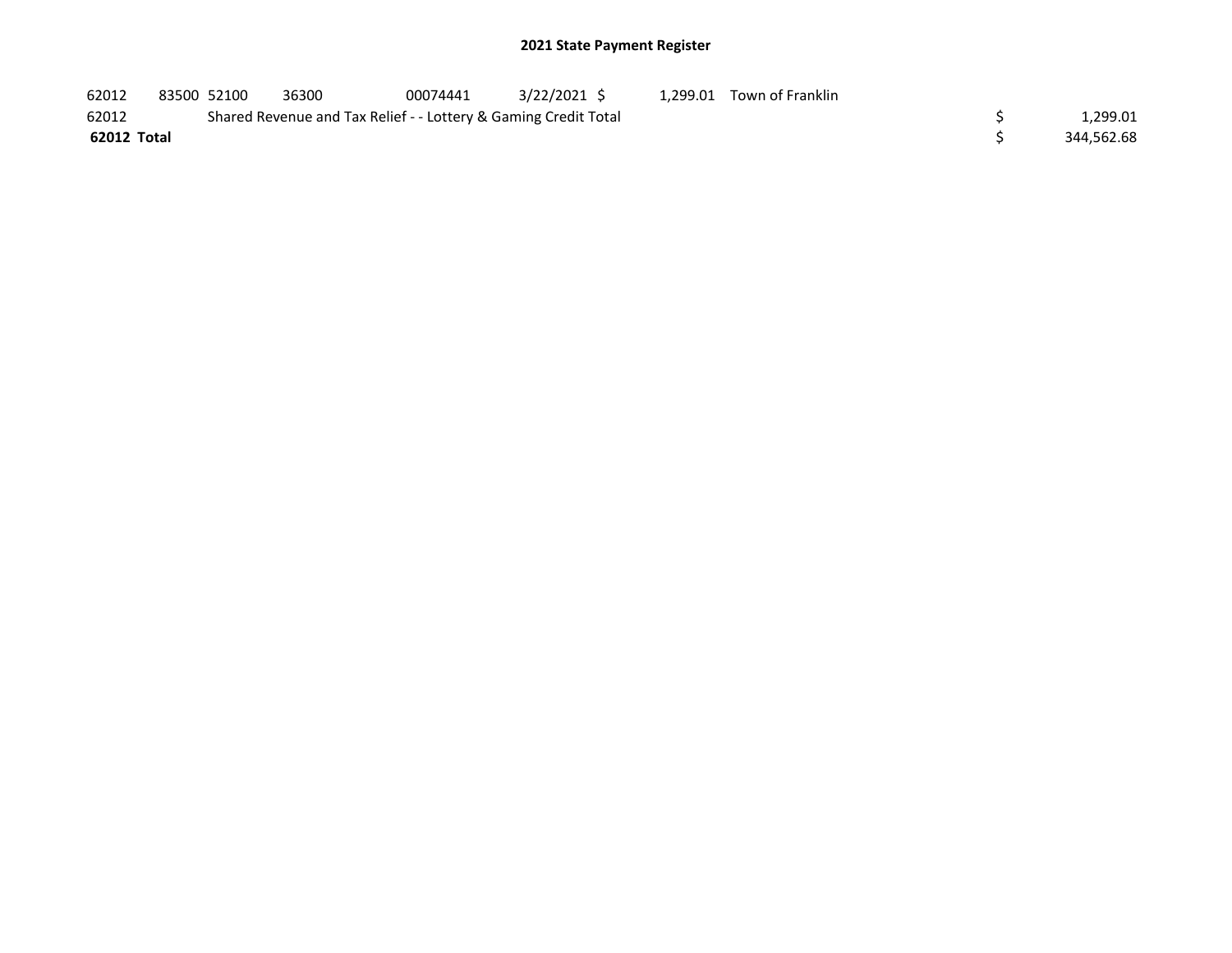| 62014       |             |                      | Dept of Safety & Prof Services - - Fire Dues Distribution          |                |                          |                  |
|-------------|-------------|----------------------|--------------------------------------------------------------------|----------------|--------------------------|------------------|
| 62014       |             | 16500 10000<br>22500 | 00041797                                                           | 7/16/2021 \$   | 2,362.58 Town Of Genoa   |                  |
| 62014       |             |                      | Dept of Safety & Prof Services - - Fire Dues Distribution Total    |                |                          | \$<br>2,362.58   |
| 62014       |             |                      | Dept of Natural Resources - - Aids In Lieu Of Taxes - Gener        |                |                          |                  |
| 62014       |             | 37000 10000<br>50300 | 00459670                                                           | $1/28/2021$ \$ | 1,398.14 Town Of Genoa   |                  |
| 62014       |             |                      | Dept of Natural Resources - - Aids In Lieu Of Taxes - Gener Total  |                |                          | \$<br>1,398.14   |
| 62014       |             |                      | Dept of Natural Resources - - Resaids - Cnty Forst, Cl & Mfl       |                |                          |                  |
| 62014       |             | 37000 21200<br>57100 | 00488480                                                           | $6/14/2021$ \$ | 632.50 Town Of Genoa     |                  |
| 62014       |             |                      | Dept of Natural Resources - - Resaids - Cnty Forst, Cl & Mfl Total |                |                          | \$<br>632.50     |
| 62014       |             |                      | WI Dept of Transportation - - Trns Aids To Mnc.-Sf                 |                |                          |                  |
| 62014       |             | 39500 21100<br>19100 | 00633254                                                           | $1/4/2021$ \$  | 37,882.62 Town Of Genoa  |                  |
| 62014       |             | 39500 21100<br>19100 | 00668861                                                           | $4/5/2021$ \$  | 37,882.62 Town Of Genoa  |                  |
| 62014       |             | 39500 21100<br>19100 | 00712349                                                           | 7/6/2021 \$    | 37,882.62 Town Of Genoa  |                  |
| 62014       |             | 39500 21100<br>19100 | 00752908                                                           | 10/4/2021 \$   | 37,882.62 Town Of Genoa  |                  |
| 62014       |             |                      | WI Dept of Transportation - - Trns Aids To Mnc.-Sf Total           |                |                          | \$<br>151,530.48 |
| 62014       |             |                      | Department of Military Affairs - - Disaster Recovery Aid           |                |                          |                  |
| 62014       |             | 46500 10000<br>30500 | 00097268                                                           | 7/13/2021 \$   | 3,708.02 Town Of Genoa   |                  |
| 62014       |             |                      | Department of Military Affairs - - Disaster Recovery Aid Total     |                |                          | \$<br>3,708.02   |
| 62014       |             |                      | Department of Revenue - - Gifts And Grants                         |                |                          |                  |
| 62014       |             | 56600 10000<br>12100 | 00207647                                                           | $6/25/2021$ \$ | 41,658.08 Town Of Genoa  |                  |
| 62014       |             |                      | Department of Revenue - - Gifts And Grants Total                   |                |                          | \$<br>41,658.08  |
| 62014       |             |                      | Shared Revenue and Tax Relief - - County And Municipal Aid         |                |                          |                  |
| 62014       | 83500 10000 | 10500                | 00082351                                                           | 7/26/2021 \$   | 3,013.58 Town Of Genoa   |                  |
| 62014       | 83500 10000 | 10500                | 00089454                                                           | 11/15/2021 \$  | 17,076.97 Town Of Genoa  |                  |
| 62014       |             |                      | Shared Revenue and Tax Relief - - County And Municipal Aid Total   |                |                          | \$<br>20,090.55  |
| 62014       |             |                      | Shared Revenue and Tax Relief - - Utility Aid                      |                |                          |                  |
| 62014       | 83500 10000 | 11000                | 00082351                                                           | 7/26/2021 \$   | 42,903.90 Town Of Genoa  |                  |
| 62014       |             | 11000<br>83500 10000 | 00089454                                                           | 11/15/2021 \$  | 243,927.81 Town Of Genoa |                  |
| 62014       |             |                      | Shared Revenue and Tax Relief - - Utility Aid Total                |                |                          | \$<br>286,831.71 |
| 62014       |             |                      | Shared Revenue and Tax Relief - - Personal Property Aid            |                |                          |                  |
| 62014       | 83500 10000 | 11100                | 00078050                                                           | $5/3/2021$ \$  | 170.15 Town Of Genoa     |                  |
| 62014       |             |                      | Shared Revenue and Tax Relief - - Personal Property Aid Total      |                |                          | \$<br>170.15     |
| 62014       |             |                      | Shared Revenue and Tax Relief - - Lottery & Gaming Credit          |                |                          |                  |
| 62014       |             | 83500 52100<br>36300 | 00074442                                                           | $3/22/2021$ \$ | 3,171.67 Town Of Genoa   |                  |
| 62014       |             |                      | Shared Revenue and Tax Relief - - Lottery & Gaming Credit Total    |                |                          | \$<br>3,171.67   |
| 62014 Total |             |                      |                                                                    |                |                          | \$<br>511,553.88 |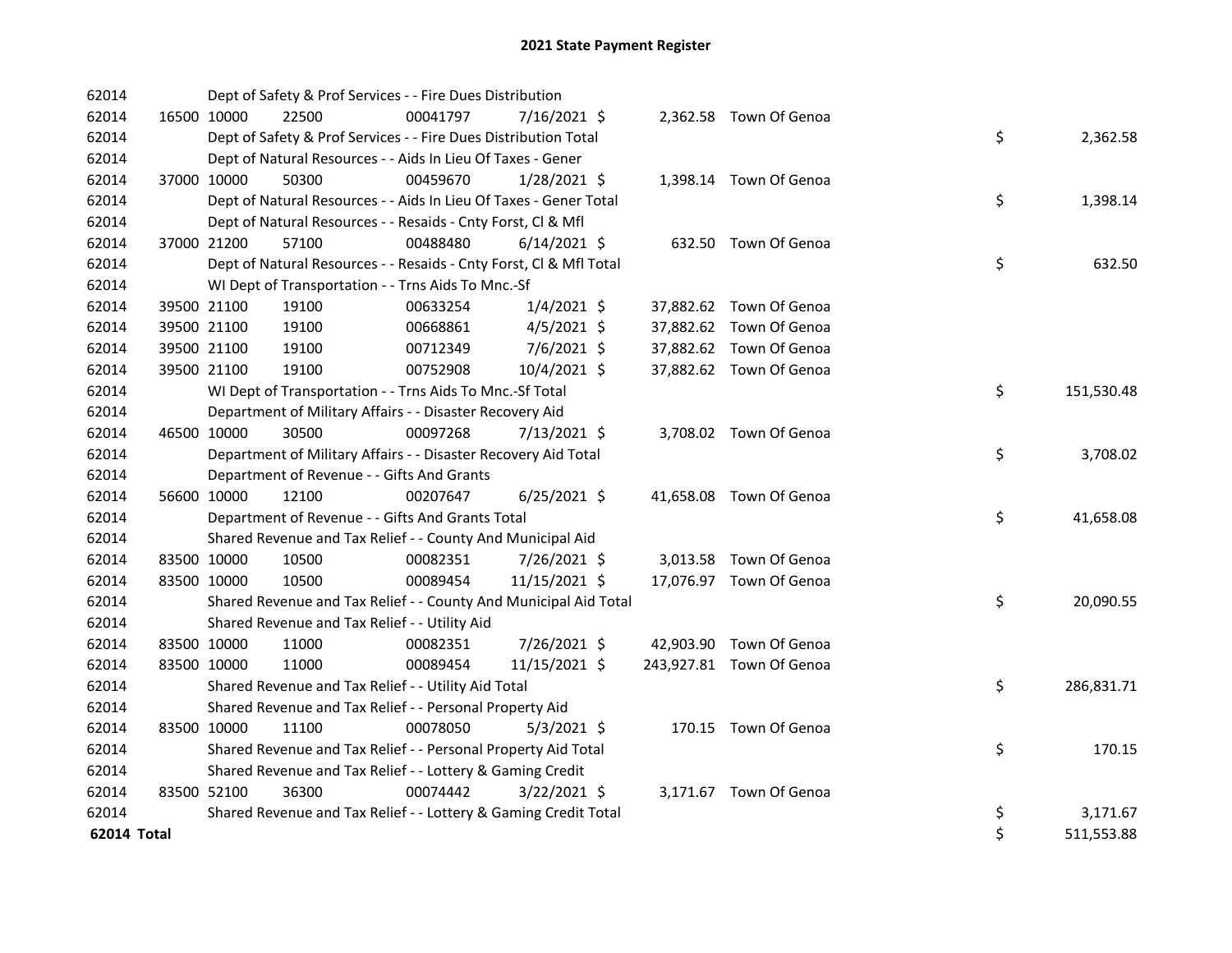| 62016       |             |             | Dept of Safety & Prof Services - - Fire Dues Distribution          |          |                |       |                             |    |            |
|-------------|-------------|-------------|--------------------------------------------------------------------|----------|----------------|-------|-----------------------------|----|------------|
| 62016       | 16500 10000 |             | 22500                                                              | 00041798 | 7/16/2021 \$   |       | 1,709.70 Town Of Greenwood  |    |            |
| 62016       |             |             | Dept of Safety & Prof Services - - Fire Dues Distribution Total    |          |                |       |                             | \$ | 1,709.70   |
| 62016       |             |             | Dept of Natural Resources - - Resaids - Cnty Forst, CI & Mfl       |          |                |       |                             |    |            |
| 62016       |             | 37000 21200 | 57100                                                              | 00488481 | $6/14/2021$ \$ |       | 693.80 Town Of Greenwood    |    |            |
| 62016       |             |             | Dept of Natural Resources - - Resaids - Cnty Forst, Cl & Mfl Total |          |                |       |                             | \$ | 693.80     |
| 62016       |             |             | WI Dept of Transportation - - Trns Aids To Mnc.-Sf                 |          |                |       |                             |    |            |
| 62016       |             | 39500 21100 | 19100                                                              | 00633255 | $1/4/2021$ \$  |       | 24,801.75 Town Of Greenwood |    |            |
| 62016       |             | 39500 21100 | 19100                                                              | 00668862 | $4/5/2021$ \$  |       | 24,801.75 Town Of Greenwood |    |            |
| 62016       |             | 39500 21100 | 19100                                                              | 00712350 | 7/6/2021 \$    |       | 24,801.75 Town Of Greenwood |    |            |
| 62016       |             | 39500 21100 | 19100                                                              | 00752909 | 10/4/2021 \$   |       | 24,801.75 Town Of Greenwood |    |            |
| 62016       |             |             | WI Dept of Transportation - - Trns Aids To Mnc.-Sf Total           |          |                |       |                             | \$ | 99,207.00  |
| 62016       |             |             | Elections Commission - - General Program Ops, GPR                  |          |                |       |                             |    |            |
| 62016       | 51000 10000 |             | 10100                                                              | 00005109 | $1/8/2021$ \$  |       | 88.85 Town Of Greenwood     |    |            |
| 62016       |             |             | Elections Commission - - General Program Ops, GPR Total            |          |                |       |                             | \$ | 88.85      |
| 62016       |             |             | Department of Revenue - - Gifts And Grants                         |          |                |       |                             |    |            |
| 62016       | 56600 10000 |             | 12100                                                              | 00207648 | $6/25/2021$ \$ |       | 44,379.47 Town Of Greenwood |    |            |
| 62016       |             |             | Department of Revenue - - Gifts And Grants Total                   |          |                |       |                             | \$ | 44,379.47  |
| 62016       |             |             | Shared Revenue and Tax Relief - - County And Municipal Aid         |          |                |       |                             |    |            |
| 62016       |             | 83500 10000 | 10500                                                              | 00082352 | 7/26/2021 \$   |       | 5,287.20 Town Of Greenwood  |    |            |
| 62016       | 83500 10000 |             | 10500                                                              | 00089455 | 11/15/2021 \$  |       | 29,960.83 Town Of Greenwood |    |            |
| 62016       |             |             | Shared Revenue and Tax Relief - - County And Municipal Aid Total   |          |                |       |                             | \$ | 35,248.03  |
| 62016       |             |             | Shared Revenue and Tax Relief - - Exempt Computer Aid              |          |                |       |                             |    |            |
| 62016       | 83500 10000 |             | 10900                                                              | 00084864 | 7/26/2021 \$   |       | 2.08 Town Of Greenwood      |    |            |
| 62016       |             |             | Shared Revenue and Tax Relief - - Exempt Computer Aid Total        |          |                |       |                             | \$ | 2.08       |
| 62016       |             |             | Shared Revenue and Tax Relief - - Utility Aid                      |          |                |       |                             |    |            |
| 62016       | 83500 10000 |             | 11000                                                              | 00082352 | 7/26/2021 \$   | 60.83 | Town Of Greenwood           |    |            |
| 62016       | 83500 10000 |             | 11000                                                              | 00089455 | 11/15/2021 \$  |       | 360.27 Town Of Greenwood    |    |            |
| 62016       |             |             | Shared Revenue and Tax Relief - - Utility Aid Total                |          |                |       |                             | \$ | 421.10     |
| 62016       |             |             | Shared Revenue and Tax Relief - - Personal Property Aid            |          |                |       |                             |    |            |
| 62016       | 83500 10000 |             | 11100                                                              | 00078051 | $5/3/2021$ \$  |       | 1,684.97 Town Of Greenwood  |    |            |
| 62016       |             |             | Shared Revenue and Tax Relief - - Personal Property Aid Total      |          |                |       |                             | \$ | 1,684.97   |
| 62016 Total |             |             |                                                                    |          |                |       |                             | \$ | 183,435.00 |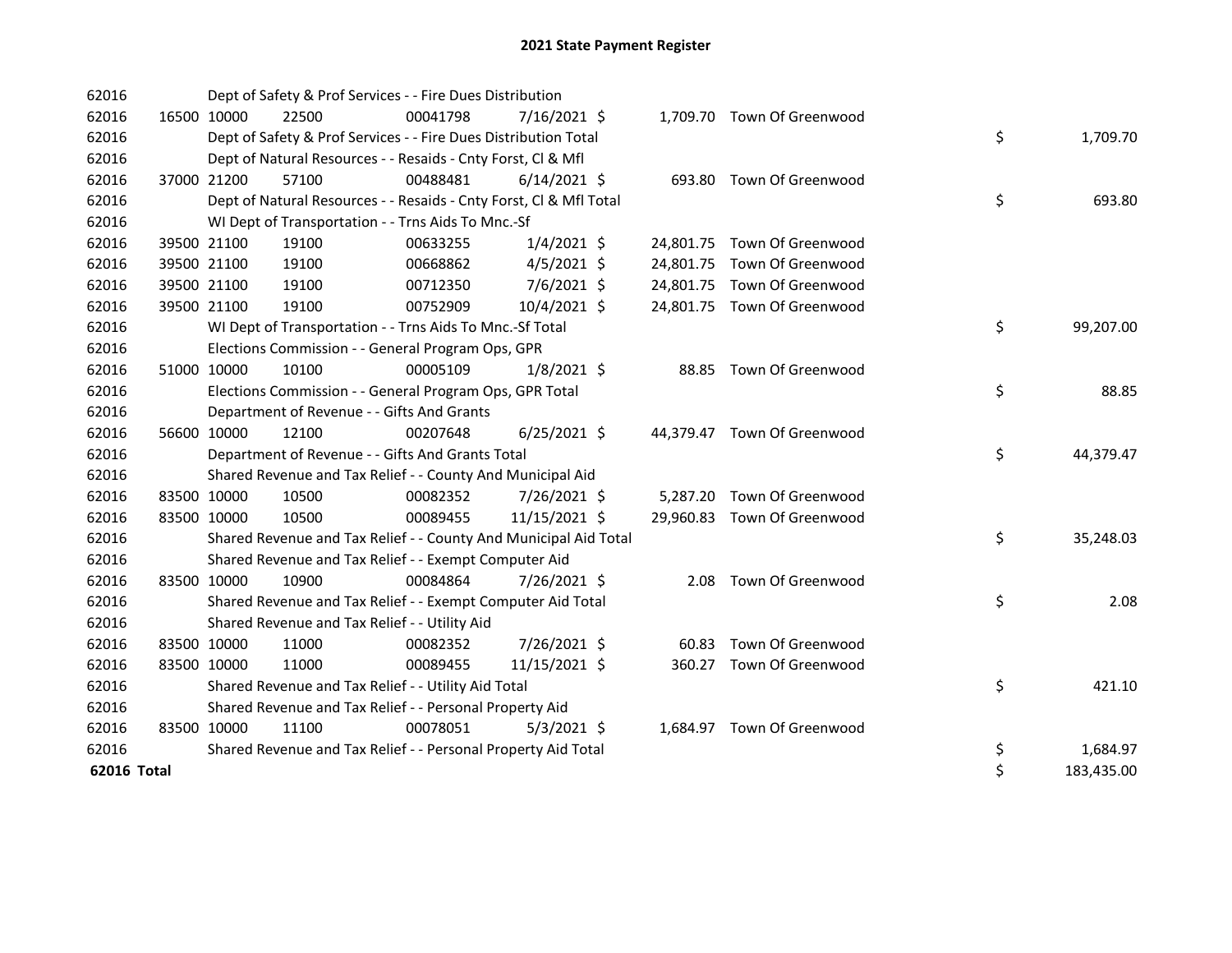| 62018 |             | Dept of Safety & Prof Services - - Fire Dues Distribution              |          |                |  |                           |    |            |
|-------|-------------|------------------------------------------------------------------------|----------|----------------|--|---------------------------|----|------------|
| 62018 | 16500 10000 | 22500                                                                  | 00041799 | 7/16/2021 \$   |  | 3,507.21 Town Of Hamburg  |    |            |
| 62018 |             | Dept of Safety & Prof Services - - Fire Dues Distribution Total        |          |                |  |                           | \$ | 3,507.21   |
| 62018 |             | Dept of Natural Resources - - Aids In Lieu Of Taxes - Gener            |          |                |  |                           |    |            |
| 62018 | 37000 10000 | 50300                                                                  | 00459671 | $1/28/2021$ \$ |  | 839.42 Town Of Hamburg    |    |            |
| 62018 |             | Dept of Natural Resources - - Aids In Lieu Of Taxes - Gener Total      |          |                |  |                           | \$ | 839.42     |
| 62018 |             | Dept of Natural Resources - - Resaids - Cnty Forst, Cl & Mfl           |          |                |  |                           |    |            |
| 62018 | 37000 21200 | 57100                                                                  | 00488482 | $6/14/2021$ \$ |  | 966.30 Town Of Hamburg    |    |            |
| 62018 |             | Dept of Natural Resources - - Resaids - Cnty Forst, Cl & Mfl Total     |          |                |  |                           | \$ | 966.30     |
| 62018 |             | WI Dept of Transportation - - Trns Aids To Mnc.-Sf                     |          |                |  |                           |    |            |
| 62018 | 39500 21100 | 19100                                                                  | 00633256 | $1/4/2021$ \$  |  | 28,323.27 Town Of Hamburg |    |            |
| 62018 | 39500 21100 | 19100                                                                  | 00668863 | $4/5/2021$ \$  |  | 28,323.27 Town Of Hamburg |    |            |
| 62018 | 39500 21100 | 19100                                                                  | 00712351 | $7/6/2021$ \$  |  | 28,323.27 Town Of Hamburg |    |            |
| 62018 | 39500 21100 | 19100                                                                  | 00752910 | 10/4/2021 \$   |  | 28,323.27 Town Of Hamburg |    |            |
| 62018 |             | WI Dept of Transportation - - Trns Aids To Mnc.-Sf Total               |          |                |  |                           | \$ | 113,293.08 |
| 62018 |             | Department of Military Affairs - - Disaster Recovery Aid               |          |                |  |                           |    |            |
| 62018 | 46500 10000 | 30500                                                                  | 00102673 | 11/12/2021 \$  |  | 164.63 Town Of Hamburg    |    |            |
| 62018 |             | Department of Military Affairs - - Disaster Recovery Aid Total         |          |                |  |                           | \$ | 164.63     |
| 62018 |             | Department of Military Affairs - - Federal Aid, Local Assistance       |          |                |  |                           |    |            |
| 62018 | 46500 10000 | 34200                                                                  | 00092101 | $4/1/2021$ \$  |  | 81,049.77 Town Of Hamburg |    |            |
| 62018 | 46500 10000 | 34200                                                                  | 00102673 | 11/12/2021 \$  |  | 987.77 Town Of Hamburg    |    |            |
| 62018 |             | Department of Military Affairs - - Federal Aid, Local Assistance Total |          |                |  |                           | \$ | 82,037.54  |
| 62018 |             | Department of Revenue - - Gifts And Grants                             |          |                |  |                           |    |            |
| 62018 | 56600 10000 | 12100                                                                  | 00207649 | $6/25/2021$ \$ |  | 52,648.28 Town Of Hamburg |    |            |
| 62018 |             | Department of Revenue - - Gifts And Grants Total                       |          |                |  |                           | \$ | 52,648.28  |
| 62018 |             | Shared Revenue and Tax Relief - - County And Municipal Aid             |          |                |  |                           |    |            |
| 62018 | 83500 10000 | 10500                                                                  | 00082353 | 7/26/2021 \$   |  | 5,889.21 Town Of Hamburg  |    |            |
| 62018 | 83500 10000 | 10500                                                                  | 00089456 | 11/15/2021 \$  |  | 37,321.83 Town Of Hamburg |    |            |
| 62018 |             | Shared Revenue and Tax Relief - - County And Municipal Aid Total       |          |                |  |                           | \$ | 43,211.04  |
| 62018 |             | Shared Revenue and Tax Relief - - Exempt Computer Aid                  |          |                |  |                           |    |            |
| 62018 | 83500 10000 | 10900                                                                  | 00084865 | 7/26/2021 \$   |  | 2.08 Town Of Hamburg      |    |            |
| 62018 |             | Shared Revenue and Tax Relief - - Exempt Computer Aid Total            |          |                |  |                           | \$ | 2.08       |
| 62018 |             | Shared Revenue and Tax Relief - - Utility Aid                          |          |                |  |                           |    |            |
| 62018 | 83500 10000 | 11000                                                                  | 00082353 | 7/26/2021 \$   |  | 74.95 Town Of Hamburg     |    |            |
| 62018 | 83500 10000 | 11000                                                                  | 00089456 | 11/15/2021 \$  |  | 1,092.63 Town Of Hamburg  |    |            |
| 62018 |             | Shared Revenue and Tax Relief - - Utility Aid Total                    |          |                |  |                           | \$ | 1,167.58   |
| 62018 |             | Shared Revenue and Tax Relief - - Personal Property Aid                |          |                |  |                           |    |            |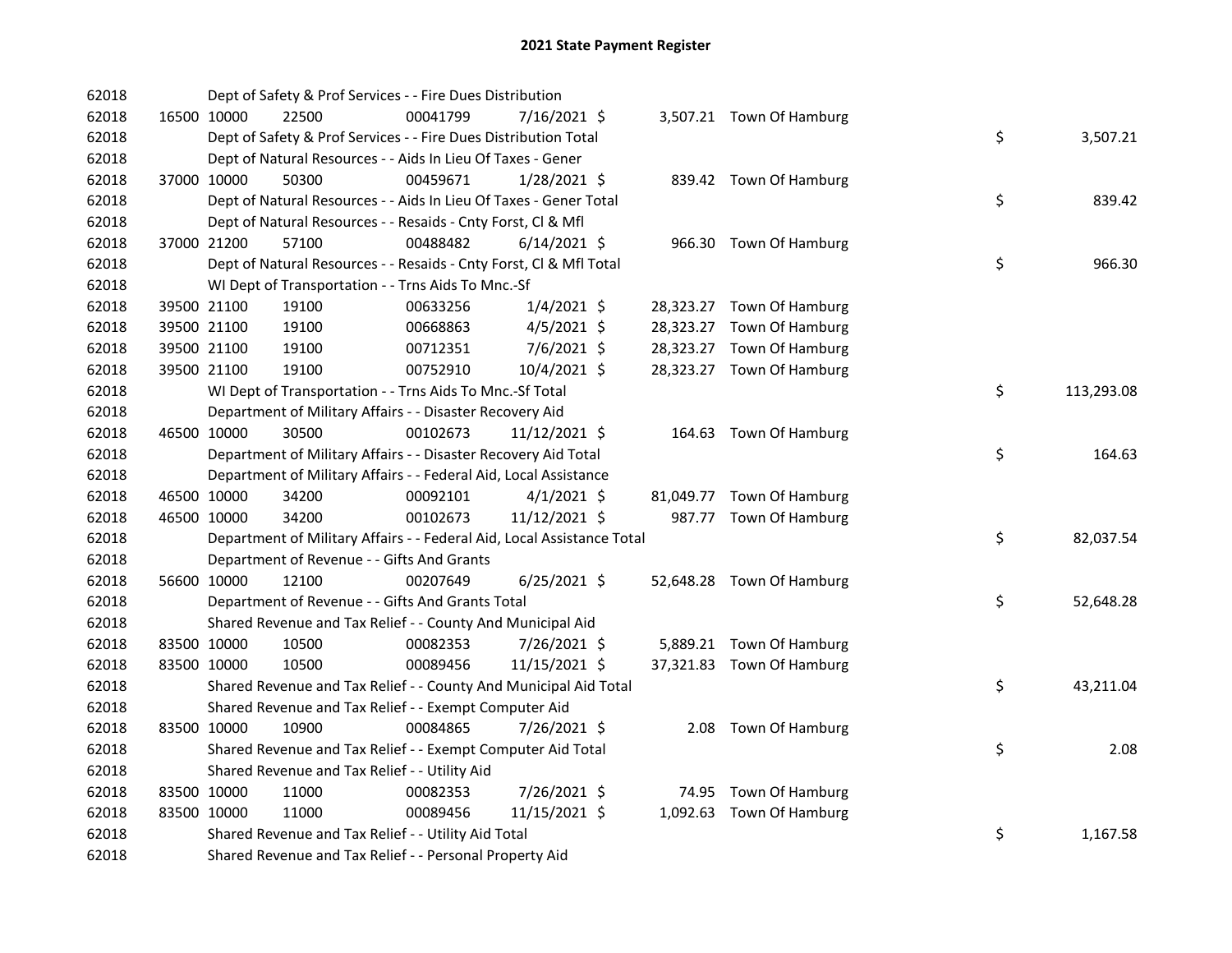| 62018       | 83500 10000 | 11100                                                         | 00078052 | 5/3/2021 \$ | 696.70 Town Of Hamburg |            |
|-------------|-------------|---------------------------------------------------------------|----------|-------------|------------------------|------------|
| 62018       |             | Shared Revenue and Tax Relief - - Personal Property Aid Total |          |             |                        | 696.70     |
| 62018 Total |             |                                                               |          |             |                        | 298,533.86 |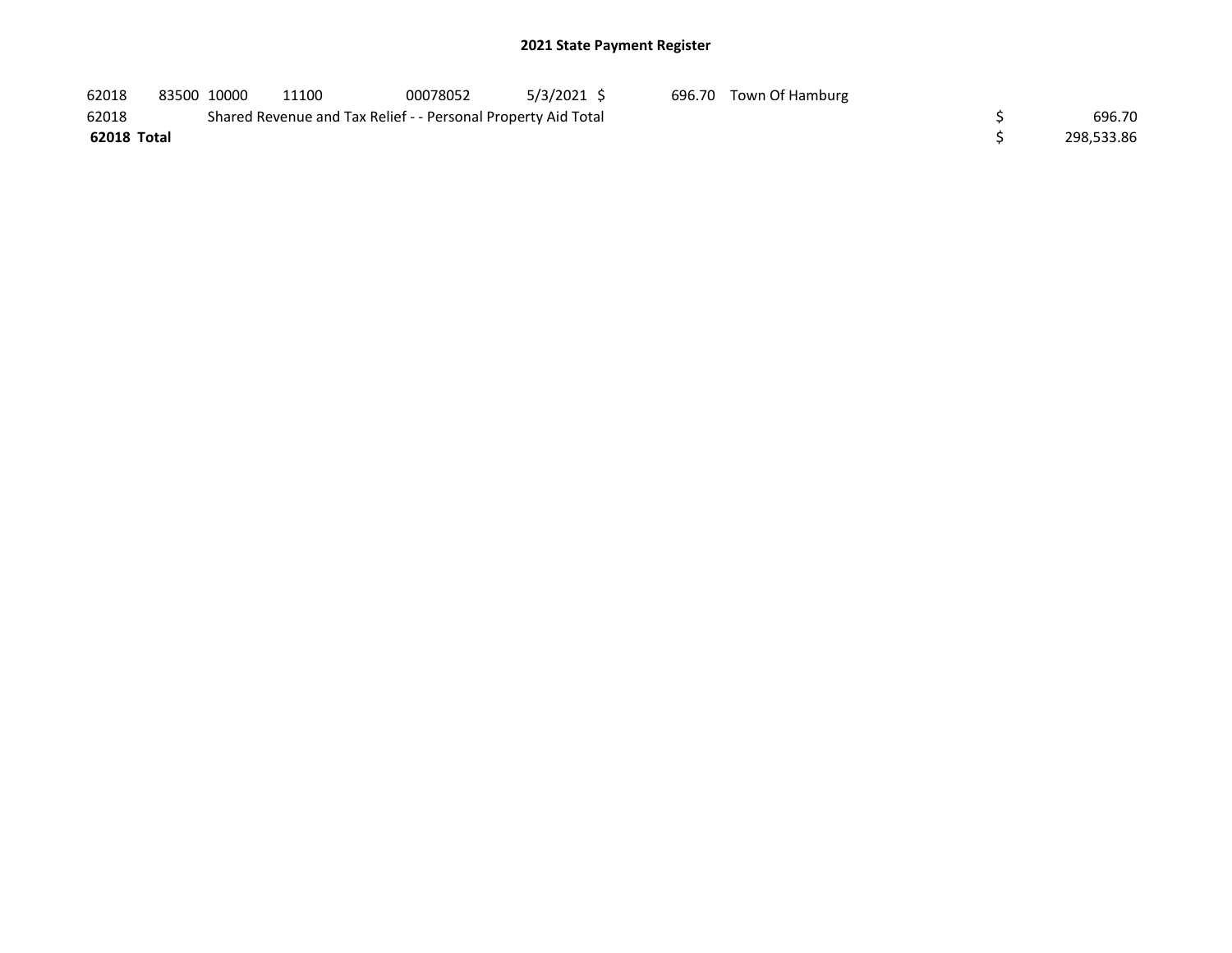| 62020       |             |             | Dept of Safety & Prof Services - - Fire Dues Distribution          |          |                |           |                           |    |            |
|-------------|-------------|-------------|--------------------------------------------------------------------|----------|----------------|-----------|---------------------------|----|------------|
| 62020       |             | 16500 10000 | 22500                                                              | 00041800 | 7/16/2021 \$   |           | 2,369.46 Town Of Harmony  |    |            |
| 62020       |             |             | Dept of Safety & Prof Services - - Fire Dues Distribution Total    |          |                |           |                           | \$ | 2,369.46   |
| 62020       |             |             | Dept of Natural Resources - - Aids In Lieu Of Taxes - Gener        |          |                |           |                           |    |            |
| 62020       |             | 37000 10000 | 50300                                                              | 00459672 | $1/28/2021$ \$ |           | 1,688.70 Town Of Harmony  |    |            |
| 62020       |             | 37000 10000 | 50300                                                              | 00459673 | 1/28/2021 \$   | 3,492.24  | Town Of Harmony           |    |            |
| 62020       |             | 37000 10000 | 50300                                                              | 00476261 | $4/21/2021$ \$ |           | 20.01 Town Of Harmony     |    |            |
| 62020       |             |             | Dept of Natural Resources - - Aids In Lieu Of Taxes - Gener Total  |          |                |           |                           | \$ | 5,200.95   |
| 62020       |             |             | Dept of Natural Resources - - Resaids - Cnty Forst, Cl & Mfl       |          |                |           |                           |    |            |
| 62020       |             | 37000 21200 | 57100                                                              | 00488483 | $6/14/2021$ \$ |           | 1,440.19 Town Of Harmony  |    |            |
| 62020       |             |             | Dept of Natural Resources - - Resaids - Cnty Forst, Cl & Mfl Total |          |                |           |                           | \$ | 1,440.19   |
| 62020       |             |             | WI Dept of Transportation - - Trns Aids To Mnc.-Sf                 |          |                |           |                           |    |            |
| 62020       |             | 39500 21100 | 19100                                                              | 00633257 | $1/4/2021$ \$  | 34,341.39 | Town Of Harmony           |    |            |
| 62020       |             | 39500 21100 | 19100                                                              | 00668864 | $4/5/2021$ \$  |           | 34,341.39 Town Of Harmony |    |            |
| 62020       |             | 39500 21100 | 19100                                                              | 00712352 | 7/6/2021 \$    | 34,341.39 | Town Of Harmony           |    |            |
| 62020       |             | 39500 21100 | 19100                                                              | 00752911 | 10/4/2021 \$   |           | 34,341.39 Town Of Harmony |    |            |
| 62020       |             |             | WI Dept of Transportation - - Trns Aids To Mnc.-Sf Total           |          |                |           |                           | \$ | 137,365.56 |
| 62020       |             |             | Department of Revenue - - Gifts And Grants                         |          |                |           |                           |    |            |
| 62020       |             | 56600 10000 | 12100                                                              | 00207650 | $6/25/2021$ \$ |           | 50,659.58 Town Of Harmony |    |            |
| 62020       |             |             | Department of Revenue - - Gifts And Grants Total                   |          |                |           |                           | \$ | 50,659.58  |
| 62020       |             |             | Shared Revenue and Tax Relief - - County And Municipal Aid         |          |                |           |                           |    |            |
| 62020       |             | 83500 10000 | 10500                                                              | 00082354 | 7/26/2021 \$   |           | 4,822.89 Town Of Harmony  |    |            |
| 62020       |             | 83500 10000 | 10500                                                              | 00089457 | 11/15/2021 \$  |           | 27,329.68 Town Of Harmony |    |            |
| 62020       |             |             | Shared Revenue and Tax Relief - - County And Municipal Aid Total   |          |                |           |                           | \$ | 32,152.57  |
| 62020       |             |             | Shared Revenue and Tax Relief - - Exempt Computer Aid              |          |                |           |                           |    |            |
| 62020       |             | 83500 10000 | 10900                                                              | 00084866 | 7/26/2021 \$   | 39.49     | Town Of Harmony           |    |            |
| 62020       |             |             | Shared Revenue and Tax Relief - - Exempt Computer Aid Total        |          |                |           |                           | \$ | 39.49      |
| 62020       |             |             | Shared Revenue and Tax Relief - - Personal Property Aid            |          |                |           |                           |    |            |
| 62020       | 83500 10000 |             | 11100                                                              | 00078053 | $5/3/2021$ \$  |           | 1,242.34 Town Of Harmony  |    |            |
| 62020       |             |             | Shared Revenue and Tax Relief - - Personal Property Aid Total      |          |                |           |                           | \$ | 1,242.34   |
| 62020 Total |             |             |                                                                    |          |                |           |                           | \$ | 230,470.14 |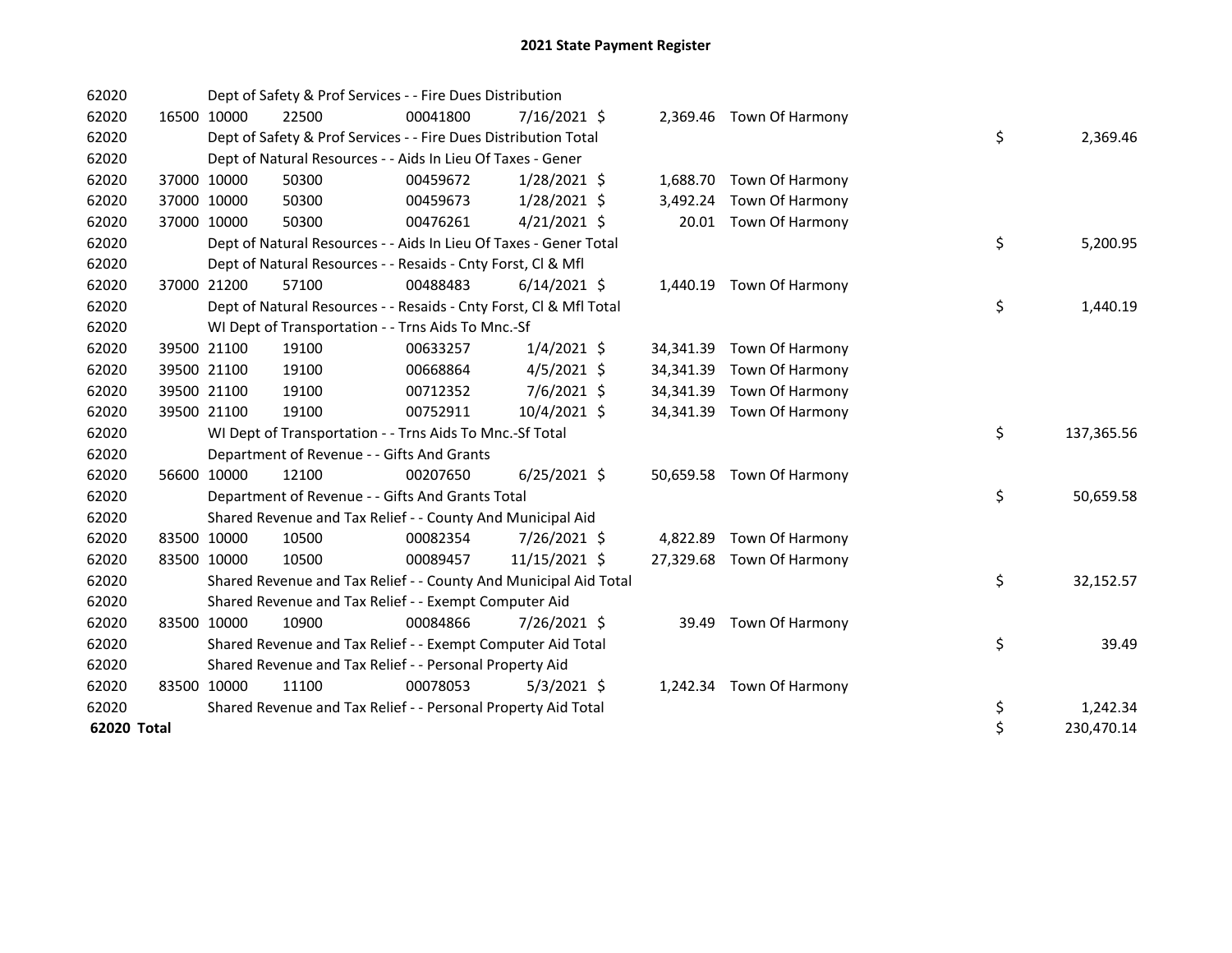| 62022 |             | Dept of Safety & Prof Services - - Fire Dues Distribution              |          |                |  |                             |    |            |
|-------|-------------|------------------------------------------------------------------------|----------|----------------|--|-----------------------------|----|------------|
| 62022 | 16500 10000 | 22500                                                                  | 00041801 | 7/16/2021 \$   |  | 2,604.72 Town Of Hillsboro  |    |            |
| 62022 |             | Dept of Safety & Prof Services - - Fire Dues Distribution Total        |          |                |  |                             | \$ | 2,604.72   |
| 62022 |             | Dept of Natural Resources - - Aids In Lieu Of Taxes - Gener            |          |                |  |                             |    |            |
| 62022 | 37000 10000 | 50300                                                                  | 00476266 | $4/21/2021$ \$ |  | 14.11 Town Of Hillsboro     |    |            |
| 62022 |             | Dept of Natural Resources - - Aids In Lieu Of Taxes - Gener Total      |          |                |  |                             | \$ | 14.11      |
| 62022 |             | Dept of Natural Resources - - Resaids - Cnty Forst, Cl & Mfl           |          |                |  |                             |    |            |
| 62022 | 37000 21200 | 57100                                                                  | 00488484 | $6/14/2021$ \$ |  | 377.38 Town Of Hillsboro    |    |            |
| 62022 |             | Dept of Natural Resources - - Resaids - Cnty Forst, Cl & Mfl Total     |          |                |  |                             | \$ | 377.38     |
| 62022 |             | WI Dept of Transportation - - Trns Aids To Mnc.-Sf                     |          |                |  |                             |    |            |
| 62022 | 39500 21100 | 19100                                                                  | 00633258 | $1/4/2021$ \$  |  | 27,410.04 Town Of Hillsboro |    |            |
| 62022 | 39500 21100 | 19100                                                                  | 00668865 | $4/5/2021$ \$  |  | 27,410.04 Town Of Hillsboro |    |            |
| 62022 | 39500 21100 | 19100                                                                  | 00712353 | 7/6/2021 \$    |  | 27,410.04 Town Of Hillsboro |    |            |
| 62022 | 39500 21100 | 19100                                                                  | 00752912 | 10/4/2021 \$   |  | 27,410.04 Town Of Hillsboro |    |            |
| 62022 |             | WI Dept of Transportation - - Trns Aids To Mnc.-Sf Total               |          |                |  |                             | \$ | 109,640.16 |
| 62022 |             | Department of Military Affairs - - Federal Aid, Local Assistance       |          |                |  |                             |    |            |
| 62022 | 46500 10000 | 34200                                                                  | 00101625 | 10/20/2021 \$  |  | 1,590.67 Town Of Hillsboro  |    |            |
| 62022 |             | Department of Military Affairs - - Federal Aid, Local Assistance Total |          |                |  |                             | \$ | 1,590.67   |
| 62022 |             | Department of Revenue - - Gifts And Grants                             |          |                |  |                             |    |            |
| 62022 | 56600 10000 | 12100                                                                  | 00207651 | $6/25/2021$ \$ |  | 43,803.79 Town Of Hillsboro |    |            |
| 62022 |             | Department of Revenue - - Gifts And Grants Total                       |          |                |  |                             | \$ | 43,803.79  |
| 62022 |             | Shared Revenue and Tax Relief - - County And Municipal Aid             |          |                |  |                             |    |            |
| 62022 | 83500 10000 | 10500                                                                  | 00082355 | 7/26/2021 \$   |  | 8,475.38 Town Of Hillsboro  |    |            |
| 62022 | 83500 10000 | 10500                                                                  | 00089458 | 11/15/2021 \$  |  | 48,027.17 Town Of Hillsboro |    |            |
| 62022 |             | Shared Revenue and Tax Relief - - County And Municipal Aid Total       |          |                |  |                             | \$ | 56,502.55  |
| 62022 |             | Shared Revenue and Tax Relief - - Exempt Computer Aid                  |          |                |  |                             |    |            |
| 62022 | 83500 10000 | 10900                                                                  | 00084867 | 7/26/2021 \$   |  | 533.14 Town Of Hillsboro    |    |            |
| 62022 |             | Shared Revenue and Tax Relief - - Exempt Computer Aid Total            |          |                |  |                             | \$ | 533.14     |
| 62022 |             | Shared Revenue and Tax Relief - - Utility Aid                          |          |                |  |                             |    |            |
| 62022 | 83500 10000 | 11000                                                                  | 00082355 | 7/26/2021 \$   |  | 144.54 Town Of Hillsboro    |    |            |
| 62022 | 83500 10000 | 11000                                                                  | 00089458 | 11/15/2021 \$  |  | 848.04 Town Of Hillsboro    |    |            |
| 62022 |             | Shared Revenue and Tax Relief - - Utility Aid Total                    |          |                |  |                             | \$ | 992.58     |
| 62022 |             | Shared Revenue and Tax Relief - - Personal Property Aid                |          |                |  |                             |    |            |
| 62022 | 83500 10000 | 11100                                                                  | 00078054 | $5/3/2021$ \$  |  | 7,597.88 Town Of Hillsboro  |    |            |
| 62022 |             | Shared Revenue and Tax Relief - - Personal Property Aid Total          |          |                |  |                             | \$ | 7,597.88   |
| 62022 |             | Shared Revenue and Tax Relief - - Lottery & Gaming Credit              |          |                |  |                             |    |            |
| 62022 | 83500 52100 | 36300                                                                  | 00074443 | 3/22/2021 \$   |  | 1,457.40 Town Of Hillsboro  |    |            |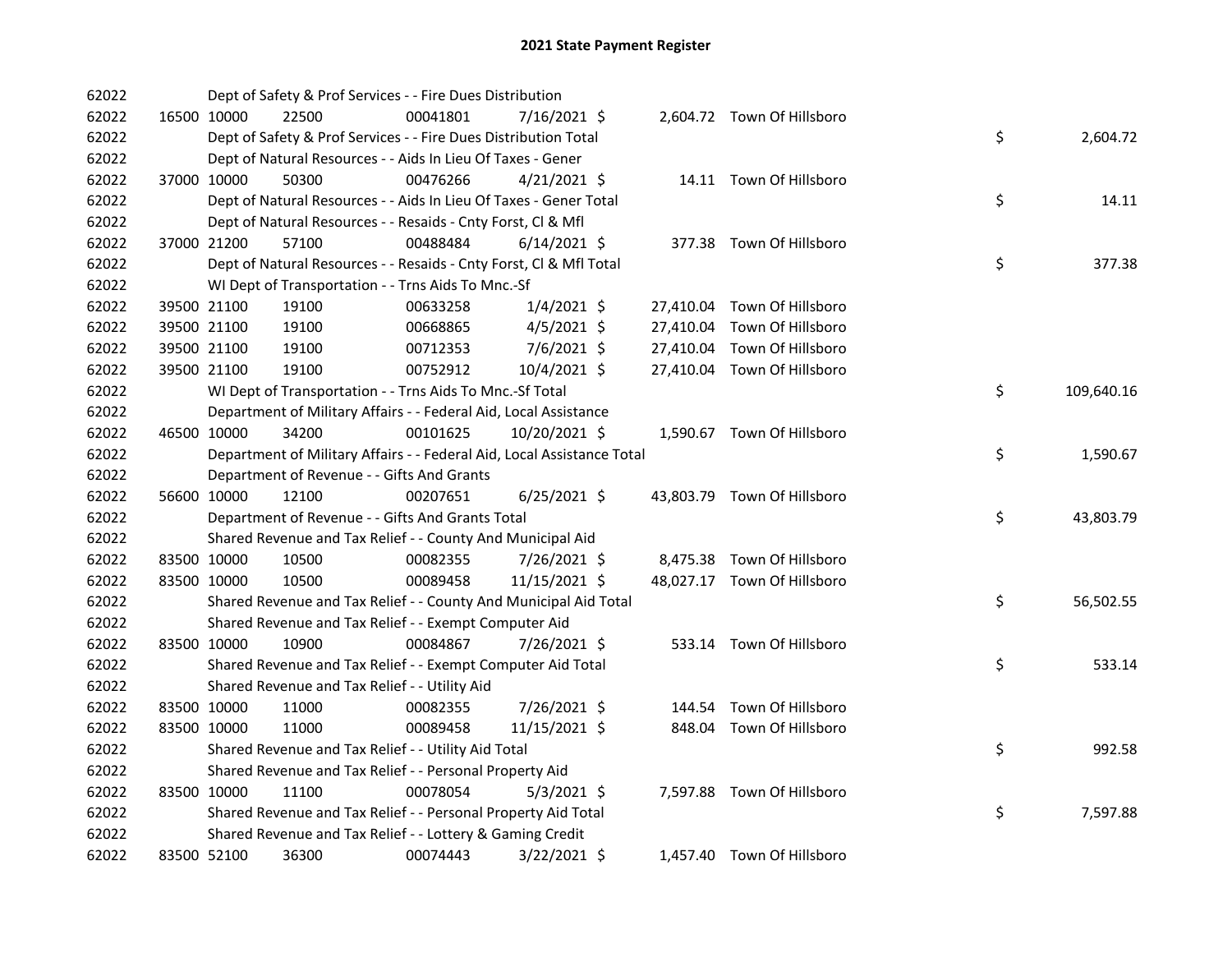| 62022       | Shared Revenue and Tax Relief - - Lottery & Gaming Credit Total | 1,457.40   |
|-------------|-----------------------------------------------------------------|------------|
| 62022 Total |                                                                 | 225,114.38 |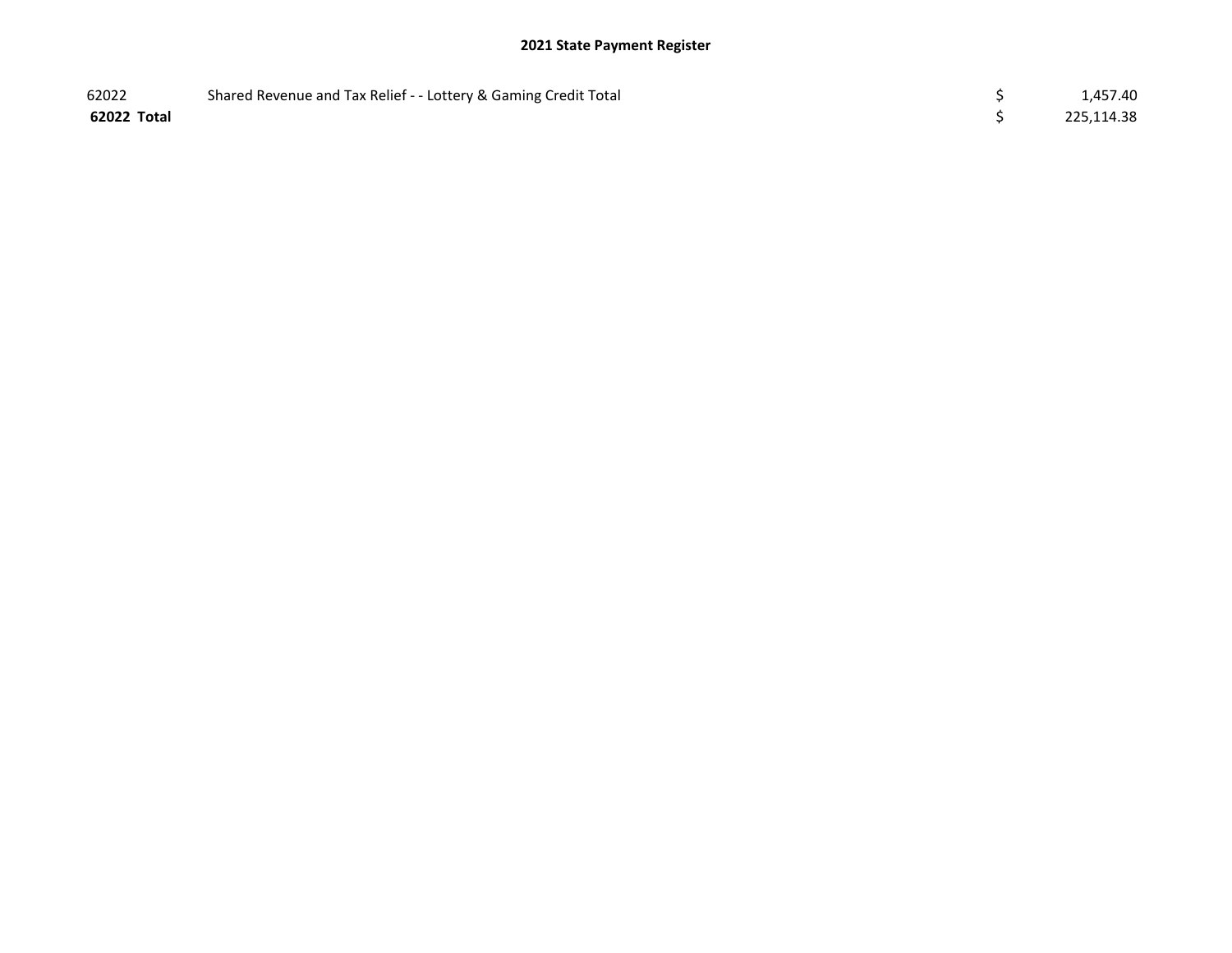| 62024       |             | Dept of Safety & Prof Services - - Fire Dues Distribution          |          |                |  |                             |    |            |
|-------------|-------------|--------------------------------------------------------------------|----------|----------------|--|-----------------------------|----|------------|
| 62024       | 16500 10000 | 22500                                                              | 00041802 | $7/16/2021$ \$ |  | 3,793.76 Town Of Jefferson  |    |            |
| 62024       |             | Dept of Safety & Prof Services - - Fire Dues Distribution Total    |          |                |  |                             | \$ | 3,793.76   |
| 62024       |             | Dept of Natural Resources - - Resaids - Cnty Forst, Cl & Mfl       |          |                |  |                             |    |            |
| 62024       | 37000 21200 | 57100                                                              | 00488485 | $6/14/2021$ \$ |  | 999.00 Town Of Jefferson    |    |            |
| 62024       |             | Dept of Natural Resources - - Resaids - Cnty Forst, Cl & Mfl Total |          |                |  |                             | \$ | 999.00     |
| 62024       |             | WI Dept of Transportation - - Trns Aids To Mnc.-Sf                 |          |                |  |                             |    |            |
| 62024       | 39500 21100 | 19100                                                              | 00633259 | $1/4/2021$ \$  |  | 47,402.55 Town Of Jefferson |    |            |
| 62024       | 39500 21100 | 19100                                                              | 00668866 | $4/5/2021$ \$  |  | 47,402.55 Town Of Jefferson |    |            |
| 62024       | 39500 21100 | 19100                                                              | 00712354 | 7/6/2021 \$    |  | 47,402.55 Town Of Jefferson |    |            |
| 62024       | 39500 21100 | 19100                                                              | 00752913 | 10/4/2021 \$   |  | 47,402.55 Town Of Jefferson |    |            |
| 62024       |             | WI Dept of Transportation - - Trns Aids To Mnc.-Sf Total           |          |                |  |                             | \$ | 189,610.20 |
| 62024       |             | Department of Revenue - - Gifts And Grants                         |          |                |  |                             |    |            |
| 62024       | 56600 10000 | 12100                                                              | 00207652 | $6/25/2021$ \$ |  | 64,004.82 Town Of Jefferson |    |            |
| 62024       |             | Department of Revenue - - Gifts And Grants Total                   |          |                |  |                             | \$ | 64,004.82  |
| 62024       |             | Shared Revenue and Tax Relief - - County And Municipal Aid         |          |                |  |                             |    |            |
| 62024       | 83500 10000 | 10500                                                              | 00082356 | 7/26/2021 \$   |  | 5,522.43 Town Of Jefferson  |    |            |
| 62024       | 83500 10000 | 10500                                                              | 00089459 | 11/15/2021 \$  |  | 31,293.76 Town Of Jefferson |    |            |
| 62024       |             | Shared Revenue and Tax Relief - - County And Municipal Aid Total   |          |                |  |                             | \$ | 36,816.19  |
| 62024       |             | Shared Revenue and Tax Relief - - Exempt Computer Aid              |          |                |  |                             |    |            |
| 62024       | 83500 10000 | 10900                                                              | 00084868 | 7/26/2021 \$   |  | 13.51 Town Of Jefferson     |    |            |
| 62024       |             | Shared Revenue and Tax Relief - - Exempt Computer Aid Total        |          |                |  |                             | \$ | 13.51      |
| 62024       |             | Shared Revenue and Tax Relief - - Utility Aid                      |          |                |  |                             |    |            |
| 62024       | 83500 10000 | 11000                                                              | 00082356 | 7/26/2021 \$   |  | 205.75 Town Of Jefferson    |    |            |
| 62024       | 83500 10000 | 11000                                                              | 00089459 | 11/15/2021 \$  |  | 1,227.71 Town Of Jefferson  |    |            |
| 62024       |             | Shared Revenue and Tax Relief - - Utility Aid Total                |          |                |  |                             | \$ | 1,433.46   |
| 62024       |             | Shared Revenue and Tax Relief - - Personal Property Aid            |          |                |  |                             |    |            |
| 62024       | 83500 10000 | 11100                                                              | 00078055 | $5/3/2021$ \$  |  | 829.67 Town Of Jefferson    |    |            |
| 62024       |             | Shared Revenue and Tax Relief - - Personal Property Aid Total      |          |                |  |                             | \$ | 829.67     |
| 62024 Total |             |                                                                    |          |                |  |                             | \$ | 297,500.61 |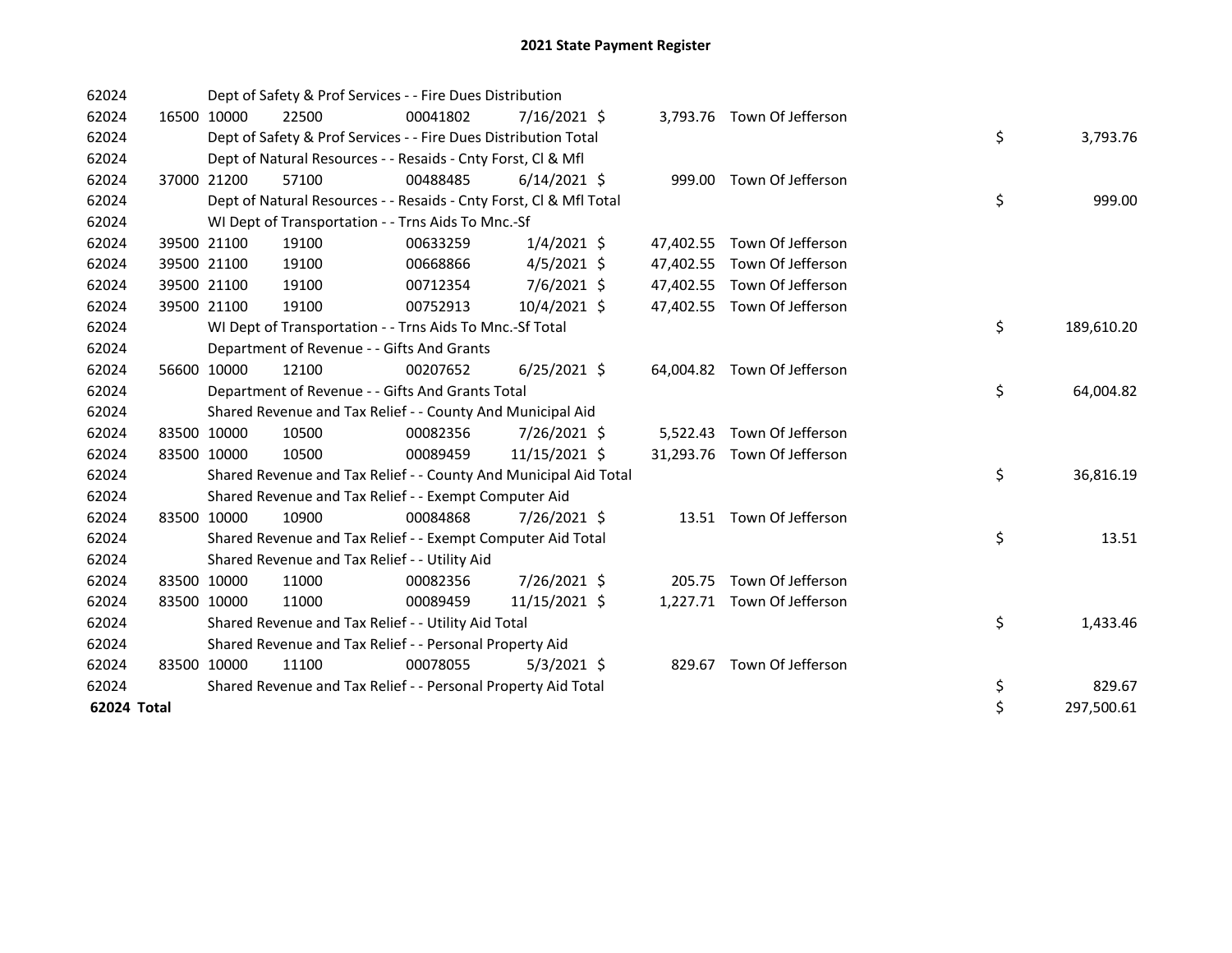| 62026       |             |             | Dept of Safety & Prof Services - - Fire Dues Distribution          |          |                |  |                            |    |            |
|-------------|-------------|-------------|--------------------------------------------------------------------|----------|----------------|--|----------------------------|----|------------|
| 62026       |             | 16500 10000 | 22500                                                              | 00041803 | 7/16/2021 \$   |  | 1,657.51 Town Of Kickapoo  |    |            |
| 62026       |             |             | Dept of Safety & Prof Services - - Fire Dues Distribution Total    |          |                |  |                            | \$ | 1,657.51   |
| 62026       |             |             | Dept of Natural Resources - - Aids In Lieu Of Taxes - Gener        |          |                |  |                            |    |            |
| 62026       |             | 37000 10000 | 50300                                                              | 00459676 | 1/28/2021 \$   |  | 673.71 Town Of Kickapoo    |    |            |
| 62026       |             |             | Dept of Natural Resources - - Aids In Lieu Of Taxes - Gener Total  |          |                |  |                            | \$ | 673.71     |
| 62026       |             |             | Dept of Natural Resources - - Resaids - Cnty Forst, CI & Mfl       |          |                |  |                            |    |            |
| 62026       |             | 37000 21200 | 57100                                                              | 00488486 | $6/14/2021$ \$ |  | 934.46 Town Of Kickapoo    |    |            |
| 62026       |             |             | Dept of Natural Resources - - Resaids - Cnty Forst, Cl & Mfl Total |          |                |  |                            | \$ | 934.46     |
| 62026       |             |             | WI Dept of Transportation - - Trns Aids To Mnc.-Sf                 |          |                |  |                            |    |            |
| 62026       |             | 39500 21100 | 19100                                                              | 00633260 | $1/4/2021$ \$  |  | 34,367.67 Town Of Kickapoo |    |            |
| 62026       |             | 39500 21100 | 19100                                                              | 00668867 | $4/5/2021$ \$  |  | 34,367.67 Town Of Kickapoo |    |            |
| 62026       |             | 39500 21100 | 19100                                                              | 00712355 | $7/6/2021$ \$  |  | 34,367.67 Town Of Kickapoo |    |            |
| 62026       |             | 39500 21100 | 19100                                                              | 00752914 | 10/4/2021 \$   |  | 34,367.67 Town Of Kickapoo |    |            |
| 62026       |             |             | WI Dept of Transportation - - Trns Aids To Mnc.-Sf Total           |          |                |  |                            | \$ | 137,470.68 |
| 62026       |             |             | Elections Commission - - General Program Ops, GPR                  |          |                |  |                            |    |            |
| 62026       | 51000 10000 |             | 10100                                                              | 00005116 | $1/8/2021$ \$  |  | 93.05 Town Of Kickapoo     |    |            |
| 62026       |             |             | Elections Commission - - General Program Ops, GPR Total            |          |                |  |                            | \$ | 93.05      |
| 62026       |             |             | Department of Revenue - - Gifts And Grants                         |          |                |  |                            |    |            |
| 62026       |             | 56600 10000 | 12100                                                              | 00207653 | $6/25/2021$ \$ |  | 34,226.62 Town Of Kickapoo |    |            |
| 62026       |             |             | Department of Revenue - - Gifts And Grants Total                   |          |                |  |                            | \$ | 34,226.62  |
| 62026       |             |             | Shared Revenue and Tax Relief - - County And Municipal Aid         |          |                |  |                            |    |            |
| 62026       |             | 83500 10000 | 10500                                                              | 00082357 | 7/26/2021 \$   |  | 4,263.72 Town Of Kickapoo  |    |            |
| 62026       | 83500 10000 |             | 10500                                                              | 00089460 | 11/15/2021 \$  |  | 24,161.09 Town Of Kickapoo |    |            |
| 62026       |             |             | Shared Revenue and Tax Relief - - County And Municipal Aid Total   |          |                |  |                            | \$ | 28,424.81  |
| 62026       |             |             | Shared Revenue and Tax Relief - - Exempt Computer Aid              |          |                |  |                            |    |            |
| 62026       | 83500 10000 |             | 10900                                                              | 00084869 | 7/26/2021 \$   |  | 1.03 Town Of Kickapoo      |    |            |
| 62026       |             |             | Shared Revenue and Tax Relief - - Exempt Computer Aid Total        |          |                |  |                            | \$ | 1.03       |
| 62026       |             |             | Shared Revenue and Tax Relief - - Personal Property Aid            |          |                |  |                            |    |            |
| 62026       | 83500 10000 |             | 11100                                                              | 00078056 | $5/3/2021$ \$  |  | 2,098.83 Town Of Kickapoo  |    |            |
| 62026       |             |             | Shared Revenue and Tax Relief - - Personal Property Aid Total      |          |                |  |                            | \$ | 2,098.83   |
| 62026 Total |             |             |                                                                    |          |                |  |                            | \$ | 205,580.70 |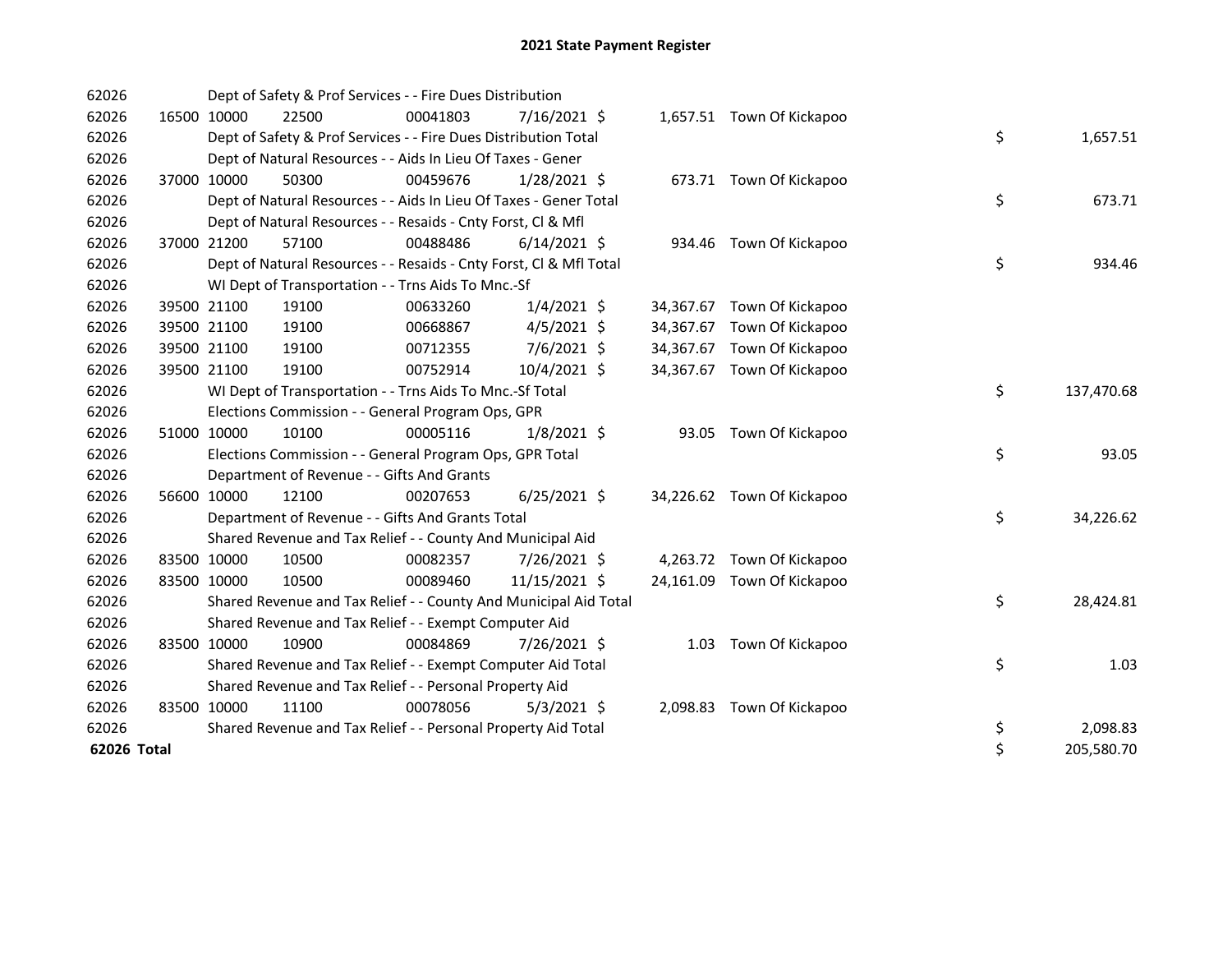| 62028       |             |             | Dept of Safety & Prof Services - - Fire Dues Distribution          |          |                |  |                           |    |           |
|-------------|-------------|-------------|--------------------------------------------------------------------|----------|----------------|--|---------------------------|----|-----------|
| 62028       |             | 16500 10000 | 22500                                                              | 00041804 | 7/16/2021 \$   |  | 1,120.54 Town Of Liberty  |    |           |
| 62028       |             |             | Dept of Safety & Prof Services - - Fire Dues Distribution Total    |          |                |  |                           | \$ | 1,120.54  |
| 62028       |             |             | Dept of Natural Resources - - Aids In Lieu Of Taxes - Gener        |          |                |  |                           |    |           |
| 62028       |             | 37000 10000 | 50300                                                              | 00459586 | $1/28/2021$ \$ |  | 1,498.53 Town Of Liberty  |    |           |
| 62028       |             |             | Dept of Natural Resources - - Aids In Lieu Of Taxes - Gener Total  |          |                |  |                           | \$ | 1,498.53  |
| 62028       |             |             | Dept of Natural Resources - - Resaids - Cnty Forst, Cl & Mfl       |          |                |  |                           |    |           |
| 62028       |             | 37000 21200 | 57100                                                              | 00488487 | $6/14/2021$ \$ |  | 558.84 Town Of Liberty    |    |           |
| 62028       |             |             | Dept of Natural Resources - - Resaids - Cnty Forst, CI & Mfl Total |          |                |  |                           | \$ | 558.84    |
| 62028       |             |             | Dept of Natural Resources - - Fin Asst For Responsible Units       |          |                |  |                           |    |           |
| 62028       |             | 37000 27400 | 67000                                                              | 00483281 | $5/21/2021$ \$ |  | 669.67 Town Of Liberty    |    |           |
| 62028       |             |             | Dept of Natural Resources - - Fin Asst For Responsible Units Total |          |                |  |                           | \$ | 669.67    |
| 62028       |             |             | WI Dept of Transportation - - Trns Aids To Mnc.-Sf                 |          |                |  |                           |    |           |
| 62028       |             | 39500 21100 | 19100                                                              | 00633261 | $1/4/2021$ \$  |  | 12,312.18 Town Of Liberty |    |           |
| 62028       |             | 39500 21100 | 19100                                                              | 00668868 | $4/5/2021$ \$  |  | 12,312.18 Town Of Liberty |    |           |
| 62028       |             | 39500 21100 | 19100                                                              | 00712356 | 7/6/2021 \$    |  | 12,312.18 Town Of Liberty |    |           |
| 62028       |             | 39500 21100 | 19100                                                              | 00752915 | 10/4/2021 \$   |  | 12,312.18 Town Of Liberty |    |           |
| 62028       |             |             | WI Dept of Transportation - - Trns Aids To Mnc.-Sf Total           |          |                |  |                           | \$ | 49,248.72 |
| 62028       |             |             | Department of Revenue - - Gifts And Grants                         |          |                |  |                           |    |           |
| 62028       |             | 56600 10000 | 12100                                                              | 00207654 | $6/25/2021$ \$ |  | 15,176.94 Town Of Liberty |    |           |
| 62028       |             |             | Department of Revenue - - Gifts And Grants Total                   |          |                |  |                           | \$ | 15,176.94 |
| 62028       |             |             | Shared Revenue and Tax Relief - - County And Municipal Aid         |          |                |  |                           |    |           |
| 62028       | 83500 10000 |             | 10500                                                              | 00082358 | 7/26/2021 \$   |  | 1,730.71 Town Of Liberty  |    |           |
| 62028       | 83500 10000 |             | 10500                                                              | 00089461 | 11/15/2021 \$  |  | 9,807.33 Town Of Liberty  |    |           |
| 62028       |             |             | Shared Revenue and Tax Relief - - County And Municipal Aid Total   |          |                |  |                           | \$ | 11,538.04 |
| 62028       |             |             | Shared Revenue and Tax Relief - - Exempt Computer Aid              |          |                |  |                           |    |           |
| 62028       | 83500 10000 |             | 10900                                                              | 00084870 | 7/26/2021 \$   |  | 1.03 Town Of Liberty      |    |           |
| 62028       |             |             | Shared Revenue and Tax Relief - - Exempt Computer Aid Total        |          |                |  |                           | \$ | 1.03      |
| 62028       |             |             | Shared Revenue and Tax Relief - - Utility Aid                      |          |                |  |                           |    |           |
| 62028       |             | 83500 10000 | 11000                                                              | 00082358 | 7/26/2021 \$   |  | 56.84 Town Of Liberty     |    |           |
| 62028       | 83500 10000 |             | 11000                                                              | 00089461 | 11/15/2021 \$  |  | 331.99 Town Of Liberty    |    |           |
| 62028       |             |             | Shared Revenue and Tax Relief - - Utility Aid Total                |          |                |  |                           | \$ | 388.83    |
| 62028       |             |             | Shared Revenue and Tax Relief - - Personal Property Aid            |          |                |  |                           |    |           |
| 62028       |             | 83500 10000 | 11100                                                              | 00078057 | $5/3/2021$ \$  |  | 7.32 Town Of Liberty      |    |           |
| 62028       |             |             | Shared Revenue and Tax Relief - - Personal Property Aid Total      |          |                |  |                           | \$ | 7.32      |
| 62028 Total |             |             |                                                                    |          |                |  |                           | \$ | 80,208.46 |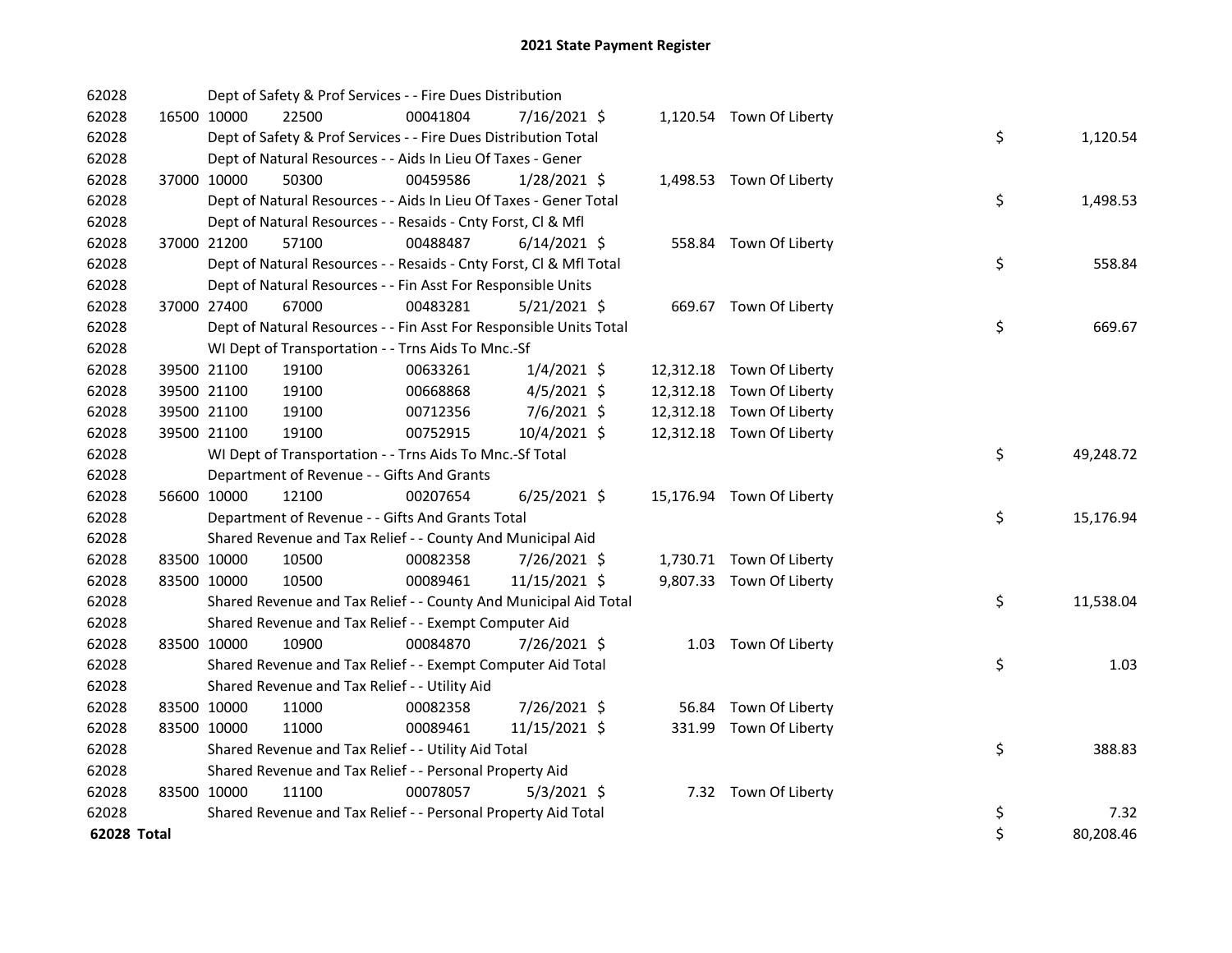| 62030       |             |             | Dept of Safety & Prof Services - - Fire Dues Distribution           |          |                |  |                          |    |            |
|-------------|-------------|-------------|---------------------------------------------------------------------|----------|----------------|--|--------------------------|----|------------|
| 62030       | 16500 10000 |             | 22500                                                               | 00041805 | 7/19/2021 \$   |  | 1,192.33 Town Of Stark   |    |            |
| 62030       |             |             | Dept of Safety & Prof Services - - Fire Dues Distribution Total     |          |                |  |                          | \$ | 1,192.33   |
| 62030       |             |             | Dept of Natural Resources - - Seg Earned                            |          |                |  |                          |    |            |
| 62030       |             | 37000 21200 | 100SE                                                               | 00474045 | $4/16/2021$ \$ |  | 1,410.53 Town Of Stark   |    |            |
| 62030       |             |             | Dept of Natural Resources - - Seg Earned Total                      |          |                |  |                          | \$ | 1,410.53   |
| 62030       |             |             | Dept of Natural Resources - - Resaids - Cnty Forst, Cl & Mfl        |          |                |  |                          |    |            |
| 62030       |             | 37000 21200 | 57100                                                               | 00488488 | $6/15/2021$ \$ |  | 948.87 Town Of Stark     |    |            |
| 62030       |             |             | Dept of Natural Resources - - Resaids - Cnty Forst, Cl & Mfl Total  |          |                |  |                          | \$ | 948.87     |
| 62030       |             |             | Kickapoo Reserve Mgmt Board - - Kickapoo Valley Reserve, Aids       |          |                |  |                          |    |            |
| 62030       |             | 38500 21200 | 16200                                                               | 00003620 | $2/11/2021$ \$ |  | 196,033.19 Town Of Stark |    |            |
| 62030       |             |             | Kickapoo Reserve Mgmt Board - - Kickapoo Valley Reserve, Aids Total |          |                |  |                          | \$ | 196,033.19 |
| 62030       |             |             | WI Dept of Transportation - - Trns Aids To Mnc.-Sf                  |          |                |  |                          |    |            |
| 62030       |             | 39500 21100 | 19100                                                               | 00633262 | $1/4/2021$ \$  |  | 25,011.99 Town Of Stark  |    |            |
| 62030       |             | 39500 21100 | 19100                                                               | 00668869 | $4/5/2021$ \$  |  | 25,011.99 Town Of Stark  |    |            |
| 62030       | 39500 21100 |             | 19100                                                               | 00712357 | $7/6/2021$ \$  |  | 25,011.99 Town Of Stark  |    |            |
| 62030       |             | 39500 21100 | 19100                                                               | 00752916 | 10/4/2021 \$   |  | 25,011.99 Town Of Stark  |    |            |
| 62030       |             |             | WI Dept of Transportation - - Trns Aids To Mnc.-Sf Total            |          |                |  |                          | \$ | 100,047.96 |
| 62030       |             |             | Department of Revenue - - Gifts And Grants                          |          |                |  |                          |    |            |
| 62030       |             | 56600 10000 | 12100                                                               | 00207655 | $6/25/2021$ \$ |  | 21,038.38 Town Of Stark  |    |            |
| 62030       |             |             | Department of Revenue - - Gifts And Grants Total                    |          |                |  |                          | \$ | 21,038.38  |
| 62030       |             |             | Shared Revenue and Tax Relief - - County And Municipal Aid          |          |                |  |                          |    |            |
| 62030       | 83500 10000 |             | 10500                                                               | 00082359 | 7/26/2021 \$   |  | 3,425.15 Town Of Stark   |    |            |
| 62030       | 83500 10000 |             | 10500                                                               | 00089462 | 11/15/2021 \$  |  | 19,409.15 Town Of Stark  |    |            |
| 62030       |             |             | Shared Revenue and Tax Relief - - County And Municipal Aid Total    |          |                |  |                          | \$ | 22,834.30  |
| 62030       |             |             | Shared Revenue and Tax Relief - - Utility Aid                       |          |                |  |                          |    |            |
| 62030       |             | 83500 10000 | 11000                                                               | 00082359 | 7/26/2021 \$   |  | 36.55 Town Of Stark      |    |            |
| 62030       |             | 83500 10000 | 11000                                                               | 00089462 | 11/15/2021 \$  |  | 224.07 Town Of Stark     |    |            |
| 62030       |             |             | Shared Revenue and Tax Relief - - Utility Aid Total                 |          |                |  |                          | \$ | 260.62     |
| 62030       |             |             | Shared Revenue and Tax Relief - - Payments For Municipal Svcs       |          |                |  |                          |    |            |
| 62030       | 83500 10000 |             | 50100                                                               | 00073799 | $2/1/2021$ \$  |  | 1,162.76 Town Of Stark   |    |            |
| 62030       |             |             | Shared Revenue and Tax Relief - - Payments For Municipal Svcs Total |          |                |  |                          | \$ | 1,162.76   |
| 62030 Total |             |             |                                                                     |          |                |  |                          | \$ | 344,928.94 |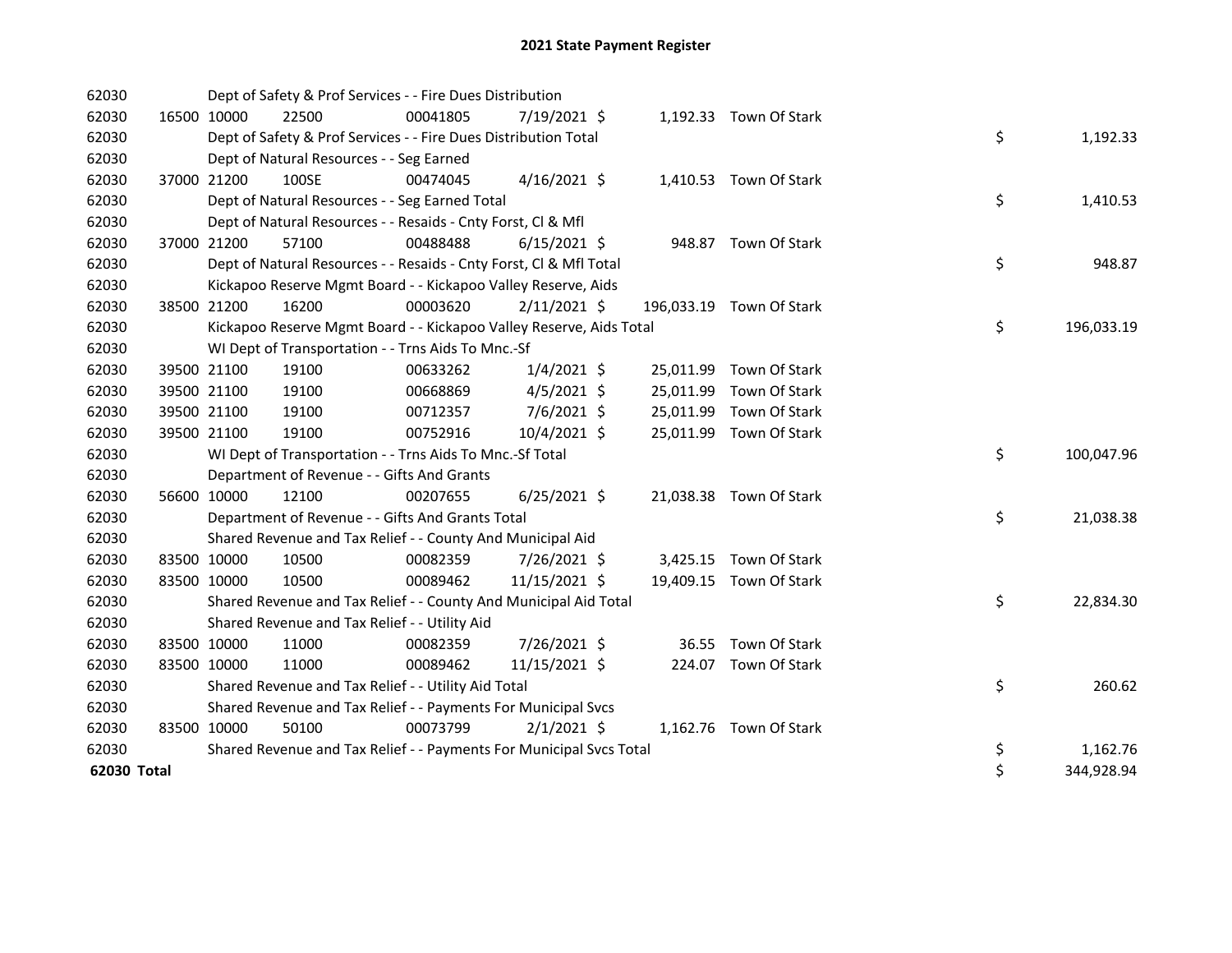| 62032       |             |             | Dept of Safety & Prof Services - - Fire Dues Distribution           |          |                |           |                             |    |            |
|-------------|-------------|-------------|---------------------------------------------------------------------|----------|----------------|-----------|-----------------------------|----|------------|
| 62032       | 16500 10000 |             | 22500                                                               | 00041806 | 7/16/2021 \$   |           | 1,774.50 Sterling, Town of  |    |            |
| 62032       |             |             | Dept of Safety & Prof Services - - Fire Dues Distribution Total     |          |                |           |                             | \$ | 1,774.50   |
| 62032       |             |             | Dept of Natural Resources - - Aids In Lieu Of Taxes - Gener         |          |                |           |                             |    |            |
| 62032       | 37000 10000 |             | 50300                                                               | 00459693 | 1/28/2021 \$   |           | 2,383.66 Sterling, Town of  |    |            |
| 62032       | 37000 10000 |             | 50300                                                               | 00476476 | $4/21/2021$ \$ | 34.49     | Sterling, Town of           |    |            |
| 62032       |             |             | Dept of Natural Resources - - Aids In Lieu Of Taxes - Gener Total   |          |                |           |                             | \$ | 2,418.15   |
| 62032       |             |             | Dept of Natural Resources - - Resaids - Cnty Forst, Cl & Mfl        |          |                |           |                             |    |            |
| 62032       | 37000 21200 |             | 57100                                                               | 00488489 | $6/14/2021$ \$ |           | 688.55 Sterling, Town of    |    |            |
| 62032       |             |             | Dept of Natural Resources - - Resaids - Cnty Forst, Cl & Mfl Total  |          |                |           |                             | \$ | 688.55     |
| 62032       |             |             | WI Dept of Transportation - - Trns Aids To Mnc.-Sf                  |          |                |           |                             |    |            |
| 62032       |             | 39500 21100 | 19100                                                               | 00633263 | $1/4/2021$ \$  |           | 40,550.04 Sterling, Town of |    |            |
| 62032       |             | 39500 21100 | 19100                                                               | 00668870 | $4/5/2021$ \$  |           | 40,550.04 Sterling, Town of |    |            |
| 62032       | 39500 21100 |             | 19100                                                               | 00712358 | $7/6/2021$ \$  | 40,550.04 | Sterling, Town of           |    |            |
| 62032       | 39500 21100 |             | 19100                                                               | 00752917 | 10/4/2021 \$   |           | 40,550.04 Sterling, Town of |    |            |
| 62032       |             |             | WI Dept of Transportation - - Trns Aids To Mnc.-Sf Total            |          |                |           |                             | \$ | 162,200.16 |
| 62032       |             |             | Department of Revenue - - Gifts And Grants                          |          |                |           |                             |    |            |
| 62032       | 56600 10000 |             | 12100                                                               | 00207656 | $6/25/2021$ \$ |           | 33,179.93 Sterling, Town of |    |            |
| 62032       |             |             | Department of Revenue - - Gifts And Grants Total                    |          |                |           |                             | \$ | 33,179.93  |
| 62032       |             |             | Shared Revenue and Tax Relief - - County And Municipal Aid          |          |                |           |                             |    |            |
| 62032       |             | 83500 10000 | 10500                                                               | 00082360 | 7/26/2021 \$   |           | 5,336.00 Sterling, Town of  |    |            |
| 62032       | 83500 10000 |             | 10500                                                               | 00089463 | 11/15/2021 \$  |           | 30,237.32 Sterling, Town of |    |            |
| 62032       |             |             | Shared Revenue and Tax Relief - - County And Municipal Aid Total    |          |                |           |                             | \$ | 35,573.32  |
| 62032       |             |             | Shared Revenue and Tax Relief - - Exempt Computer Aid               |          |                |           |                             |    |            |
| 62032       | 83500 10000 |             | 10900                                                               | 00084871 | 7/26/2021 \$   |           | 2.08 Sterling, Town of      |    |            |
| 62032       |             |             | Shared Revenue and Tax Relief - - Exempt Computer Aid Total         |          |                |           |                             | \$ | 2.08       |
| 62032       |             |             | Shared Revenue and Tax Relief - - Utility Aid                       |          |                |           |                             |    |            |
| 62032       |             | 83500 10000 | 11000                                                               | 00082360 | 7/26/2021 \$   |           | 35.97 Sterling, Town of     |    |            |
| 62032       | 83500 10000 |             | 11000                                                               | 00089463 | 11/15/2021 \$  |           | 823.86 Sterling, Town of    |    |            |
| 62032       |             |             | Shared Revenue and Tax Relief - - Utility Aid Total                 |          |                |           |                             | \$ | 859.83     |
| 62032       |             |             | Shared Revenue and Tax Relief - - Personal Property Aid             |          |                |           |                             |    |            |
| 62032       | 83500 10000 |             | 11100                                                               | 00078058 | $5/3/2021$ \$  |           | 11.18 Sterling, Town of     |    |            |
| 62032       |             |             | Shared Revenue and Tax Relief - - Personal Property Aid Total       |          |                |           |                             | \$ | 11.18      |
| 62032       |             |             | Shared Revenue and Tax Relief - - Payments For Municipal Svcs       |          |                |           |                             |    |            |
| 62032       | 83500 10000 |             | 50100                                                               | 00073800 | $2/1/2021$ \$  |           | 35.09 Sterling, Town of     |    |            |
| 62032       |             |             | Shared Revenue and Tax Relief - - Payments For Municipal Svcs Total |          |                |           |                             | \$ | 35.09      |
| 62032 Total |             |             |                                                                     |          |                |           |                             | \$ | 236,742.79 |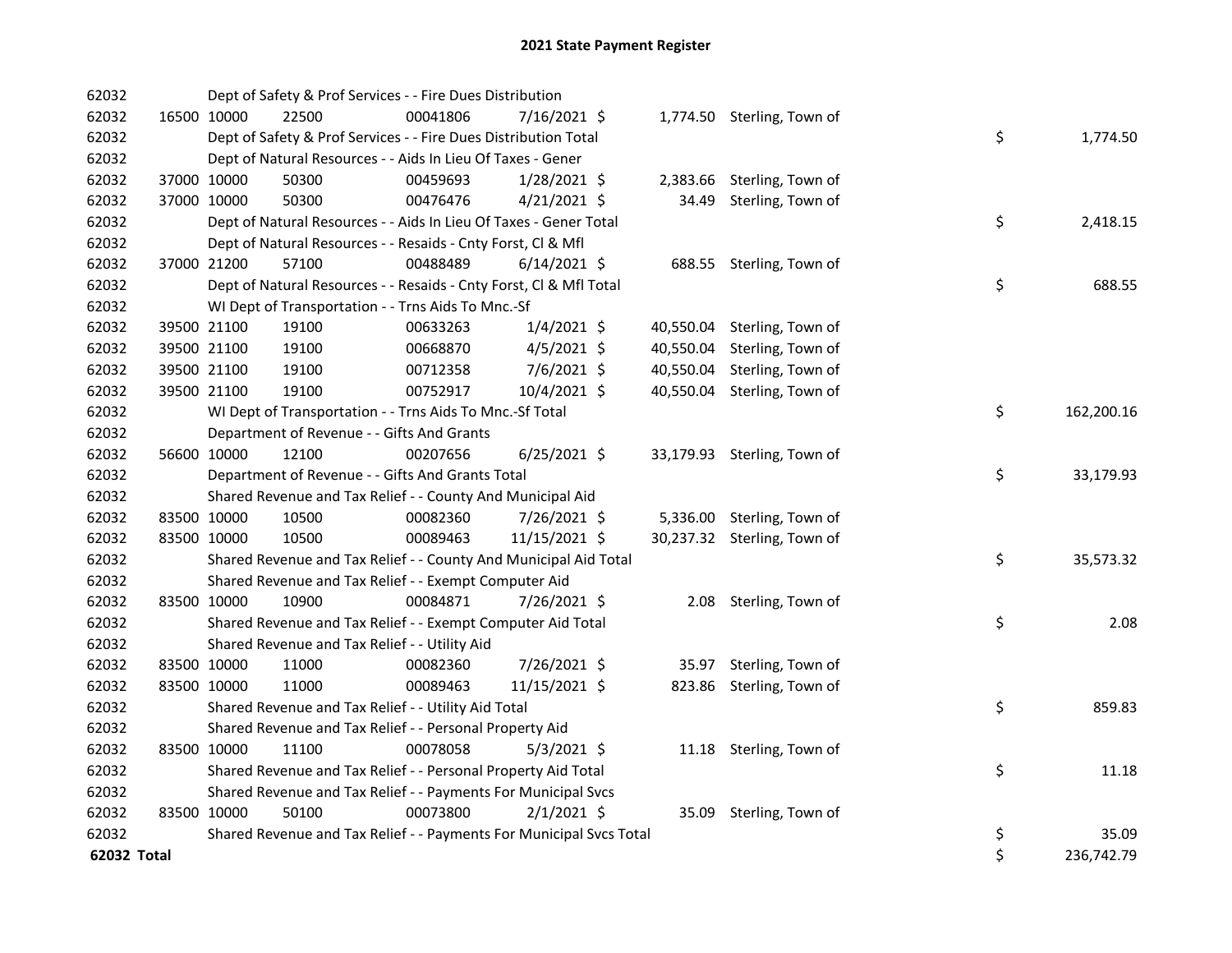| 62034       |             |             | Dept of Safety & Prof Services - - Fire Dues Distribution          |          |                |           |                         |    |            |
|-------------|-------------|-------------|--------------------------------------------------------------------|----------|----------------|-----------|-------------------------|----|------------|
| 62034       |             | 16500 10000 | 22500                                                              | 00041807 | 7/16/2021 \$   |           | 1,585.08 Town Of Union  |    |            |
| 62034       |             |             | Dept of Safety & Prof Services - - Fire Dues Distribution Total    |          |                |           |                         | \$ | 1,585.08   |
| 62034       |             |             | Dept of Natural Resources - - Resaids - Cnty Forst, CI & Mfl       |          |                |           |                         |    |            |
| 62034       |             | 37000 21200 | 57100                                                              | 00488490 | $6/14/2021$ \$ |           | 663.88 Town Of Union    |    |            |
| 62034       |             |             | Dept of Natural Resources - - Resaids - Cnty Forst, Cl & Mfl Total |          |                |           |                         | \$ | 663.88     |
| 62034       |             |             | Dept of Natural Resources - - Aids In Lieu Of Taxes - Sum S        |          |                |           |                         |    |            |
| 62034       | 37000 21200 |             | 57900                                                              | 00476511 | $4/21/2021$ \$ |           | 45.64 Town Of Union     |    |            |
| 62034       |             |             | Dept of Natural Resources - - Aids In Lieu Of Taxes - Sum S Total  |          |                |           |                         | \$ | 45.64      |
| 62034       |             |             | WI Dept of Transportation - - Trns Aids To Mnc.-Sf                 |          |                |           |                         |    |            |
| 62034       |             | 39500 21100 | 19100                                                              | 00633264 | $1/4/2021$ \$  |           | 25,898.94 Town Of Union |    |            |
| 62034       |             | 39500 21100 | 19100                                                              | 00668871 | $4/5/2021$ \$  |           | 25,898.94 Town Of Union |    |            |
| 62034       |             | 39500 21100 | 19100                                                              | 00712359 | 7/6/2021 \$    | 25,898.94 | Town Of Union           |    |            |
| 62034       | 39500 21100 |             | 19100                                                              | 00752918 | 10/4/2021 \$   |           | 25,898.94 Town Of Union |    |            |
| 62034       |             |             | WI Dept of Transportation - - Trns Aids To Mnc.-Sf Total           |          |                |           |                         | \$ | 103,595.76 |
| 62034       |             |             | Department of Revenue - - Gifts And Grants                         |          |                |           |                         |    |            |
| 62034       |             | 56600 10000 | 12100                                                              | 00207657 | $6/25/2021$ \$ | 36,424.66 | Town Of Union           |    |            |
| 62034       |             |             | Department of Revenue - - Gifts And Grants Total                   |          |                |           |                         | \$ | 36,424.66  |
| 62034       |             |             | Shared Revenue and Tax Relief - - County And Municipal Aid         |          |                |           |                         |    |            |
| 62034       | 83500 10000 |             | 10500                                                              | 00082361 | 7/26/2021 \$   |           | 5,537.91 Town Of Union  |    |            |
| 62034       | 83500 10000 |             | 10500                                                              | 00089464 | 11/15/2021 \$  |           | 31,381.51 Town Of Union |    |            |
| 62034       |             |             | Shared Revenue and Tax Relief - - County And Municipal Aid Total   |          |                |           |                         | \$ | 36,919.42  |
| 62034       |             |             | Shared Revenue and Tax Relief - - Exempt Computer Aid              |          |                |           |                         |    |            |
| 62034       | 83500 10000 |             | 10900                                                              | 00084872 | 7/26/2021 \$   | 24.94     | Town Of Union           |    |            |
| 62034       |             |             | Shared Revenue and Tax Relief - - Exempt Computer Aid Total        |          |                |           |                         | \$ | 24.94      |
| 62034       |             |             | Shared Revenue and Tax Relief - - Personal Property Aid            |          |                |           |                         |    |            |
| 62034       | 83500 10000 |             | 11100                                                              | 00078059 | $5/3/2021$ \$  | 1,263.55  | Town Of Union           |    |            |
| 62034       |             |             | Shared Revenue and Tax Relief - - Personal Property Aid Total      |          |                |           |                         | \$ | 1,263.55   |
| 62034 Total |             |             |                                                                    |          |                |           |                         | \$ | 180,522.93 |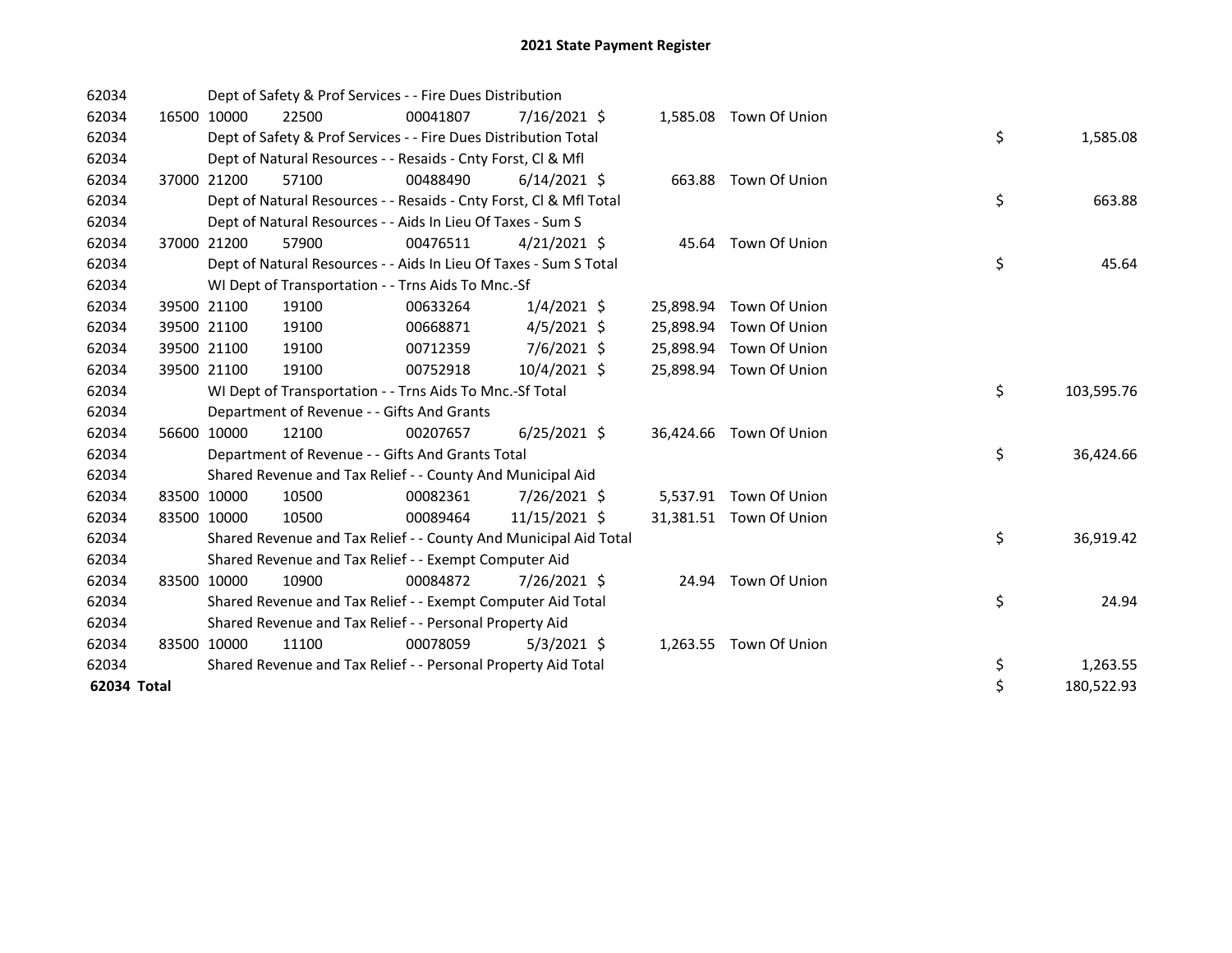| 62036       |             | Dept of Safety & Prof Services - - Fire Dues Distribution          |          |                |  |                           |    |            |
|-------------|-------------|--------------------------------------------------------------------|----------|----------------|--|---------------------------|----|------------|
| 62036       | 16500 10000 | 22500                                                              | 00041808 | 7/16/2021 \$   |  | 6,576.44 Town Of Viroqua  |    |            |
| 62036       |             | Dept of Safety & Prof Services - - Fire Dues Distribution Total    |          |                |  |                           | \$ | 6,576.44   |
| 62036       |             | Dept of Natural Resources - - Aids In Lieu Of Taxes - Gener        |          |                |  |                           |    |            |
| 62036       | 37000 10000 | 50300                                                              | 00459696 | 1/28/2021 \$   |  | 4,169.96 Town Of Viroqua  |    |            |
| 62036       |             | Dept of Natural Resources - - Aids In Lieu Of Taxes - Gener Total  |          |                |  |                           | \$ | 4,169.96   |
| 62036       |             | Dept of Natural Resources - - Seg Earned                           |          |                |  |                           |    |            |
| 62036       | 37000 21200 | 100SE                                                              | 00474046 | $4/15/2021$ \$ |  | 3,137.95 Town Of Viroqua  |    |            |
| 62036       |             | Dept of Natural Resources - - Seg Earned Total                     |          |                |  |                           | \$ | 3,137.95   |
| 62036       |             | Dept of Natural Resources - - Resaids - Cnty Forst, Cl & Mfl       |          |                |  |                           |    |            |
| 62036       | 37000 21200 | 57100                                                              | 00488491 | $6/14/2021$ \$ |  | 553.27 Town Of Viroqua    |    |            |
| 62036       |             | Dept of Natural Resources - - Resaids - Cnty Forst, Cl & Mfl Total |          |                |  |                           | \$ | 553.27     |
| 62036       |             | WI Dept of Transportation - - Trns Aids To Mnc.-Sf                 |          |                |  |                           |    |            |
| 62036       | 39500 21100 | 19100                                                              | 00633265 | $1/4/2021$ \$  |  | 49,918.86 Town Of Viroqua |    |            |
| 62036       | 39500 21100 | 19100                                                              | 00668872 | $4/5/2021$ \$  |  | 49,918.86 Town Of Viroqua |    |            |
| 62036       | 39500 21100 | 19100                                                              | 00712360 | 7/6/2021 \$    |  | 49,918.86 Town Of Viroqua |    |            |
| 62036       | 39500 21100 | 19100                                                              | 00752919 | 10/4/2021 \$   |  | 49,918.86 Town Of Viroqua |    |            |
| 62036       |             | WI Dept of Transportation - - Trns Aids To Mnc.-Sf Total           |          |                |  |                           | \$ | 199,675.44 |
| 62036       |             | Department of Revenue - - Gifts And Grants                         |          |                |  |                           |    |            |
| 62036       | 56600 10000 | 12100                                                              | 00207658 | $6/25/2021$ \$ |  | 96,190.40 Town Of Viroqua |    |            |
| 62036       |             | Department of Revenue - - Gifts And Grants Total                   |          |                |  |                           | \$ | 96,190.40  |
| 62036       |             | Shared Revenue and Tax Relief - - County And Municipal Aid         |          |                |  |                           |    |            |
| 62036       | 83500 10000 | 10500                                                              | 00082362 | 7/26/2021 \$   |  | 12,761.23 Town Of Viroqua |    |            |
| 62036       | 83500 10000 | 10500                                                              | 00089465 | 11/15/2021 \$  |  | 72,313.62 Town Of Viroqua |    |            |
| 62036       |             | Shared Revenue and Tax Relief - - County And Municipal Aid Total   |          |                |  |                           | \$ | 85,074.85  |
| 62036       |             | Shared Revenue and Tax Relief - - Exempt Computer Aid              |          |                |  |                           |    |            |
| 62036       | 83500 10000 | 10900                                                              | 00084873 | 7/26/2021 \$   |  | 31.18 Town Of Viroqua     |    |            |
| 62036       |             | Shared Revenue and Tax Relief - - Exempt Computer Aid Total        |          |                |  |                           | \$ | 31.18      |
| 62036       |             | Shared Revenue and Tax Relief - - Utility Aid                      |          |                |  |                           |    |            |
| 62036       | 83500 10000 | 11000                                                              | 00082362 | 7/26/2021 \$   |  | 91.11 Town Of Viroqua     |    |            |
| 62036       | 83500 10000 | 11000                                                              | 00089465 | 11/15/2021 \$  |  | 547.30 Town Of Viroqua    |    |            |
| 62036       |             | Shared Revenue and Tax Relief - - Utility Aid Total                |          |                |  |                           | \$ | 638.41     |
| 62036       |             | Shared Revenue and Tax Relief - - Personal Property Aid            |          |                |  |                           |    |            |
| 62036       | 83500 10000 | 11100                                                              | 00078060 | $5/3/2021$ \$  |  | 3,549.86 Town Of Viroqua  |    |            |
| 62036       |             | Shared Revenue and Tax Relief - - Personal Property Aid Total      |          |                |  |                           | \$ | 3,549.86   |
| 62036 Total |             |                                                                    |          |                |  |                           | \$ | 399,597.76 |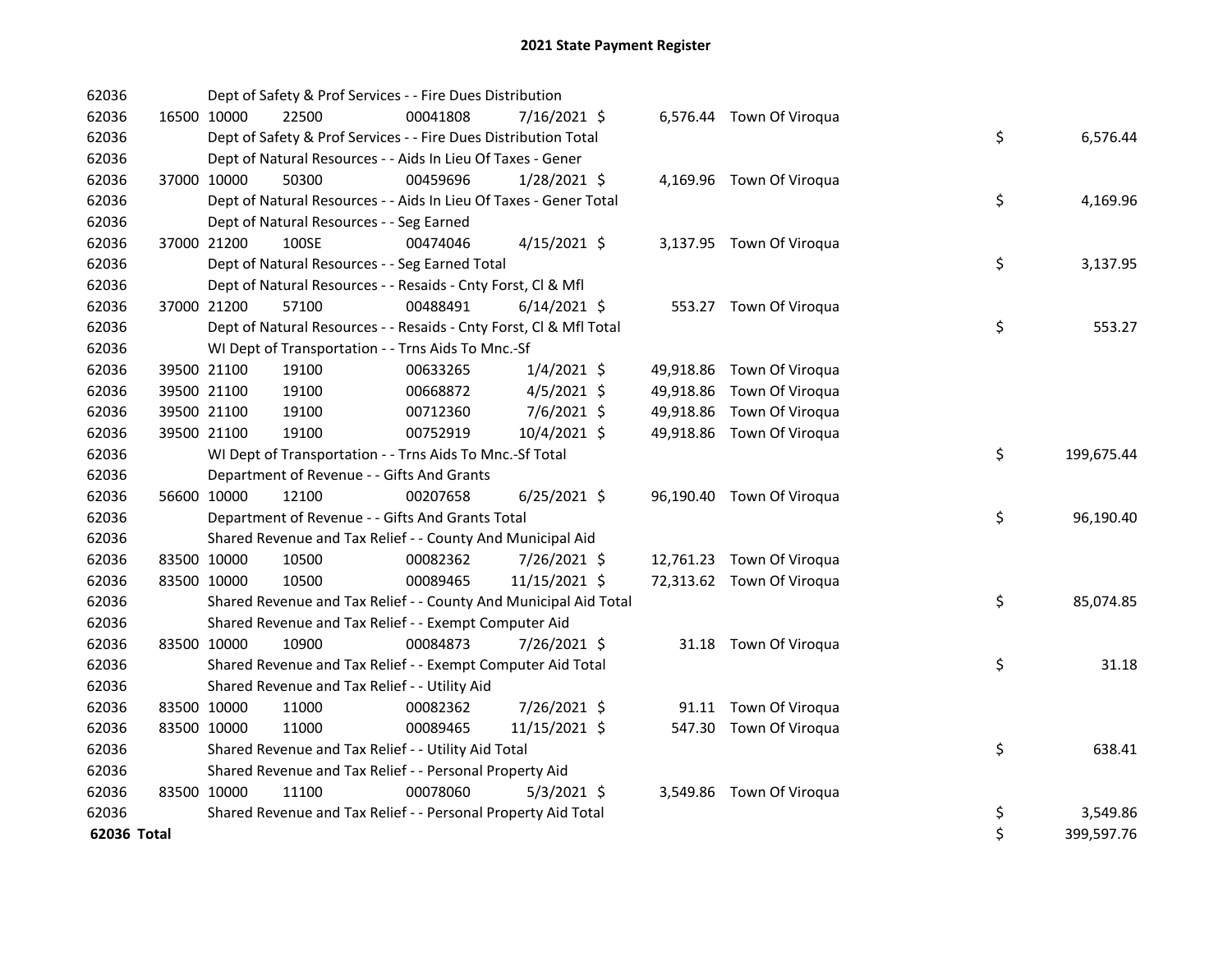| 62038       |             | Dept of Safety & Prof Services - - Fire Dues Distribution           |          |                |  |                           |    |            |
|-------------|-------------|---------------------------------------------------------------------|----------|----------------|--|---------------------------|----|------------|
| 62038       | 16500 10000 | 22500                                                               | 00041809 | 7/16/2021 \$   |  | 2,250.80 Town Of Webster  |    |            |
| 62038       |             | Dept of Safety & Prof Services - - Fire Dues Distribution Total     |          |                |  |                           | \$ | 2,250.80   |
| 62038       |             | Dept of Natural Resources - - Aids In Lieu Of Taxes - Gener         |          |                |  |                           |    |            |
| 62038       | 37000 10000 | 50300                                                               | 00459699 | $1/28/2021$ \$ |  | 1,347.06 Town Of Webster  |    |            |
| 62038       |             | Dept of Natural Resources - - Aids In Lieu Of Taxes - Gener Total   |          |                |  |                           | \$ | 1,347.06   |
| 62038       |             | Dept of Natural Resources - - Resaids - Cnty Forst, Cl & Mfl        |          |                |  |                           |    |            |
| 62038       | 37000 21200 | 57100                                                               | 00488492 | $6/14/2021$ \$ |  | 619.82 Town Of Webster    |    |            |
| 62038       |             | Dept of Natural Resources - - Resaids - Cnty Forst, Cl & Mfl Total  |          |                |  |                           | \$ | 619.82     |
| 62038       |             | WI Dept of Transportation - - Trns Aids To Mnc.-Sf                  |          |                |  |                           |    |            |
| 62038       | 39500 21100 | 19100                                                               | 00633266 | $1/4/2021$ \$  |  | 33,474.15 Town Of Webster |    |            |
| 62038       | 39500 21100 | 19100                                                               | 00668873 | $4/5/2021$ \$  |  | 33,474.15 Town Of Webster |    |            |
| 62038       | 39500 21100 | 19100                                                               | 00712361 | 7/6/2021 \$    |  | 33,474.15 Town Of Webster |    |            |
| 62038       | 39500 21100 | 19100                                                               | 00752920 | 10/4/2021 \$   |  | 33,474.15 Town Of Webster |    |            |
| 62038       |             | WI Dept of Transportation - - Trns Aids To Mnc.-Sf Total            |          |                |  |                           | \$ | 133,896.60 |
| 62038       |             | WI Dept of Transportation - - Loc Rd Imp Prg St Fd                  |          |                |  |                           |    |            |
| 62038       | 39500 21100 | 27800                                                               | 00739508 | 8/27/2021 \$   |  | 20,000.00 Town Of Webster |    |            |
| 62038       |             | WI Dept of Transportation - - Loc Rd Imp Prg St Fd Total            |          |                |  |                           | \$ | 20,000.00  |
| 62038       |             | Department of Military Affairs - - Major Disaster Assist; Pif       |          |                |  |                           |    |            |
| 62038       | 46500 27200 | 36500                                                               | 00103766 | 12/13/2021 \$  |  | 13,174.21 Town Of Webster |    |            |
| 62038       |             | Department of Military Affairs - - Major Disaster Assist; Pif Total |          |                |  |                           | \$ | 13,174.21  |
| 62038       |             | Department of Revenue - - Gifts And Grants                          |          |                |  |                           |    |            |
| 62038       | 56600 10000 | 12100                                                               | 00207659 | $6/25/2021$ \$ |  | 43,175.78 Town Of Webster |    |            |
| 62038       |             | Department of Revenue - - Gifts And Grants Total                    |          |                |  |                           | \$ | 43,175.78  |
| 62038       |             | Shared Revenue and Tax Relief - - County And Municipal Aid          |          |                |  |                           |    |            |
| 62038       | 83500 10000 | 10500                                                               | 00082363 | 7/26/2021 \$   |  | 6,459.50 Town Of Webster  |    |            |
| 62038       | 83500 10000 | 10500                                                               | 00089466 | 11/15/2021 \$  |  | 36,603.84 Town Of Webster |    |            |
| 62038       |             | Shared Revenue and Tax Relief - - County And Municipal Aid Total    |          |                |  |                           | \$ | 43,063.34  |
| 62038       |             | Shared Revenue and Tax Relief - - Exempt Computer Aid               |          |                |  |                           |    |            |
| 62038       | 83500 10000 | 10900                                                               | 00084874 | 7/26/2021 \$   |  | 2.08 Town Of Webster      |    |            |
| 62038       |             | Shared Revenue and Tax Relief - - Exempt Computer Aid Total         |          |                |  |                           | \$ | 2.08       |
| 62038       |             | Shared Revenue and Tax Relief - - Personal Property Aid             |          |                |  |                           |    |            |
| 62038       | 83500 10000 | 11100                                                               | 00078061 | $5/3/2021$ \$  |  | 640.36 Town Of Webster    |    |            |
| 62038       |             | Shared Revenue and Tax Relief - - Personal Property Aid Total       |          |                |  |                           | \$ | 640.36     |
| 62038 Total |             |                                                                     |          |                |  |                           | \$ | 258,170.05 |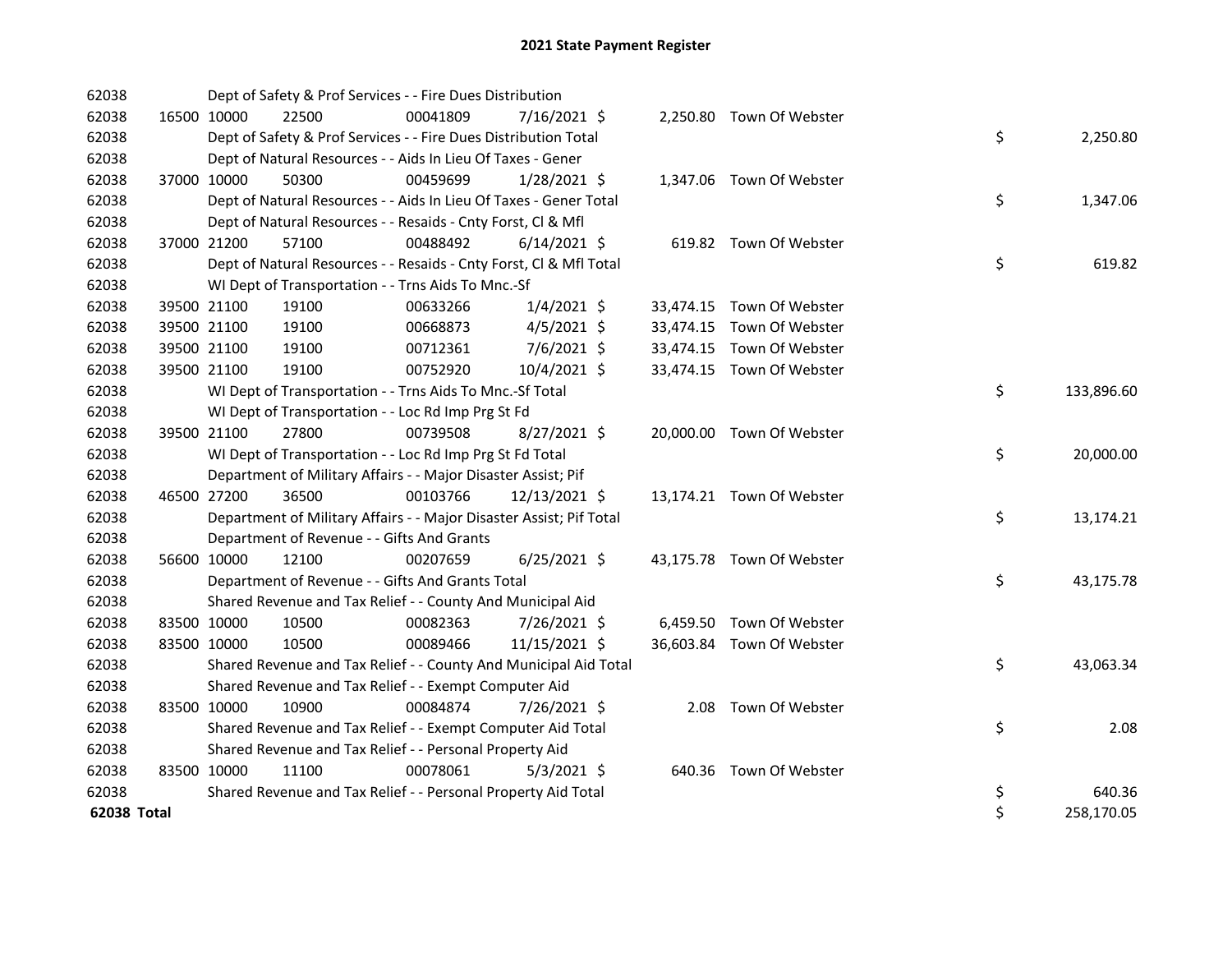| 62040 |             | Dept of Safety & Prof Services - - Fire Dues Distribution          |          |                |        |                             |    |            |
|-------|-------------|--------------------------------------------------------------------|----------|----------------|--------|-----------------------------|----|------------|
| 62040 | 16500 10000 | 22500                                                              | 00041810 | 7/16/2021 \$   |        | 2,525.18 Town Of Wheatland  |    |            |
| 62040 |             | Dept of Safety & Prof Services - - Fire Dues Distribution Total    |          |                |        |                             | \$ | 2,525.18   |
| 62040 |             | Dept of Natural Resources - - Aids In Lieu Of Taxes - Gener        |          |                |        |                             |    |            |
| 62040 | 37000 10000 | 50300                                                              | 00459700 | 1/29/2021 \$   |        | 864.31 Town Of Wheatland    |    |            |
| 62040 | 37000 10000 | 50300                                                              | 00459701 | $1/29/2021$ \$ |        | 9,478.97 Town Of Wheatland  |    |            |
| 62040 | 37000 10000 | 50300                                                              | 00459702 | 1/29/2021 \$   |        | 1,027.17 Town Of Wheatland  |    |            |
| 62040 | 37000 10000 | 50300                                                              | 00476536 | $4/21/2021$ \$ | 117.26 | Town Of Wheatland           |    |            |
| 62040 | 37000 10000 | 50300                                                              | 00476537 | $4/21/2021$ \$ |        | 42.82 Town Of Wheatland     |    |            |
| 62040 |             | Dept of Natural Resources - - Aids In Lieu Of Taxes - Gener Total  |          |                |        |                             | \$ | 11,530.53  |
| 62040 |             | Dept of Natural Resources - - Resaids - Cnty Forst, Cl & Mfl       |          |                |        |                             |    |            |
| 62040 | 37000 21200 | 57100                                                              | 00488493 | $6/14/2021$ \$ |        | 889.77 Town Of Wheatland    |    |            |
| 62040 |             | Dept of Natural Resources - - Resaids - Cnty Forst, Cl & Mfl Total |          |                |        |                             | \$ | 889.77     |
| 62040 |             | WI Dept of Transportation - - Trns Aids To Mnc.-Sf                 |          |                |        |                             |    |            |
| 62040 | 39500 21100 | 19100                                                              | 00633267 | $1/4/2021$ \$  |        | 27,035.55 Town Of Wheatland |    |            |
| 62040 | 39500 21100 | 19100                                                              | 00668874 | 4/5/2021 \$    |        | 27,035.55 Town Of Wheatland |    |            |
| 62040 | 39500 21100 | 19100                                                              | 00712362 | 7/6/2021 \$    |        | 27,035.55 Town Of Wheatland |    |            |
| 62040 | 39500 21100 | 19100                                                              | 00752921 | 10/4/2021 \$   |        | 27,035.55 Town Of Wheatland |    |            |
| 62040 |             | WI Dept of Transportation - - Trns Aids To Mnc.-Sf Total           |          |                |        |                             | \$ | 108,142.20 |
| 62040 |             | WI Dept of Transportation - - Loc Rd Imp Prg St Fd                 |          |                |        |                             |    |            |
| 62040 | 39500 21100 | 27800                                                              | 00776833 | 11/23/2021 \$  |        | 17,162.50 Town Of Wheatland |    |            |
| 62040 |             | WI Dept of Transportation - - Loc Rd Imp Prg St Fd Total           |          |                |        |                             | \$ | 17,162.50  |
| 62040 |             | Department of Revenue - - Gifts And Grants                         |          |                |        |                             |    |            |
| 62040 | 56600 10000 | 12100                                                              | 00207660 | $6/25/2021$ \$ |        | 30,406.22 Town Of Wheatland |    |            |
| 62040 |             | Department of Revenue - - Gifts And Grants Total                   |          |                |        |                             | \$ | 30,406.22  |
| 62040 |             | Shared Revenue and Tax Relief - - County And Municipal Aid         |          |                |        |                             |    |            |
| 62040 | 83500 10000 | 10500                                                              | 00082364 | 7/26/2021 \$   |        | 2,716.52 Town Of Wheatland  |    |            |
| 62040 | 83500 10000 | 10500                                                              | 00089467 | 11/15/2021 \$  |        | 15,393.59 Town Of Wheatland |    |            |
| 62040 |             | Shared Revenue and Tax Relief - - County And Municipal Aid Total   |          |                |        |                             | \$ | 18,110.11  |
| 62040 |             | Shared Revenue and Tax Relief - - Exempt Computer Aid              |          |                |        |                             |    |            |
| 62040 | 83500 10000 | 10900                                                              | 00084875 | 7/26/2021 \$   |        | 4.16 Town Of Wheatland      |    |            |
| 62040 |             | Shared Revenue and Tax Relief - - Exempt Computer Aid Total        |          |                |        |                             | \$ | 4.16       |
| 62040 |             | Shared Revenue and Tax Relief - - Utility Aid                      |          |                |        |                             |    |            |
| 62040 | 83500 10000 | 11000                                                              | 00082364 | 7/26/2021 \$   |        | 58.08 Town Of Wheatland     |    |            |
| 62040 | 83500 10000 | 11000                                                              | 00089467 | 11/15/2021 \$  |        | 347.62 Town Of Wheatland    |    |            |
| 62040 |             | Shared Revenue and Tax Relief - - Utility Aid Total                |          |                |        |                             | \$ | 405.70     |
| 62040 |             | Shared Revenue and Tax Relief - - Personal Property Aid            |          |                |        |                             |    |            |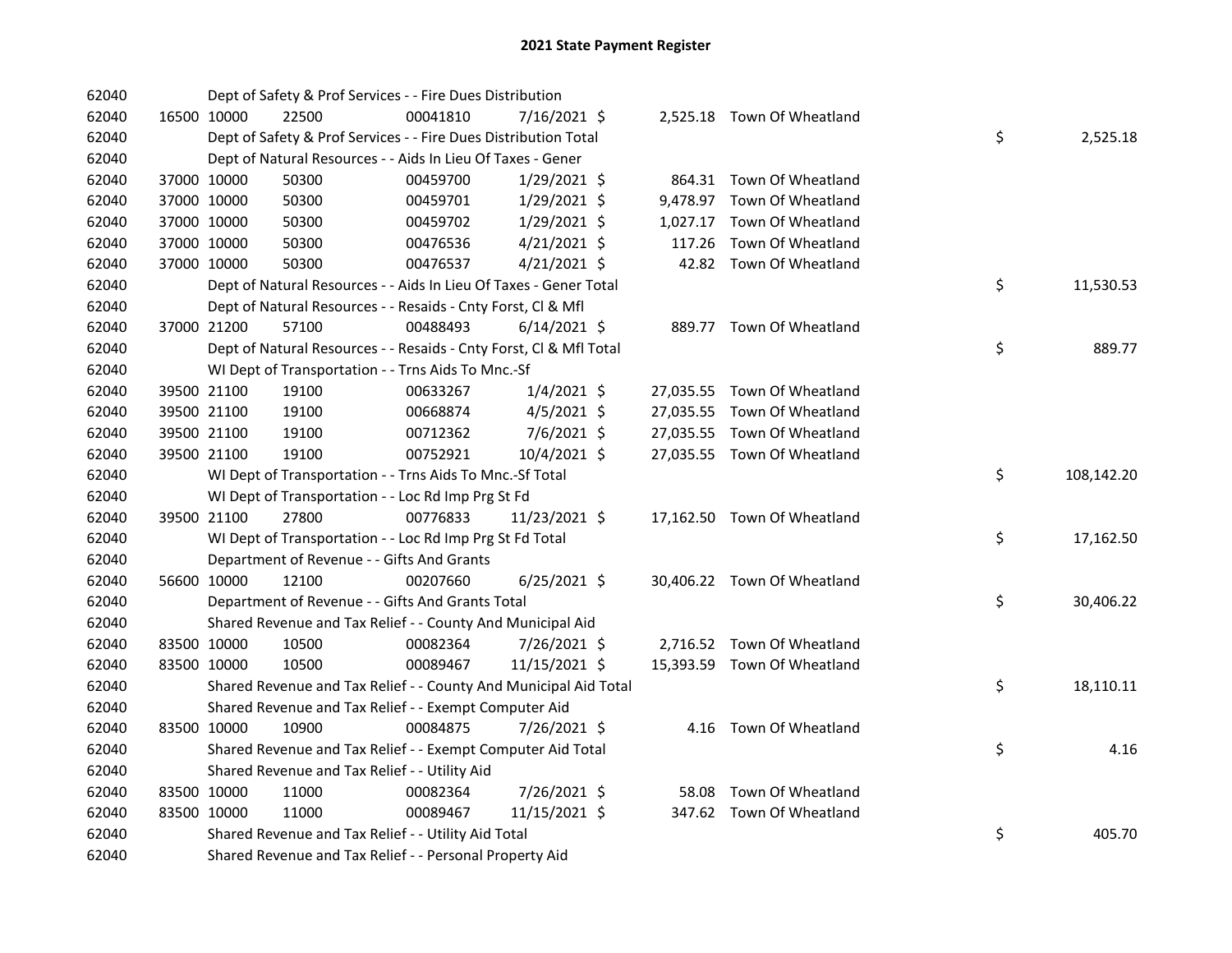| 62040       | 83500 10000 | 11100 | 00078062                                                        | $5/3/2021$ \$  | 179.54 | Town Of Wheatland        |            |
|-------------|-------------|-------|-----------------------------------------------------------------|----------------|--------|--------------------------|------------|
| 62040       |             |       | Shared Revenue and Tax Relief - - Personal Property Aid Total   |                |        |                          | 179.54     |
| 62040       |             |       | Shared Revenue and Tax Relief - - Lottery & Gaming Credit       |                |        |                          |            |
| 62040       | 83500 52100 | 36300 | 00074444                                                        | $3/22/2021$ \$ |        | 845.16 Town Of Wheatland |            |
| 62040       |             |       | Shared Revenue and Tax Relief - - Lottery & Gaming Credit Total |                |        |                          | 845.16     |
| 62040 Total |             |       |                                                                 |                |        |                          | 190,201.07 |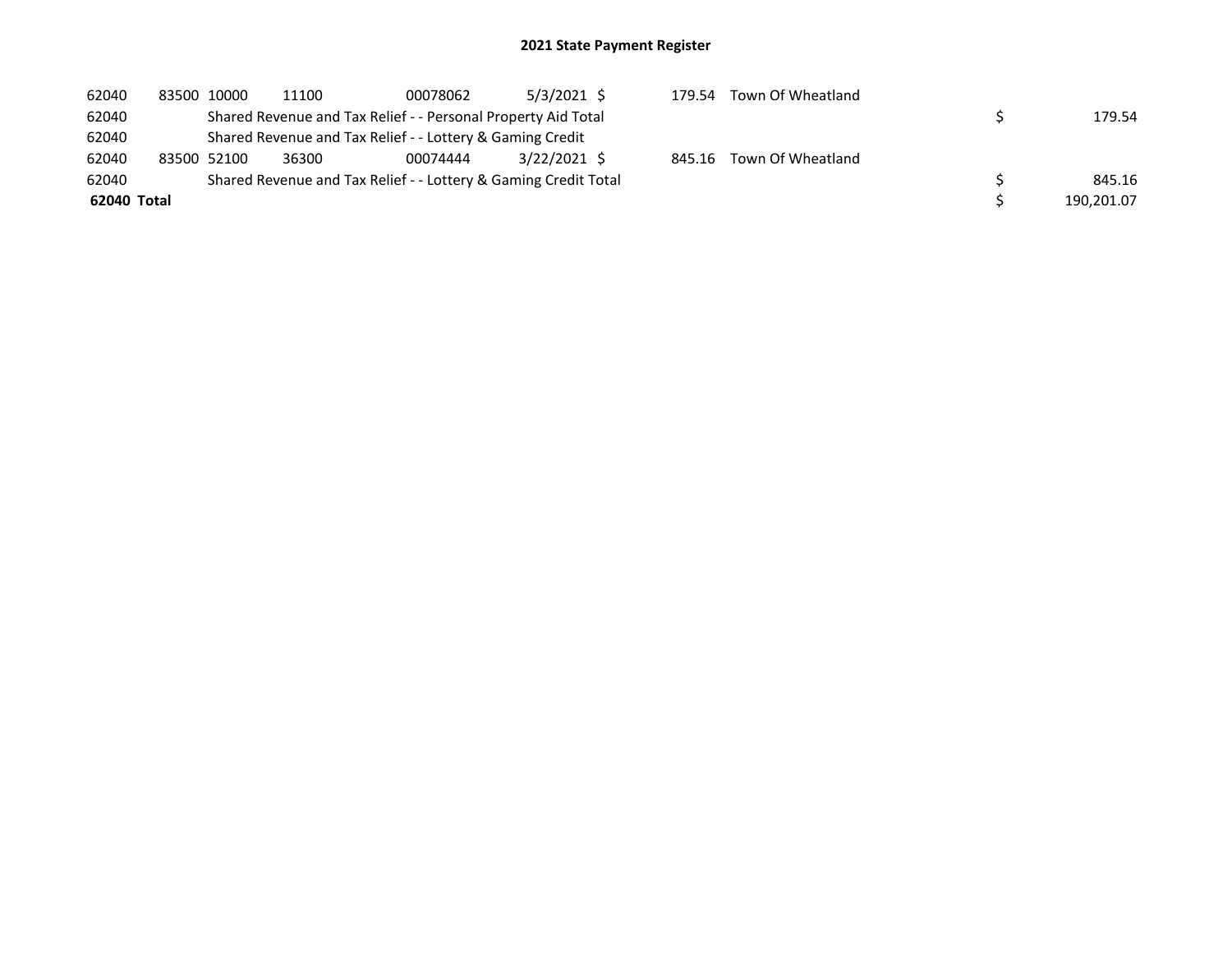| 62042 |             | Dept of Safety & Prof Services - - Fire Dues Distribution           |          |                |  |                               |    |            |
|-------|-------------|---------------------------------------------------------------------|----------|----------------|--|-------------------------------|----|------------|
| 62042 | 16500 10000 | 22500                                                               | 00041811 | 7/16/2021 \$   |  | 1,116.14 Town Of Whitestown   |    |            |
| 62042 |             | Dept of Safety & Prof Services - - Fire Dues Distribution Total     |          |                |  |                               | \$ | 1,116.14   |
| 62042 |             | Dept of Natural Resources - - Aids In Lieu Of Taxes - Gener         |          |                |  |                               |    |            |
| 62042 | 37000 10000 | 50300                                                               | 00459703 | $1/28/2021$ \$ |  | 2,455.34 Town Of Whitestown   |    |            |
| 62042 | 37000 10000 | 50300                                                               | 00459704 | $1/28/2021$ \$ |  | 7,428.79 Town Of Whitestown   |    |            |
| 62042 | 37000 10000 | 50300                                                               | 00476541 | $4/21/2021$ \$ |  | 1,686.47 Town Of Whitestown   |    |            |
| 62042 |             | Dept of Natural Resources - - Aids In Lieu Of Taxes - Gener Total   |          |                |  |                               | \$ | 11,570.60  |
| 62042 |             | Dept of Natural Resources - - Resaids - Cnty Forst, Cl & Mfl        |          |                |  |                               |    |            |
| 62042 | 37000 21200 | 57100                                                               | 00488494 | $6/14/2021$ \$ |  | 509.12 Town Of Whitestown     |    |            |
| 62042 |             | Dept of Natural Resources - - Resaids - Cnty Forst, Cl & Mfl Total  |          |                |  |                               | \$ | 509.12     |
| 62042 |             | Dept of Natural Resources - - Aids In Lieu Of Taxes - Sum S         |          |                |  |                               |    |            |
| 62042 | 37000 21200 | 57900                                                               | 00476540 | $4/21/2021$ \$ |  | 736.00 Town Of Whitestown     |    |            |
| 62042 |             | Dept of Natural Resources - - Aids In Lieu Of Taxes - Sum S Total   |          |                |  |                               | \$ | 736.00     |
| 62042 |             | Kickapoo Reserve Mgmt Board - - Kickapoo Valley Reserve, Aids       |          |                |  |                               |    |            |
| 62042 | 38500 21200 | 16200                                                               | 00003621 | 2/10/2021 \$   |  | 128,710.35 Town Of Whitestown |    |            |
| 62042 |             | Kickapoo Reserve Mgmt Board - - Kickapoo Valley Reserve, Aids Total |          |                |  |                               | \$ | 128,710.35 |
| 62042 |             | WI Dept of Transportation - - Trns Aids To Mnc.-Sf                  |          |                |  |                               |    |            |
| 62042 | 39500 21100 | 19100                                                               | 00633268 | $1/4/2021$ \$  |  | 32,764.59 Town Of Whitestown  |    |            |
| 62042 | 39500 21100 | 19100                                                               | 00668875 | $4/5/2021$ \$  |  | 32,764.59 Town Of Whitestown  |    |            |
| 62042 | 39500 21100 | 19100                                                               | 00712363 | $7/6/2021$ \$  |  | 32,764.59 Town Of Whitestown  |    |            |
| 62042 | 39500 21100 | 19100                                                               | 00752922 | 10/4/2021 \$   |  | 32,764.59 Town Of Whitestown  |    |            |
| 62042 |             | WI Dept of Transportation - - Trns Aids To Mnc.-Sf Total            |          |                |  |                               | \$ | 131,058.36 |
| 62042 |             | Department of Revenue - - Gifts And Grants                          |          |                |  |                               |    |            |
| 62042 | 56600 10000 | 12100                                                               | 00207661 | $6/25/2021$ \$ |  | 27,423.16 Town Of Whitestown  |    |            |
| 62042 |             | Department of Revenue - - Gifts And Grants Total                    |          |                |  |                               | \$ | 27,423.16  |
| 62042 |             | Shared Revenue and Tax Relief - - County And Municipal Aid          |          |                |  |                               |    |            |
| 62042 | 83500 10000 | 10500                                                               | 00082365 | 7/26/2021 \$   |  | 8,543.24 Town Of Whitestown   |    |            |
| 62042 | 83500 10000 | 10500                                                               | 00089468 | 11/15/2021 \$  |  | 48,412.41 Town Of Whitestown  |    |            |
| 62042 |             | Shared Revenue and Tax Relief - - County And Municipal Aid Total    |          |                |  |                               | \$ | 56,955.65  |
| 62042 |             | Shared Revenue and Tax Relief - - Exempt Computer Aid               |          |                |  |                               |    |            |
| 62042 | 83500 10000 | 10900                                                               | 00084876 | 7/26/2021 \$   |  | 3.11 Town Of Whitestown       |    |            |
| 62042 |             | Shared Revenue and Tax Relief - - Exempt Computer Aid Total         |          |                |  |                               | \$ | 3.11       |
| 62042 |             | Shared Revenue and Tax Relief - - Personal Property Aid             |          |                |  |                               |    |            |
| 62042 | 83500 10000 | 11100                                                               | 00078063 | $5/3/2021$ \$  |  | 774.25 Town Of Whitestown     |    |            |
| 62042 |             | Shared Revenue and Tax Relief - - Personal Property Aid Total       |          |                |  |                               | \$ | 774.25     |
| 62042 |             | Shared Revenue and Tax Relief - - Payments For Municipal Svcs       |          |                |  |                               |    |            |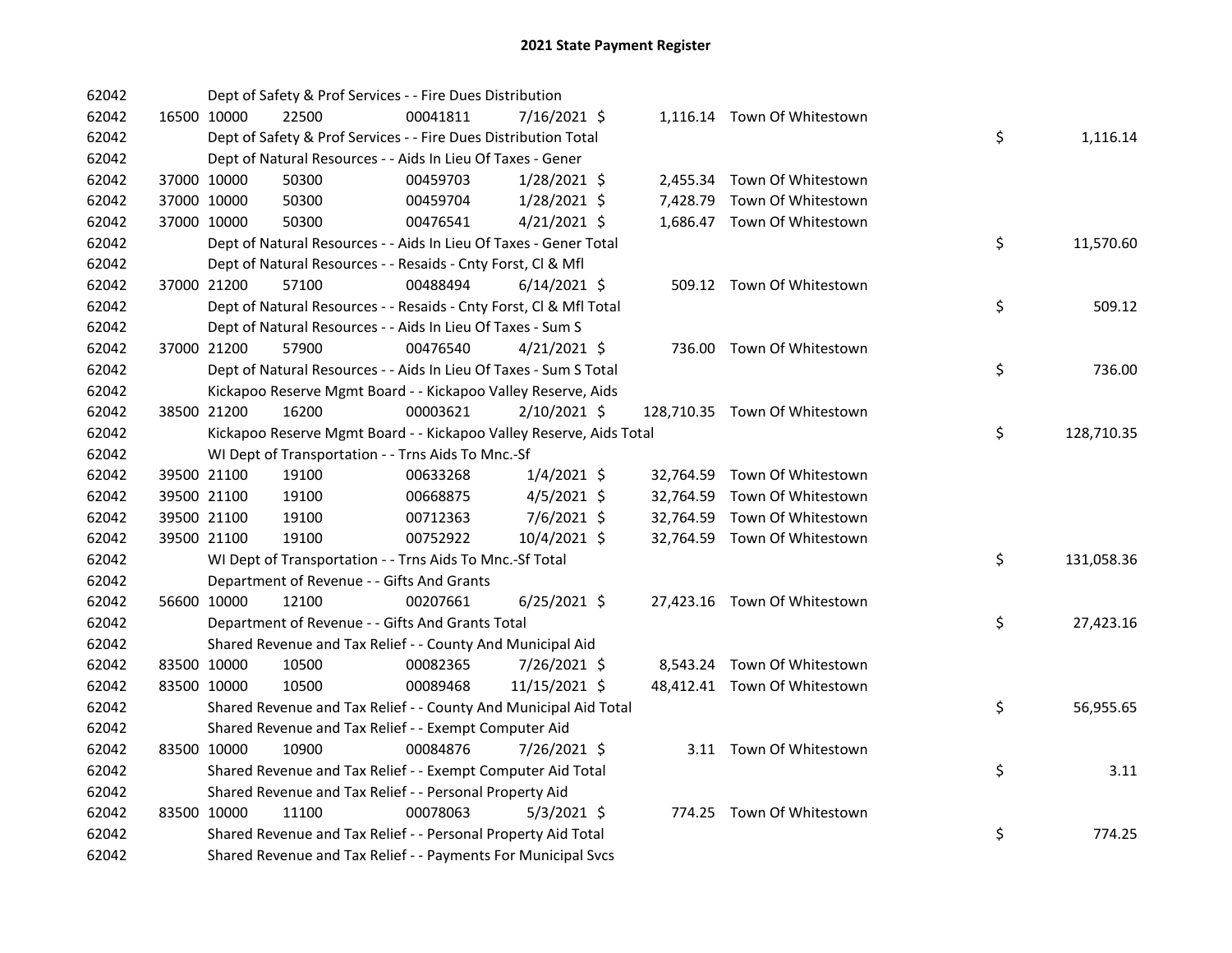| 62042       | 83500 10000 | 50100 | 00073801 | $2/1/2021$ \$                                                       | 459.65 Town Of Whitestown |            |
|-------------|-------------|-------|----------|---------------------------------------------------------------------|---------------------------|------------|
| 62042       |             |       |          | Shared Revenue and Tax Relief - - Payments For Municipal Svcs Total |                           | 459.65     |
| 62042 Total |             |       |          |                                                                     |                           | 359.316.39 |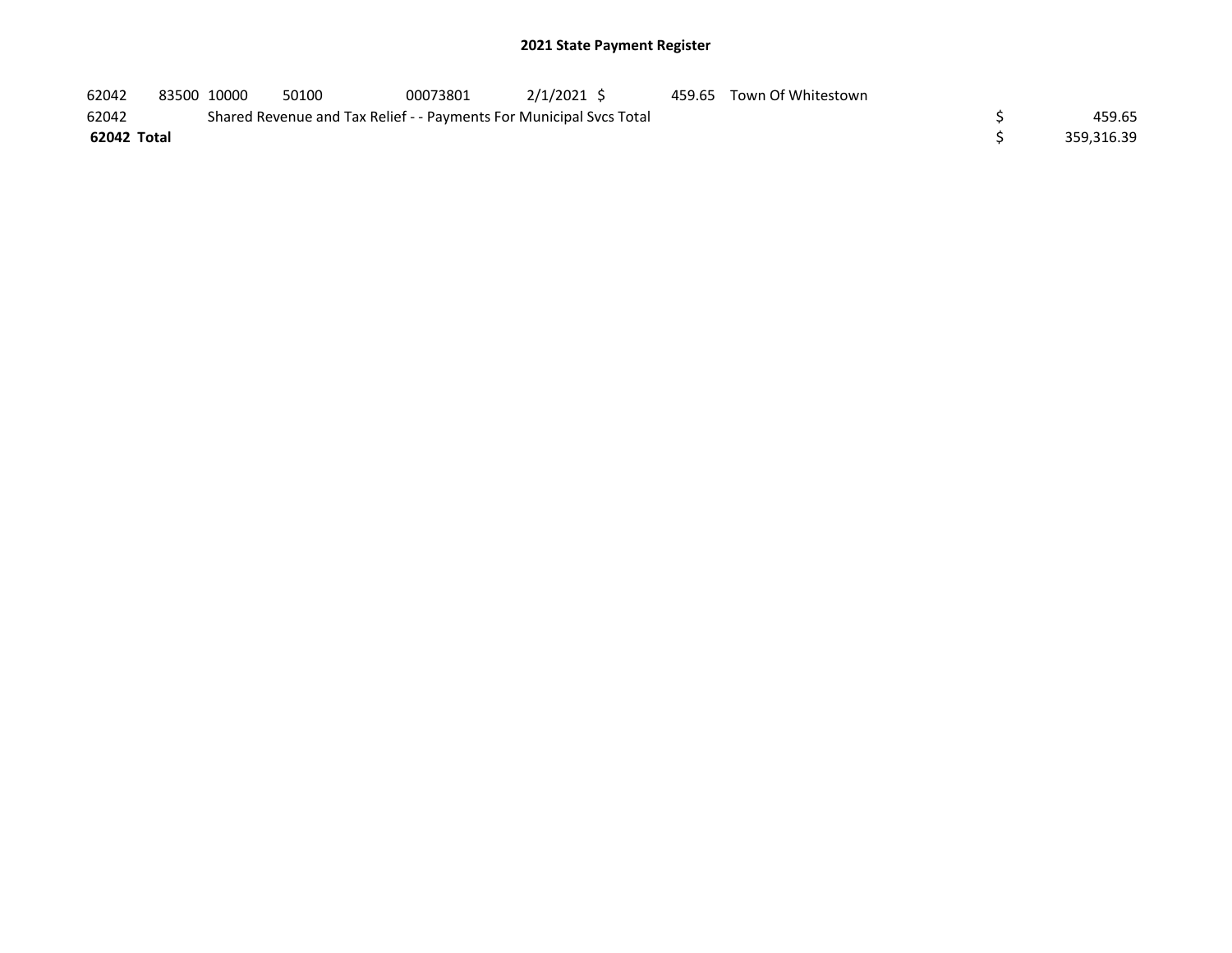| 62111 |             | Dept of Safety & Prof Services - - Fire Dues Distribution              |          |                |           |                                 |    |            |
|-------|-------------|------------------------------------------------------------------------|----------|----------------|-----------|---------------------------------|----|------------|
| 62111 | 16500 10000 | 22500                                                                  | 00041791 | 7/16/2021 \$   |           | 729.82 Village Of Chaseburg     |    |            |
| 62111 |             | Dept of Safety & Prof Services - - Fire Dues Distribution Total        |          |                |           |                                 | \$ | 729.82     |
| 62111 |             | Dept of Natural Resources - - Aids In Lieu Of Taxes - Gener            |          |                |           |                                 |    |            |
| 62111 | 37000 10000 | 50300                                                                  | 00459562 | 1/28/2021 \$   |           | 316.54 Village Of Chaseburg     |    |            |
| 62111 |             | Dept of Natural Resources - - Aids In Lieu Of Taxes - Gener Total      |          |                |           |                                 | \$ | 316.54     |
| 62111 |             | Dept of Natural Resources - - Ea - Urban Nonpoint Source               |          |                |           |                                 |    |            |
| 62111 | 37000 27400 | 65800                                                                  | 00526358 | 12/23/2021 \$  |           | 2,125.00 Village Of Chaseburg   |    |            |
| 62111 |             | Dept of Natural Resources - - Ea - Urban Nonpoint Source Total         |          |                |           |                                 | \$ | 2,125.00   |
| 62111 |             | Dept of Natural Resources - - Urban Nonpoint Source Cost-Sha           |          |                |           |                                 |    |            |
| 62111 | 37000 36300 | TH <sub>100</sub>                                                      | 00462058 | $2/10/2021$ \$ |           | 26,834.25 Village Of Chaseburg  |    |            |
| 62111 | 37000 36300 | TH <sub>100</sub>                                                      | 00526359 | 12/23/2021 \$  |           | 6,480.10 Village Of Chaseburg   |    |            |
| 62111 |             | Dept of Natural Resources - - Urban Nonpoint Source Cost-Sha Total     |          |                |           |                                 | \$ | 33,314.35  |
| 62111 |             | WI Dept of Transportation - - Trns Aids To Mnc.-Sf                     |          |                |           |                                 |    |            |
| 62111 | 39500 21100 | 19100                                                                  | 00633269 | $1/4/2021$ \$  |           | 2,225.85 Village Of Chaseburg   |    |            |
| 62111 | 39500 21100 | 19100                                                                  | 00668876 | $4/5/2021$ \$  | 2,225.85  | Village Of Chaseburg            |    |            |
| 62111 | 39500 21100 | 19100                                                                  | 00712364 | $7/6/2021$ \$  | 2,225.85  | Village Of Chaseburg            |    |            |
| 62111 | 39500 21100 | 19100                                                                  | 00752923 | 10/4/2021 \$   |           | 2,225.88 Village Of Chaseburg   |    |            |
| 62111 |             | WI Dept of Transportation - - Trns Aids To Mnc.-Sf Total               |          |                |           |                                 | \$ | 8,903.43   |
| 62111 |             | Department of Military Affairs - - Disaster Recovery Aid               |          |                |           |                                 |    |            |
| 62111 | 46500 10000 | 30500                                                                  | 00089277 | $2/5/2021$ \$  | 31,065.75 | Village Of Chaseburg            |    |            |
| 62111 | 46500 10000 | 30500                                                                  | 00099847 | $9/13/2021$ \$ | 5,294.06  | Village Of Chaseburg            |    |            |
| 62111 | 46500 10000 | 30500                                                                  | 00103381 | 12/2/2021 \$   |           | 4,093.19 Village Of Chaseburg   |    |            |
| 62111 |             | Department of Military Affairs - - Disaster Recovery Aid Total         |          |                |           |                                 | \$ | 40,453.00  |
| 62111 |             | Department of Military Affairs - - Federal Aid, Local Assistance       |          |                |           |                                 |    |            |
| 62111 | 46500 10000 | 34200                                                                  | 00089277 | $2/5/2021$ \$  |           | 187,194.50 Village Of Chaseburg |    |            |
| 62111 | 46500 10000 | 34200                                                                  | 00099847 | $9/13/2021$ \$ | 31,944.38 | Village Of Chaseburg            |    |            |
| 62111 | 46500 10000 | 34200                                                                  | 00103381 | 12/2/2021 \$   |           | 24,559.12 Village Of Chaseburg  |    |            |
| 62111 |             | Department of Military Affairs - - Federal Aid, Local Assistance Total |          |                |           |                                 | \$ | 243,698.00 |
| 62111 |             | Department of Revenue - - Gifts And Grants                             |          |                |           |                                 |    |            |
| 62111 | 56600 10000 | 12100                                                                  | 00207662 | $6/25/2021$ \$ |           | 15,281.61 Village Of Chaseburg  |    |            |
| 62111 |             | Department of Revenue - - Gifts And Grants Total                       |          |                |           |                                 | \$ | 15,281.61  |
| 62111 |             | Shared Revenue and Tax Relief - - County And Municipal Aid             |          |                |           |                                 |    |            |
| 62111 | 83500 10000 | 10500                                                                  | 00082366 | 7/26/2021 \$   |           | 14,576.56 Village Of Chaseburg  |    |            |
| 62111 | 83500 10000 | 10500                                                                  | 00089469 | 11/15/2021 \$  |           | 82,600.49 Village Of Chaseburg  |    |            |
| 62111 |             | Shared Revenue and Tax Relief - - County And Municipal Aid Total       |          |                |           |                                 | \$ | 97,177.05  |
| 62111 |             | Shared Revenue and Tax Relief - - Exempt Computer Aid                  |          |                |           |                                 |    |            |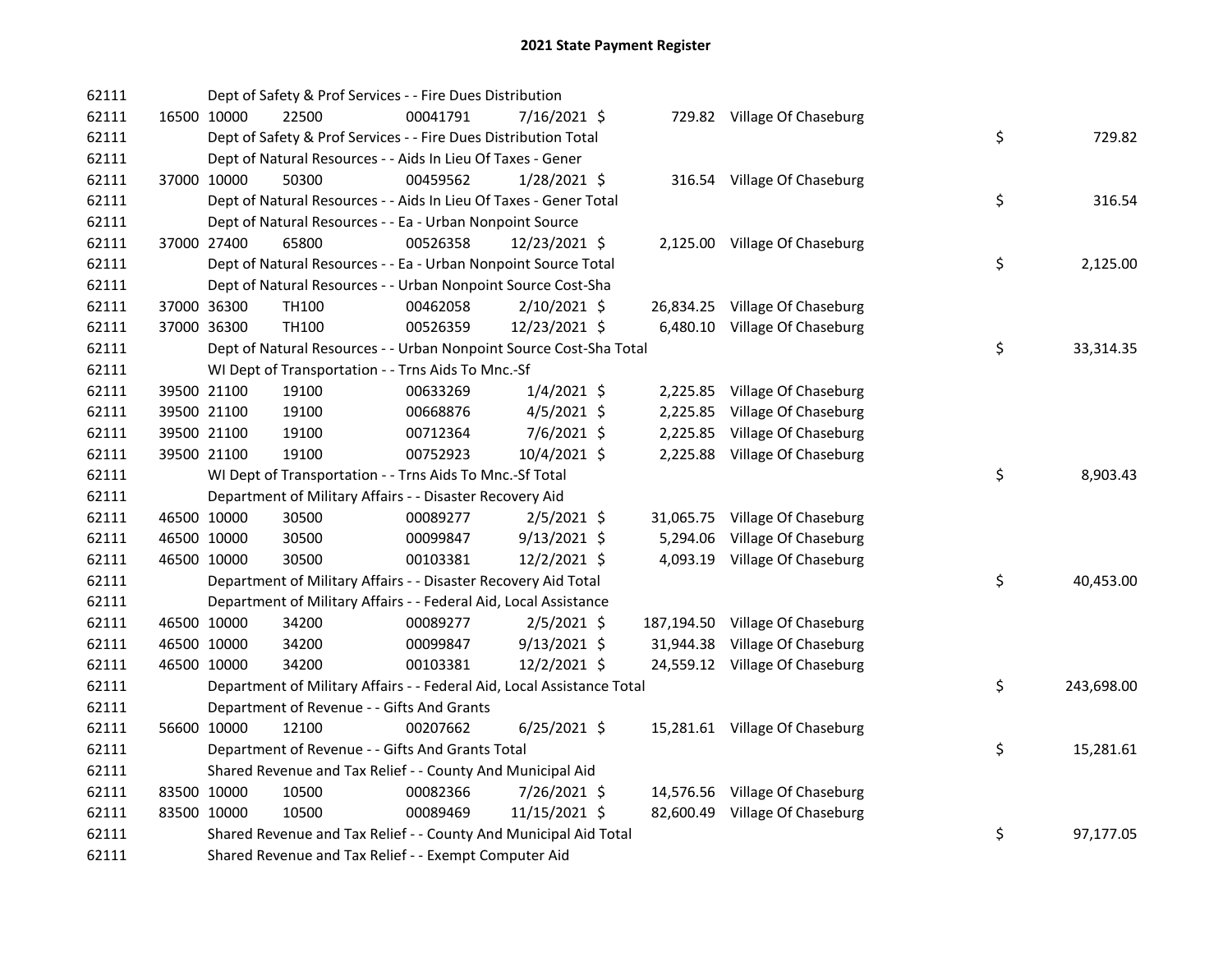| 62111       | 83500 10000 | 10900 | 00084877                                                      | 7/26/2021 \$ | 27.02  | Village Of Chaseburg |            |
|-------------|-------------|-------|---------------------------------------------------------------|--------------|--------|----------------------|------------|
| 62111       |             |       | Shared Revenue and Tax Relief - - Exempt Computer Aid Total   |              |        |                      | 27.02      |
| 62111       |             |       | Shared Revenue and Tax Relief - - Personal Property Aid       |              |        |                      |            |
| 62111       | 83500 10000 | 11100 | 00078064                                                      | 5/3/2021 \$  | 156.42 | Village Of Chaseburg |            |
| 62111       |             |       | Shared Revenue and Tax Relief - - Personal Property Aid Total |              |        |                      | 156.42     |
| 62111 Total |             |       |                                                               |              |        |                      | 442,182.24 |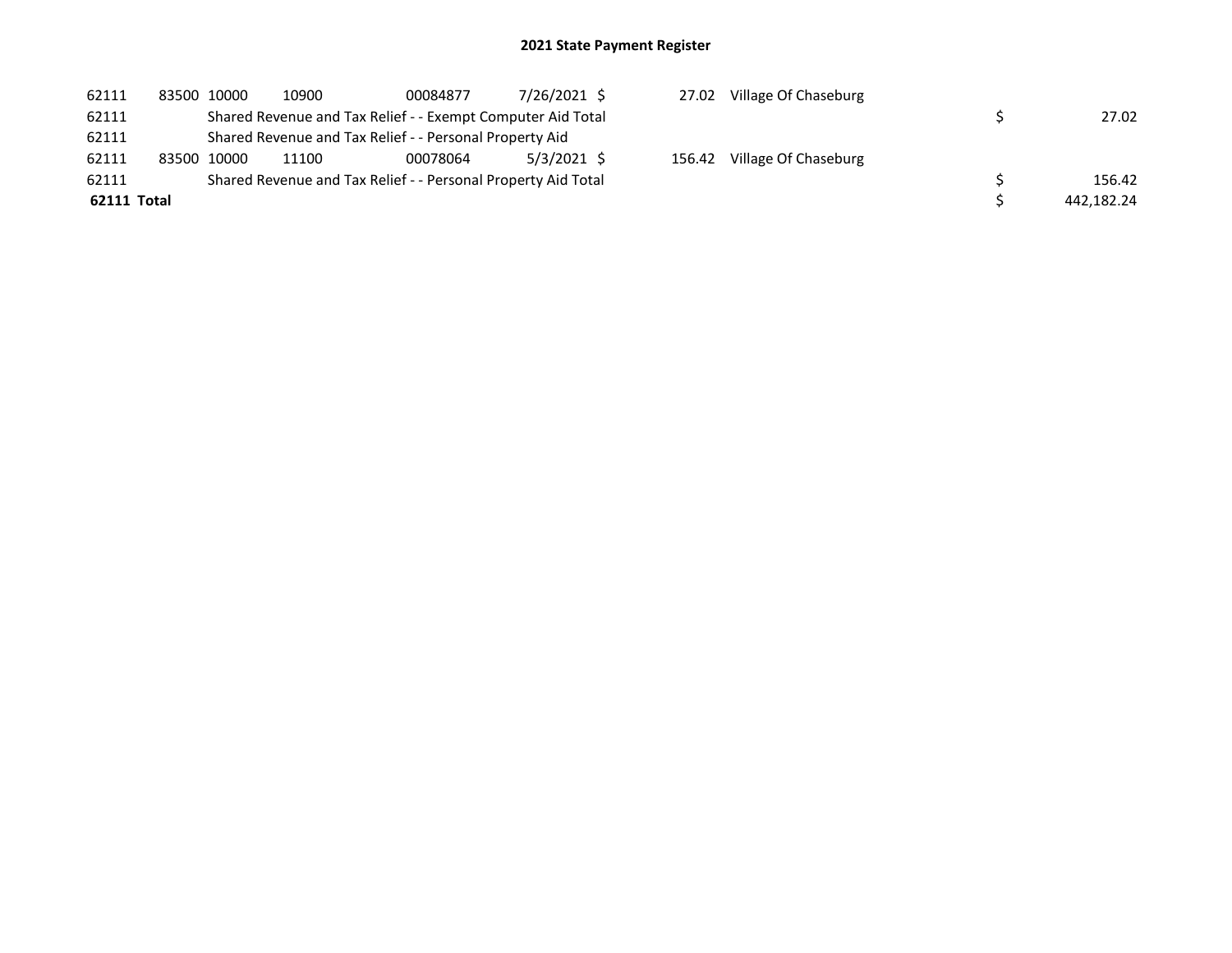| 62112              |             | Dept of Safety & Prof Services - - Fire Dues Distribution          |          |                |                                   |                  |
|--------------------|-------------|--------------------------------------------------------------------|----------|----------------|-----------------------------------|------------------|
| 62112              |             | 16500 10000<br>22500                                               | 00041816 | 7/16/2021 \$   | 2,415.60 Village Of Coon Valley   |                  |
| 62112              |             | Dept of Safety & Prof Services - - Fire Dues Distribution Total    |          |                |                                   | \$<br>2,415.60   |
| 62112              |             | Dept of Natural Resources - - Resaids - Cnty Forst, CI & Mfl       |          |                |                                   |                  |
| 62112              | 37000 21200 | 57100                                                              | 00488495 | $6/14/2021$ \$ | 2.00 Village Of Coon Valley       |                  |
| 62112              |             | Dept of Natural Resources - - Resaids - Cnty Forst, Cl & Mfl Total |          |                |                                   | \$<br>2.00       |
| 62112              |             | WI Dept of Transportation - - Trns Aids To Mnc.-Sf                 |          |                |                                   |                  |
| 62112              |             | 39500 21100<br>19100                                               | 00633270 | $1/4/2021$ \$  | 7,233.32 Village Of Coon Valley   |                  |
| 62112              |             | 39500 21100<br>19100                                               | 00668877 | $4/5/2021$ \$  | 7,233.32 Village Of Coon Valley   |                  |
| 62112              |             | 39500 21100<br>19100                                               | 00712365 | 7/6/2021 \$    | 7,233.32 Village Of Coon Valley   |                  |
| 62112              |             | 39500 21100<br>19100                                               | 00752924 | 10/4/2021 \$   | 7,233.33 Village Of Coon Valley   |                  |
| 62112              |             | WI Dept of Transportation - - Trns Aids To Mnc.-Sf Total           |          |                |                                   | \$<br>28,933.29  |
| 62112              |             | Department of Justice - - Officer training reimbursement           |          |                |                                   |                  |
| 62112              |             | 45500 10000<br>21400                                               | 00105237 | 11/16/2021 \$  | 320.00 Village Of Coon Valley     |                  |
| 62112              |             | Department of Justice - - Officer training reimbursement Total     |          |                |                                   | \$<br>320.00     |
| 62112              |             | Department of Revenue - - Gifts And Grants                         |          |                |                                   |                  |
| 62112              |             | 56600 10000<br>12100                                               | 00207663 | $6/25/2021$ \$ | 41,187.08 Village Of Coon Valley  |                  |
| 62112              |             | Department of Revenue - - Gifts And Grants Total                   |          |                |                                   | \$<br>41,187.08  |
| 62112              |             | Shared Revenue and Tax Relief - - County And Municipal Aid         |          |                |                                   |                  |
| 62112              |             | 83500 10000<br>10500                                               | 00082367 | 7/26/2021 \$   | 35,088.66 Village Of Coon Valley  |                  |
| 62112              |             | 83500 10000<br>10500                                               | 00089470 | 11/15/2021 \$  | 198,835.72 Village Of Coon Valley |                  |
| 62112              |             | Shared Revenue and Tax Relief - - County And Municipal Aid Total   |          |                |                                   | \$<br>233,924.38 |
| 62112              |             | Shared Revenue and Tax Relief - - Exempt Computer Aid              |          |                |                                   |                  |
| 62112              |             | 83500 10000<br>10900                                               | 00084878 | 7/26/2021 \$   | 1,109.60 Village Of Coon Valley   |                  |
| 62112              |             | Shared Revenue and Tax Relief - - Exempt Computer Aid Total        |          |                |                                   | \$<br>1,109.60   |
| 62112              |             | Shared Revenue and Tax Relief - - Utility Aid                      |          |                |                                   |                  |
| 62112              |             | 83500 10000<br>11000                                               | 00082367 | 7/26/2021 \$   | 0.81 Village Of Coon Valley       |                  |
| 62112              |             | 83500 10000<br>11000                                               | 00089470 | 11/15/2021 \$  | 15.53 Village Of Coon Valley      |                  |
| 62112              |             | Shared Revenue and Tax Relief - - Utility Aid Total                |          |                |                                   | \$<br>16.34      |
| 62112              |             | Shared Revenue and Tax Relief - - Personal Property Aid            |          |                |                                   |                  |
| 62112              |             | 83500 10000<br>11100                                               | 00078065 | $5/3/2021$ \$  | 284.01 Village Of Coon Valley     |                  |
| 62112              |             | Shared Revenue and Tax Relief - - Personal Property Aid Total      |          |                |                                   | \$<br>284.01     |
| 62112              |             | Shared Revenue and Tax Relief - - Lottery & Gaming Credit          |          |                |                                   |                  |
| 62112              |             | 36300<br>83500 52100                                               | 00074445 | $3/22/2021$ \$ | 3,435.12 Village Of Coon Valley   |                  |
| 62112              |             | Shared Revenue and Tax Relief - - Lottery & Gaming Credit Total    |          |                |                                   | \$<br>3,435.12   |
| <b>62112 Total</b> |             |                                                                    |          |                |                                   | \$<br>311,627.42 |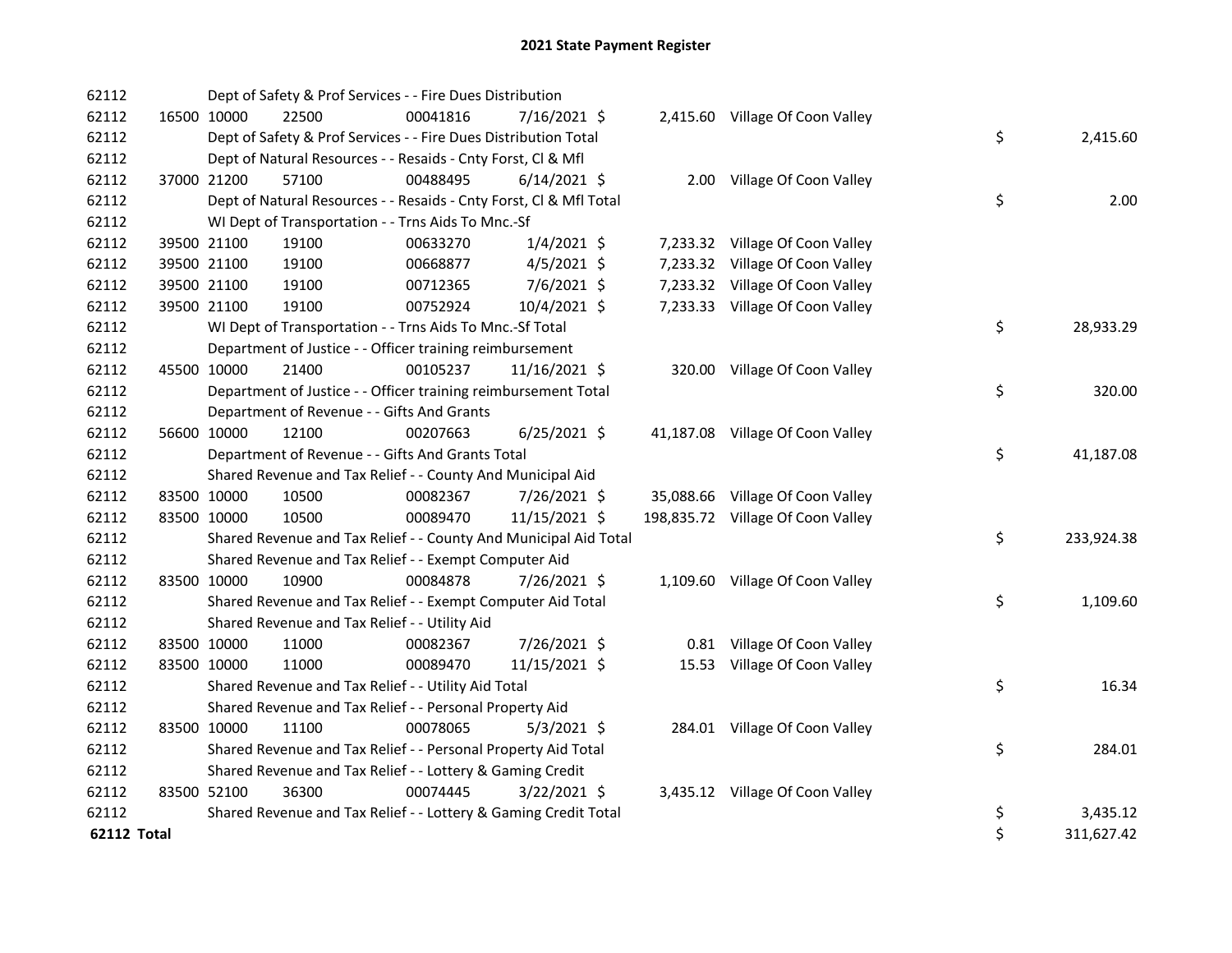| 62116              |             |             | Dept of Safety & Prof Services - - Fire Dues Distribution                     |          |                |  |                              |    |            |
|--------------------|-------------|-------------|-------------------------------------------------------------------------------|----------|----------------|--|------------------------------|----|------------|
| 62116              |             | 16500 10000 | 22500                                                                         | 00041817 | 7/15/2021 \$   |  | 845.02 VILLAGE OF DE SOTO    |    |            |
| 62116              |             |             | Dept of Safety & Prof Services - - Fire Dues Distribution Total               |          |                |  |                              | \$ | 845.02     |
| 62116              |             |             | WI Dept of Transportation - - Trns Aids To Mnc.-Sf                            |          |                |  |                              |    |            |
| 62116              |             | 39500 21100 | 19100                                                                         | 00633271 | $1/4/2021$ \$  |  | 4,889.39 VILLAGE OF DE SOTO  |    |            |
| 62116              |             | 39500 21100 | 19100                                                                         | 00668878 | $4/5/2021$ \$  |  | 4,889.39 VILLAGE OF DE SOTO  |    |            |
| 62116              |             | 39500 21100 | 19100                                                                         | 00712366 | 7/6/2021 \$    |  | 4,889.39 VILLAGE OF DE SOTO  |    |            |
| 62116              |             | 39500 21100 | 19100                                                                         | 00752925 | 10/4/2021 \$   |  | 4,889.41 VILLAGE OF DE SOTO  |    |            |
| 62116              |             |             | WI Dept of Transportation - - Trns Aids To Mnc.-Sf Total                      |          |                |  |                              | \$ | 19,557.58  |
| 62116              |             |             | Elections Commission - - General Program Ops, GPR                             |          |                |  |                              |    |            |
| 62116              |             | 51000 10000 | 10100                                                                         | 00005169 | $1/8/2021$ \$  |  | 86.75 VILLAGE OF DE SOTO     |    |            |
| 62116              |             |             | Elections Commission - - General Program Ops, GPR Total                       |          |                |  |                              | \$ | 86.75      |
| 62116              |             |             | Department of Revenue - - Gifts And Grants                                    |          |                |  |                              |    |            |
| 62116              |             | 56600 10000 | 12100                                                                         | 00207664 | $6/25/2021$ \$ |  | 14,601.26 VILLAGE OF DE SOTO |    |            |
| 62116              |             |             | Department of Revenue - - Gifts And Grants Total                              |          |                |  |                              | \$ | 14,601.26  |
| 62116              |             |             | Shared Revenue and Tax Relief - - County And Municipal Aid                    |          |                |  |                              |    |            |
| 62116              |             | 83500 10000 | 10500                                                                         | 00082368 | 7/26/2021 \$   |  | 15,499.31 VILLAGE OF DE SOTO |    |            |
| 62116              |             | 83500 10000 | 10500                                                                         | 00089471 | 11/15/2021 \$  |  | 87,829.41 VILLAGE OF DE SOTO |    |            |
| 62116              |             |             | Shared Revenue and Tax Relief - - County And Municipal Aid Total              |          |                |  |                              | \$ | 103,328.72 |
| 62116              |             |             | Shared Revenue and Tax Relief - - Exempt Computer Aid                         |          |                |  |                              |    |            |
| 62116              |             | 83500 10000 | 10900                                                                         | 00084879 | 7/26/2021 \$   |  | 106.00 VILLAGE OF DE SOTO    |    |            |
| 62116              |             |             | Shared Revenue and Tax Relief - - Exempt Computer Aid Total                   |          |                |  |                              | \$ | 106.00     |
| 62116              |             |             | Shared Revenue and Tax Relief - - Personal Property Aid                       |          |                |  |                              |    |            |
| 62116              |             | 83500 10000 | 11100                                                                         | 00078066 | $5/3/2021$ \$  |  | 91.78 VILLAGE OF DE SOTO     |    |            |
| 62116              |             | 83500 10000 | 11100                                                                         | 00079034 | $5/3/2021$ \$  |  | 83.66 VILLAGE OF DE SOTO     |    |            |
| 62116              |             |             | Shared Revenue and Tax Relief - - Personal Property Aid Total                 |          |                |  |                              | \$ | 175.44     |
| 62116              |             |             | Shared Revenue and Tax Relief - - State Aid; Video Service Provider Fee       |          |                |  |                              |    |            |
| 62116              |             | 83500 10000 | 11200                                                                         | 00083191 | 7/26/2021 \$   |  | 242.27 VILLAGE OF DE SOTO    |    |            |
| 62116              |             |             | Shared Revenue and Tax Relief - - State Aid; Video Service Provider Fee Total |          |                |  |                              | \$ | 242.27     |
| 62116              |             |             | Shared Revenue and Tax Relief - - Lottery & Gaming Credit                     |          |                |  |                              |    |            |
| 62116              | 83500 52100 |             | 36300                                                                         | 00074446 | $3/19/2021$ \$ |  | 928.06 VILLAGE OF DE SOTO    |    |            |
| 62116              |             |             | Shared Revenue and Tax Relief - - Lottery & Gaming Credit Total               |          |                |  |                              | \$ | 928.06     |
| <b>62116 Total</b> |             |             |                                                                               |          |                |  |                              | \$ | 139,871.10 |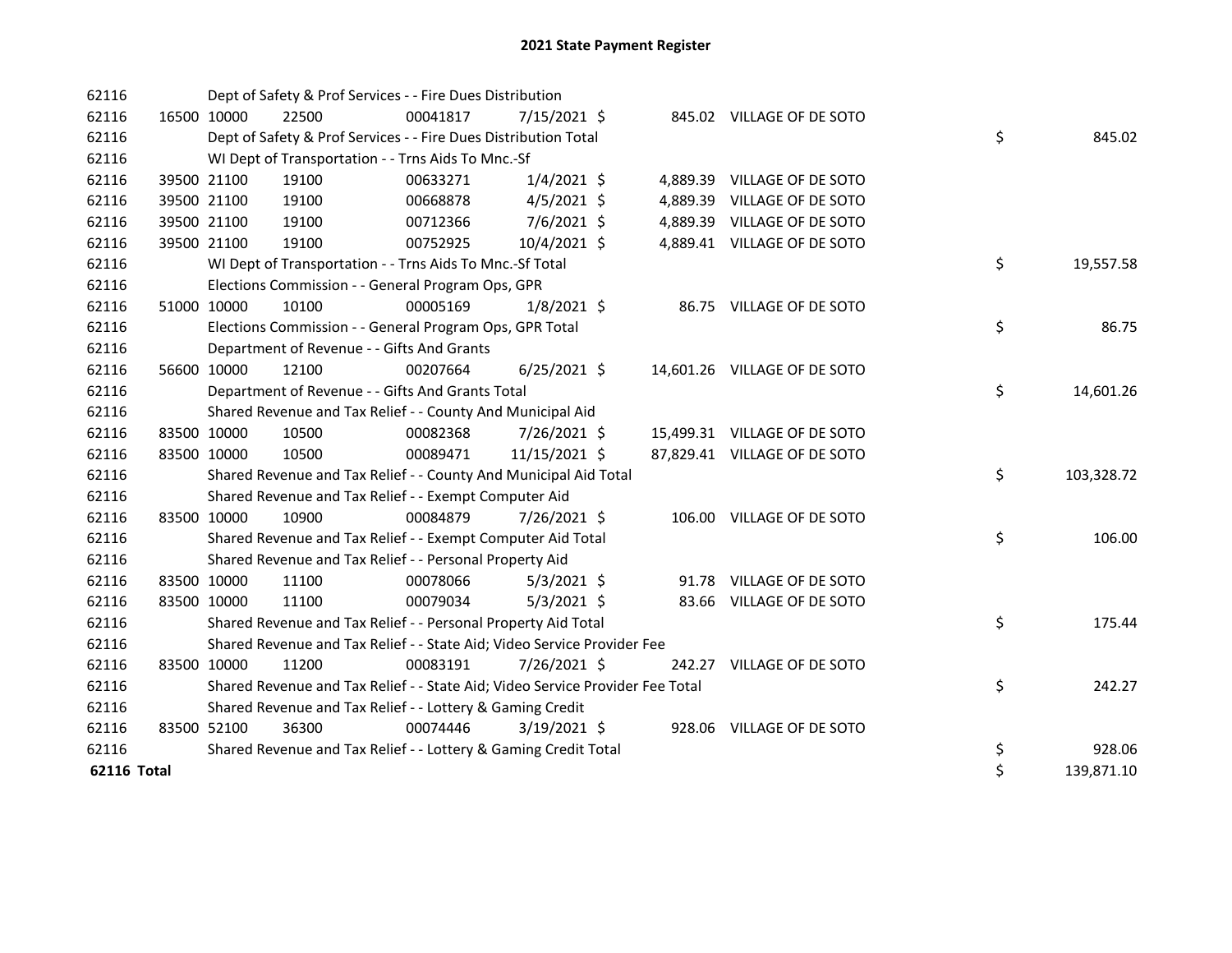| 62131       |       |             | Dept of Safety & Prof Services - - Fire Dues Distribution        |          |                 |           |                            |    |            |
|-------------|-------|-------------|------------------------------------------------------------------|----------|-----------------|-----------|----------------------------|----|------------|
| 62131       | 16500 | 10000       | 22500                                                            | 00041818 | $7/16/2021$ \$  |           | 699.00 Village Of Genoa    |    |            |
| 62131       |       |             | Dept of Safety & Prof Services - - Fire Dues Distribution Total  |          |                 |           |                            | \$ | 699.00     |
| 62131       |       |             | WI Dept of Transportation - - Trns Aids To Mnc.-Sf               |          |                 |           |                            |    |            |
| 62131       |       | 39500 21100 | 19100                                                            | 00633272 | $1/4/2021$ \$   | 3,481.04  | Village Of Genoa           |    |            |
| 62131       |       | 39500 21100 | 19100                                                            | 00668879 | $4/5/2021$ \$   | 3,481.04  | Village Of Genoa           |    |            |
| 62131       |       | 39500 21100 | 19100                                                            | 00712367 | $7/6/2021$ \$   | 3,481.04  | Village Of Genoa           |    |            |
| 62131       |       | 39500 21100 | 19100                                                            | 00752926 | 10/4/2021 \$    | 3,481.06  | Village Of Genoa           |    |            |
| 62131       |       |             | WI Dept of Transportation - - Trns Aids To Mnc.-Sf Total         |          |                 |           |                            | \$ | 13,924.18  |
| 62131       |       |             | Department of Revenue - - Gifts And Grants                       |          |                 |           |                            |    |            |
| 62131       | 56600 | 10000       | 12100                                                            | 00207665 | $6/25/2021$ \$  |           | 13,659.25 Village Of Genoa |    |            |
| 62131       |       |             | Department of Revenue - - Gifts And Grants Total                 |          |                 |           |                            | \$ | 13,659.25  |
| 62131       |       |             | Shared Revenue and Tax Relief - - County And Municipal Aid       |          |                 |           |                            |    |            |
| 62131       |       | 83500 10000 | 10500                                                            | 00082369 | 7/26/2021 \$    | 4,149.29  | Village Of Genoa           |    |            |
| 62131       |       | 83500 10000 | 10500                                                            | 00089472 | $11/15/2021$ \$ | 23,512.67 | Village Of Genoa           |    |            |
| 62131       |       |             | Shared Revenue and Tax Relief - - County And Municipal Aid Total |          |                 |           |                            | \$ | 27,661.96  |
| 62131       |       |             | Shared Revenue and Tax Relief - - Utility Aid                    |          |                 |           |                            |    |            |
| 62131       | 83500 | 10000       | 11000                                                            | 00082369 | 7/26/2021 \$    | 14,393.26 | Village Of Genoa           |    |            |
| 62131       |       | 83500 10000 | 11000                                                            | 00089472 | 11/15/2021 \$   | 91,149.68 | Village Of Genoa           |    |            |
| 62131       |       |             | Shared Revenue and Tax Relief - - Utility Aid Total              |          |                 |           |                            | \$ | 105,542.94 |
| 62131       |       |             | Shared Revenue and Tax Relief - - Personal Property Aid          |          |                 |           |                            |    |            |
| 62131       |       | 83500 10000 | 11100                                                            | 00078067 | $5/3/2021$ \$   | 32.47     | Village Of Genoa           |    |            |
| 62131       |       |             | Shared Revenue and Tax Relief - - Personal Property Aid Total    |          |                 |           |                            | \$ | 32.47      |
| 62131 Total |       |             |                                                                  |          |                 |           |                            | \$ | 161,519.80 |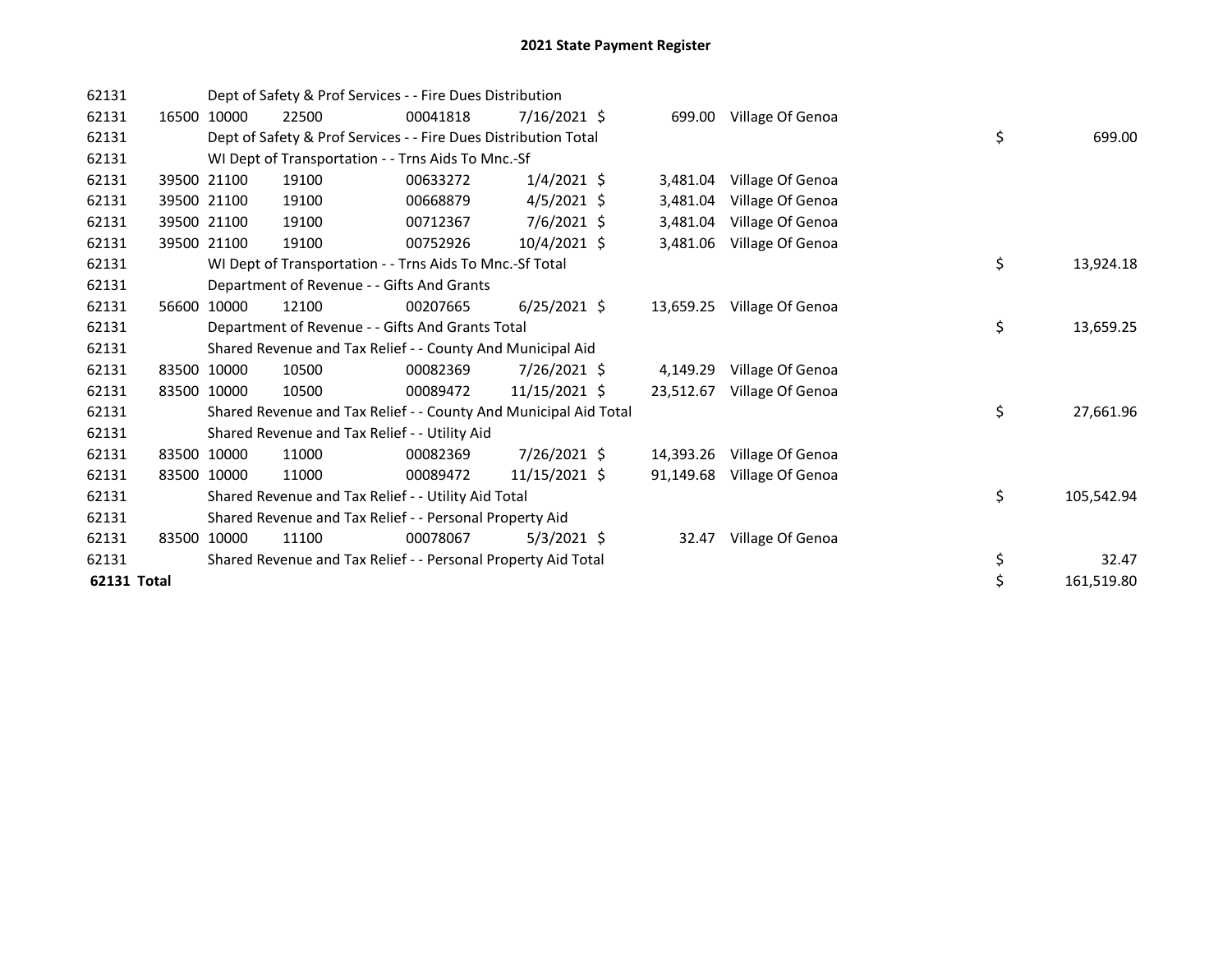| 62146 |             | Dept of Safety & Prof Services - - Fire Dues Distribution                       |           |                |            |                                |    |            |
|-------|-------------|---------------------------------------------------------------------------------|-----------|----------------|------------|--------------------------------|----|------------|
| 62146 | 16500 10000 | 22500                                                                           | 00041820  | 7/16/2021 \$   |            | 1,709.74 Village Of La Farge   |    |            |
| 62146 |             | Dept of Safety & Prof Services - - Fire Dues Distribution Total                 |           |                |            |                                | \$ | 1,709.74   |
| 62146 |             | WI Dept of Transportation - - Trns Aids To Mnc.-Sf                              |           |                |            |                                |    |            |
| 62146 | 39500 21100 | 19100                                                                           | 00633273  | $1/4/2021$ \$  |            | 9,463.22 Village Of La Farge   |    |            |
| 62146 | 39500 21100 | 19100                                                                           | 00668880  | $4/5/2021$ \$  |            | 9,463.22 Village Of La Farge   |    |            |
| 62146 | 39500 21100 | 19100                                                                           | 00712368  | 7/6/2021 \$    |            | 9,463.22 Village Of La Farge   |    |            |
| 62146 | 39500 21100 | 19100                                                                           | 00752927  | 10/4/2021 \$   |            | 9,463.23 Village Of La Farge   |    |            |
| 62146 |             | WI Dept of Transportation - - Trns Aids To Mnc.-Sf Total                        |           |                |            |                                | \$ | 37,852.89  |
| 62146 |             | Department of Health Services - - Prepaid Medical Transport Reimbursement       |           |                |            |                                |    |            |
| 62146 | 43500 10000 | 16300                                                                           | AMBULANCE | 11/15/2021 \$  |            | 5,143.49 Village Of La Farge   |    |            |
| 62146 |             | Department of Health Services - - Prepaid Medical Transport Reimbursement Total |           |                |            |                                | \$ | 5,143.49   |
| 62146 |             | Department of Justice - - Officer training reimbursement                        |           |                |            |                                |    |            |
| 62146 | 45500 10000 | 21400                                                                           | 00105405  | 11/18/2021 \$  |            | 160.00 Village Of La Farge     |    |            |
| 62146 |             | Department of Justice - - Officer training reimbursement Total                  |           |                |            |                                | \$ | 160.00     |
| 62146 |             | Department of Administration - - Federal Aid, Local Assistance                  |           |                |            |                                |    |            |
| 62146 | 50500 10000 | 74300                                                                           | 00149347  | 7/27/2021 \$   |            | 72,035.00 Village Of La Farge  |    |            |
| 62146 | 50500 10000 | 74300                                                                           | 00150244  | $8/16/2021$ \$ | 65,000.00  | Village Of La Farge            |    |            |
| 62146 | 50500 10000 | 74300                                                                           | 00152554  | 10/4/2021 \$   | 115,000.00 | Village Of La Farge            |    |            |
| 62146 | 50500 10000 | 74300                                                                           | 00153826  | $11/2/2021$ \$ | 104,455.00 | Village Of La Farge            |    |            |
| 62146 | 50500 10000 | 74300                                                                           | 00154698  | 11/16/2021 \$  |            | 53,037.00 Village Of La Farge  |    |            |
| 62146 |             | Department of Administration - - Federal Aid, Local Assistance Total            |           |                |            |                                | \$ | 409,527.00 |
| 62146 |             | Department of Revenue - - Gifts And Grants                                      |           |                |            |                                |    |            |
| 62146 | 56600 10000 | 12100                                                                           | 00207666  | $6/25/2021$ \$ |            | 39,721.72 Village Of La Farge  |    |            |
| 62146 |             | Department of Revenue - - Gifts And Grants Total                                |           |                |            |                                | \$ | 39,721.72  |
| 62146 |             | Shared Revenue and Tax Relief - - Expenditure Restraint Program                 |           |                |            |                                |    |            |
| 62146 | 83500 10000 | 10100                                                                           | 00082370  | 7/26/2021 \$   |            | 2,748.21 Village Of La Farge   |    |            |
| 62146 |             | Shared Revenue and Tax Relief - - Expenditure Restraint Program Total           |           |                |            |                                | \$ | 2,748.21   |
| 62146 |             | Shared Revenue and Tax Relief - - County And Municipal Aid                      |           |                |            |                                |    |            |
| 62146 | 83500 10000 | 10500                                                                           | 00082370  | 7/26/2021 \$   |            | 36,872.36 Village Of La Farge  |    |            |
| 62146 | 83500 10000 | 10500                                                                           | 00089473  | 11/15/2021 \$  |            | 203,799.90 Village Of La Farge |    |            |
| 62146 |             | Shared Revenue and Tax Relief - - County And Municipal Aid Total                |           |                |            |                                | \$ | 240,672.26 |
| 62146 |             | Shared Revenue and Tax Relief - - Exempt Computer Aid                           |           |                |            |                                |    |            |
| 62146 | 83500 10000 | 10900                                                                           | 00084880  | 7/26/2021 \$   |            | 399.07 Village Of La Farge     |    |            |
| 62146 | 83500 10000 | 10900                                                                           | 00085952  | 7/26/2021 \$   |            | 53,199.55 Village Of La Farge  |    |            |
| 62146 |             | Shared Revenue and Tax Relief - - Exempt Computer Aid Total                     |           |                |            |                                | \$ | 53,598.62  |
| 62146 |             | Shared Revenue and Tax Relief - - Personal Property Aid                         |           |                |            |                                |    |            |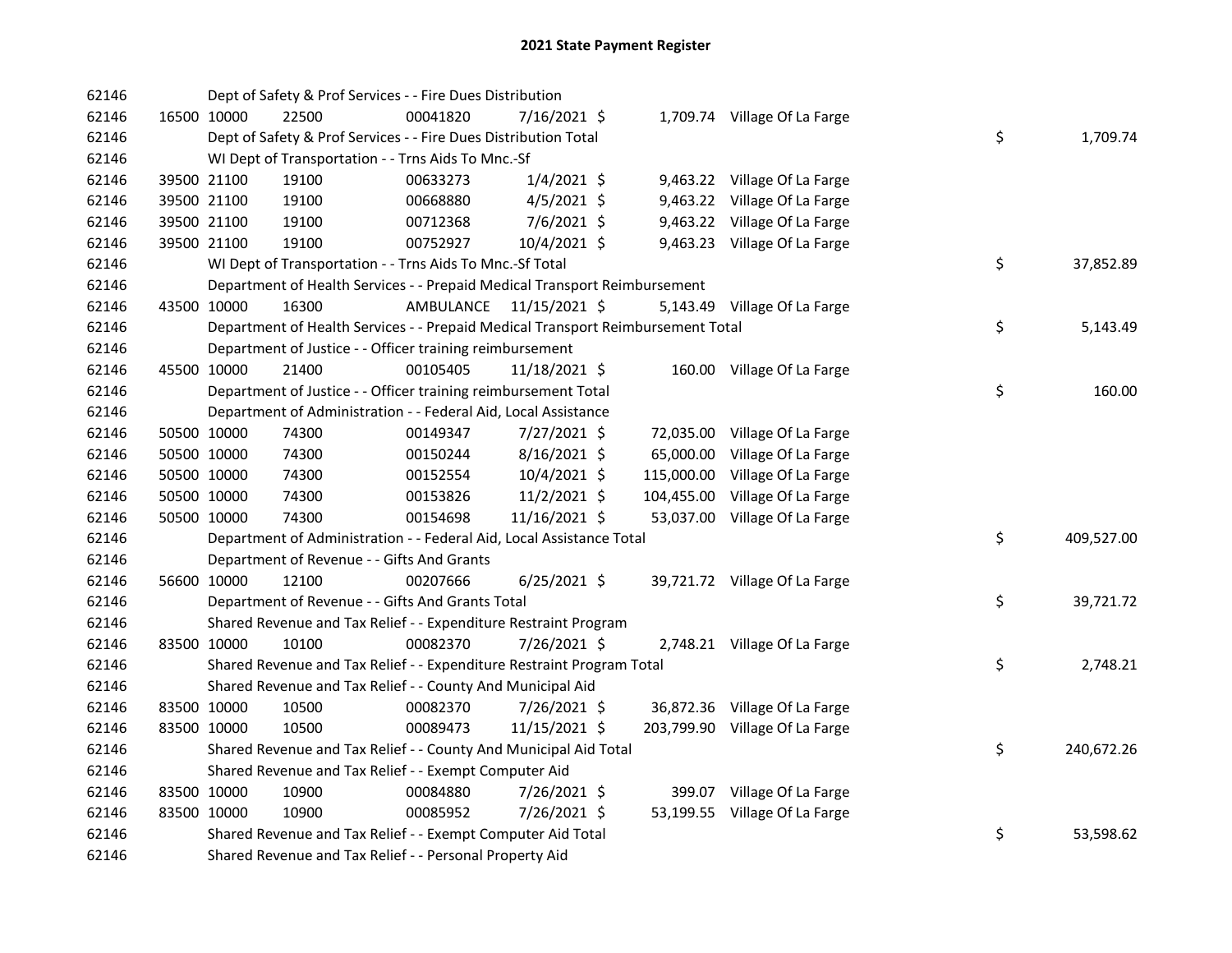| 62146       | 83500 10000 | 11100 | 00078068                                                        | $5/3/2021$ \$  | 4.012.96  | Village Of La Farge |            |
|-------------|-------------|-------|-----------------------------------------------------------------|----------------|-----------|---------------------|------------|
| 62146       | 83500 10000 | 11100 | 00079035                                                        | $5/3/2021$ \$  | 24.333.16 | Village Of La Farge |            |
| 62146       |             |       | Shared Revenue and Tax Relief - - Personal Property Aid Total   |                |           |                     | 28,346.12  |
| 62146       |             |       | Shared Revenue and Tax Relief - - Lottery & Gaming Credit       |                |           |                     |            |
| 62146       | 83500 52100 | 36300 | 00074447                                                        | $3/22/2021$ \$ | 349.31    | Village Of La Farge |            |
| 62146       |             |       | Shared Revenue and Tax Relief - - Lottery & Gaming Credit Total |                |           |                     | 349.31     |
| 62146 Total |             |       |                                                                 |                |           |                     | 819,829.36 |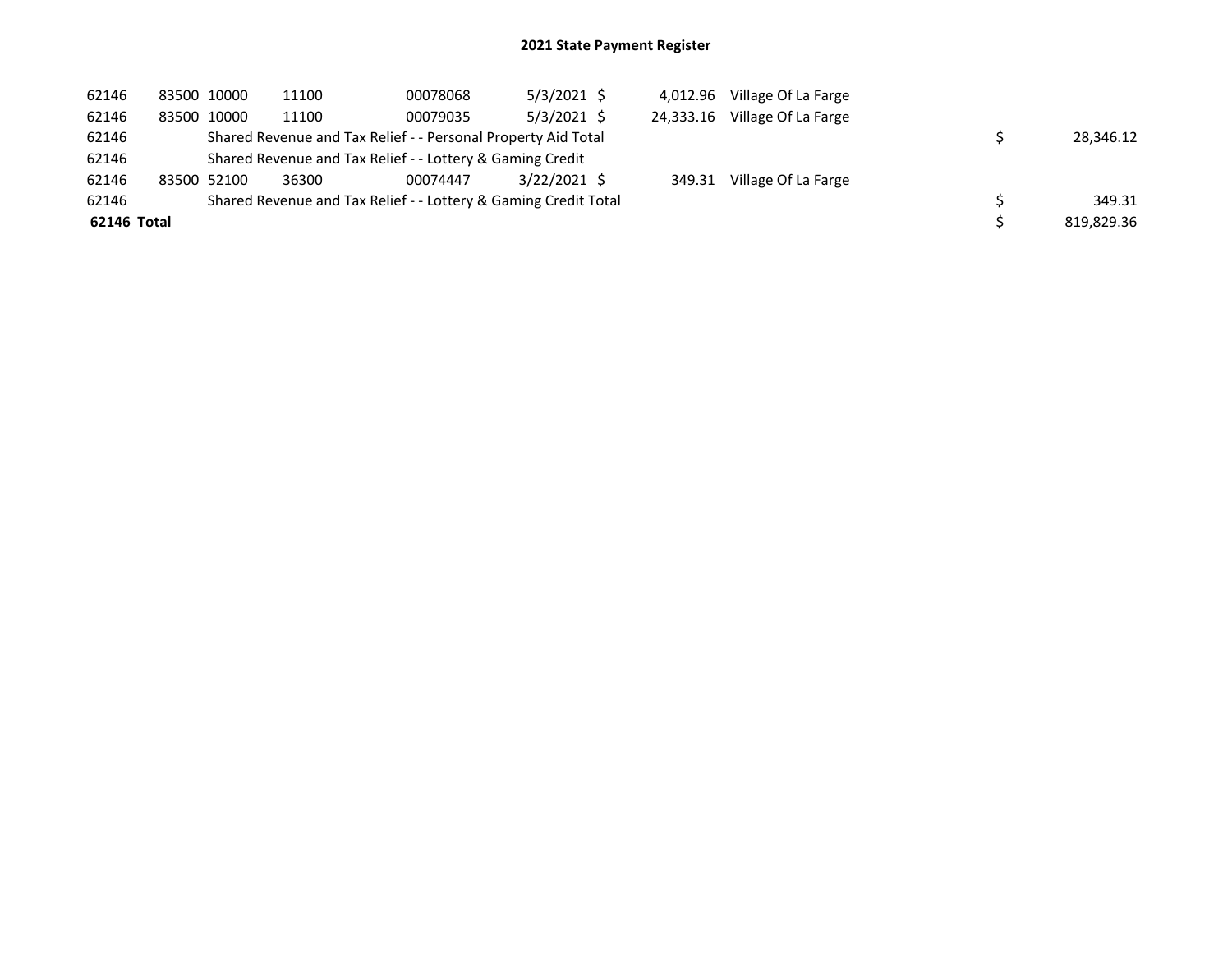| 62165 |             |             | Dept of Safety & Prof Services - - Fire Dues Distribution                       |           |                |           |                              |    |            |
|-------|-------------|-------------|---------------------------------------------------------------------------------|-----------|----------------|-----------|------------------------------|----|------------|
| 62165 |             | 16500 10000 | 22500                                                                           | 00041821  | 7/16/2021 \$   |           | 816.27 Village Of Ontario    |    |            |
| 62165 |             |             | Dept of Safety & Prof Services - - Fire Dues Distribution Total                 |           |                |           |                              | \$ | 816.27     |
| 62165 |             |             | Dept of Natural Resources - - Resaids - Cnty Forst, Cl & Mfl                    |           |                |           |                              |    |            |
| 62165 |             | 37000 21200 | 57100                                                                           | 00488497  | $6/14/2021$ \$ |           | 0.60 Village Of Ontario      |    |            |
| 62165 |             |             | Dept of Natural Resources - - Resaids - Cnty Forst, Cl & Mfl Total              |           |                |           |                              | \$ | 0.60       |
| 62165 |             |             | Dept of Natural Resources - - Ea - Urban Nonpoint Source                        |           |                |           |                              |    |            |
| 62165 |             | 37000 27400 | 65800                                                                           | 00523496  | 12/8/2021 \$   |           | 3,500.00 Village Of Ontario  |    |            |
| 62165 |             |             | Dept of Natural Resources - - Ea - Urban Nonpoint Source Total                  |           |                |           |                              | \$ | 3,500.00   |
| 62165 |             |             | Dept of Natural Resources - - Urban Nonpoint Source Cost-Sha                    |           |                |           |                              |    |            |
| 62165 |             | 37000 36300 | TH <sub>100</sub>                                                               | 00487239  | $6/10/2021$ \$ |           | 74,160.00 Village Of Ontario |    |            |
| 62165 |             | 37000 36300 | TH100                                                                           | 00497355  | 7/16/2021 \$   |           | 25,030.00 Village Of Ontario |    |            |
| 62165 |             | 37000 36300 | TH100                                                                           | 00507728  | $9/14/2021$ \$ |           | 87,500.00 Village Of Ontario |    |            |
| 62165 |             | 37000 36300 | TH100                                                                           | 00517754  | 11/9/2021 \$   |           | 45,410.00 Village Of Ontario |    |            |
| 62165 |             | 37000 36300 | TH100                                                                           | 00526571  | 12/30/2021 \$  |           | 90,211.00 Village Of Ontario |    |            |
| 62165 |             |             | Dept of Natural Resources - - Urban Nonpoint Source Cost-Sha Total              |           |                |           |                              | \$ | 322,311.00 |
| 62165 |             |             | WI Dept of Transportation - - Trns Aids To Mnc.-Sf                              |           |                |           |                              |    |            |
| 62165 |             | 39500 21100 | 19100                                                                           | 00633274  | $1/4/2021$ \$  |           | 5,120.87 Village Of Ontario  |    |            |
| 62165 |             | 39500 21100 | 19100                                                                           | 00668881  | $4/5/2021$ \$  |           | 5,120.87 Village Of Ontario  |    |            |
| 62165 |             | 39500 21100 | 19100                                                                           | 00712369  | 7/6/2021 \$    | 5,120.87  | Village Of Ontario           |    |            |
| 62165 | 39500 21100 |             | 19100                                                                           | 00752928  | 10/4/2021 \$   |           | 5,120.88 Village Of Ontario  |    |            |
| 62165 |             |             | WI Dept of Transportation - - Trns Aids To Mnc.-Sf Total                        |           |                |           |                              | \$ | 20,483.49  |
| 62165 |             |             | Department of Health Services - - Prepaid Medical Transport Reimbursement       |           |                |           |                              |    |            |
| 62165 |             | 43500 10000 | 16300                                                                           | AMBULANCE | 11/15/2021 \$  |           | 2,000.00 Village Of Ontario  |    |            |
| 62165 |             |             | Department of Health Services - - Prepaid Medical Transport Reimbursement Total |           |                |           |                              | \$ | 2,000.00   |
| 62165 |             |             | Department of Justice - - Officer training reimbursement                        |           |                |           |                              |    |            |
| 62165 |             | 45500 10000 | 21400                                                                           | 00105888  | 11/24/2021 \$  |           | 320.00 Village Of Ontario    |    |            |
| 62165 |             |             | Department of Justice - - Officer training reimbursement Total                  |           |                |           |                              | \$ | 320.00     |
| 62165 |             |             | Department of Military Affairs - - Disaster Recovery Aid                        |           |                |           |                              |    |            |
| 62165 |             | 46500 10000 | 30500                                                                           | 00092985  | $4/23/2021$ \$ | 2,250.00  | Village Of Ontario           |    |            |
| 62165 |             | 46500 10000 | 30500                                                                           | 00093709  | $5/7/2021$ \$  | 16,275.00 | Village Of Ontario           |    |            |
| 62165 |             | 46500 10000 | 30500                                                                           | 00097916  | 7/22/2021 \$   |           | 22,201.25 Village Of Ontario |    |            |
| 62165 | 46500 10000 |             | 30500                                                                           | 00102082  | $11/1/2021$ \$ |           | 16,250.00 Village Of Ontario |    |            |
| 62165 |             |             | Department of Military Affairs - - Disaster Recovery Aid Total                  |           |                |           |                              | \$ | 56,976.25  |
| 62165 |             |             | Department of Military Affairs - - Federal Aid, Local Assistance                |           |                |           |                              |    |            |
| 62165 |             | 46500 10000 | 34200                                                                           | 00092985  | $4/23/2021$ \$ |           | 8,110.00 Village Of Ontario  |    |            |
| 62165 | 46500 10000 |             | 34200                                                                           | 00093709  | 5/7/2021 \$    |           | 97,650.00 Village Of Ontario |    |            |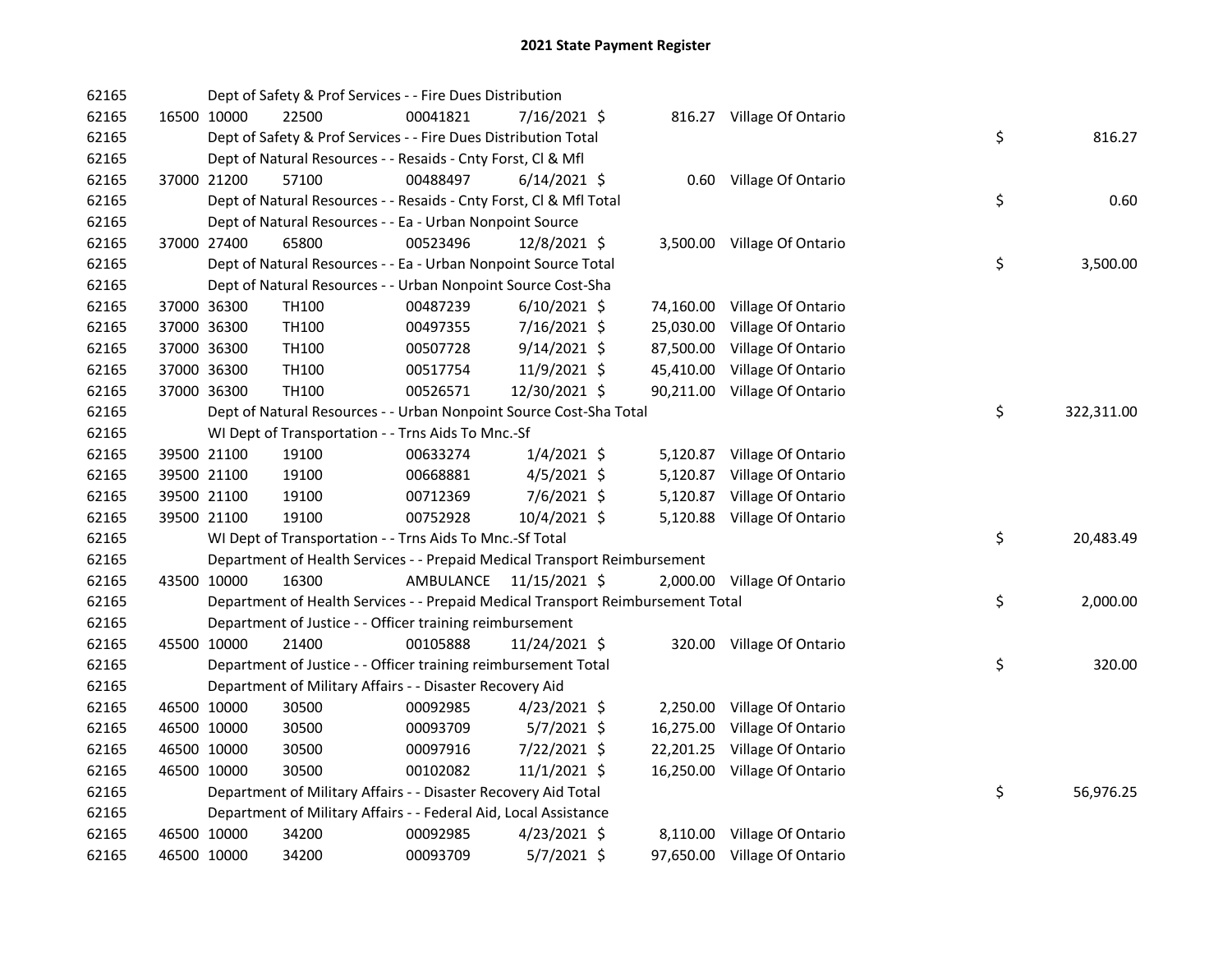| 62165       |       | 46500 10000 | 34200                                                                  | 00094278 | $5/21/2021$ \$ |            | 44,878.62 Village Of Ontario  |    |              |
|-------------|-------|-------------|------------------------------------------------------------------------|----------|----------------|------------|-------------------------------|----|--------------|
| 62165       |       | 46500 10000 | 34200                                                                  | 00097916 | 7/22/2021 \$   | 134,007.50 | Village Of Ontario            |    |              |
| 62165       |       | 46500 10000 | 34200                                                                  | 00102082 | $11/1/2021$ \$ |            | 97,500.00 Village Of Ontario  |    |              |
| 62165       |       |             | Department of Military Affairs - - Federal Aid, Local Assistance Total |          |                |            |                               | \$ | 382,146.12   |
| 62165       |       |             | Commissioners of Public Lands - - Balsht Common School Fund            |          |                |            |                               |    |              |
| 62165       |       | 50700 37400 | 57700                                                                  | 00003473 | $1/15/2021$ \$ |            | 81,276.82 Village Of Ontario  |    |              |
| 62165       |       |             | Commissioners of Public Lands - - Balsht Common School Fund Total      |          |                |            |                               | \$ | 81,276.82    |
| 62165       |       |             | Department of Revenue - - Gifts And Grants                             |          |                |            |                               |    |              |
| 62165       | 56600 | 10000       | 12100                                                                  | 00207667 | $6/25/2021$ \$ |            | 29,045.52 Village Of Ontario  |    |              |
| 62165       |       |             | Department of Revenue - - Gifts And Grants Total                       |          |                |            |                               | \$ | 29,045.52    |
| 62165       |       |             | Shared Revenue and Tax Relief - - Expenditure Restraint Program        |          |                |            |                               |    |              |
| 62165       |       | 83500 10000 | 10100                                                                  | 00082371 | 7/26/2021 \$   |            | 3,931.72 Village Of Ontario   |    |              |
| 62165       |       |             | Shared Revenue and Tax Relief - - Expenditure Restraint Program Total  |          |                |            |                               | \$ | 3,931.72     |
| 62165       |       |             | Shared Revenue and Tax Relief - - County And Municipal Aid             |          |                |            |                               |    |              |
| 62165       |       | 83500 10000 | 10500                                                                  | 00082371 | 7/26/2021 \$   |            | 25,259.16 Village Of Ontario  |    |              |
| 62165       |       | 83500 10000 | 10500                                                                  | 00089474 | 11/15/2021 \$  |            | 141,135.21 Village Of Ontario |    |              |
| 62165       |       |             | Shared Revenue and Tax Relief - - County And Municipal Aid Total       |          |                |            |                               | \$ | 166,394.37   |
| 62165       |       |             | Shared Revenue and Tax Relief - - Exempt Computer Aid                  |          |                |            |                               |    |              |
| 62165       |       | 83500 10000 | 10900                                                                  | 00084881 | 7/26/2021 \$   |            | 226.55 Village Of Ontario     |    |              |
| 62165       |       |             | Shared Revenue and Tax Relief - - Exempt Computer Aid Total            |          |                |            |                               | \$ | 226.55       |
| 62165       |       |             | Shared Revenue and Tax Relief - - Personal Property Aid                |          |                |            |                               |    |              |
| 62165       |       | 83500 10000 | 11100                                                                  | 00078069 | $5/3/2021$ \$  |            | 1,104.32 Village Of Ontario   |    |              |
| 62165       |       |             | Shared Revenue and Tax Relief - - Personal Property Aid Total          |          |                |            |                               | \$ | 1,104.32     |
| 62165       |       |             | Shared Revenue and Tax Relief - - Lottery & Gaming Credit              |          |                |            |                               |    |              |
| 62165       |       | 83500 52100 | 36300                                                                  | 00074448 | $3/22/2021$ \$ |            | 993.12 Village Of Ontario     |    |              |
| 62165       |       |             | Shared Revenue and Tax Relief - - Lottery & Gaming Credit Total        |          |                |            |                               | \$ | 993.12       |
| 62165 Total |       |             |                                                                        |          |                |            |                               | \$ | 1,071,526.15 |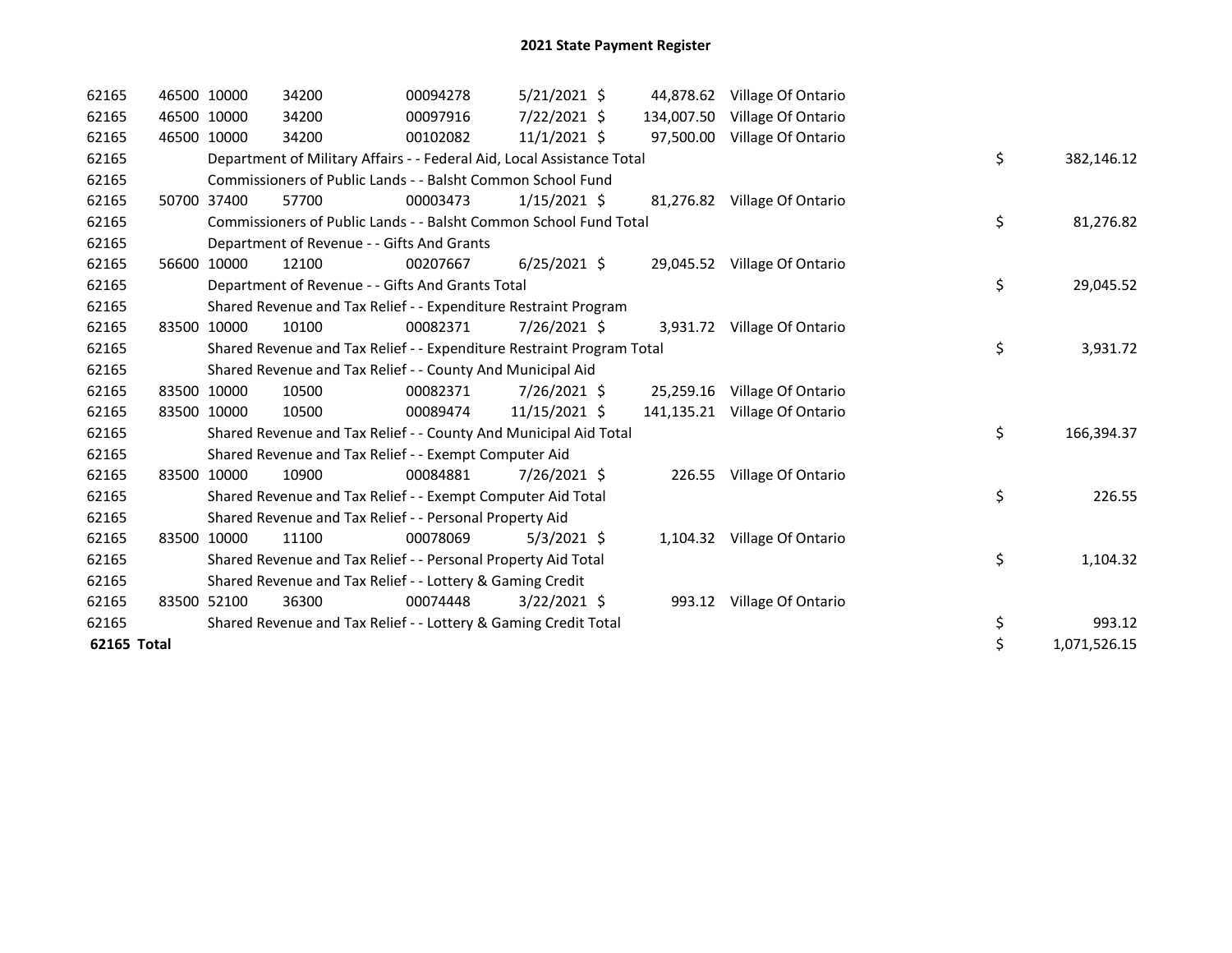| 62176       |       |             | Dept of Safety & Prof Services - - Fire Dues Distribution                       |           |                |          |                                 |                  |
|-------------|-------|-------------|---------------------------------------------------------------------------------|-----------|----------------|----------|---------------------------------|------------------|
| 62176       |       | 16500 10000 | 22500                                                                           | 00041822  | 7/15/2021 \$   |          | 704.67 Village Of Readstown     |                  |
| 62176       |       |             | Dept of Safety & Prof Services - - Fire Dues Distribution Total                 |           |                |          |                                 | \$<br>704.67     |
| 62176       |       |             | Dept of Natural Resources - - Resaids - Cnty Forst, CI & Mfl                    |           |                |          |                                 |                  |
| 62176       | 37000 | 21200       | 57100                                                                           | 00488498  | $6/14/2021$ \$ |          | 16.00 Village Of Readstown      |                  |
| 62176       |       |             | Dept of Natural Resources - - Resaids - Cnty Forst, CI & Mfl Total              |           |                |          |                                 | \$<br>16.00      |
| 62176       |       |             | WI Dept of Transportation - - Trns Aids To Mnc.-Sf                              |           |                |          |                                 |                  |
| 62176       |       | 39500 21100 | 19100                                                                           | 00633275  | $1/4/2021$ \$  | 5,042.77 | Village Of Readstown            |                  |
| 62176       |       | 39500 21100 | 19100                                                                           | 00668882  | $4/5/2021$ \$  | 5,042.77 | Village Of Readstown            |                  |
| 62176       |       | 39500 21100 | 19100                                                                           | 00712370  | 7/6/2021 \$    | 5,042.77 | Village Of Readstown            |                  |
| 62176       |       | 39500 21100 | 19100                                                                           | 00752929  | 10/4/2021 \$   | 5,042.80 | Village Of Readstown            |                  |
| 62176       |       |             | WI Dept of Transportation - - Trns Aids To Mnc.-Sf Total                        |           |                |          |                                 | \$<br>20,171.11  |
| 62176       |       |             | Department of Health Services - - Prepaid Medical Transport Reimbursement       |           |                |          |                                 |                  |
| 62176       | 43500 | 10000       | 16300                                                                           | AMBULANCE | 11/15/2021 \$  |          | 2,000.00 Village Of Readstown   |                  |
| 62176       |       |             | Department of Health Services - - Prepaid Medical Transport Reimbursement Total |           |                |          |                                 | \$<br>2,000.00   |
| 62176       |       |             | Department of Revenue - - Gifts And Grants                                      |           |                |          |                                 |                  |
| 62176       |       | 56600 10000 | 12100                                                                           | 00207668  | $6/25/2021$ \$ |          | 21,771.06 Village Of Readstown  |                  |
| 62176       |       |             | Department of Revenue - - Gifts And Grants Total                                |           |                |          |                                 | \$<br>21,771.06  |
| 62176       |       |             | Shared Revenue and Tax Relief - - County And Municipal Aid                      |           |                |          |                                 |                  |
| 62176       |       | 83500 10000 | 10500                                                                           | 00082372  | 7/26/2021 \$   |          | 31,167.81 Village Of Readstown  |                  |
| 62176       |       | 83500 10000 | 10500                                                                           | 00089475  | 11/15/2021 \$  |          | 174,677.71 Village Of Readstown |                  |
| 62176       |       |             | Shared Revenue and Tax Relief - - County And Municipal Aid Total                |           |                |          |                                 | \$<br>205,845.52 |
| 62176       |       |             | Shared Revenue and Tax Relief - - Exempt Computer Aid                           |           |                |          |                                 |                  |
| 62176       |       | 83500 10000 | 10900                                                                           | 00084882  | 7/26/2021 \$   | 23.90    | Village Of Readstown            |                  |
| 62176       |       |             | Shared Revenue and Tax Relief - - Exempt Computer Aid Total                     |           |                |          |                                 | \$<br>23.90      |
| 62176       |       |             | Shared Revenue and Tax Relief - - Personal Property Aid                         |           |                |          |                                 |                  |
| 62176       |       | 83500 10000 | 11100                                                                           | 00078070  | $5/3/2021$ \$  |          | 133.96 Village Of Readstown     |                  |
| 62176       |       |             | Shared Revenue and Tax Relief - - Personal Property Aid Total                   |           |                |          |                                 | \$<br>133.96     |
| 62176 Total |       |             |                                                                                 |           |                |          |                                 | \$<br>250,666.22 |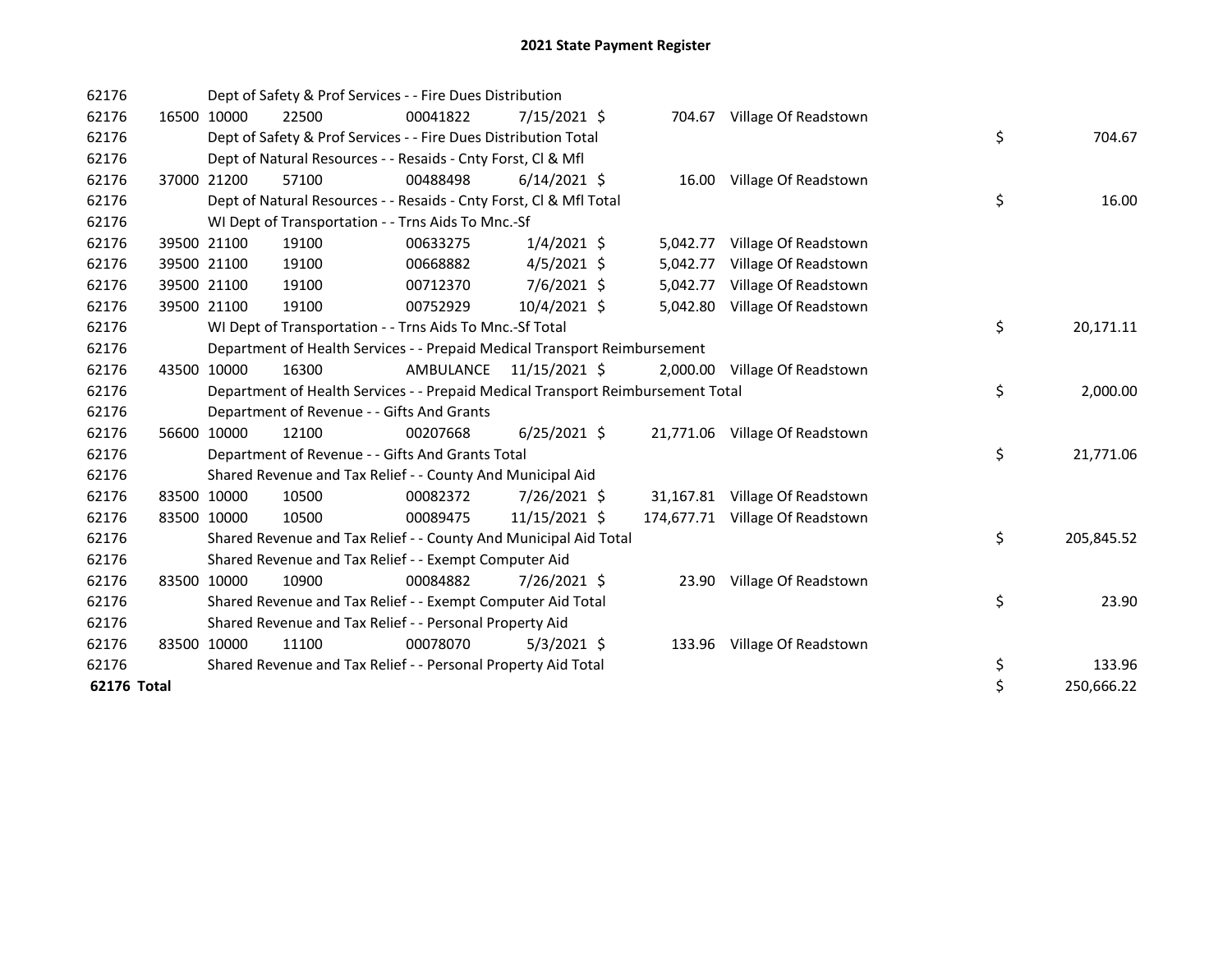| 62181       |             | Dept of Safety & Prof Services - - Fire Dues Distribution                     |          |                |  |                                |    |            |
|-------------|-------------|-------------------------------------------------------------------------------|----------|----------------|--|--------------------------------|----|------------|
| 62181       | 16500 10000 | 22500                                                                         | 00041823 | $7/16/2021$ \$ |  | 2,453.36 Village Of Stoddard   |    |            |
| 62181       |             | Dept of Safety & Prof Services - - Fire Dues Distribution Total               |          |                |  |                                | \$ | 2,453.36   |
| 62181       |             | Dept of Natural Resources - - Ra- Rec Boat & Other Projects                   |          |                |  |                                |    |            |
| 62181       | 37000 21200 | 57300                                                                         | 00526987 | 12/30/2021 \$  |  | 7,872.00 Village Of Stoddard   |    |            |
| 62181       |             | Dept of Natural Resources - - Ra- Rec Boat & Other Projects Total             |          |                |  |                                | \$ | 7,872.00   |
| 62181       |             | WI Dept of Transportation - - Trns Aids To Mnc.-Sf                            |          |                |  |                                |    |            |
| 62181       | 39500 21100 | 19100                                                                         | 00633276 | $1/4/2021$ \$  |  | 9,330.25 Village Of Stoddard   |    |            |
| 62181       | 39500 21100 | 19100                                                                         | 00668883 | $4/5/2021$ \$  |  | 9,330.25 Village Of Stoddard   |    |            |
| 62181       | 39500 21100 | 19100                                                                         | 00712371 | 7/6/2021 \$    |  | 9,330.25 Village Of Stoddard   |    |            |
| 62181       | 39500 21100 | 19100                                                                         | 00752930 | 10/4/2021 \$   |  | 9,330.26 Village Of Stoddard   |    |            |
| 62181       |             | WI Dept of Transportation - - Trns Aids To Mnc.-Sf Total                      |          |                |  |                                | \$ | 37,321.01  |
| 62181       |             | Department of Revenue - - Gifts And Grants                                    |          |                |  |                                |    |            |
| 62181       | 56600 10000 | 12100                                                                         | 00207669 | $6/25/2021$ \$ |  | 43,437.45 Village Of Stoddard  |    |            |
| 62181       |             | Department of Revenue - - Gifts And Grants Total                              |          |                |  |                                | \$ | 43,437.45  |
| 62181       |             | Shared Revenue and Tax Relief - - County And Municipal Aid                    |          |                |  |                                |    |            |
| 62181       | 83500 10000 | 10500                                                                         | 00082373 | 7/26/2021 \$   |  | 25,128.81 Village Of Stoddard  |    |            |
| 62181       | 83500 10000 | 10500                                                                         | 00089476 | 11/15/2021 \$  |  | 142,396.60 Village Of Stoddard |    |            |
| 62181       |             | Shared Revenue and Tax Relief - - County And Municipal Aid Total              |          |                |  |                                | \$ | 167,525.41 |
| 62181       |             | Shared Revenue and Tax Relief - - Exempt Computer Aid                         |          |                |  |                                |    |            |
| 62181       | 83500 10000 | 10900                                                                         | 00084883 | 7/26/2021 \$   |  | 535.22 Village Of Stoddard     |    |            |
| 62181       |             | Shared Revenue and Tax Relief - - Exempt Computer Aid Total                   |          |                |  |                                | \$ | 535.22     |
| 62181       |             | Shared Revenue and Tax Relief - - Personal Property Aid                       |          |                |  |                                |    |            |
| 62181       | 83500 10000 | 11100                                                                         | 00078071 | $5/3/2021$ \$  |  | 312.77 Village Of Stoddard     |    |            |
| 62181       |             | Shared Revenue and Tax Relief - - Personal Property Aid Total                 |          |                |  |                                | \$ | 312.77     |
| 62181       |             | Shared Revenue and Tax Relief - - State Aid; Video Service Provider Fee       |          |                |  |                                |    |            |
| 62181       | 83500 10000 | 11200                                                                         | 00083192 | 7/26/2021 \$   |  | 494.00 Village Of Stoddard     |    |            |
| 62181       |             | Shared Revenue and Tax Relief - - State Aid; Video Service Provider Fee Total |          |                |  |                                | \$ | 494.00     |
| 62181       |             | Shared Revenue and Tax Relief - - Lottery & Gaming Credit                     |          |                |  |                                |    |            |
| 62181       | 83500 52100 | 36300                                                                         | 00074449 | $3/22/2021$ \$ |  | 1,120.52 Village Of Stoddard   |    |            |
| 62181       |             | Shared Revenue and Tax Relief - - Lottery & Gaming Credit Total               |          |                |  |                                | \$ | 1,120.52   |
| 62181 Total |             |                                                                               |          |                |  |                                | \$ | 261,071.74 |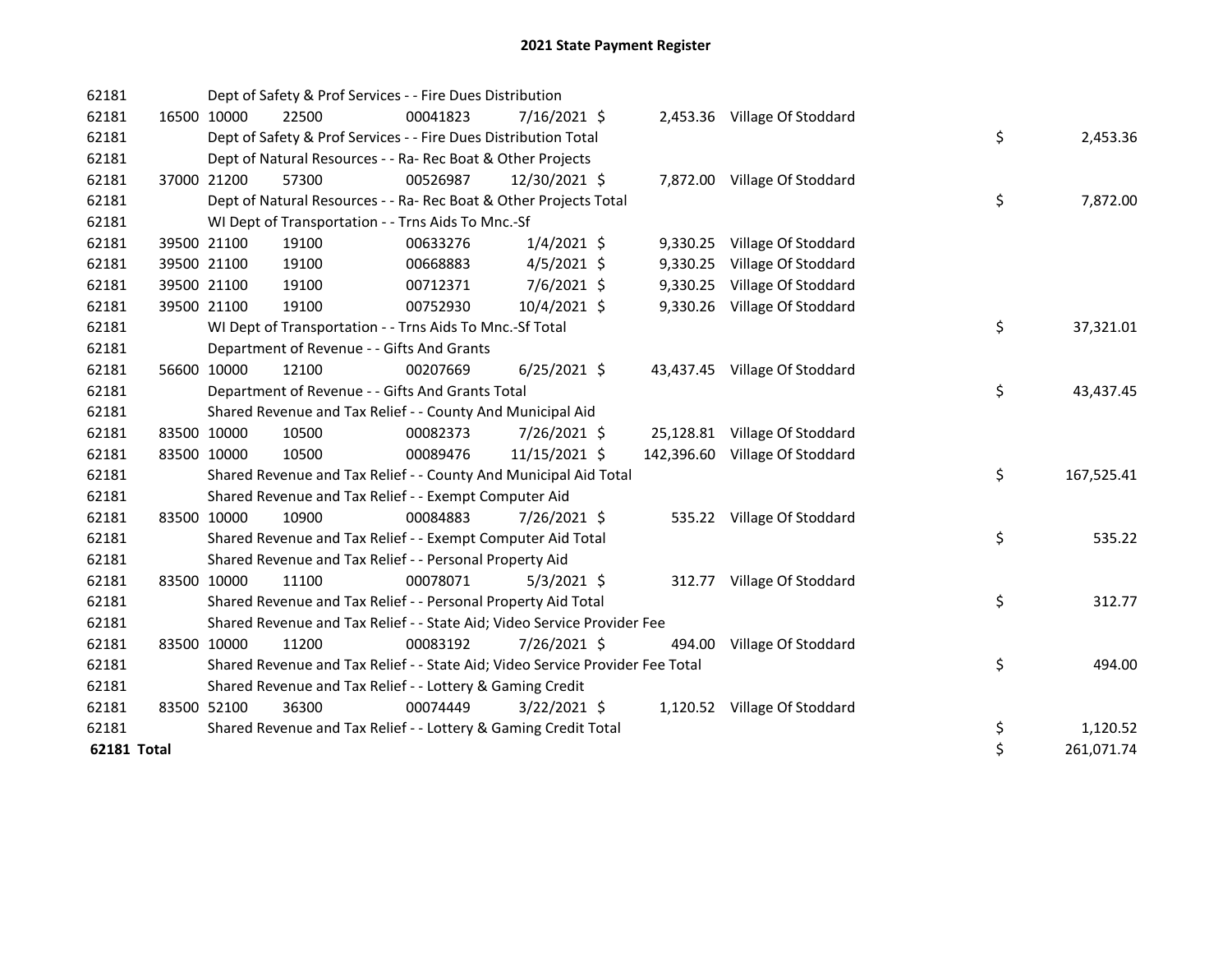| 62186       |             |             |                                                         | Shared Revenue and Tax Relief - - Exempt Computer Aid         |                                                                 |          |                  |          |
|-------------|-------------|-------------|---------------------------------------------------------|---------------------------------------------------------------|-----------------------------------------------------------------|----------|------------------|----------|
| 62186       | 83500 10000 |             | 10900                                                   | 00085953                                                      | 7/26/2021 \$                                                    | 1.096.24 | VILLAGE OF VIOLA |          |
| 62186       |             |             |                                                         |                                                               | Shared Revenue and Tax Relief - - Exempt Computer Aid Total     |          |                  | 1,096.24 |
| 62186       |             |             | Shared Revenue and Tax Relief - - Personal Property Aid |                                                               |                                                                 |          |                  |          |
| 62186       | 83500 10000 |             | 11100                                                   | 00078072                                                      | $5/3/2021$ \$                                                   | 86.71    | VILLAGE OF VIOLA |          |
| 62186       |             |             |                                                         | Shared Revenue and Tax Relief - - Personal Property Aid Total |                                                                 |          |                  | 86.71    |
| 62186       |             |             |                                                         | Shared Revenue and Tax Relief - - Lottery & Gaming Credit     |                                                                 |          |                  |          |
| 62186       |             | 83500 52100 | 36300                                                   | 00074450                                                      | $3/22/2021$ \$                                                  | 142.03   | VILLAGE OF VIOLA |          |
| 62186       |             |             |                                                         |                                                               | Shared Revenue and Tax Relief - - Lottery & Gaming Credit Total |          |                  | 142.03   |
| 62186 Total |             |             |                                                         |                                                               |                                                                 |          |                  | 1,324.98 |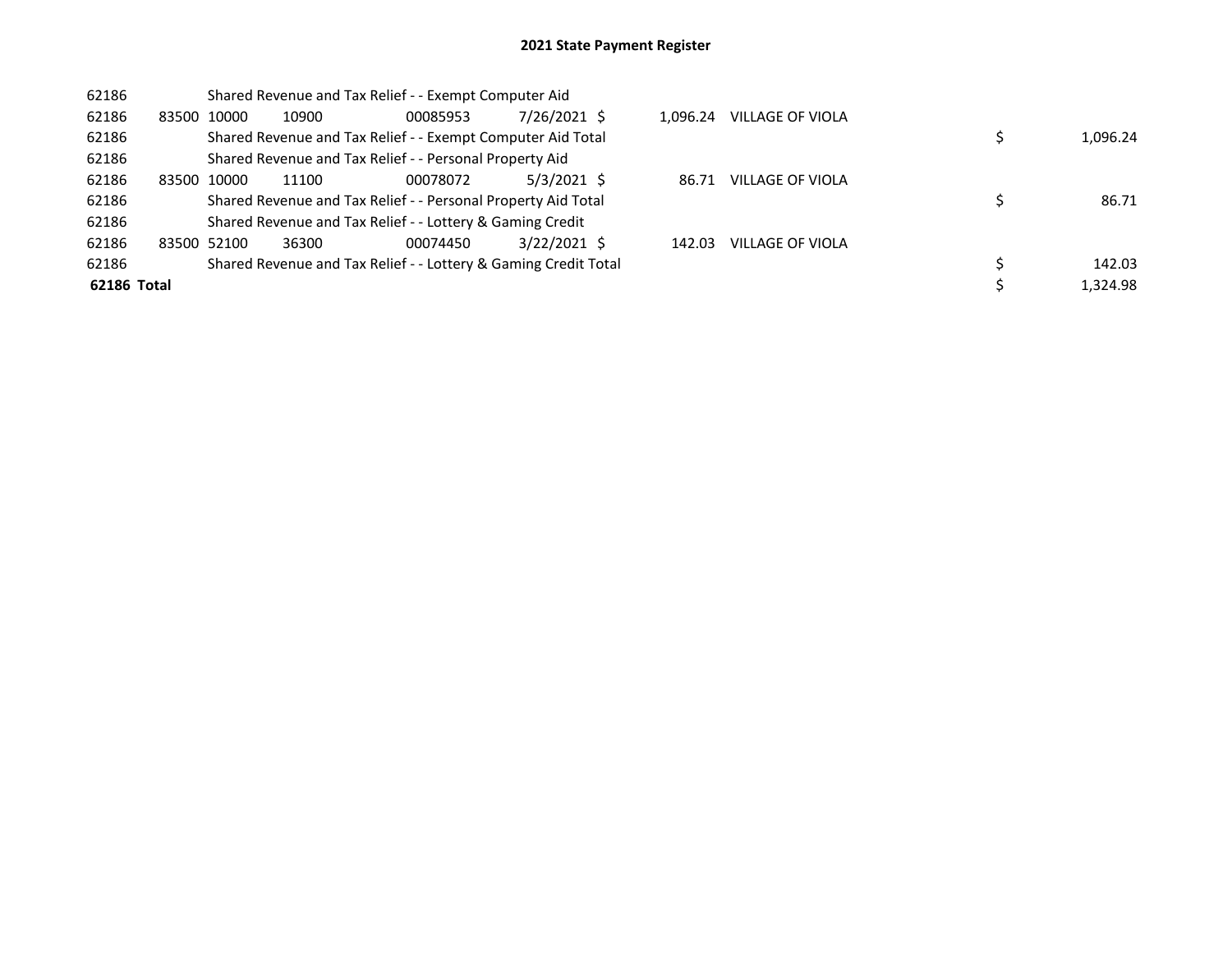| 62236 |             | Dept of Safety & Prof Services - - Fire Dues Distribution                       |                         |                |            |                                                                                                         |    |            |
|-------|-------------|---------------------------------------------------------------------------------|-------------------------|----------------|------------|---------------------------------------------------------------------------------------------------------|----|------------|
| 62236 | 16500 10000 | 22500                                                                           | 00041819                | 7/16/2021 \$   |            | 3,461.70 Hillsboro, City of                                                                             |    |            |
| 62236 |             | Dept of Safety & Prof Services - - Fire Dues Distribution Total                 |                         |                |            |                                                                                                         | \$ | 3,461.70   |
| 62236 |             | Dept of Natural Resources - - Aids In Lieu Of Taxes - Gener                     |                         |                |            |                                                                                                         |    |            |
| 62236 | 37000 10000 | 50300                                                                           | 00459651                | $1/28/2021$ \$ |            | 25.21 Hillsboro, City of                                                                                |    |            |
| 62236 | 37000 10000 | 50300                                                                           | 00476043                | $4/21/2021$ \$ | 34.48      | Hillsboro, City of                                                                                      |    |            |
| 62236 |             | Dept of Natural Resources - - Aids In Lieu Of Taxes - Gener Total               |                         |                |            |                                                                                                         | \$ | 59.69      |
| 62236 |             | Dept of Natural Resources - - Dnr-Dam Safety Projects                           |                         |                |            |                                                                                                         |    |            |
| 62236 | 37000 36300 | <b>TX100</b>                                                                    | 00473596                | $4/15/2021$ \$ | 200,000.00 | Hillsboro, City of                                                                                      |    |            |
| 62236 |             | Dept of Natural Resources - - Dnr-Dam Safety Projects Total                     |                         |                |            |                                                                                                         | \$ | 200,000.00 |
| 62236 |             | WI Dept of Transportation - - Trns Aids To Mnc.-Sf                              |                         |                |            |                                                                                                         |    |            |
| 62236 | 39500 21100 | 19100                                                                           | 00633277                | $1/4/2021$ \$  | 24,469.38  | Hillsboro, City of                                                                                      |    |            |
| 62236 | 39500 21100 | 19100                                                                           | 00668884                | $4/5/2021$ \$  | 24,469.38  | Hillsboro, City of                                                                                      |    |            |
| 62236 | 39500 21100 | 19100                                                                           | 00712372                | $7/6/2021$ \$  | 24,469.38  | Hillsboro, City of                                                                                      |    |            |
| 62236 | 39500 21100 | 19100                                                                           | 00752931                | 10/4/2021 \$   | 24,469.38  | Hillsboro, City of                                                                                      |    |            |
| 62236 |             | WI Dept of Transportation - - Trns Aids To Mnc.-Sf Total                        |                         |                |            |                                                                                                         | \$ | 97,877.52  |
| 62236 |             | Department of Health Services - - Prepaid Medical Transport Reimbursement       |                         |                |            |                                                                                                         |    |            |
| 62236 | 43500 10000 | 16300                                                                           | AMBULANCE 11/15/2021 \$ |                | 3,238.49   | Hillsboro, City of                                                                                      |    |            |
| 62236 |             | Department of Health Services - - Prepaid Medical Transport Reimbursement Total |                         |                |            |                                                                                                         | \$ | 3,238.49   |
| 62236 |             | Department of Justice - - Officer training reimbursement                        |                         |                |            |                                                                                                         |    |            |
| 62236 | 45500 10000 | 21400                                                                           | 00105325                | 11/15/2021 \$  |            | 480.00 Hillsboro, City of                                                                               |    |            |
| 62236 |             | Department of Justice - - Officer training reimbursement Total                  |                         |                |            |                                                                                                         | \$ | 480.00     |
| 62236 |             | Department of Administration - - Federal Aid, Local Assistance                  |                         |                |            |                                                                                                         |    |            |
| 62236 | 50500 10000 | 74300                                                                           | 00142835                | $4/5/2021$ \$  | 103,075.00 | Hillsboro, City of                                                                                      |    |            |
| 62236 | 50500 10000 | 74300                                                                           | 00142846                | $4/5/2021$ \$  | 61,550.00  | Hillsboro, City of                                                                                      |    |            |
| 62236 | 50500 10000 | 74300                                                                           | 00148513                | 7/9/2021 \$    | 100,155.66 | Hillsboro, City of                                                                                      |    |            |
| 62236 |             | Department of Administration - - Federal Aid, Local Assistance Total            |                         |                |            |                                                                                                         | \$ | 264,780.66 |
| 62236 |             |                                                                                 |                         |                |            | Public Defender Board - - Transcript, Discovery and Records Provided to the Public Defender Board       |    |            |
| 62236 | 55000 10000 | 10600                                                                           | 00282083                | $3/22/2021$ \$ |            | 7.50 Hillsboro, City of                                                                                 |    |            |
| 62236 | 55000 10000 | 10600                                                                           | 00282084                | $3/22/2021$ \$ |            | 19.50 Hillsboro, City of                                                                                |    |            |
| 62236 |             |                                                                                 |                         |                |            | Public Defender Board - - Transcript, Discovery and Records Provided to the Public Defender Board Total | \$ | 27.00      |
| 62236 |             | Department of Revenue - - Gifts And Grants                                      |                         |                |            |                                                                                                         |    |            |
| 62236 | 56600 10000 | 12100                                                                           | 00207670                | $6/25/2021$ \$ |            | 72,901.65 Hillsboro, City of                                                                            |    |            |
| 62236 |             | Department of Revenue - - Gifts And Grants Total                                |                         |                |            |                                                                                                         | \$ | 72,901.65  |
| 62236 |             | Shared Revenue and Tax Relief - - Expenditure Restraint Program                 |                         |                |            |                                                                                                         |    |            |
| 62236 | 83500 10000 | 10100                                                                           | 00082374                | 7/26/2021 \$   | 18,040.80  | Hillsboro, City of                                                                                      |    |            |
| 62236 |             | Shared Revenue and Tax Relief - - Expenditure Restraint Program Total           |                         |                |            |                                                                                                         | \$ | 18,040.80  |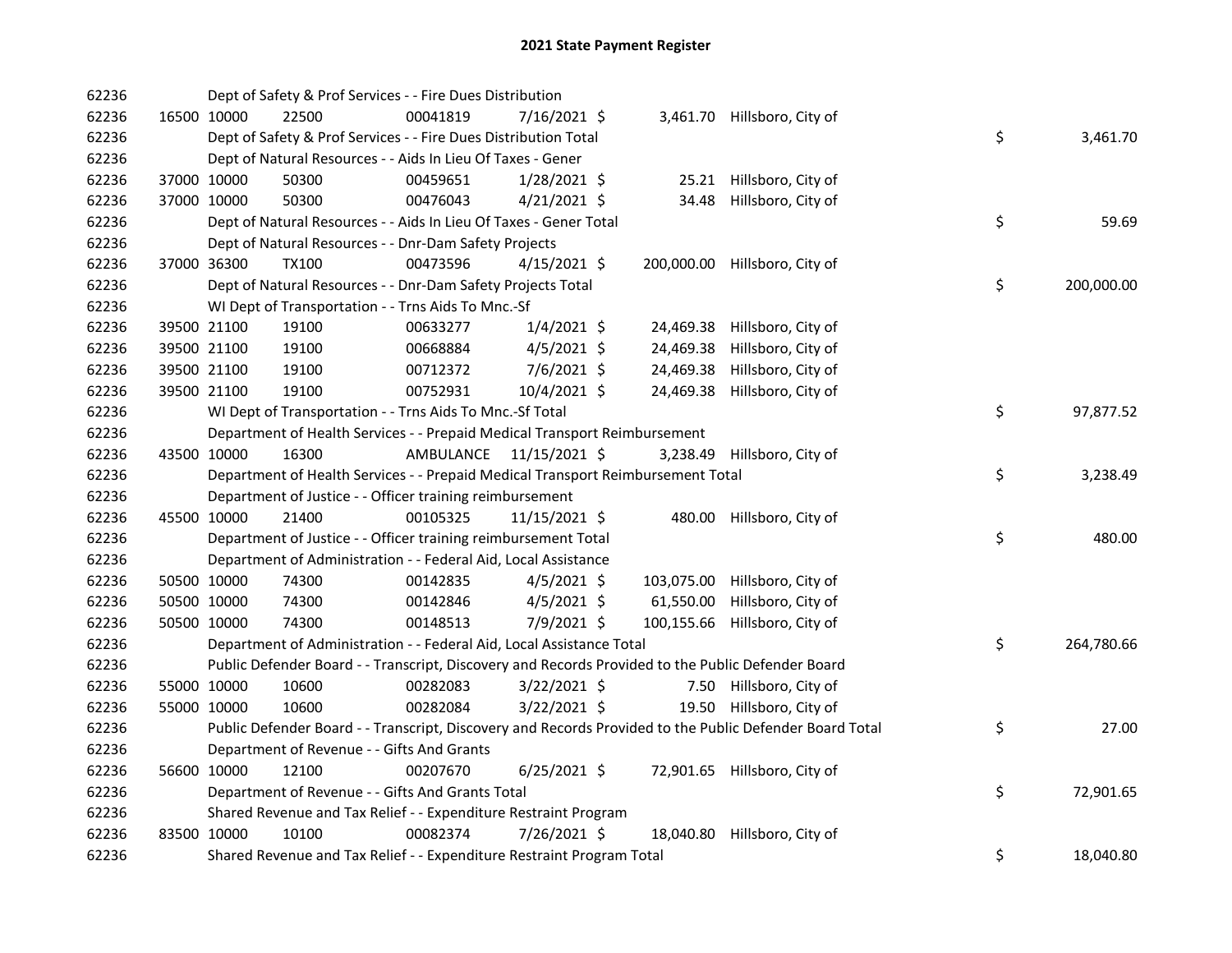| 62236       |             | Shared Revenue and Tax Relief - - County And Municipal Aid       |          |               |  |            |                    |    |  |              |  |
|-------------|-------------|------------------------------------------------------------------|----------|---------------|--|------------|--------------------|----|--|--------------|--|
| 62236       | 83500 10000 | 10500                                                            | 00082374 | 7/26/2021 \$  |  | 70,041.83  | Hillsboro, City of |    |  |              |  |
| 62236       | 83500 10000 | 10500                                                            | 00089477 | 11/15/2021 \$ |  | 393,665.23 | Hillsboro, City of |    |  |              |  |
| 62236       |             | Shared Revenue and Tax Relief - - County And Municipal Aid Total |          |               |  |            |                    | \$ |  | 463,707.06   |  |
| 62236       |             | Shared Revenue and Tax Relief - - Exempt Computer Aid            |          |               |  |            |                    |    |  |              |  |
| 62236       | 83500 10000 | 10900                                                            | 00084884 | 7/26/2021 \$  |  | 2,058.76   | Hillsboro, City of |    |  |              |  |
| 62236       | 83500 10000 | 10900                                                            | 00085954 | 7/26/2021 \$  |  | 720.84     | Hillsboro, City of |    |  |              |  |
| 62236       |             | Shared Revenue and Tax Relief - - Exempt Computer Aid Total      |          |               |  |            |                    | \$ |  | 2,779.60     |  |
| 62236       |             | Shared Revenue and Tax Relief - - Utility Aid                    |          |               |  |            |                    |    |  |              |  |
| 62236       | 83500 10000 | 11000                                                            | 00082374 | 7/26/2021 \$  |  | 80.00      | Hillsboro, City of |    |  |              |  |
| 62236       | 83500 10000 | 11000                                                            | 00089477 | 11/15/2021 \$ |  | 731.42     | Hillsboro, City of |    |  |              |  |
| 62236       |             | Shared Revenue and Tax Relief - - Utility Aid Total              |          |               |  |            |                    | \$ |  | 811.42       |  |
| 62236       |             | Shared Revenue and Tax Relief - - Personal Property Aid          |          |               |  |            |                    |    |  |              |  |
| 62236       | 83500 10000 | 11100                                                            | 00078073 | $5/3/2021$ \$ |  | 3,931.45   | Hillsboro, City of |    |  |              |  |
| 62236       | 83500 10000 | 11100                                                            | 00079036 | $5/3/2021$ \$ |  | 1,044.92   | Hillsboro, City of |    |  |              |  |
| 62236       |             | Shared Revenue and Tax Relief - - Personal Property Aid Total    |          |               |  |            |                    | \$ |  | 4,976.37     |  |
| 62236 Total |             |                                                                  |          |               |  |            |                    | \$ |  | 1,133,141.96 |  |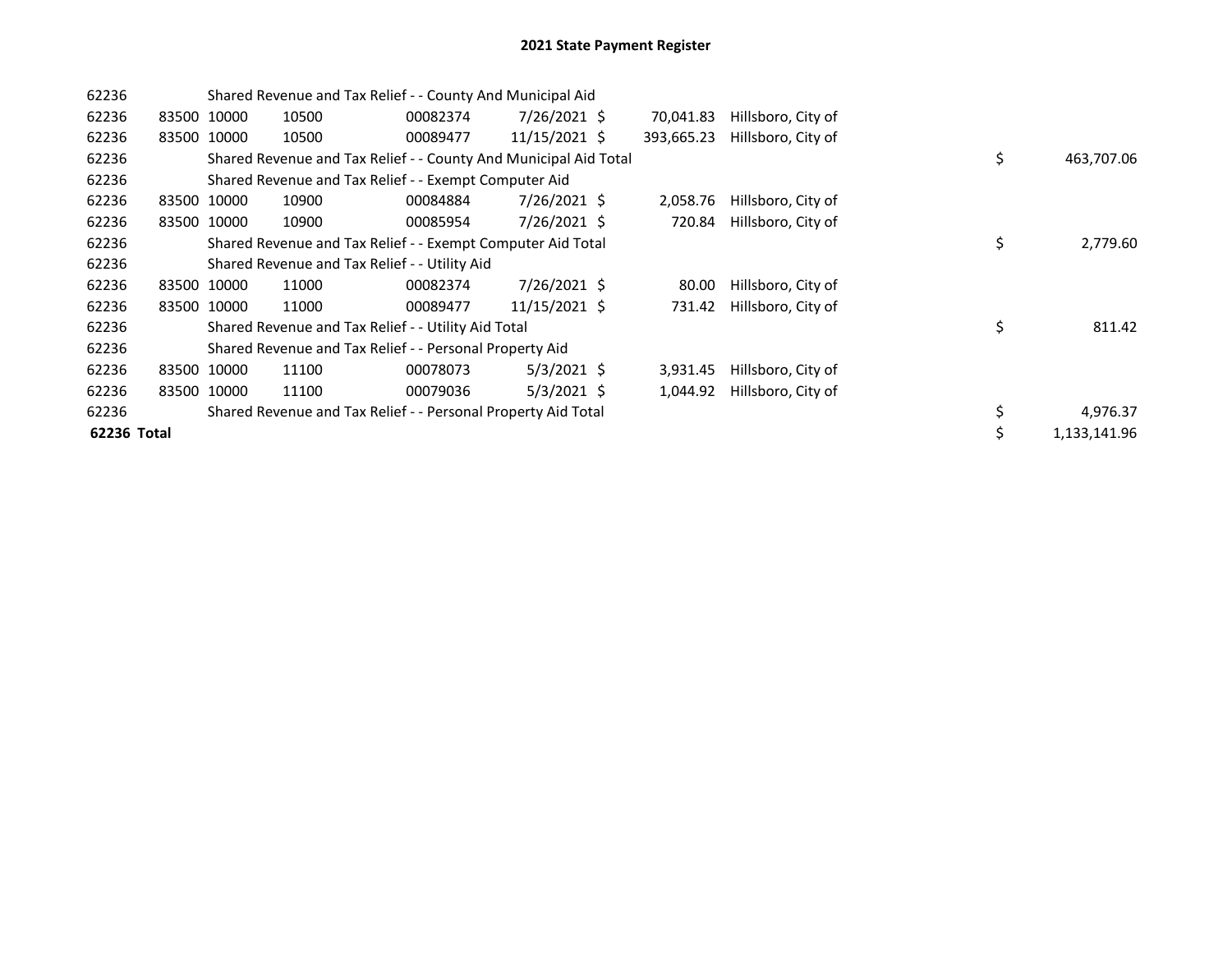| 62286 |             | Dept of Safety & Prof Services - - Fire Dues Distribution         |          |                |            |                           |    |            |
|-------|-------------|-------------------------------------------------------------------|----------|----------------|------------|---------------------------|----|------------|
| 62286 | 16500 10000 | 22500                                                             | 00041824 | 7/16/2021 \$   | 14,034.93  | City Of Viroqua           |    |            |
| 62286 |             | Dept of Safety & Prof Services - - Fire Dues Distribution Total   |          |                |            |                           | \$ | 14,034.93  |
| 62286 |             | Dept of Natural Resources - - Gen Program Ops-State Funds         |          |                |            |                           |    |            |
| 62286 | 37000 21200 | 16100                                                             | 00455297 | $1/7/2021$ \$  | 9.63       | City Of Viroqua           |    |            |
| 62286 | 37000 21200 | 16100                                                             | 00462159 | 2/9/2021 \$    | 21.19      | City Of Viroqua           |    |            |
| 62286 | 37000 21200 | 16100                                                             | 00466402 | $3/4/2021$ \$  | 19.26      | City Of Viroqua           |    |            |
| 62286 | 37000 21200 | 16100                                                             | 00472220 | $4/8/2021$ \$  | 23.12      | City Of Viroqua           |    |            |
| 62286 | 37000 21200 | 16100                                                             | 00479532 | 5/14/2021 \$   | 9.63       | City Of Viroqua           |    |            |
| 62286 | 37000 21200 | 16100                                                             | 00486196 | $6/8/2021$ \$  | 11.56      | City Of Viroqua           |    |            |
| 62286 | 37000 21200 | 16100                                                             | 00500971 | 8/5/2021 \$    | 11.56      | City Of Viroqua           |    |            |
| 62286 |             | Dept of Natural Resources - - Gen Program Ops-State Funds Total   |          |                |            |                           | \$ | 105.95     |
| 62286 |             | Dept of Natural Resources - - General Program Operations --       |          |                |            |                           |    |            |
| 62286 | 37000 21200 | 25400                                                             | 00455297 | $1/7/2021$ \$  | 9.63       | City Of Viroqua           |    |            |
| 62286 | 37000 21200 | 25400                                                             | 00462159 | 2/9/2021 \$    | 21.19      | City Of Viroqua           |    |            |
| 62286 | 37000 21200 | 25400                                                             | 00479532 | 5/14/2021 \$   | 9.63       | City Of Viroqua           |    |            |
| 62286 | 37000 21200 | 25400                                                             | 00486196 | $6/8/2021$ \$  | 11.56      | City Of Viroqua           |    |            |
| 62286 | 37000 21200 | 25400                                                             | 00496041 | 7/9/2021 \$    | 19.26      | City Of Viroqua           |    |            |
| 62286 | 37000 21200 | 25400                                                             | 00500971 | 8/5/2021 \$    | 7.70       | City Of Viroqua           |    |            |
| 62286 | 37000 21200 | 25400                                                             | 00507566 | $9/8/2021$ \$  | 19.26      | City Of Viroqua           |    |            |
| 62286 | 37000 21200 | 25400                                                             | 00514351 | 10/12/2021 \$  | 19.26      | City Of Viroqua           |    |            |
| 62286 | 37000 21200 | 25400                                                             | 00517972 | 11/5/2021 \$   | 19.26      | City Of Viroqua           |    |            |
| 62286 | 37000 21200 | 25400                                                             | 00524007 | 12/10/2021 \$  | 19.26      | City Of Viroqua           |    |            |
| 62286 |             | Dept of Natural Resources - - General Program Operations -- Total |          |                |            |                           | \$ | 156.01     |
| 62286 |             | WI Dept of Transportation - - Conn Hwy Aids St Fds                |          |                |            |                           |    |            |
| 62286 | 39500 21100 | 16200                                                             | 00633617 | $1/4/2021$ \$  | 17,795.29  | City Of Viroqua           |    |            |
| 62286 | 39500 21100 | 16200                                                             | 00669224 | $4/5/2021$ \$  | 17,795.29  | City Of Viroqua           |    |            |
| 62286 | 39500 21100 | 16200                                                             | 00712712 | $7/6/2021$ \$  | 17,795.29  | City Of Viroqua           |    |            |
| 62286 | 39500 21100 | 16200                                                             | 00753271 | 10/4/2021 \$   | 17,795.30  | City Of Viroqua           |    |            |
| 62286 |             | WI Dept of Transportation - - Conn Hwy Aids St Fds Total          |          |                |            |                           | \$ | 71,181.17  |
| 62286 |             | WI Dept of Transportation - - Tc, Trns Oper Aid Sf                |          |                |            |                           |    |            |
| 62286 | 39500 21100 | 17700                                                             | 00710161 | 6/23/2021 \$   | 38,652.00  | City Of Viroqua           |    |            |
| 62286 | 39500 21100 | 17700                                                             | 00754740 | 9/30/2021 \$   | 115,949.00 | City Of Viroqua           |    |            |
| 62286 |             | WI Dept of Transportation - - Tc, Trns Oper Aid Sf Total          |          |                |            |                           | \$ | 154,601.00 |
| 62286 |             | WI Dept of Transportation - - Trnst/Trns-Rel Aid F                |          |                |            |                           |    |            |
| 62286 | 39500 21100 | 18200                                                             | 00637878 | $1/11/2021$ \$ | 999.21     | City Of Viroqua           |    |            |
| 62286 | 39500 21100 | 18200                                                             | 00675042 | $4/6/2021$ \$  |            | 94,978.52 City Of Viroqua |    |            |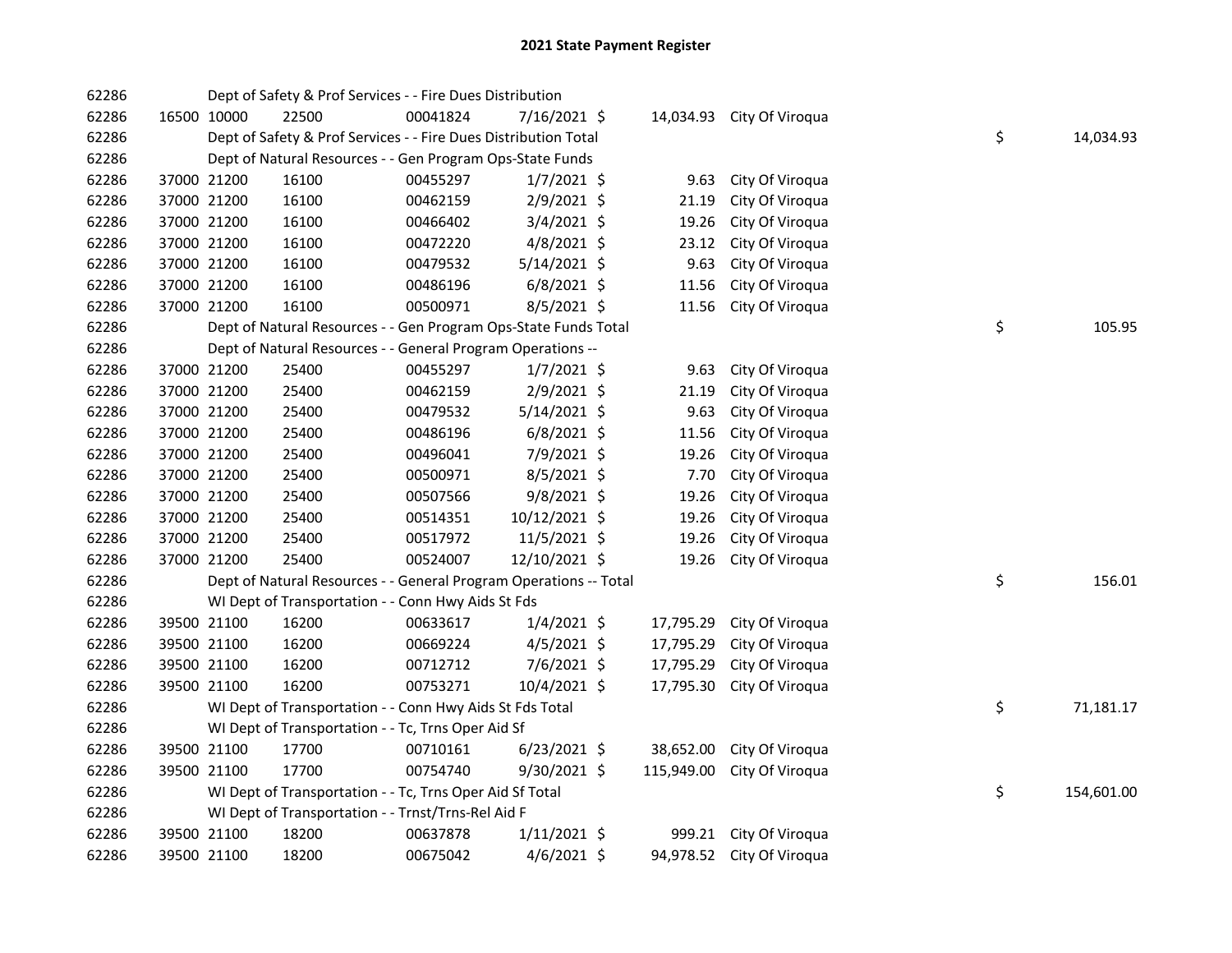| 62286 | 39500 21100 |             | 18200                                                                   | 00747073 | $9/16/2021$ \$ |           | 89,262.07 City Of Viroqua  |    |            |
|-------|-------------|-------------|-------------------------------------------------------------------------|----------|----------------|-----------|----------------------------|----|------------|
| 62286 |             |             | WI Dept of Transportation - - Trnst/Trns-Rel Aid F Total                |          |                |           |                            | \$ | 185,239.80 |
| 62286 |             |             | WI Dept of Transportation - - Trns Aids To Mnc.-Sf                      |          |                |           |                            |    |            |
| 62286 |             | 39500 21100 | 19100                                                                   | 00633278 | $1/4/2021$ \$  | 60,234.66 | City Of Viroqua            |    |            |
| 62286 |             | 39500 21100 | 19100                                                                   | 00668885 | $4/5/2021$ \$  | 60,234.66 | City Of Viroqua            |    |            |
| 62286 |             | 39500 21100 | 19100                                                                   | 00712373 | 7/6/2021 \$    | 60,234.66 | City Of Viroqua            |    |            |
| 62286 |             | 39500 21100 | 19100                                                                   | 00752932 | 10/4/2021 \$   | 60,234.67 | City Of Viroqua            |    |            |
| 62286 |             |             | WI Dept of Transportation - - Trns Aids To Mnc.-Sf Total                |          |                |           |                            | \$ | 240,938.65 |
| 62286 |             |             | WI Dept of Transportation - - Aero Assistance Sfd                       |          |                |           |                            |    |            |
| 62286 | 39500 21100 |             | 26400                                                                   | 00657258 | 2/22/2021 \$   | 13,583.73 | City Of Viroqua            |    |            |
| 62286 |             |             | WI Dept of Transportation - - Aero Assistance Sfd Total                 |          |                |           |                            | \$ | 13,583.73  |
| 62286 |             |             | WI Dept of Transportation - - Aero Assistance Lfd                       |          |                |           |                            |    |            |
| 62286 | 39500 21100 |             | 27400                                                                   | 00657258 | 2/22/2021 \$   |           | 3,395.93 City Of Viroqua   |    |            |
| 62286 |             |             | WI Dept of Transportation - - Aero Assistance Lfd Total                 |          |                |           |                            | \$ | 3,395.93   |
| 62286 |             |             | Department of Justice - - Officer training reimbursement                |          |                |           |                            |    |            |
| 62286 |             | 45500 10000 | 21400                                                                   | 00106068 | 11/30/2021 \$  | 1,440.00  | City Of Viroqua            |    |            |
| 62286 |             |             | Department of Justice - - Officer training reimbursement Total          |          |                |           |                            | \$ | 1,440.00   |
| 62286 |             |             | Department of Military Affairs - - Energy Costs, Energy-Related A       |          |                |           |                            |    |            |
| 62286 |             | 46500 10000 | 10600                                                                   | 00087557 | $1/11/2021$ \$ | 107.69    | City Of Viroqua            |    |            |
| 62286 |             | 46500 10000 | 10600                                                                   | 00089647 | 2/12/2021 \$   | 107.69    | City Of Viroqua            |    |            |
| 62286 |             | 46500 10000 | 10600                                                                   | 00090980 | $3/11/2021$ \$ | 136.34    | City Of Viroqua            |    |            |
| 62286 |             | 46500 10000 | 10600                                                                   | 00092593 | $4/15/2021$ \$ | 117.24    | City Of Viroqua            |    |            |
| 62286 |             | 46500 10000 | 10600                                                                   | 00093988 | $5/13/2021$ \$ | 117.24    | City Of Viroqua            |    |            |
| 62286 |             | 46500 10000 | 10600                                                                   | 00095258 | $6/10/2021$ \$ | 107.69    | City Of Viroqua            |    |            |
| 62286 |             | 46500 10000 | 10600                                                                   | 00097083 | 7/9/2021 \$    | 107.69    | City Of Viroqua            |    |            |
| 62286 |             | 46500 10000 | 10600                                                                   | 00098522 | 8/12/2021 \$   | 107.69    | City Of Viroqua            |    |            |
| 62286 |             | 46500 10000 | 10600                                                                   | 00099796 | 9/10/2021 \$   | 136.34    | City Of Viroqua            |    |            |
| 62286 |             | 46500 10000 | 10600                                                                   | 00102013 | 11/3/2021 \$   | 108.77    | City Of Viroqua            |    |            |
| 62286 |             | 46500 10000 | 10600                                                                   | 00102700 | 11/12/2021 \$  | 107.69    | City Of Viroqua            |    |            |
| 62286 |             | 46500 10000 | 10600                                                                   | 00103685 | 12/10/2021 \$  | 136.34    | City Of Viroqua            |    |            |
| 62286 |             |             | Department of Military Affairs - - Energy Costs, Energy-Related A Total |          |                |           |                            | \$ | 1,398.41   |
| 62286 |             |             | Department of Military Affairs - - Disaster Recovery Aid                |          |                |           |                            |    |            |
| 62286 |             | 46500 10000 | 30500                                                                   | 00100698 | $9/29/2021$ \$ | 25,353.02 | City Of Viroqua            |    |            |
| 62286 |             | 46500 10000 | 30500                                                                   | 00103370 | 12/2/2021 \$   | 13,598.25 | City Of Viroqua            |    |            |
| 62286 |             |             | Department of Military Affairs - - Disaster Recovery Aid Total          |          |                |           |                            | \$ | 38,951.27  |
| 62286 |             |             | Department of Military Affairs - - Federal Aid, Local Assistance        |          |                |           |                            |    |            |
| 62286 |             | 46500 10000 | 34200                                                                   | 00100698 | 9/29/2021 \$   |           | 162,301.57 City Of Viroqua |    |            |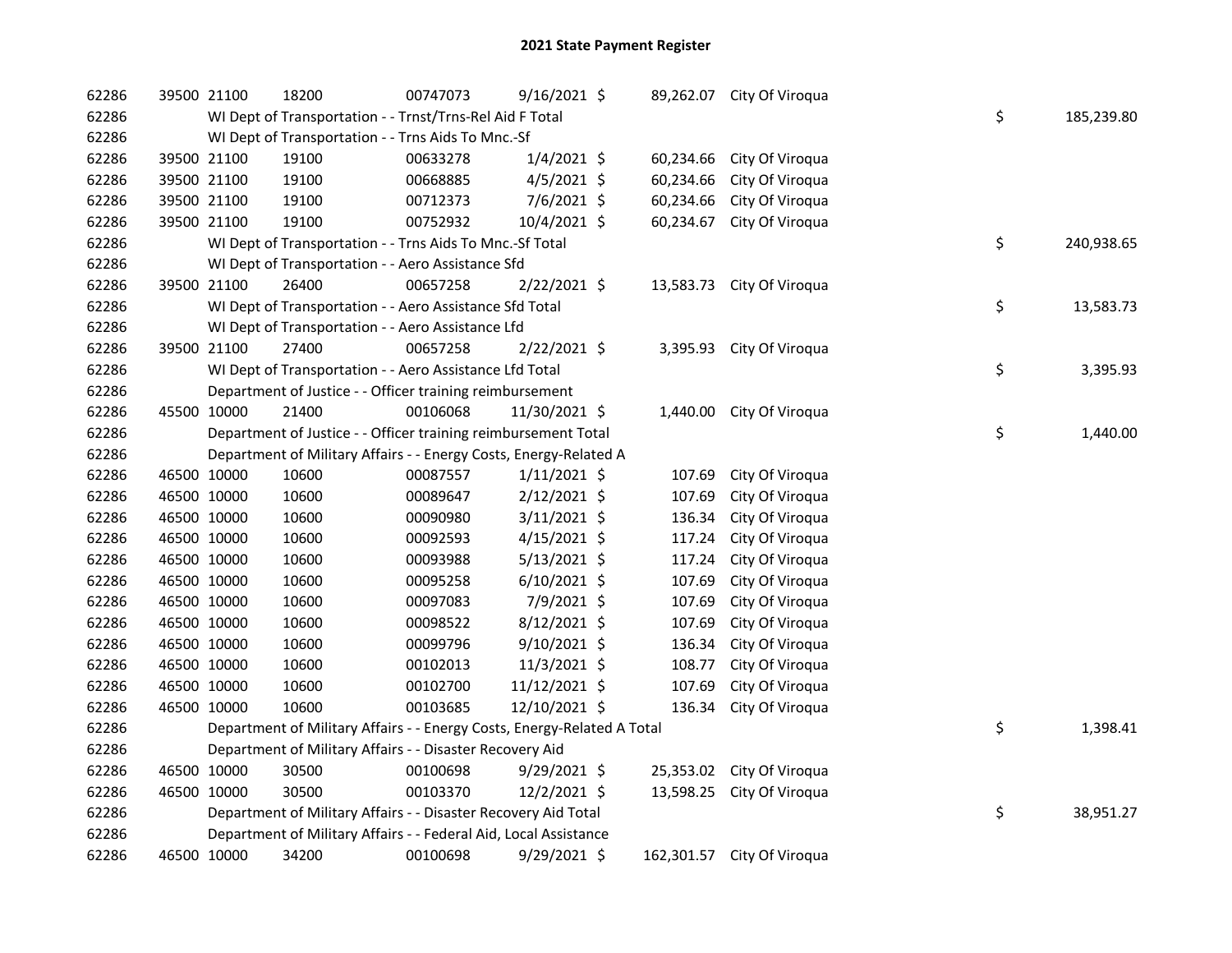| 62286 | 46500 10000 | 34200                                                                  | 00103370 | 12/2/2021 \$   |            | 81,859.35 City Of Viroqua |    |            |
|-------|-------------|------------------------------------------------------------------------|----------|----------------|------------|---------------------------|----|------------|
| 62286 |             | Department of Military Affairs - - Federal Aid, Local Assistance Total |          |                |            |                           | \$ | 244,160.92 |
| 62286 |             | Department of Revenue - - Gifts And Grants                             |          |                |            |                           |    |            |
| 62286 | 56600 10000 | 12100                                                                  | 00207671 | $6/25/2021$ \$ | 230,375.49 | City Of Viroqua           |    |            |
| 62286 |             | Department of Revenue - - Gifts And Grants Total                       |          |                |            |                           | \$ | 230,375.49 |
| 62286 |             | Department of Revenue - - Misc Revenue Holding Clearing                |          |                |            |                           |    |            |
| 62286 | 56600 10000 | 99500                                                                  | 00192964 | $3/1/2021$ \$  | 3,535.30   | City Of Viroqua           |    |            |
| 62286 | 56600 10000 | 99500                                                                  | 00192967 | $3/1/2021$ \$  | 185.55     | City Of Viroqua           |    |            |
| 62286 | 56600 10000 | 99500                                                                  | 00194338 | 3/8/2021 \$    | 294.60     | City Of Viroqua           |    |            |
| 62286 | 56600 10000 | 99500                                                                  | 00194339 | $3/8/2021$ \$  | 28.76      | City Of Viroqua           |    |            |
| 62286 | 56600 10000 | 99500                                                                  | 00195197 | 3/15/2021 \$   | 827.84     | City Of Viroqua           |    |            |
| 62286 | 56600 10000 | 99500                                                                  | 00195198 | 3/15/2021 \$   | 135.58     | City Of Viroqua           |    |            |
| 62286 | 56600 10000 | 99500                                                                  | 00196001 | 3/22/2021 \$   | 44.30      | City Of Viroqua           |    |            |
| 62286 | 56600 10000 | 99500                                                                  | 00196669 | 3/29/2021 \$   | 194.00     | City Of Viroqua           |    |            |
| 62286 | 56600 10000 | 99500                                                                  | 00197418 | $4/5/2021$ \$  | 772.40     | City Of Viroqua           |    |            |
| 62286 | 56600 10000 | 99500                                                                  | 00197419 | 4/5/2021 \$    | 13.66      | City Of Viroqua           |    |            |
| 62286 | 56600 10000 | 99500                                                                  | 00198599 | 4/12/2021 \$   | 1,114.09   | City Of Viroqua           |    |            |
| 62286 | 56600 10000 | 99500                                                                  | 00199345 | 4/20/2021 \$   | 346.00     | City Of Viroqua           |    |            |
| 62286 | 56600 10000 | 99500                                                                  | 00200571 | $5/3/2021$ \$  | 443.40     | City Of Viroqua           |    |            |
| 62286 | 56600 10000 | 99500                                                                  | 00201752 | 5/10/2021 \$   | 344.80     | City Of Viroqua           |    |            |
| 62286 | 56600 10000 | 99500                                                                  | 00203147 | 5/24/2021 \$   | 342.00     | City Of Viroqua           |    |            |
| 62286 | 56600 10000 | 99500                                                                  | 00203830 | $6/1/2021$ \$  | 316.20     | City Of Viroqua           |    |            |
| 62286 | 56600 10000 | 99500                                                                  | 00213171 | 8/23/2021 \$   | 149.20     | City Of Viroqua           |    |            |
| 62286 |             | Department of Revenue - - Misc Revenue Holding Clearing Total          |          |                |            |                           | \$ | 9,087.68   |
| 62286 |             | Shared Revenue and Tax Relief - - County And Municipal Aid             |          |                |            |                           |    |            |
| 62286 | 83500 10000 | 10500                                                                  | 00082375 | 7/26/2021 \$   | 149,471.15 | City Of Viroqua           |    |            |
| 62286 | 83500 10000 | 10500                                                                  | 00089478 | 11/15/2021 \$  | 847,003.19 | City Of Viroqua           |    |            |
| 62286 |             | Shared Revenue and Tax Relief - - County And Municipal Aid Total       |          |                |            |                           | \$ | 996,474.34 |
| 62286 |             | Shared Revenue and Tax Relief - - Exempt Computer Aid                  |          |                |            |                           |    |            |
| 62286 | 83500 10000 | 10900                                                                  | 00084885 | 7/26/2021 \$   | 4,644.43   | City Of Viroqua           |    |            |
| 62286 | 83500 10000 | 10900                                                                  | 00085955 | 7/26/2021 \$   | 7,054.47   | City Of Viroqua           |    |            |
| 62286 |             | Shared Revenue and Tax Relief - - Exempt Computer Aid Total            |          |                |            |                           | \$ | 11,698.90  |
| 62286 |             | Shared Revenue and Tax Relief - - Utility Aid                          |          |                |            |                           |    |            |
| 62286 | 83500 10000 | 11000                                                                  | 00082375 | 7/26/2021 \$   |            | 2,809.32 City Of Viroqua  |    |            |
| 62286 | 83500 10000 | 11000                                                                  | 00089478 | 11/15/2021 \$  | 15,995.06  | City Of Viroqua           |    |            |
| 62286 |             | Shared Revenue and Tax Relief - - Utility Aid Total                    |          |                |            |                           | \$ | 18,804.38  |
| 62286 |             | Shared Revenue and Tax Relief - - Personal Property Aid                |          |                |            |                           |    |            |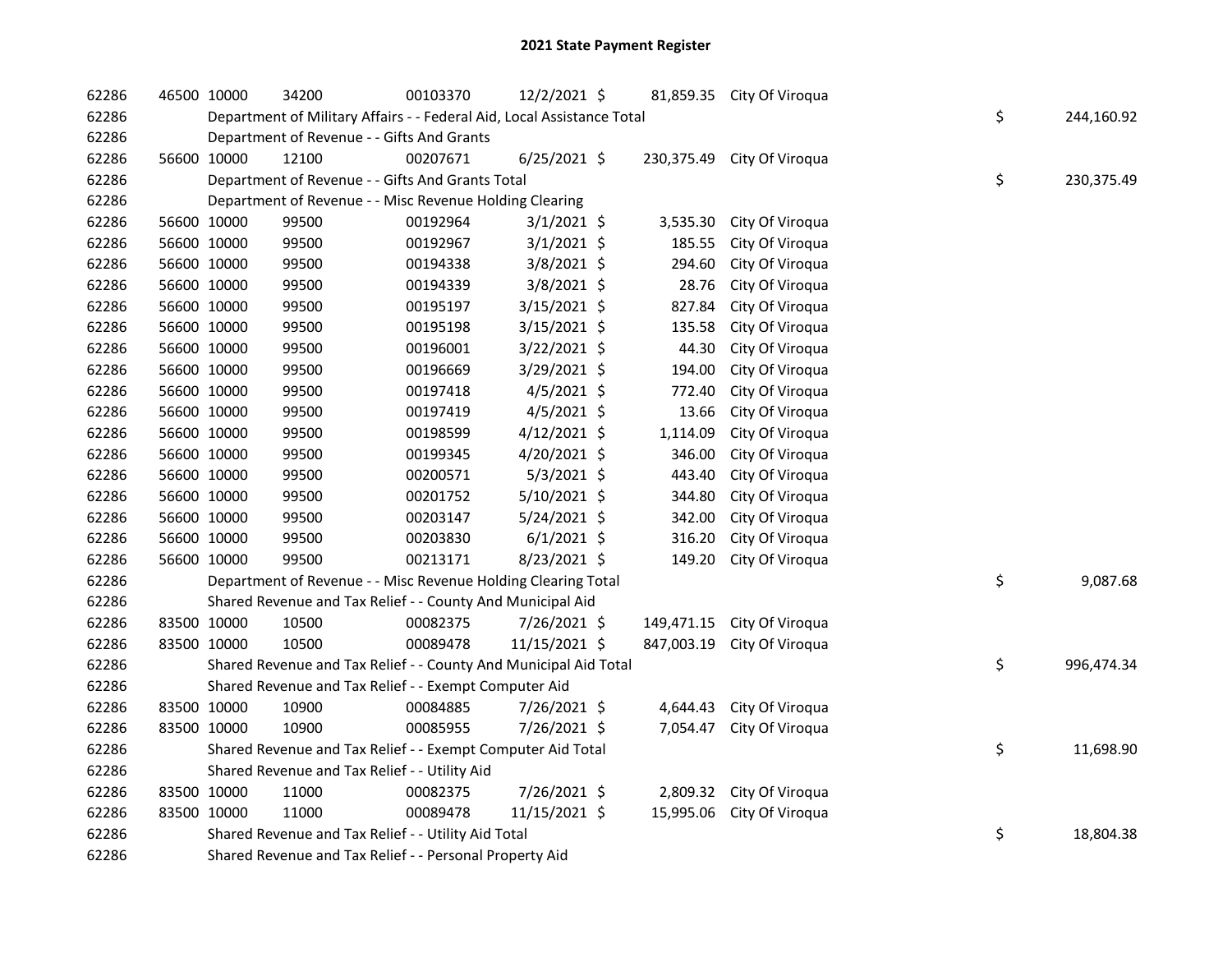| 62286       |             | 83500 10000 | 11100 | 00078074                                                                      | $5/3/2021$ \$  | 8,145.76  | City Of Virogua |  |              |
|-------------|-------------|-------------|-------|-------------------------------------------------------------------------------|----------------|-----------|-----------------|--|--------------|
| 62286       | 83500 10000 |             | 11100 | 00079037                                                                      | $5/3/2021$ \$  | 27,233.07 | City Of Viroqua |  |              |
| 62286       |             |             |       | Shared Revenue and Tax Relief - - Personal Property Aid Total                 |                |           |                 |  | 35,378.83    |
| 62286       |             |             |       | Shared Revenue and Tax Relief - - State Aid; Video Service Provider Fee       |                |           |                 |  |              |
| 62286       | 83500 10000 |             | 11200 | 00083193                                                                      | 7/26/2021 \$   | 10.159.75 | City Of Virogua |  |              |
| 62286       |             |             |       | Shared Revenue and Tax Relief - - State Aid; Video Service Provider Fee Total |                |           |                 |  | 10,159.75    |
| 62286       |             |             |       | Shared Revenue and Tax Relief - - Payments For Municipal Svcs                 |                |           |                 |  |              |
| 62286       |             | 83500 10000 | 50100 | 00073802                                                                      | $2/1/2021$ \$  | 1.389.20  | City Of Viroqua |  |              |
| 62286       |             |             |       | Shared Revenue and Tax Relief - - Payments For Municipal Svcs Total           |                |           |                 |  | 1,389.20     |
| 62286       |             |             |       | Shared Revenue and Tax Relief - - Lottery & Gaming Credit                     |                |           |                 |  |              |
| 62286       | 83500 52100 |             | 36300 | 00074451                                                                      | $3/22/2021$ \$ | 15.602.16 | City Of Viroqua |  |              |
| 62286       |             |             |       | Shared Revenue and Tax Relief - - Lottery & Gaming Credit Total               |                |           |                 |  | 15,602.16    |
| 62286 Total |             |             |       |                                                                               |                |           |                 |  | 2.298.158.50 |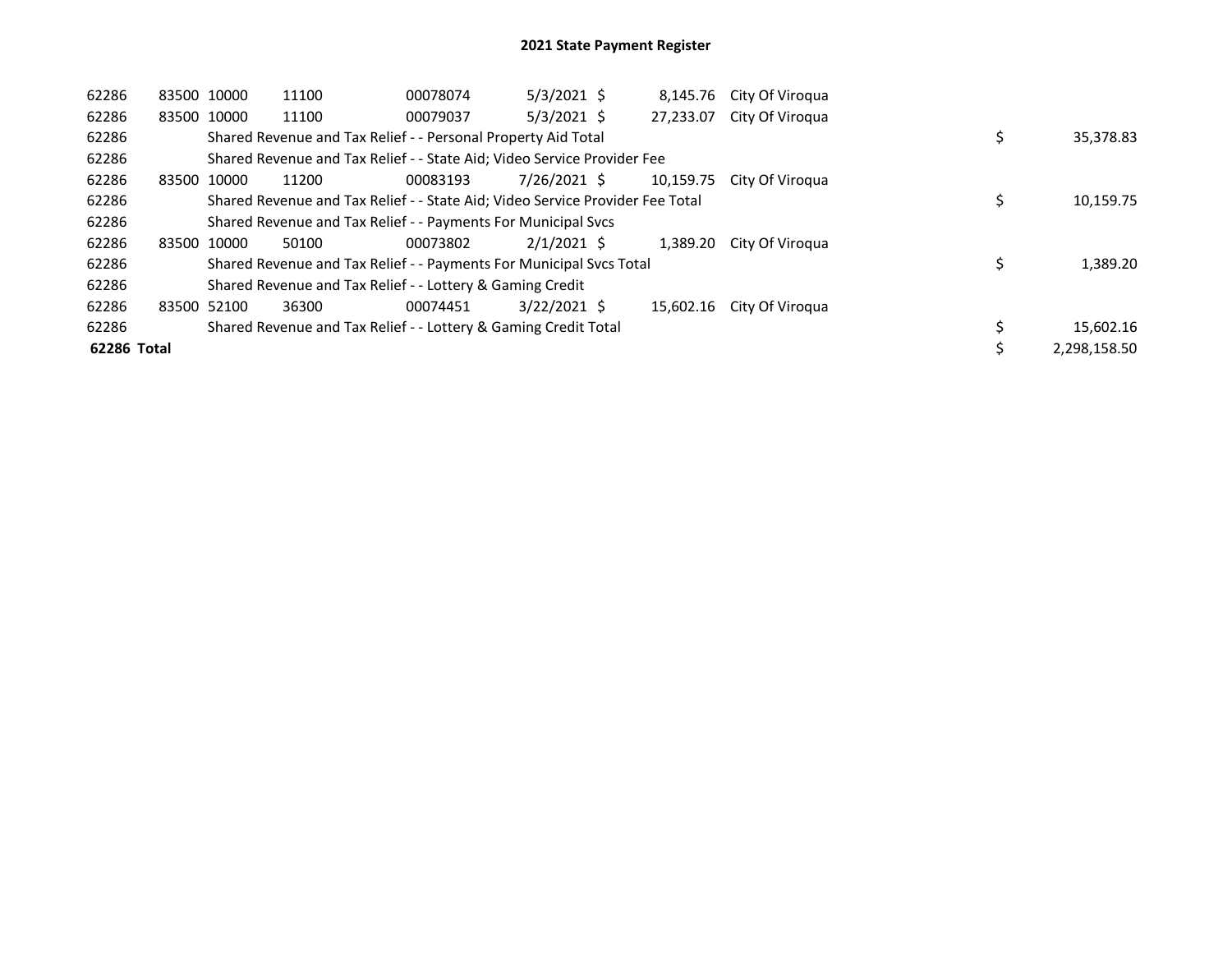| 62291 |             | Dept of Safety & Prof Services - - Fire Dues Distribution              |          |                |            |                           |    |            |
|-------|-------------|------------------------------------------------------------------------|----------|----------------|------------|---------------------------|----|------------|
| 62291 | 16500 10000 | 22500                                                                  | 00041825 | 7/16/2021 \$   |            | 6,356.50 City Of Westby   |    |            |
| 62291 |             | Dept of Safety & Prof Services - - Fire Dues Distribution Total        |          |                |            |                           | \$ | 6,356.50   |
| 62291 |             | WI Dept of Transportation - - Trns Aids To Mnc.-Sf                     |          |                |            |                           |    |            |
| 62291 | 39500 21100 | 19100                                                                  | 00633279 | $1/4/2021$ \$  |            | 22,212.56 City Of Westby  |    |            |
| 62291 | 39500 21100 | 19100                                                                  | 00668886 | $4/5/2021$ \$  |            | 22,212.56 City Of Westby  |    |            |
| 62291 | 39500 21100 | 19100                                                                  | 00712374 | 7/6/2021 \$    |            | 22,212.56 City Of Westby  |    |            |
| 62291 | 39500 21100 | 19100                                                                  | 00752933 | 10/4/2021 \$   |            | 22,212.57 City Of Westby  |    |            |
| 62291 |             | WI Dept of Transportation - - Trns Aids To Mnc.-Sf Total               |          |                |            |                           | \$ | 88,850.25  |
| 62291 |             | Department of Justice - - Law Enforcement Train, Local                 |          |                |            |                           |    |            |
| 62291 | 45500 10000 | 23100                                                                  | 00105970 | 11/26/2021 \$  |            | 640.00 City Of Westby     |    |            |
| 62291 |             | Department of Justice - - Law Enforcement Train, Local Total           |          |                |            |                           | \$ | 640.00     |
| 62291 |             | Department of Military Affairs - - Federal Aid, Local Assistance       |          |                |            |                           |    |            |
| 62291 | 46500 10000 | 34200                                                                  | 00102158 | $11/1/2021$ \$ |            | 682.50 City Of Westby     |    |            |
| 62291 |             | Department of Military Affairs - - Federal Aid, Local Assistance Total |          |                |            |                           | \$ | 682.50     |
| 62291 |             | Department of Revenue - - Gifts And Grants                             |          |                |            |                           |    |            |
| 62291 | 56600 10000 | 12100                                                                  | 00207672 | $6/25/2021$ \$ |            | 118,013.80 City Of Westby |    |            |
| 62291 |             | Department of Revenue - - Gifts And Grants Total                       |          |                |            |                           | \$ | 118,013.80 |
| 62291 |             | Shared Revenue and Tax Relief - - County And Municipal Aid             |          |                |            |                           |    |            |
| 62291 | 83500 10000 | 10500                                                                  | 00082376 | 7/26/2021 \$   |            | 77,469.48 City Of Westby  |    |            |
| 62291 | 83500 10000 | 10500                                                                  | 00089479 | 11/15/2021 \$  | 438,993.70 | City Of Westby            |    |            |
| 62291 |             | Shared Revenue and Tax Relief - - County And Municipal Aid Total       |          |                |            |                           | \$ | 516,463.18 |
| 62291 |             | Shared Revenue and Tax Relief - - Exempt Computer Aid                  |          |                |            |                           |    |            |
| 62291 | 83500 10000 | 10900                                                                  | 00084886 | 7/26/2021 \$   |            | 3,283.01 City Of Westby   |    |            |
| 62291 | 83500 10000 | 10900                                                                  | 00085956 | 7/26/2021 \$   |            | 1,863.53 City Of Westby   |    |            |
| 62291 |             | Shared Revenue and Tax Relief - - Exempt Computer Aid Total            |          |                |            |                           | \$ | 5,146.54   |
| 62291 |             | Shared Revenue and Tax Relief - - Utility Aid                          |          |                |            |                           |    |            |
| 62291 | 83500 10000 | 11000                                                                  | 00082376 | 7/26/2021 \$   |            | 4,005.95 City Of Westby   |    |            |
| 62291 | 83500 10000 | 11000                                                                  | 00089479 | 11/15/2021 \$  |            | 23,120.54 City Of Westby  |    |            |
| 62291 |             | Shared Revenue and Tax Relief - - Utility Aid Total                    |          |                |            |                           | \$ | 27,126.49  |
| 62291 |             | Shared Revenue and Tax Relief - - Personal Property Aid                |          |                |            |                           |    |            |
| 62291 | 83500 10000 | 11100                                                                  | 00078075 | $5/3/2021$ \$  |            | 4,617.50 City Of Westby   |    |            |
| 62291 | 83500 10000 | 11100                                                                  | 00079038 | $5/3/2021$ \$  |            | 22,682.33 City Of Westby  |    |            |
| 62291 |             | Shared Revenue and Tax Relief - - Personal Property Aid Total          |          |                |            |                           | \$ | 27,299.83  |
| 62291 |             | Shared Revenue and Tax Relief - - Lottery & Gaming Credit              |          |                |            |                           |    |            |
| 62291 | 83500 52100 | 36300                                                                  | 00074452 | $3/22/2021$ \$ |            | 12,995.10 City Of Westby  |    |            |
| 62291 |             | Shared Revenue and Tax Relief - - Lottery & Gaming Credit Total        |          |                |            |                           | \$ | 12,995.10  |